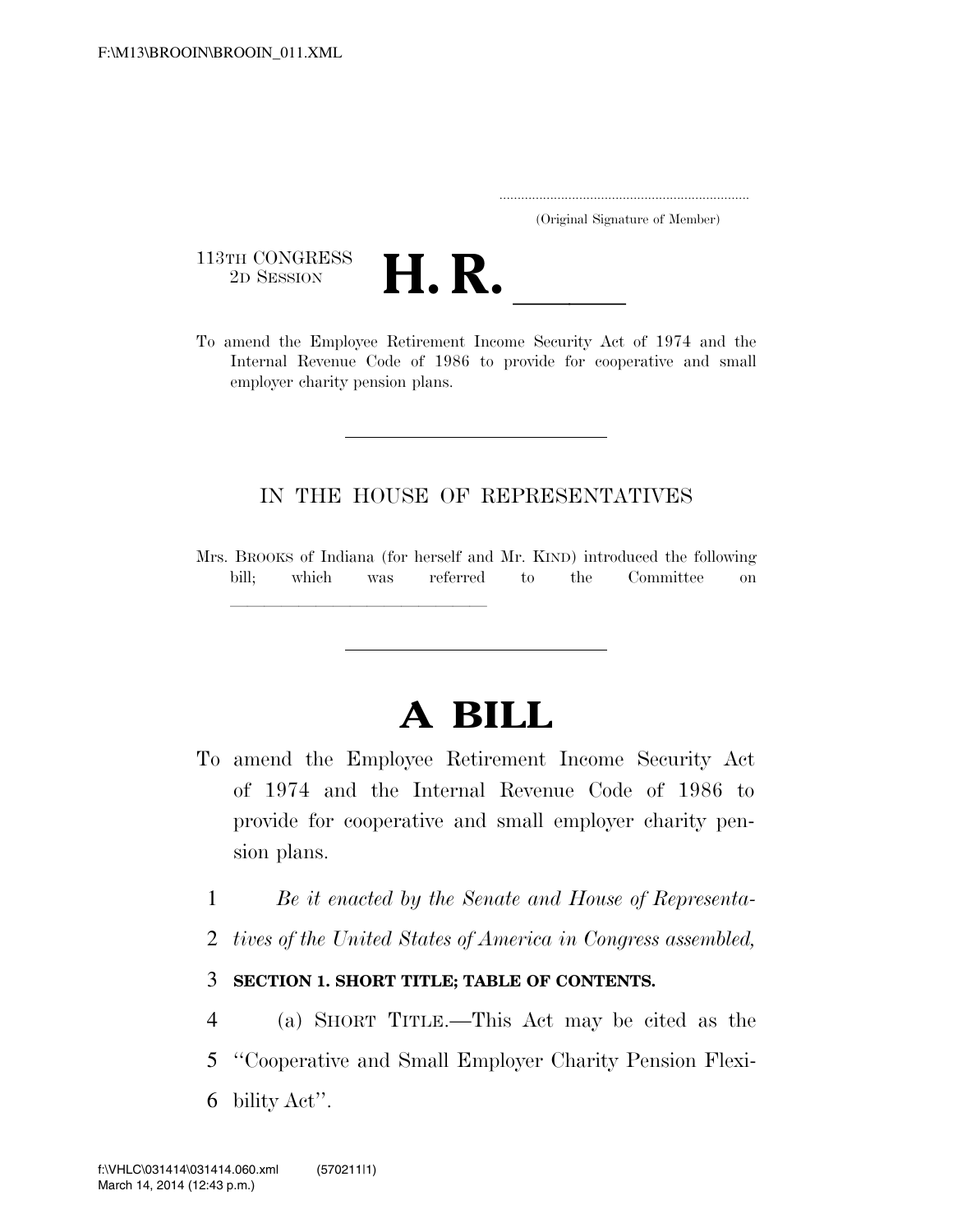## 1 (b) TABLE OF CONTENTS.—The table of contents of

## 2 this Act is as follows:

- Sec. 1. Short title; table of contents.
- Sec. 2. Congressional findings and declarations of policy.
- Sec. 3. Effective date.

### TITLE I—AMENDMENTS TO EMPLOYEE RETIREMENT INCOME SECURITY ACT OF 1974 AND OTHER PROVISIONS

- Sec. 101. Definition of cooperative and small employer charity pension plans.
- Sec. 102. Funding rules applicable to cooperative and small employer charity pension plans.
- Sec. 103. Elections.
- Sec. 104. Transparency.
- Sec. 105. Sponsor education and assistance.

#### TITLE II—AMENDMENTS TO INTERNAL REVENUE CODE OF 1986

Sec. 201. Definition of cooperative and small employer charity pension plans. Sec. 202. Funding rules applicable to cooperative and small employer charity pension plans.

Sec. 203. Election not to be treated as a CSEC plan.

### 3 **SEC. 2. CONGRESSIONAL FINDINGS AND DECLARATIONS OF**

#### 4 **POLICY.**

- 5 Congress finds as follows:
- 6 (1) Defined benefit pension plans are a cost-ef-7 fective way for cooperative associations and charities 8 to provide their employees with economic security in 9 retirement.
- 10 (2) Many cooperative associations and chari-11 table organizations are only able to provide their em-12 ployees with defined benefit pension plans because 13 those organizations are able to pool their resources 14 using the multiple employer plan structure.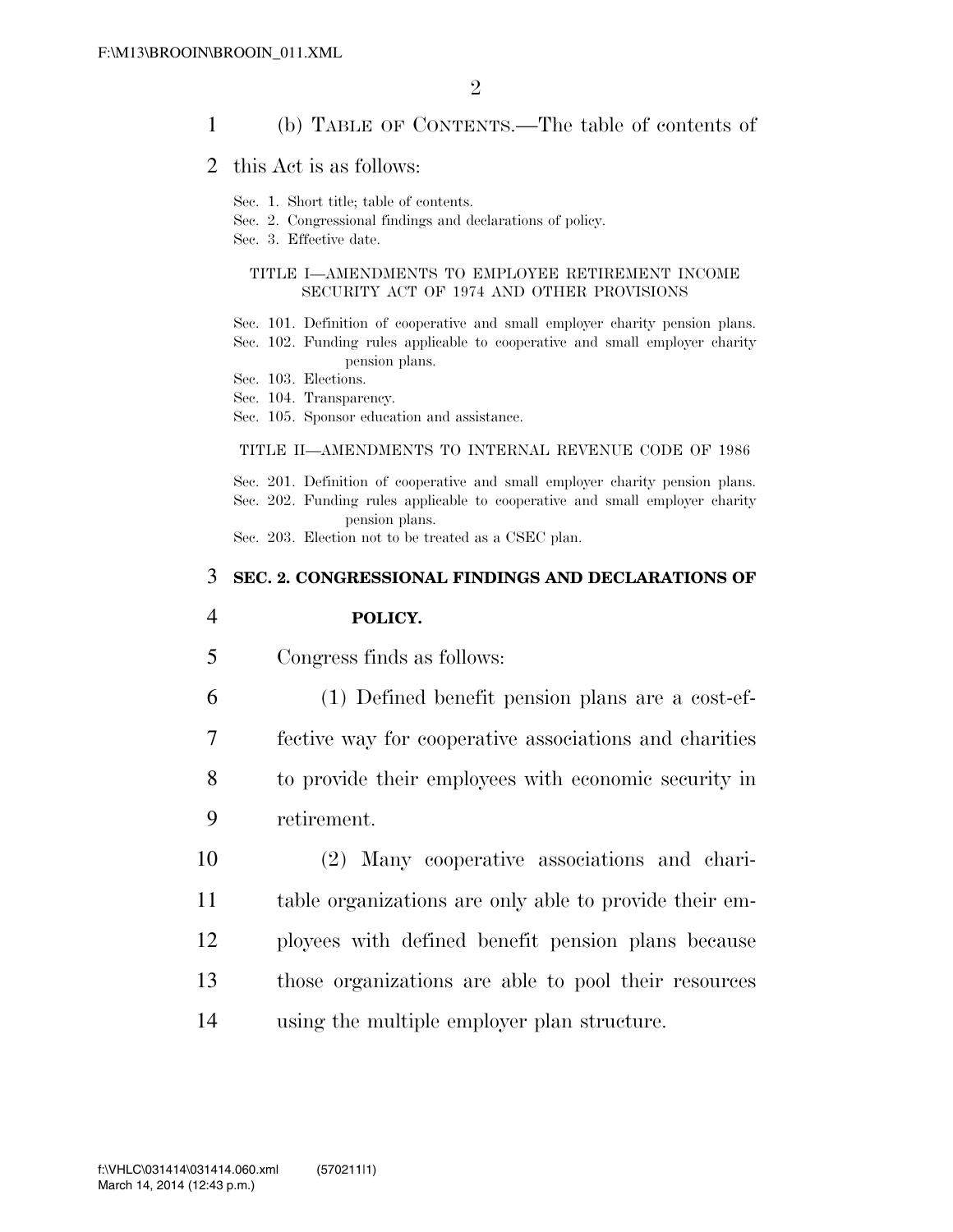(3) The pension funding rules should encourage cooperative associations and charities to continue to provide their employees with pension benefits. **SEC. 3. EFFECTIVE DATE.**  Unless otherwise specified in this Act, the provisions of this Act shall apply to years beginning after December 31, 2013. **TITLE I—AMENDMENTS TO EM- PLOYEE RETIREMENT IN- COME SECURITY ACT OF 1974 AND OTHER PROVISIONS SEC. 101. DEFINITION OF COOPERATIVE AND SMALL EM- PLOYER CHARITY PENSION PLANS.**  Section 210 of the Employee Retirement Income Se- curity Act of 1974 (29 U.S.C. 1060) is amended by adding at the end the following new subsection: 17 <sup>"</sup>(f) COOPERATIVE AND SMALL EMPLOYER CHARITY PENSION PLANS.—  $\frac{1}{2}$  (1) In GENERAL.—For purposes of this title, except as provided in this subsection, a CSEC plan is an employee pension benefit plan (other than a multiemployer plan) that is a defined benefit plan— 23 "(A) to which section 104 of the Pension Protection Act of 2006 applies, without regard to—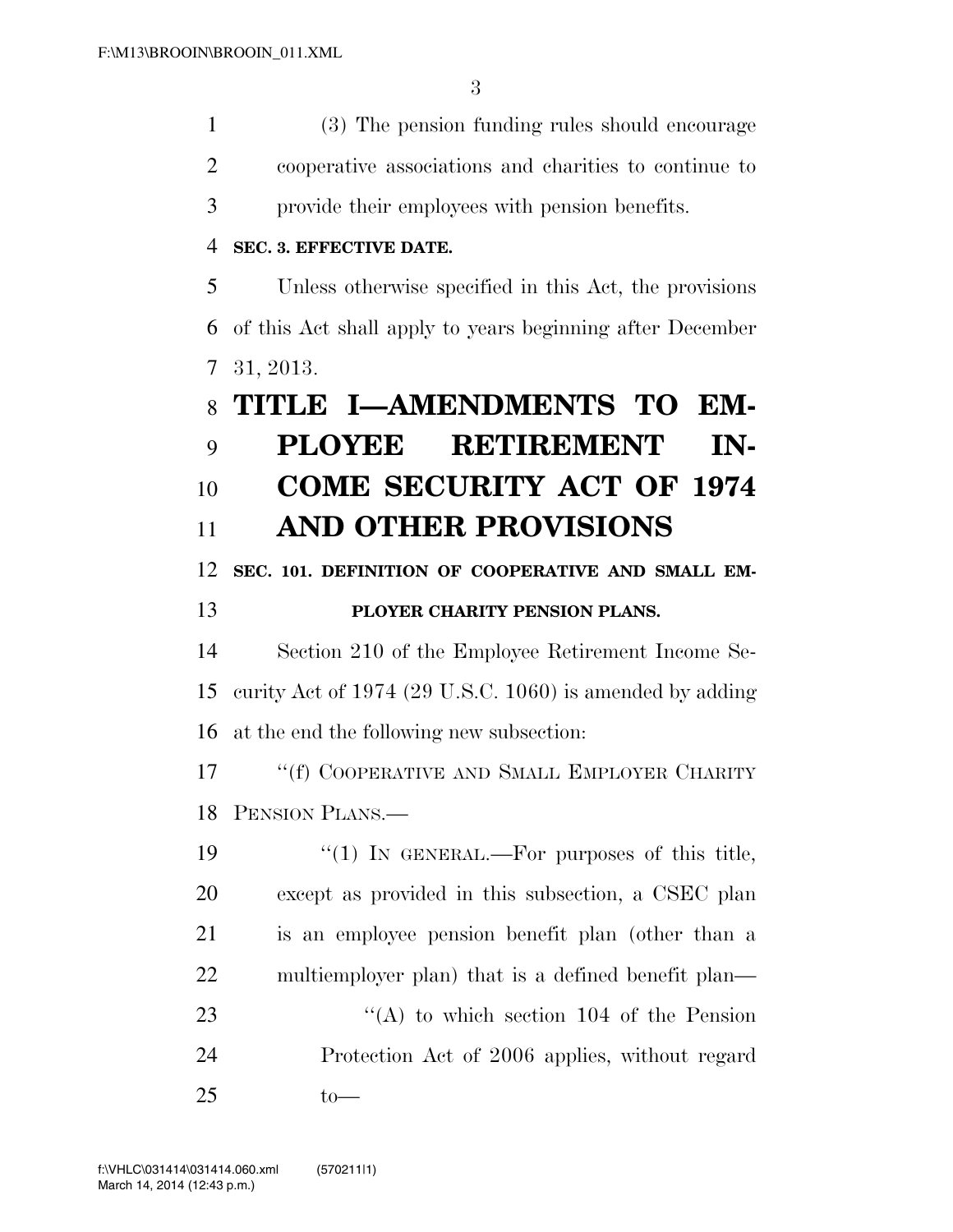| $\mathbf{1}$   | "(i) section $104(a)(2)$ of such Act;                   |
|----------------|---------------------------------------------------------|
| $\overline{2}$ | "(ii) the amendments to such section                    |
| 3              | 104 by section $202(b)$ of the Preservation             |
| $\overline{4}$ | of Access to Care for Medicare Bene-                    |
| 5              | ficiaries and Pension Relief Act of 2010;               |
| 6              | and                                                     |
| 7              | "(iii) paragraph $(3)(B)$ ; or                          |
| 8              | "(B) that, as of June 25, 2010, was main-               |
| 9              | tained by more than one employer and all of the         |
| 10             | employers were organizations described in sec-          |
| 11             | tion $501(c)(3)$ of the Internal Revenue Code of        |
| 12             | 1986.                                                   |
| 13             | "(2) AGGREGATION.—All employers that are                |
| 14             | treated as a single employer under subsection (b) or    |
| 15             | (c) of section 414 of the Internal Revenue Code of      |
| 16             | 1986 shall be treated as a single employer for pur-     |
| 17             | poses of determining if a plan was maintained by        |
| 18             | more than one employer under paragraph $(1)(B)$ .".     |
| 19             | SEC. 102. FUNDING RULES APPLICABLE TO COOPERATIVE       |
| 20             | AND SMALL EMPLOYER CHARITY PENSION                      |
| 21             | PLANS.                                                  |
| 22             | (a) IN GENERAL.—Part 3 of title I of the Employee       |
| 23             | Retirement Income Security Act of 1974 (29 U.S.C. 1081) |
| 24             | et seq.) is amended by adding at the end the following  |
| 25             | new section:                                            |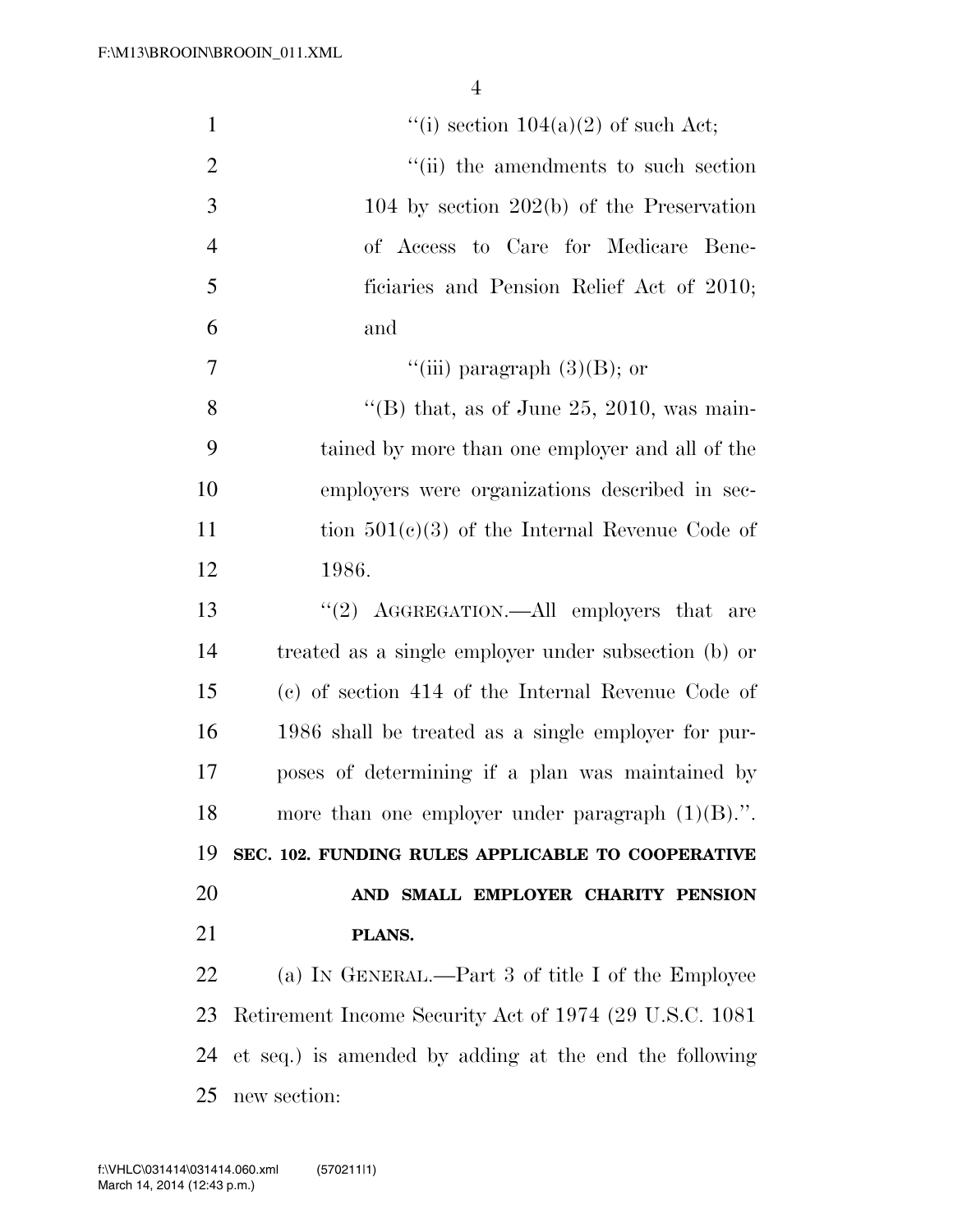## **''SEC. 306. MINIMUM FUNDING STANDARDS.**

2 "(a) GENERAL RULE.—For purposes of section 302, the term 'accumulated funding deficiency' for a CSEC plan means the excess of the total charges to the funding standard account for all plan years (beginning with the first plan year to which section 302 applies) over the total credits to such account for such years or, if less, the excess of the total charges to the alternative minimum funding standard account for such plan years over the total credits to such account for such years.

11 "(b) FUNDING STANDARD ACCOUNT.—

12 "(1) ACCOUNT REQUIRED.—Each plan to which this section applies shall establish and maintain a funding standard account. Such account shall be credited and charged solely as provided in this sec-tion.

17 "(2) CHARGES TO ACCOUNT.—For a plan year, the funding standard account shall be charged with the sum of—

20 "(A) the normal cost of the plan for the plan year,

22 ''(B) the amounts necessary to amortize in equal annual installments (until fully amor-tized)—

25 ''(i) in the case of a plan in existence on January 1, 1974, the unfunded past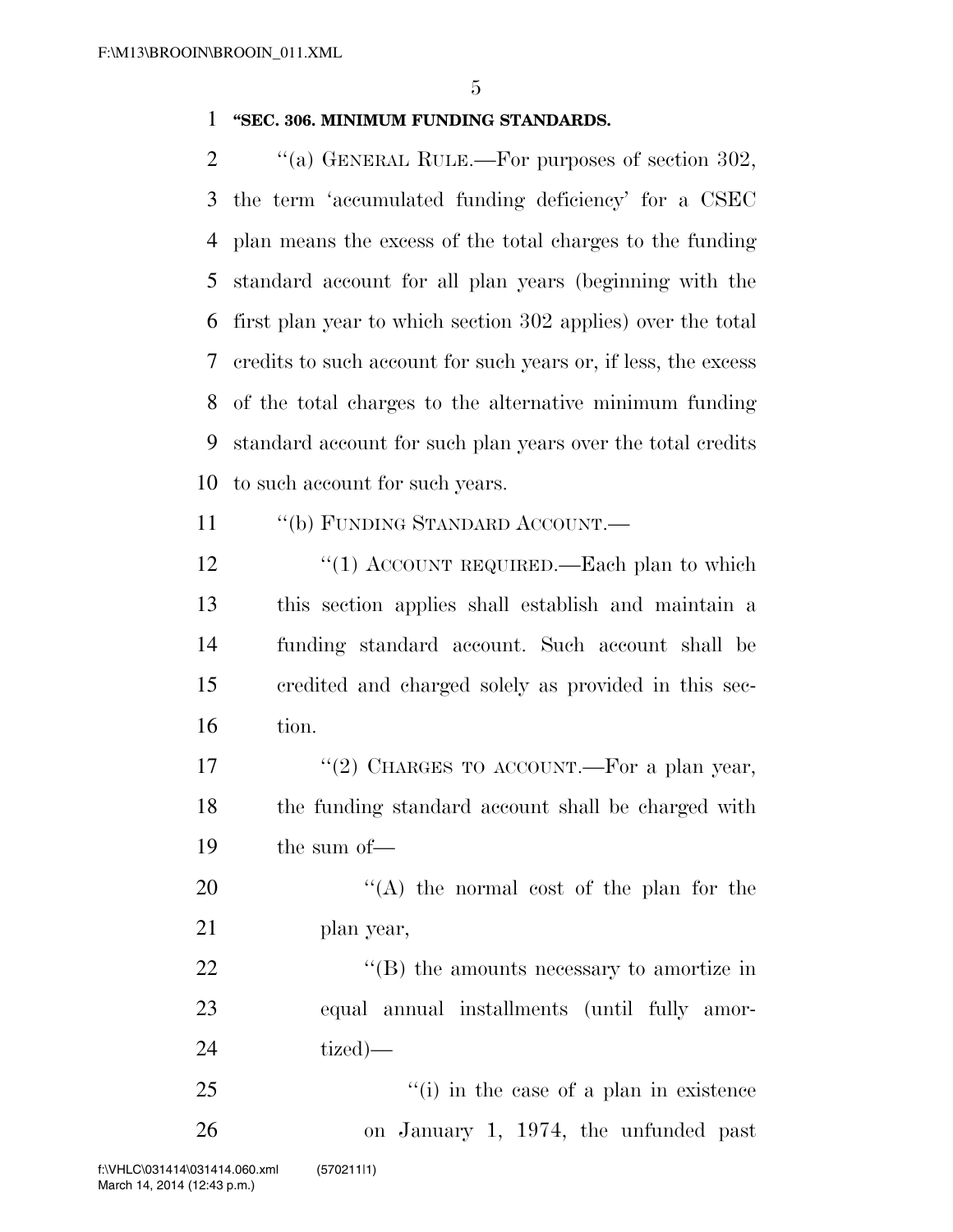| $\mathbf{1}$   | service liability under the plan on the first |
|----------------|-----------------------------------------------|
| $\overline{2}$ | day of the first plan year to which section   |
| 3              | 302 applies, over a period of 40 plan years,  |
| $\overline{4}$ | "(ii) in the case of a plan which comes       |
| 5              | into existence after January 1, 1974, but     |
| 6              | before the first day of the first plan year   |
| 7              | beginning after December 31, 2013, the        |
| 8              | unfunded past service liability under the     |
| 9              | plan on the first day of the first plan year  |
| 10             | to which section 302 applies, over a period   |
| 11             | of 30 plan years,                             |
| 12             | "(iii) separately, with respect to each       |
| 13             | plan year, the net increase (if any) in un-   |
| 14             | funded past service liability under the plan  |
| 15             | arising from plan amendments adopted in       |
| 16             | such year, over a period of 15 plan years,    |
| 17             | "(iv) separately, with respect to each        |
| 18             | plan year, the net experience loss (if any)   |
| 19             | under the plan, over a period of 5 plan       |
| 20             | years, and                                    |
| 21             | $f'(v)$ separately, with respect to each      |
| 22             | plan year, the net loss (if any) resulting    |
| 23             | from changes in actuarial assumptions         |
| 24             | used under the plan, over a period of 10      |
| 25             | plan years,                                   |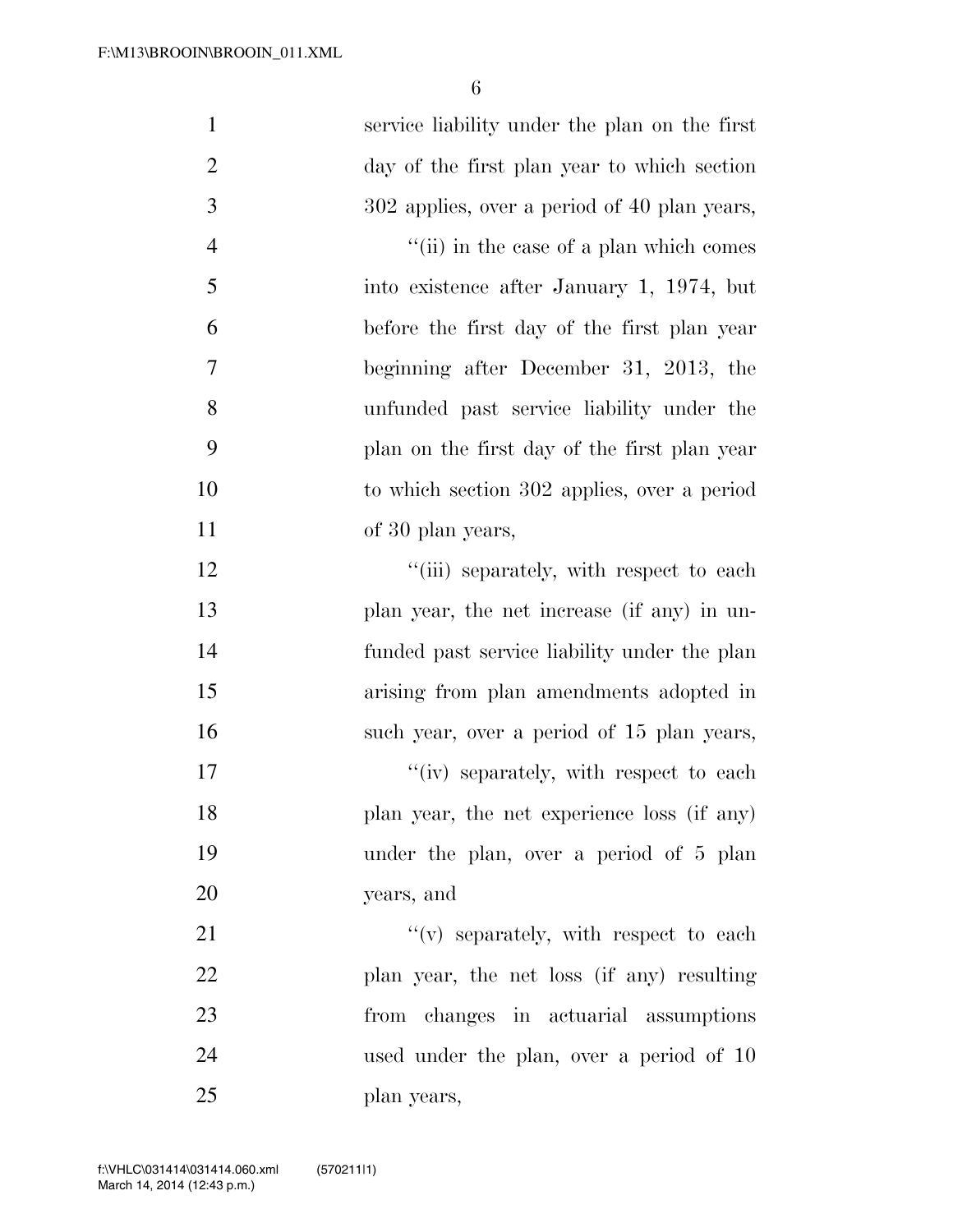| $\mathbf{1}$   | $"$ (C) the amount necessary to amortize            |
|----------------|-----------------------------------------------------|
| $\overline{2}$ | each waived funding deficiency (within the          |
| 3              | meaning of section $302(e)(3)$ for each prior       |
| $\overline{4}$ | plan year in equal annual installments (until       |
| 5              | fully amortized) over a period of 5 plan years,     |
| 6              | $\lq\lq$ the amount necessary to amortize in        |
| $\tau$         | equal annual installments (until fully amor-        |
| 8              | tized) over a period of 5 plan years any amount     |
| 9              | credited to the funding standard account under      |
| 10             | paragraph $(3)(D)$ , and                            |
| 11             | $\lq\lq(E)$ the amount necessary to amortize in     |
| 12             | equal annual installments (until fully amor-        |
| 13             | tized) over a period of 20 years the contribu-      |
| 14             | tions which would be required to be made under      |
| 15             | the plan but for the provisions of section          |
| 16             | $302(c)(7)(A)(i)(I)$ (as in effect on the day be-   |
| 17             | fore the enactment of the Pension Protection        |
| 18             | Act of 2006).                                       |
| 19             | "(3) CREDITS TO ACCOUNT.—For a plan year,           |
| 20             | the funding standard account shall be credited with |
| 21             | the sum of-                                         |
| 22             | $\cdot$ (A) the amount considered contributed by    |
| 23             | the employer to or under the plan for the plan      |
| 24             | year,                                               |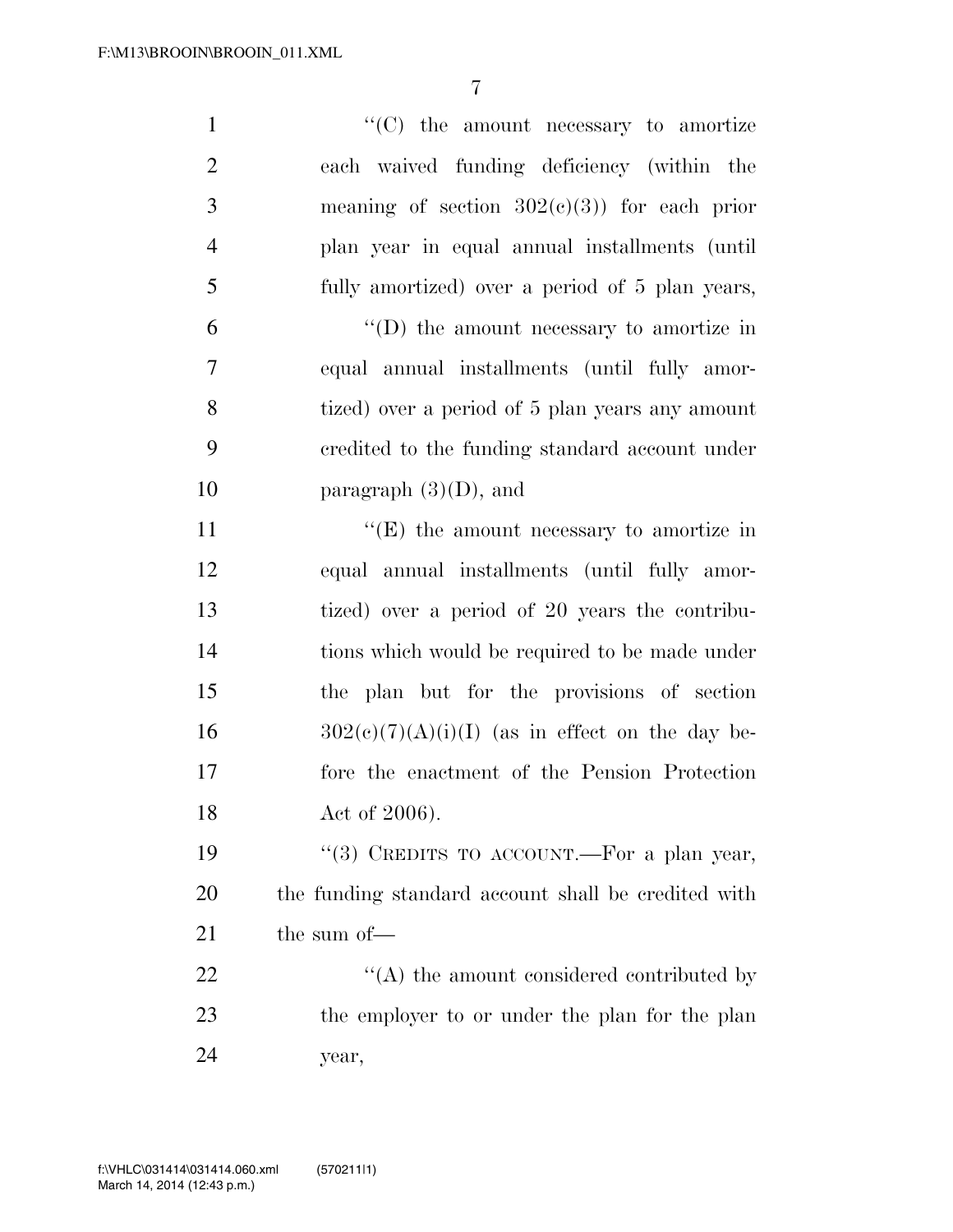$\langle$  (B) the amount necessary to amortize in equal annual installments (until fully amor- tized)— 4 ''(i) separately, with respect to each plan year, the net decrease (if any) in un- funded past service liability under the plan arising from plan amendments adopted in such year, over a period of 15 plan years, 9 "(ii) separately, with respect to each 10 plan year, the net experience gain (if any) under the plan, over a period of 5 plan

years, and

13 ''(iii) separately, with respect to each plan year, the net gain (if any) resulting from changes in actuarial assumptions used under the plan, over a period of 10 plan years,

18 ''(C) the amount of the waived funding de- ficiency (within the meaning of section 20  $302(c)(3)$  for the plan year, and

21 ''(D) in the case of a plan year for which the accumulated funding deficiency is deter- mined under the funding standard account if such plan year follows a plan year for which such deficiency was determined under the alter-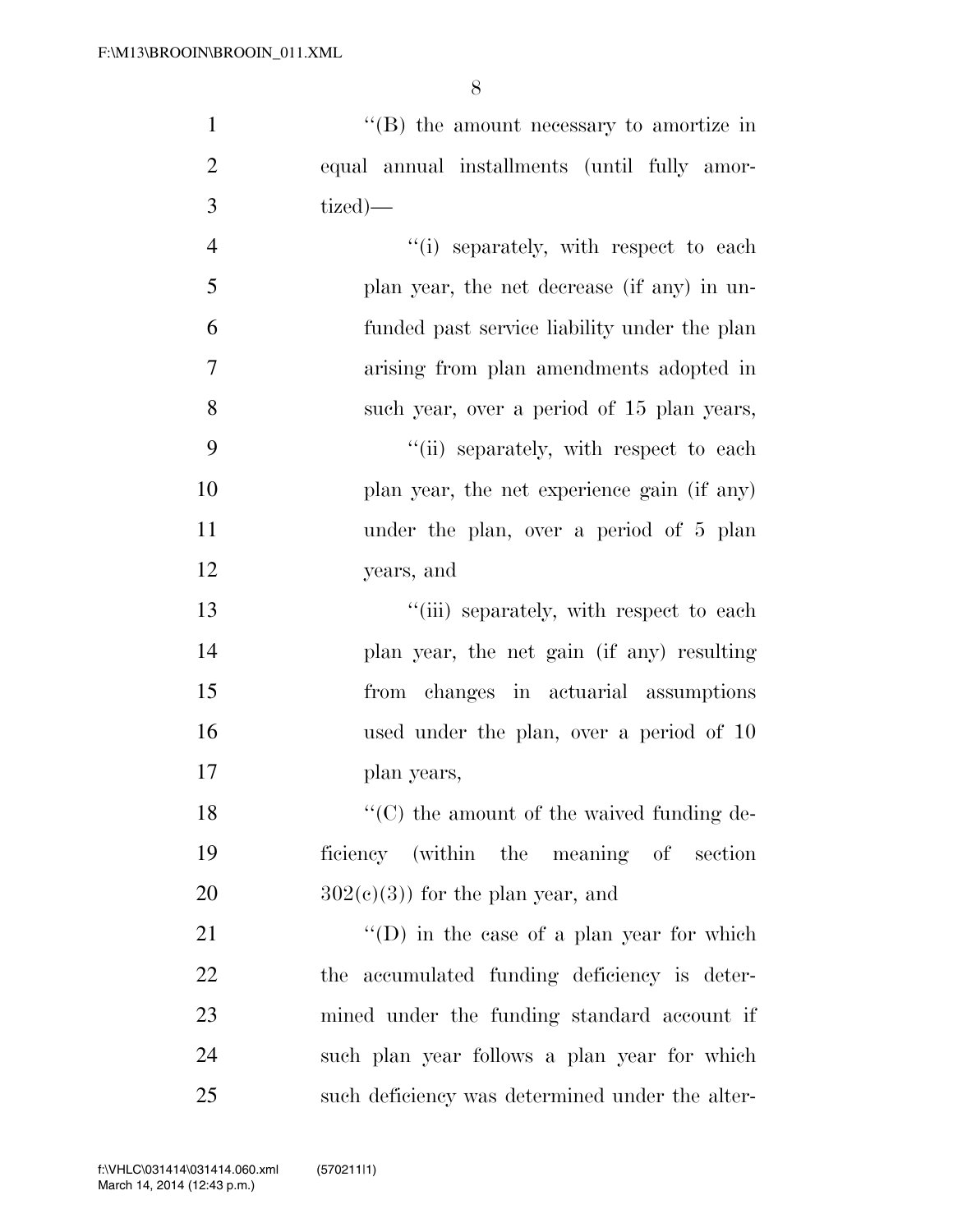native minimum funding standard, the excess (if any) of any debit balance in the funding standard account (determined without regard to this subparagraph) over any debit balance in the alternative minimum funding standard ac- count. 7 "(4) COMBINING AND OFFSETTING AMOUNTS TO BE AMORTIZED.—Under regulations prescribed

 by the Secretary of the Treasury, amounts required to be amortized under paragraph (2) or paragraph 11 (3), as the case may be—

 "(A) may be combined into one amount under such paragraph to be amortized over a period determined on the basis of the remaining amortization period for all items entering into such combined amount, and

 ''(B) may be offset against amounts re-18 quired to be amortized under the other such paragraph, with the resulting amount to be am- ortized over a period determined on the basis of 21 the remaining amortization periods for all items entering into whichever of the two amounts being offset is the greater.

''(5) INTEREST.—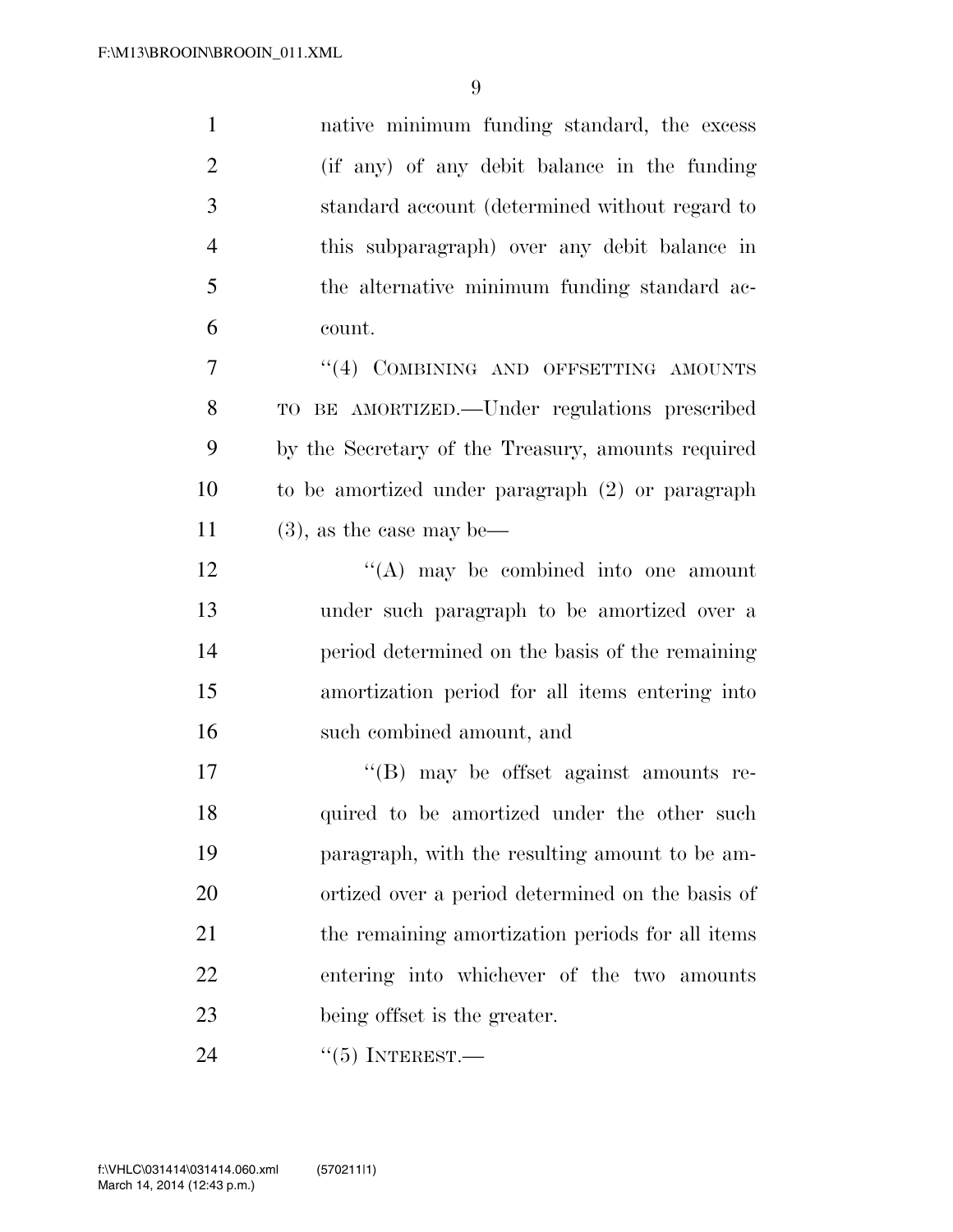| $\mathbf{1}$   | "(A) IN GENERAL.—Except as provided in                  |
|----------------|---------------------------------------------------------|
| $\overline{2}$ | subparagraph (B), the funding standard ac-              |
| 3              | count (and items therein) shall be charged or           |
| $\overline{4}$ | credited (as determined under regulations pre-          |
| 5              | scribed by the Secretary of the Treasury) with          |
| 6              | interest at the appropriate rate consistent with        |
| 7              | the rate or rates of interest used under the plan       |
| 8              | to determine costs.                                     |
| 9              | "(B) EXCEPTION.—The interest rate used                  |
| 10             | for purposes of computing the amortization              |
| 11             | charge described in subsection (b) $(2)(C)$ or for      |
| 12             | purposes of any arrangement under subsection            |
| 13             | (d) for any plan year shall be the greater of—          |
| 14             | "(i) 150 percent of the Federal mid-                    |
| 15             | term rate (as in effect under section 1274)             |
| 16             | of the Internal Revenue Code of 1986 for                |
| 17             | the 1st month of such plan year), or                    |
| 18             | "(ii) the rate of interest determined                   |
| 19             | under subparagraph $(A)$ .                              |
| 20             | $``(6)$ AMORTIZATION SCHEDULES IN EFFECT.               |
| 21             | Amortization schedules for amounts described in         |
| 22             | paragraphs $(2)$ and $(3)$ that are in effect as of the |
| 23             | last day of the last plan year beginning before Janu-   |
| 24             | ary 1, 2014, by reason of section $104$ of the Pension  |
| 25             | Protection Act of 2006 shall remain in effect pursu-    |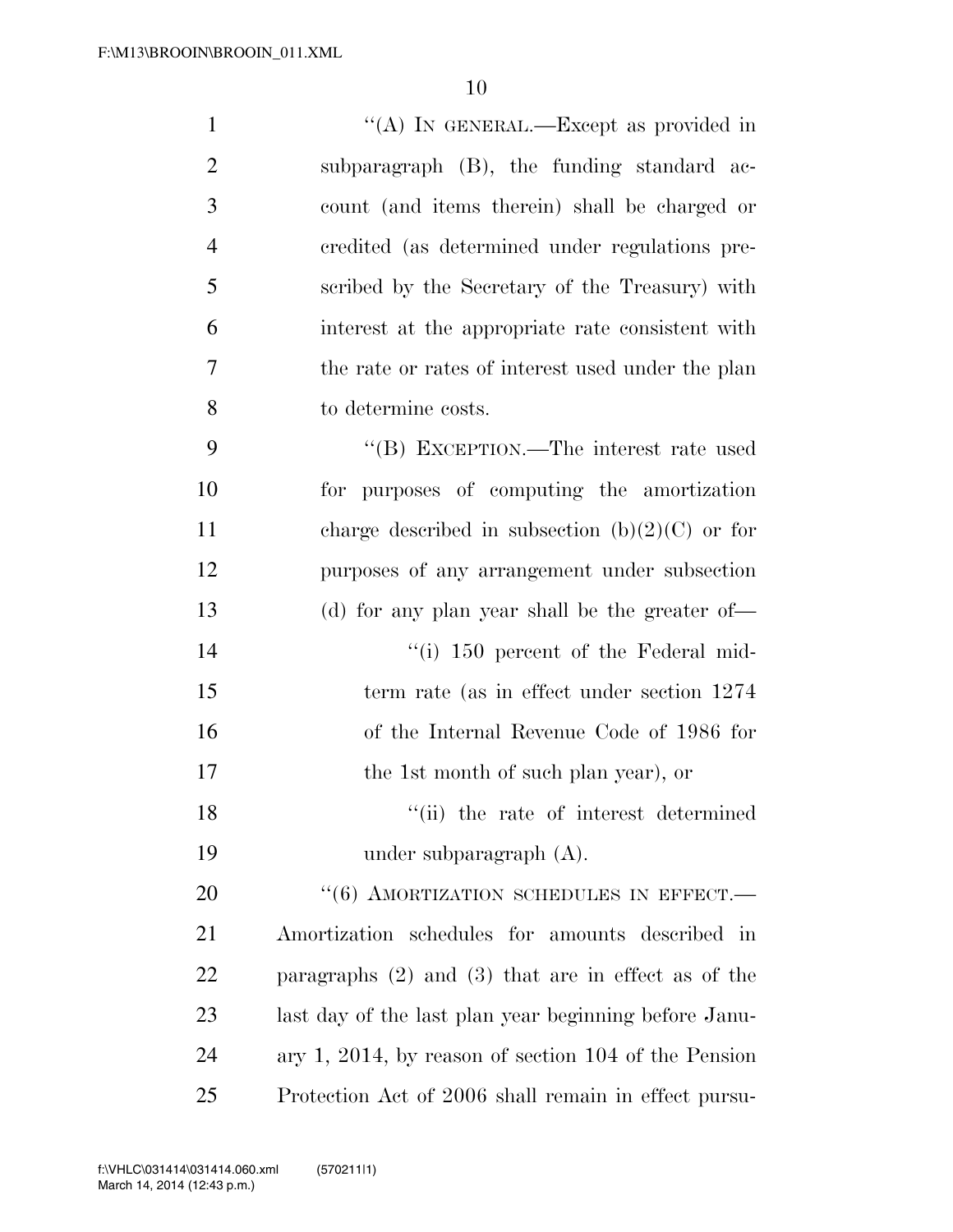ant to their terms and this section, except that such amounts shall not be amortized again under this sec-tion.

4 "(c) SPECIAL RULES.—

 ''(1) DETERMINATIONS TO BE MADE UNDER FUNDING METHOD.—For purposes of this section, normal costs, accrued liability, past service liabilities, and experience gains and losses shall be determined under the funding method used to determine costs under the plan.

11  $\frac{1}{2}$  VALUATION OF ASSETS.—

 $\langle (A) \rangle$  In GENERAL.—For purposes of this section, the value of the plan's assets shall be determined on the basis of any reasonable actu- arial method of valuation which takes into ac- count fair market value and which is permitted under regulations prescribed by the Secretary of the Treasury.

 ''(B) DEDICATED BOND PORTFOLIO.—The Secretary of the Treasury may by regulations provide that the value of any dedicated bond portfolio of a plan shall be determined by using 23 the interest rate under section  $302(b)(5)$  (as in effect on the day before the enactment of the Pension Protection Act of 2006).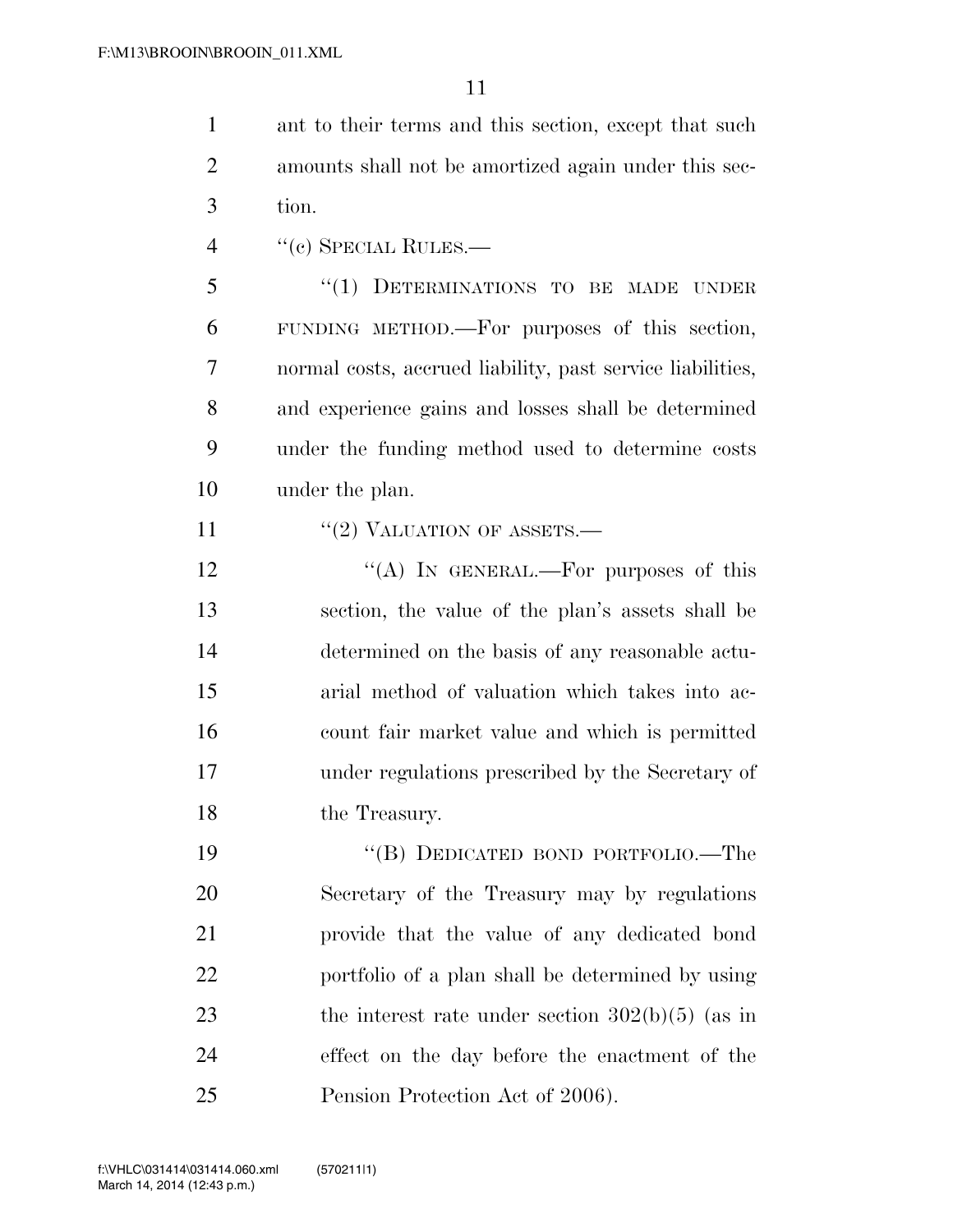| $\mathbf{1}$   | "(3) ACTUARIAL ASSUMPTIONS MUST BE REA-               |
|----------------|-------------------------------------------------------|
| $\overline{2}$ | SONABLE.—For purposes of this section, all costs, li- |
| 3              | abilities, rates of interest, and other factors under |
| $\overline{4}$ | the plan shall be determined on the basis of actu-    |
| 5              | arial assumptions and methods—                        |
| 6              | "(A) each of which is reasonable (taking              |
| 7              | into account the experience of the plan and rea-      |
| 8              | sonable expectations), and                            |
| 9              | "(B) which, in combination, offer the actu-           |
| 10             | ary's best estimate of anticipated experience         |
| 11             | under the plan.                                       |
| 12             | "(4) TREATMENT OF CERTAIN CHANGES AS EX-              |
| 13             | PERIENCE GAIN OR LOSS.—For purposes of this sec-      |
| 14             | tion, if $-$                                          |
| 15             | $\lq\lq$ (A) a change in benefits under the Social    |
| 16             | Security Act or in other retirement benefits cre-     |
| 17             | ated under Federal or State law, or                   |
| 18             | $\lq\lq (B)$ a change in the definition of the term   |
| 19             | 'wages' under section 3121 of the Internal Rev-       |
| <b>20</b>      | enue Code of 1986 or a change in the amount           |
| 21             | of such wages taken into account under regula-        |
| 22             | prescribed for purposes of section<br>tions           |
| 23             | $401(a)(5)$ of such Code,                             |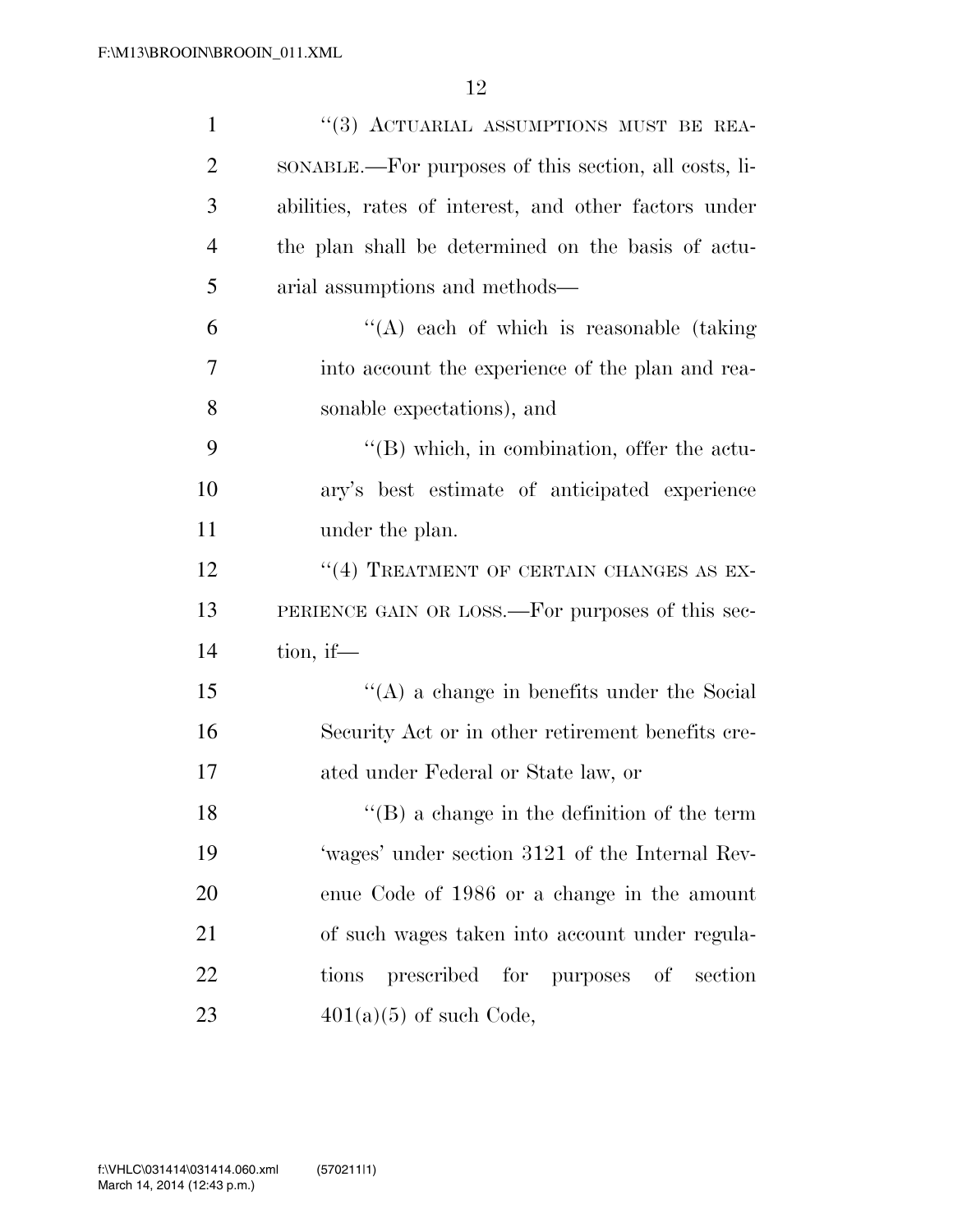results in an increase or decrease in accrued liability under a plan, such increase or decrease shall be treated as an experience loss or gain.  $\frac{4}{5}$   $\frac{1}{100}$  FUNDING METHOD AND PLAN YEAR.

 ''(A) FUNDING METHODS AVAILABLE.—All funding methods available to CSEC plans under section 302 (as in effect on the day before the enactment of the Pension Protection Act of 2006) shall continue to be available under this section.

11 "(B) CHANGES.—If the funding method for a plan is changed, the new funding method shall become the funding method used to deter- mine costs and liabilities under the plan only if the change is approved by the Secretary of the Treasury. If the plan year for a plan is changed, the new plan year shall become the plan year for the plan only if the change is ap-proved by the Secretary of the Treasury.

20 "'(C) APPROVAL REQUIRED FOR CERTAIN CHANGES IN ASSUMPTIONS BY CERTAIN SIN- GLE-EMPLOYER PLANS SUBJECT TO ADDI-23 TIONAL FUNDING REQUIREMENT.

24  $(i)$  In GENERAL.—No actuarial as-sumption (other than the assumptions de-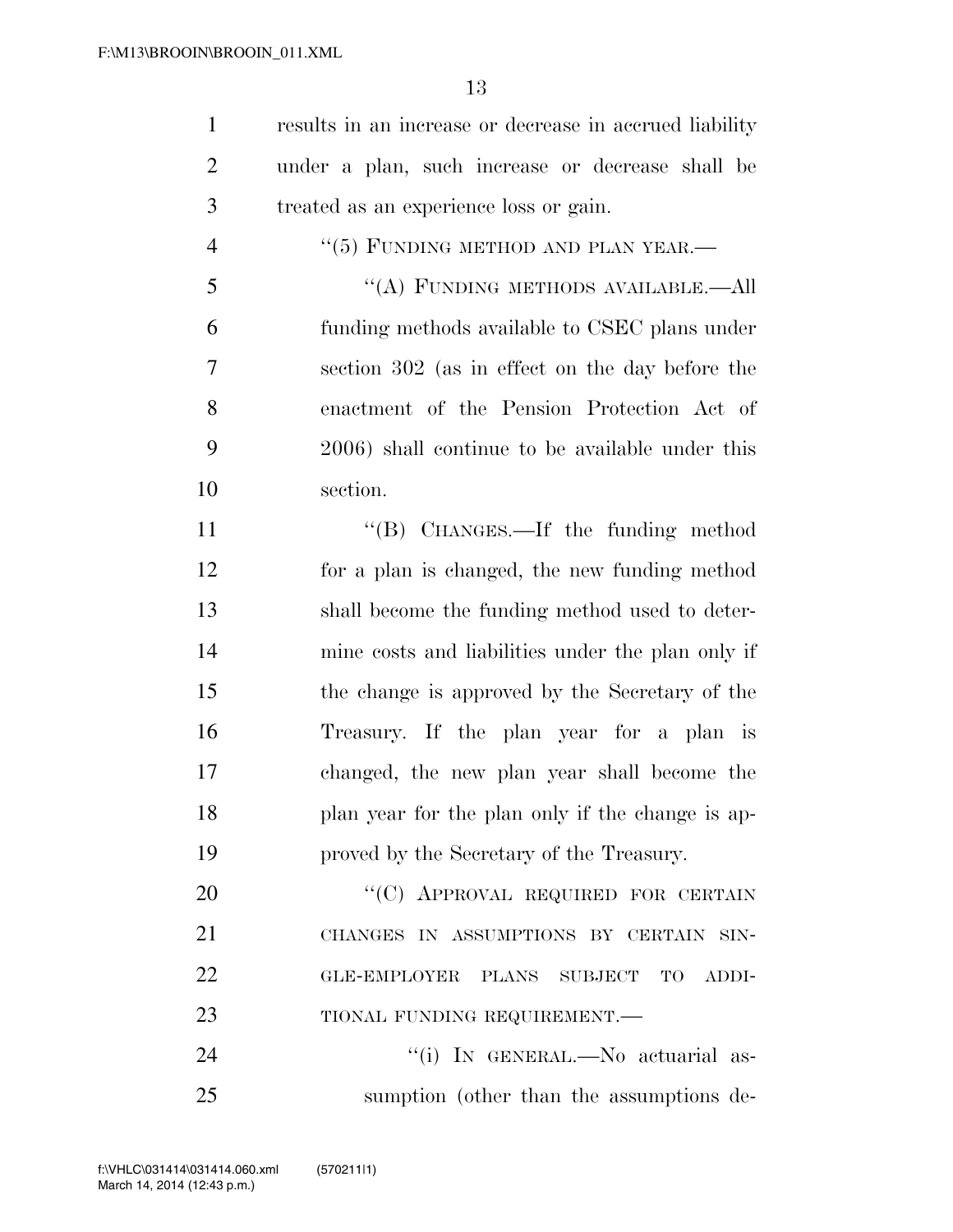| $\mathbf{1}$   | scribed in subsection $(h)(3)$ used to deter- |
|----------------|-----------------------------------------------|
| $\overline{2}$ | mine the current liability for a plan to      |
| 3              | which this subparagraph applies may be        |
| $\overline{4}$ | changed without the approval of the Sec-      |
| 5              | retary of the Treasury.                       |
| 6              | "(ii) PLANS TO WHICH SUBPARA-                 |
| 7              | GRAPH APPLIES.—This subparagraph shall        |
| 8              | apply to a plan only if—                      |
| 9              | "(I) the plan is a CSEC plan,                 |
| 10             | "(II) the aggregate unfunded                  |
| 11             | vested benefits as of the close of the        |
| 12             | preceding plan year (as determined            |
| 13             | under section $4006(a)(3)(E(iii))$ of         |
| 14             | such plan and all other plans main-           |
| 15             | tained by the contributing sponsors           |
| 16             | (as defined in section $4001(a)(13)$ )        |
| 17             | and members of such sponsors' con-            |
| 18             | trolled groups (as defined in section         |
| 19             | $4001(a)(14)$ which are covered by            |
| 20             | title IV (disregarding plans with no          |
| 21             | unfunded<br>vested benefits) exceed           |
| 22             | $$50,000,000,$ and                            |
| 23             | "(III) the change in assumptions              |
| 24             | (determined after taking into account         |
| 25             | any changes in interest rate and mor-         |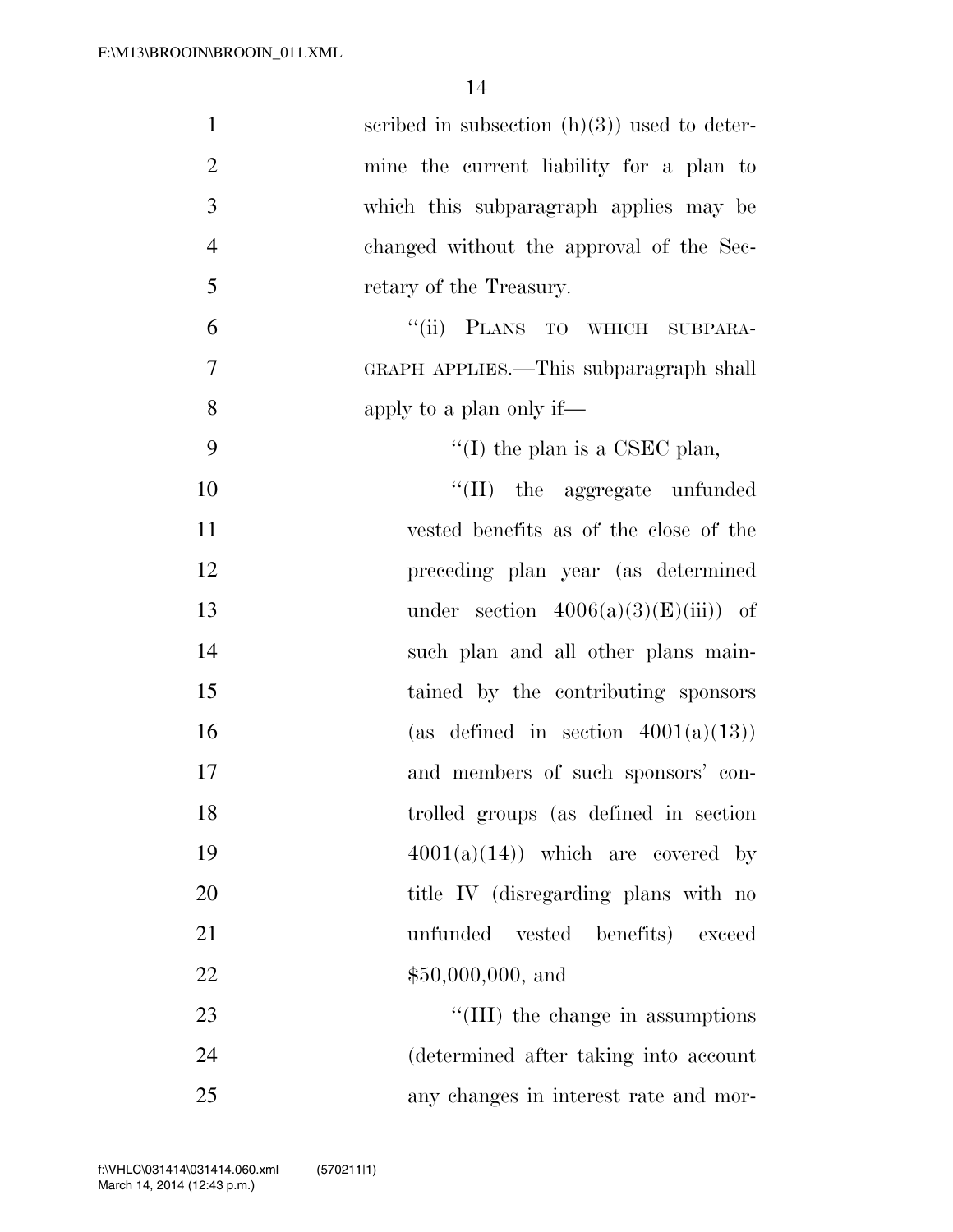| $\mathbf{1}$   | tality table) results in a decrease in                  |
|----------------|---------------------------------------------------------|
| $\overline{2}$ | the funding shortfall of the plan for                   |
| 3              | the current plan year that exceeds                      |
| $\overline{4}$ | $$50,000,000,$ or that<br>exceeds                       |
| 5              | $$5,000,000$ and that is 5 percent or                   |
| 6              | more of the current liability of the                    |
| 7              | plan before such change.                                |
| 8              | "(6) FULL FUNDING.—If, as of the close of a             |
| 9              | plan year, a plan would (without regard to this para-   |
| 10             | graph) have an accumulated funding deficiency (de-      |
| 11             | termined without regard to the alternative minimum      |
| 12             | funding standard account permitted under sub-           |
| 13             | section (e)) in excess of the full funding limitation—  |
| 14             | $\lq\lq$ the funding standard account shall be          |
| 15             | credited with the amount of such excess, and            |
| 16             | "(B) all amounts described in paragraphs                |
| 17             | $(2)(B)$ , $(C)$ , and $(D)$ and $(3)(B)$ of subsection |
| 18             | (b) which are required to be amortized shall be         |
| 19             | considered fully amortized for purposes of such         |
| 20             | paragraphs.                                             |
| 21             | "(7) FULL-FUNDING LIMITATION.—For<br>pur-               |
| 22             | poses of paragraph (6), the term 'full-funding limita-  |
| 23             | tion' means the excess (if any) of—                     |
| 24             | "(A) the accrued liability (including nor-              |
| 25             | mal cost) under the plan (determined under the          |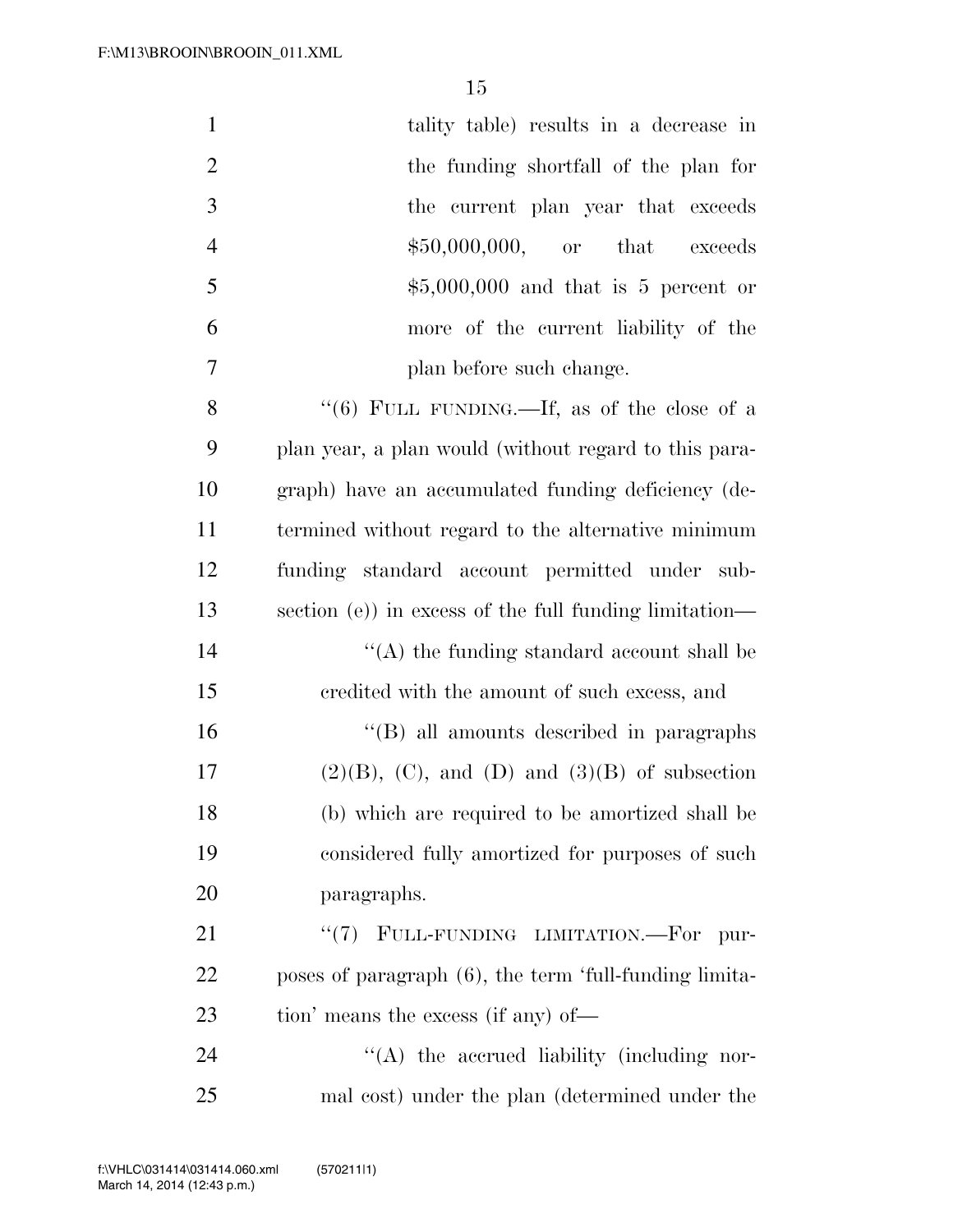| $\mathbf{1}$   | entry age normal funding method if such ac-   |
|----------------|-----------------------------------------------|
| $\overline{2}$ | crued liability cannot be directly calculated |
| 3              | under the funding method used for the plan),  |
| 4              | over                                          |
| 5              | $\lq\lq (B)$ the lesser of-                   |
| 6              | "(i) the fair market value of the             |
| 7              | plan's assets, or                             |
| 8              | "(ii) the value of such assets deter-         |
| 9              | mined under paragraph $(2)$ .                 |
| 10             | " $(C)$ MINIMUM AMOUNT.—                      |
| 11             | "(i) IN GENERAL.—In no event shall            |
| 12             | the full-funding limitation determined        |
| 13             | under subparagraph (A) be less than the       |
| 14             | excess (if any) of $-$                        |
| 15             | $\lq (I)$ 90 percent of the current li-       |
| 16             | ability (determined without regard to         |
| 17             | paragraph (4) of subsection (h)) of           |
| 18             | the plan (including the expected in-          |
| 19             | crease in such current liability due to       |
| 20             | benefits accruing during the plan             |
| 21             | year), over                                   |
| 22             | "(II) the value of the plan's as-             |
| 23             | sets determined under paragraph (2).          |
| 24             | "(ii) ASSETS.—For purposes of clause          |
| 25             | (i), assets shall not be reduced by any       |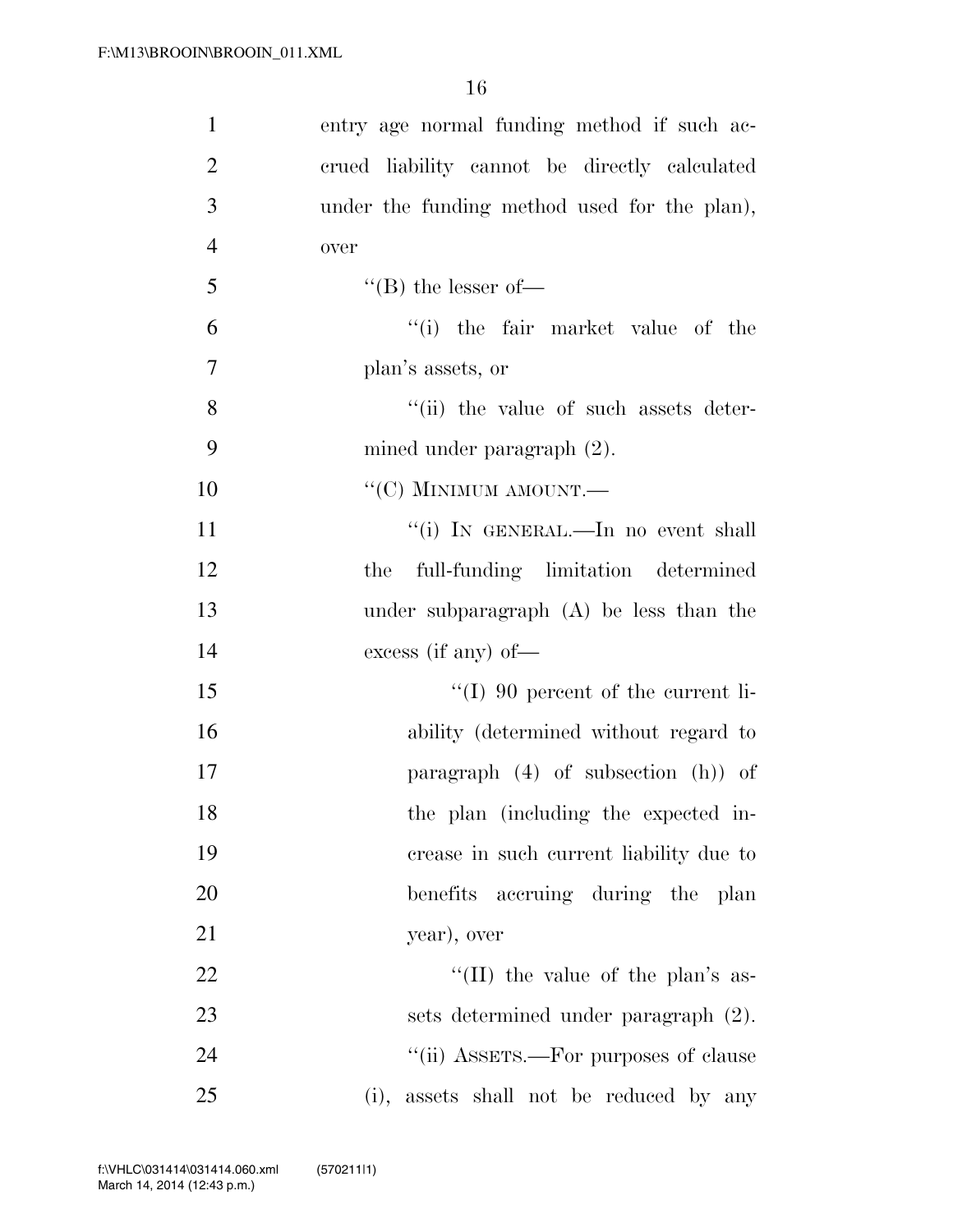| $\mathbf{1}$   | credit balance in the funding standard ac-               |
|----------------|----------------------------------------------------------|
| $\overline{2}$ | count.                                                   |
| 3              | $``(8)$ ANNUAL VALUATION.—                               |
| $\overline{4}$ | "(A) IN GENERAL.—For purposes of this                    |
| 5              | section, a determination of experience gains and         |
| 6              | losses and a valuation of the plan's liability           |
| $\overline{7}$ | shall be made not less frequently than once              |
| 8              | every year, except that such determination shall         |
| 9              | be made more frequently to the extent required           |
| 10             | in particular cases under regulations prescribed         |
| 11             | by the Secretary of the Treasury.                        |
| 12             | "(B) VALUATION DATE.-                                    |
| 13             | "(i) CURRENT YEAR.—Except as pro-                        |
| 14             | vided in clause (ii), the valuation referred             |
| 15             | to in subparagraph $(A)$ shall be made as of             |
| 16             | a date within the plan year to which the                 |
| 17             | valuation refers or within one month prior               |
| 18             | to the beginning of such year.                           |
| 19             | ``(ii)<br>$\overline{\text{USE}}$<br>OF PRIOR YEAR VALU- |
| 20             | ATION.—The valuation referred to in sub-                 |
| 21             | paragraph $(A)$ may be made as of a date                 |
| 22             | within the plan year prior to the year to                |
| 23             | which the valuation refers if, as of such                |
| 24             | date, the value of the assets of the plan are            |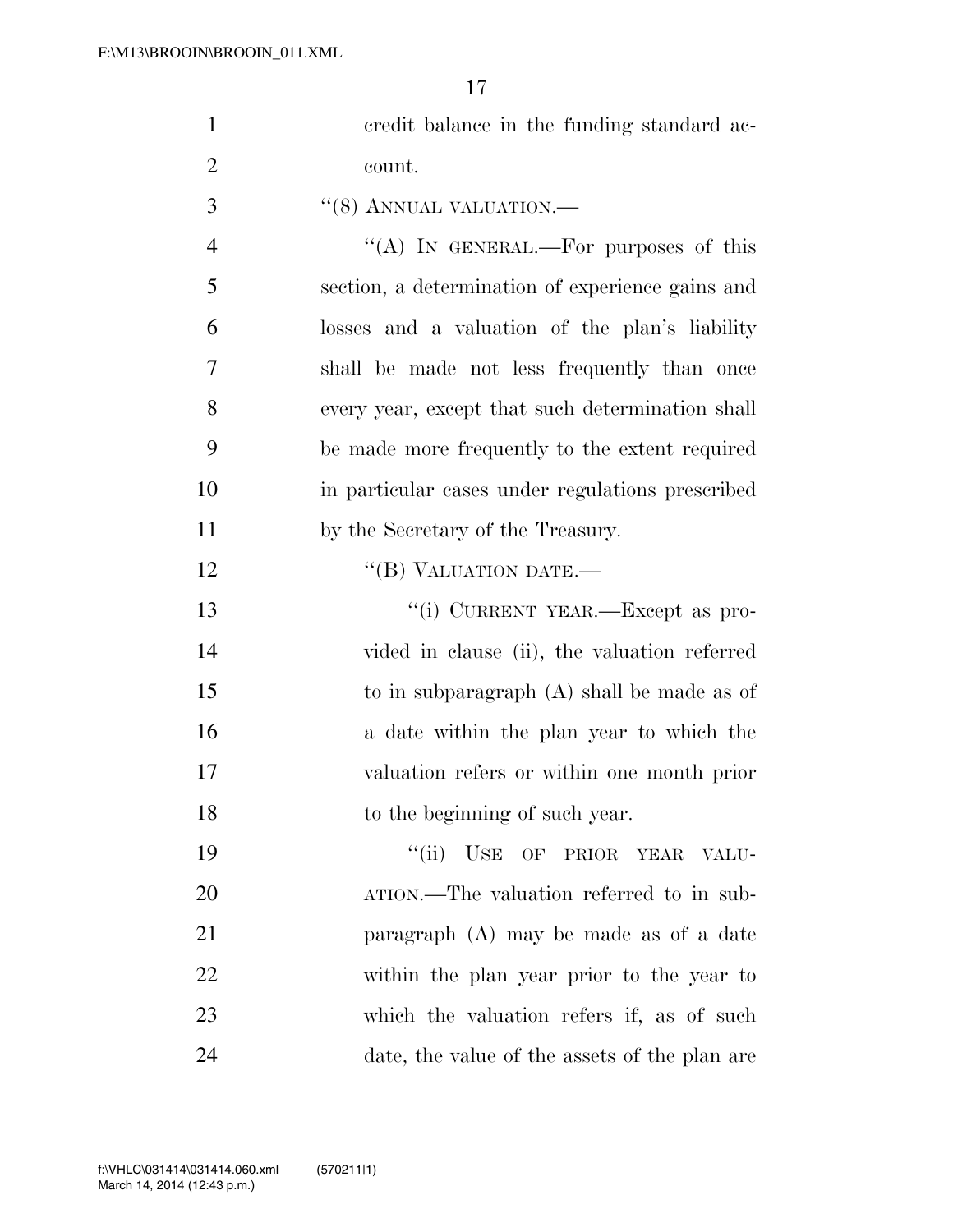1 not less than 100 percent of the plan's cur-2 rent liability.

 $\frac{1}{\text{ii}}$  ADJUSTMENTS.—Information under clause (ii) shall, in accordance with regulations, be actuarially adjusted to re- flect significant differences in participants.  $''(iv)$  LIMITATION.—A change in fund- ing method to use a prior year valuation, as provided in clause (ii), may not be made unless as of the valuation date within the prior plan year, the value of the assets of 12 the plan are not less than 125 percent of 13 the plan's current liability. 14 "(9) TIME WHEN CERTAIN CONTRIBUTIONS DEEMED MADE.—For purposes of this section, any contributions for a plan year made by an employer during the period— 18 ''(A) beginning on the day after the last day of such plan year, and  $\text{``(B)}$  ending on the day which is  $8\frac{1}{2}$  months after the close of the plan year, shall be deemed to have been made on such last day. 23 "(10) ANTICIPATION OF BENEFIT INCREASES EFFECTIVE IN THE FUTURE.—In determining pro-25 iected benefits, the funding method of a collectively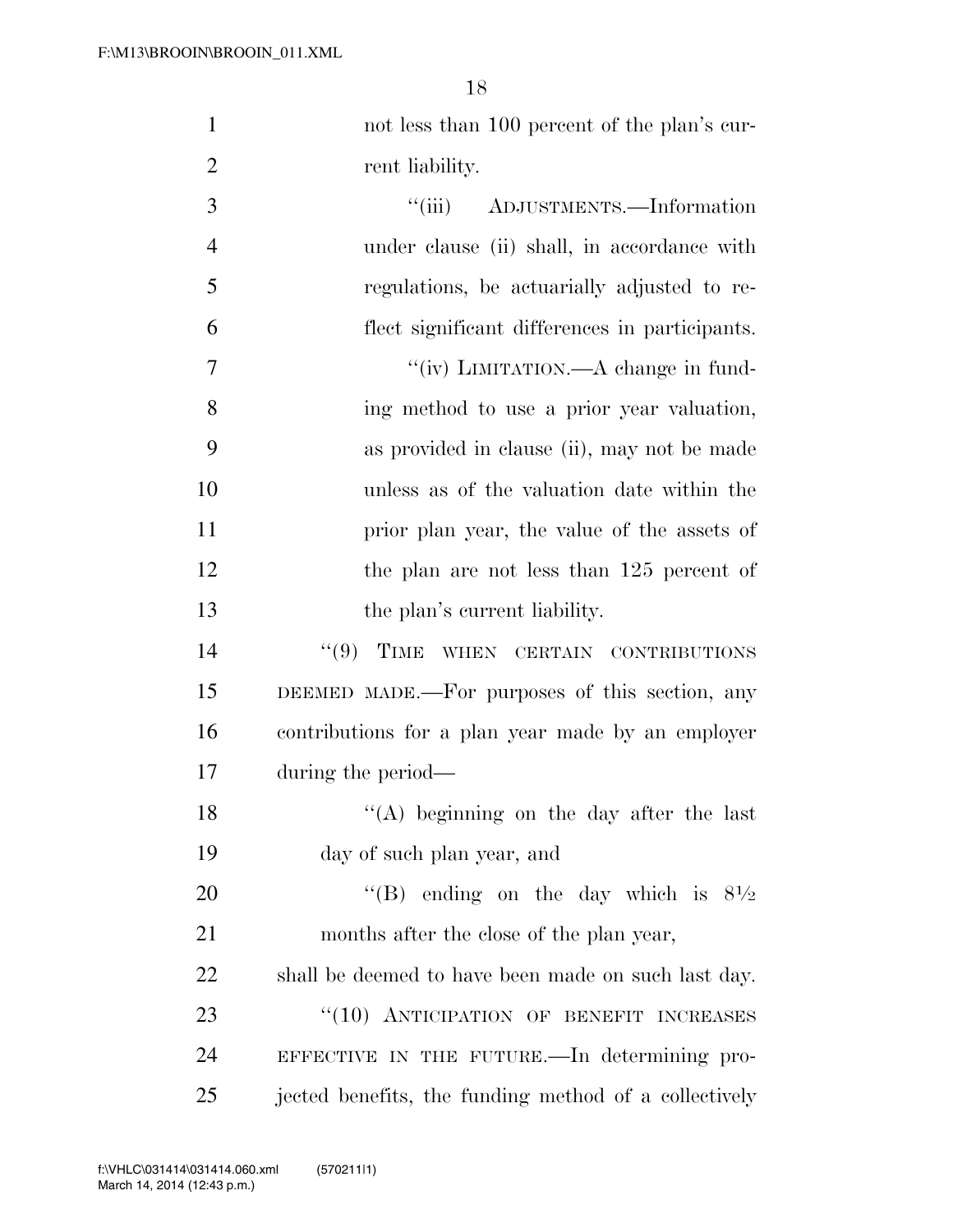bargained CSEC plan described in section 413(a) of the Internal Revenue Code of 1986 shall anticipate benefit increases scheduled to take effect during the term of the collective bargaining agreement applica-ble to the plan.

 ''(d) EXTENSION OF AMORTIZATION PERIODS.—The period of years required to amortize any unfunded liability 8 (described in any clause of subsection  $(b)(2)(B)$ ) of any plan may be extended by the Secretary of the Treasury for a period of time (not in excess of 10 years) if such Secretary determines that such extension would carry out the purposes of this Act and provide adequate protection for participants under the plan and their beneficiaries, and if such Secretary determines that the failure to permit such extension would result in—

 $\mathbf{16}$  ''(1) a substantial risk to the voluntary continu-ation of the plan, or

18  $\langle \cdot (2) \rangle$  a substantial curtailment of pension ben-efit levels or employee compensation.

 ''(e) ALTERNATIVE MINIMUM FUNDING STAND-ARD.—

 $\frac{4}{1}$  IN GENERAL.—A CSEC plan which uses a funding method that requires contributions in all years not less than those required under the entry age normal funding method may maintain an alter-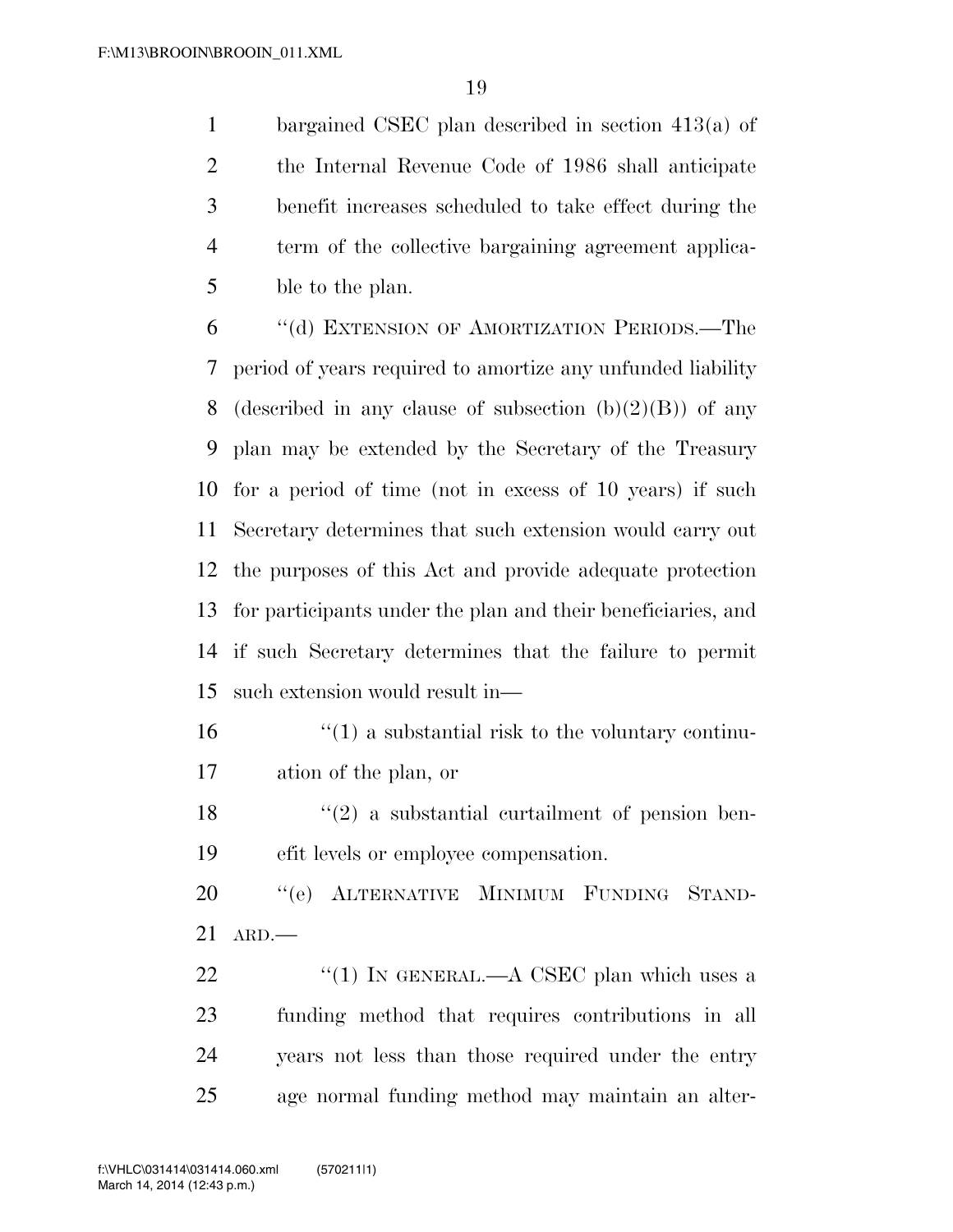| $\mathbf{1}$   | native minimum funding standard account for any            |
|----------------|------------------------------------------------------------|
| $\overline{2}$ | plan year. Such account shall be credited and              |
| 3              | charged solely as provided in this subsection.             |
| $\overline{4}$ | "(2) CHARGES AND CREDITS TO ACCOUNT.                       |
| 5              | For a plan year the alternative minimum funding            |
| 6              | standard account shall be—                                 |
| 7              | $\lq\lq$ charged with the sum of $\lq$                     |
| 8              | "(i) the lesser of normal cost under                       |
| 9              | the funding method used under the plan or                  |
| 10             | normal cost determined under the unit                      |
| 11             | credit method,                                             |
| 12             | $\lq$ <sup>"</sup> (ii) the excess, if any, of the present |
| 13             | value of accrued benefits under the plan                   |
| 14             | over the fair market value of the assets,                  |
| 15             | and                                                        |
| 16             | "(iii) an amount equal to the excess                       |
| 17             | (if any) of credits to the alternative min-                |
| 18             | imum standard account for all prior plan                   |
| 19             | years over charges to such account for all                 |
| 20             | such years, and                                            |
| 21             | "(B) credited with the amount considered                   |
| 22             | contributed by the employer to or under the                |
| 23             | plan for the plan year.                                    |
| 24             | (3)<br>INTEREST.—The alternative<br>minimum                |
| 25             | funding standard account (and items therein) shall         |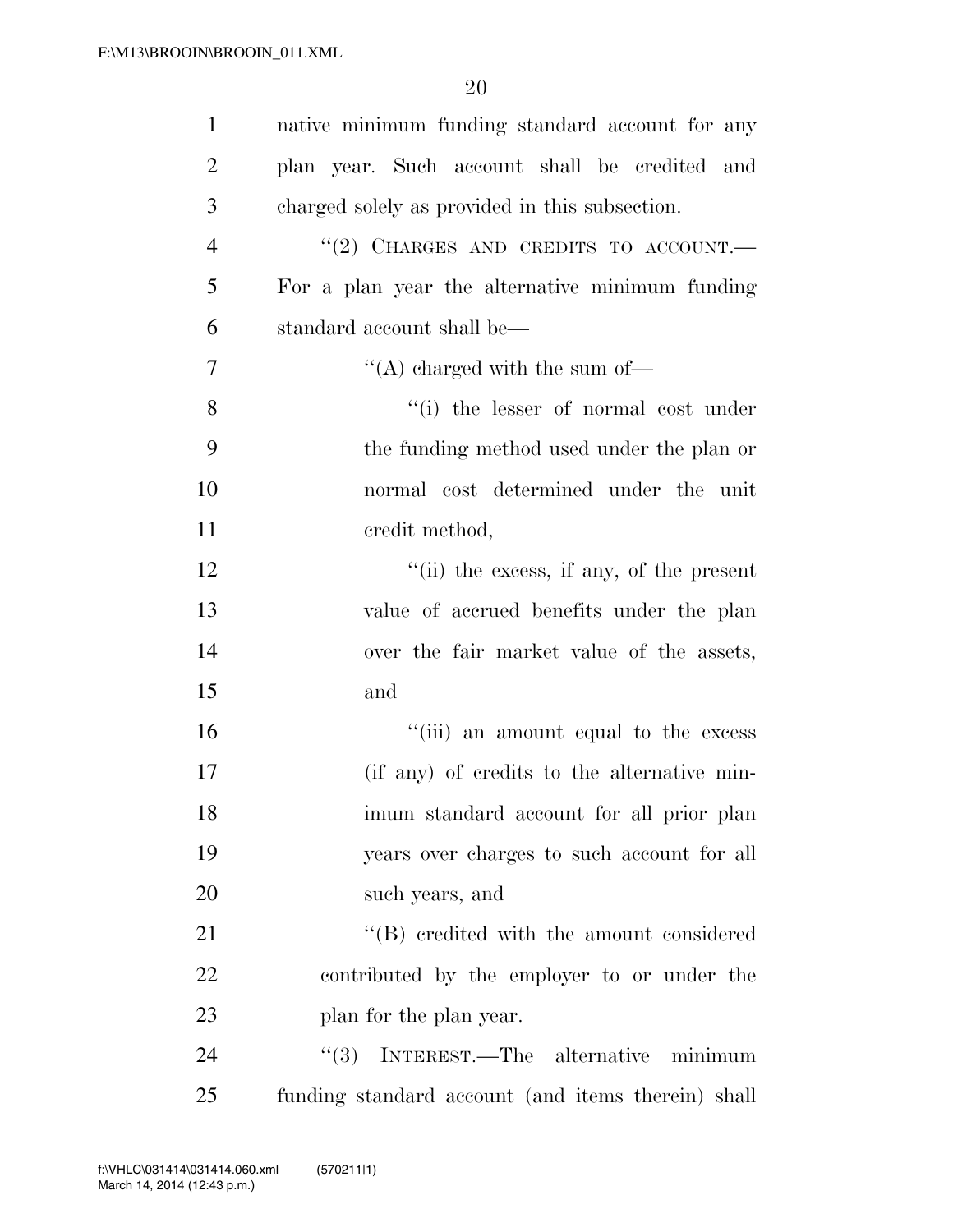be charged or credited with interest in the manner

| $\overline{2}$ | provided under subsection $(b)(5)$ with respect to the |
|----------------|--------------------------------------------------------|
| 3              | funding standard account.                              |
| $\overline{4}$ | "(f) QUARTERLY CONTRIBUTIONS REQUIRED.—                |
| 5              | "(1) IN GENERAL.—If a CSEC plan which has              |
| 6              | a funded current liability percentage for the pre-     |
| 7              | eeding plan year of less than 100 percent fails to     |
| 8              | pay the full amount of a required installment for the  |
| 9              | plan year, then the rate of interest charged to the    |
| 10             | funding standard account under subsection $(b)(5)$     |
| 11             | with respect to the amount of the underpayment for     |
| 12             | the period of the underpayment shall be equal to the   |
| 13             | greater of-                                            |
| 14             | "(A) $175$ percent of the Federal mid-term             |
| 15             | rate (as in effect under section 1274 of the In-       |
| 16             | ternal Revenue Code of 1986 for the 1st month          |
| 17             | of such plan year), or                                 |
| 18             | $\lq\lq$ the rate of interest used under the           |
| 19             | plan in determining costs.                             |
| 20             | "(2) AMOUNT OF UNDERPAYMENT, PERIOD OF                 |
| 21             | UNDERPAYMENT.—For purposes of paragraph $(1)$ —        |
| 22             | "(A) AMOUNT.—The amount of the under-                  |
| 23             | payment shall be the excess of—                        |
| 24             | "(i) the required installment, over                    |
|                |                                                        |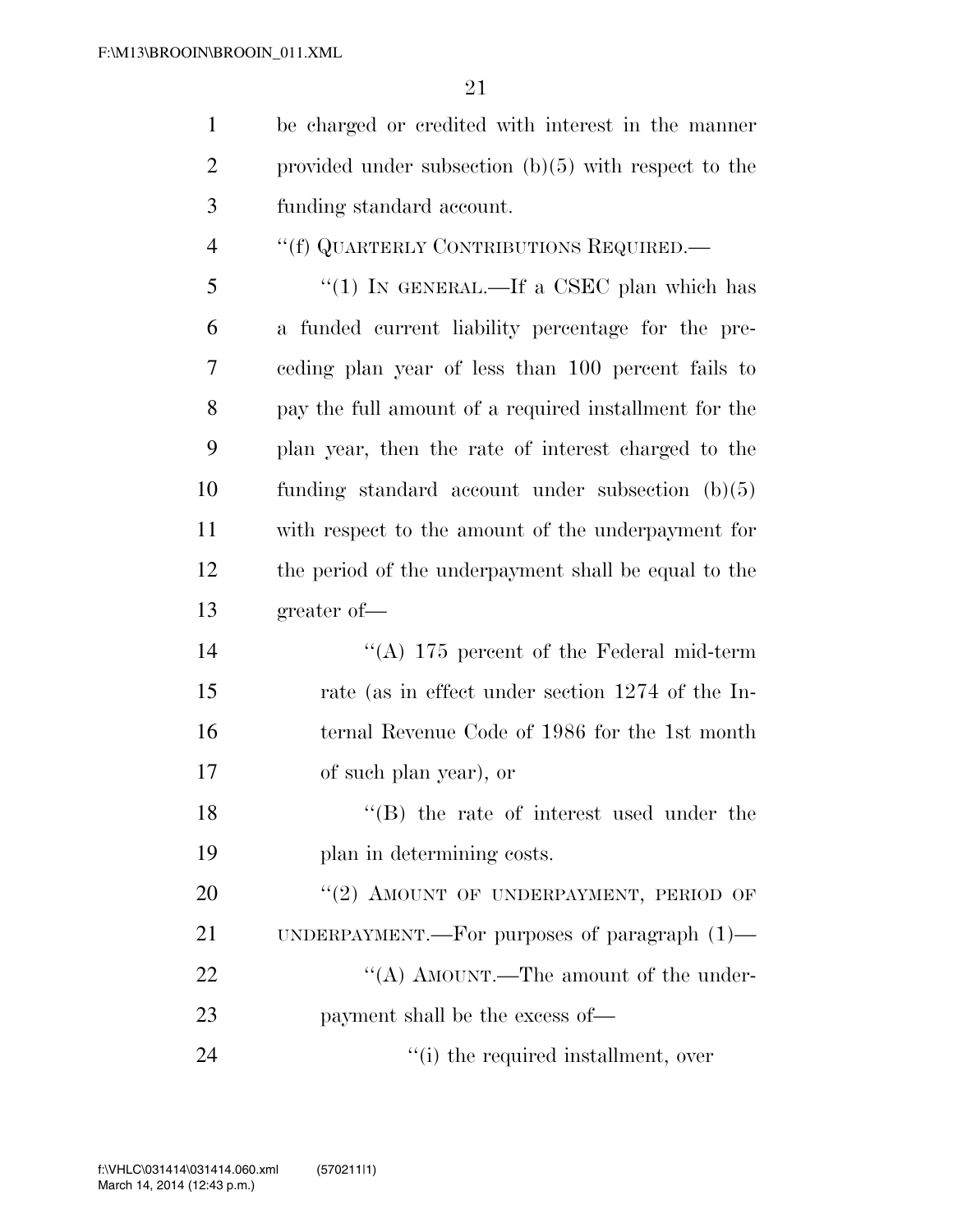1 ''(ii) the amount (if any) of the in-2 stallment contributed to or under the plan 3 on or before the due date for the install-4 ment. 5 ''(B) PERIOD OF UNDERPAYMENT.—The 6 period for which interest is charged under this 7 subsection with regard to any portion of the un-8 derpayment shall run from the due date for the 9 installment to the date on which such portion is 10 contributed to or under the plan (determined 11 without regard to subsection  $(e)(9)$ . 12 "(C) ORDER OF CREDITING CONTRIBU-13 TIONS.—For purposes of subparagraph (A)(ii), 14 contributions shall be credited against unpaid 15 required installments in the order in which such 16 installments are required to be paid. 17 "(3) NUMBER OF REQUIRED INSTALLMENTS; 18 DUE DATES.—For purposes of this subsection— 19 "(A) PAYABLE IN 4 INSTALLMENTS.— 20 There shall be 4 required installments for each 21 plan year. 22 "(B) TIME FOR PAYMENT OF INSTALL-23 MENTS.— **''In the case of the following rim the case of the following<br>required installments:** The due date is:

1st ........................................................ April 15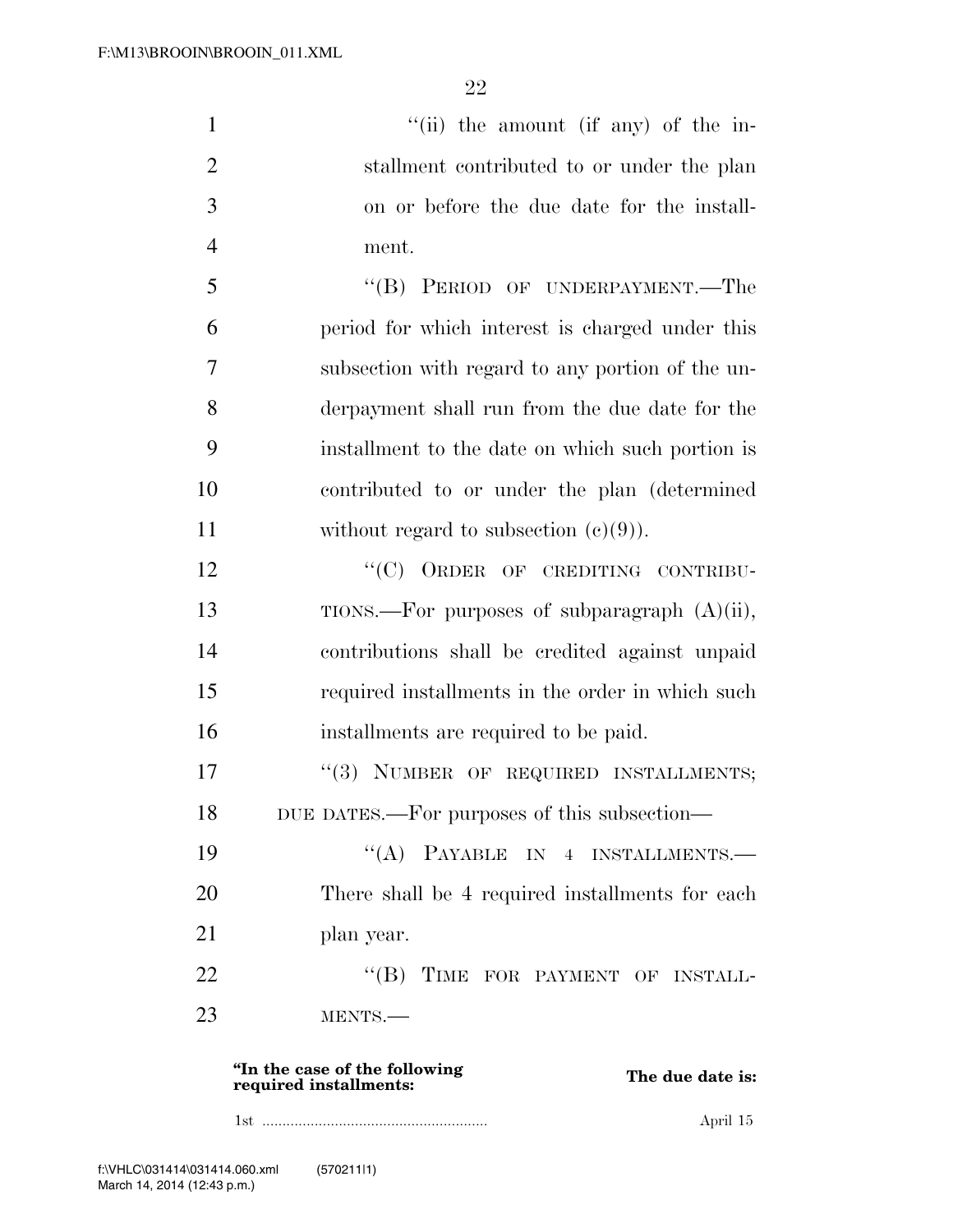|                | "In the case of the following<br>The due date is:<br>required installments: |
|----------------|-----------------------------------------------------------------------------|
|                | July 15<br>October 15<br>January 15 of the following year.                  |
| $\mathbf{1}$   | "(4) AMOUNT OF REQUIRED INSTALLMENT.                                        |
| $\overline{2}$ | For purposes of this subsection—                                            |
| 3              | "(A) IN GENERAL.—The amount of any                                          |
| 4              | required installment shall be 25 percent of the                             |
| 5              | required annual payment.                                                    |
| 6              | "(B) REQUIRED ANNUAL PAYMENT.—For                                           |
| 7              | purposes of subparagraph (A), the term 're-                                 |
| 8              | quired annual payment' means the lesser of-                                 |
| 9              | $``(i)$ 90 percent of the amount re-                                        |
| 10             | quired to be contributed to or under the                                    |
| 11             | plan by the employer for the plan year                                      |
| 12             | under section 302 (without regard to any                                    |
| 13             | waiver under subsection $(c)$ thereof), or                                  |
| 14             | $\lq\lq$ (ii) 100 percent of the amount so re-                              |
| 15             | quired for the preceding plan year.                                         |
| 16             | Clause (ii) shall not apply if the preceding plan                           |
| 17             | year was not a year of 12 months.                                           |
| 18             | $``(5)$ LIQUIDITY REQUIREMENT.—                                             |
| 19             | "(A) IN GENERAL.—A plan to which this                                       |
| 20             | paragraph applies shall be treated as failing to                            |
| 21             | pay the full amount of any required installment                             |
| 22             | to the extent that the value of the liquid assets                           |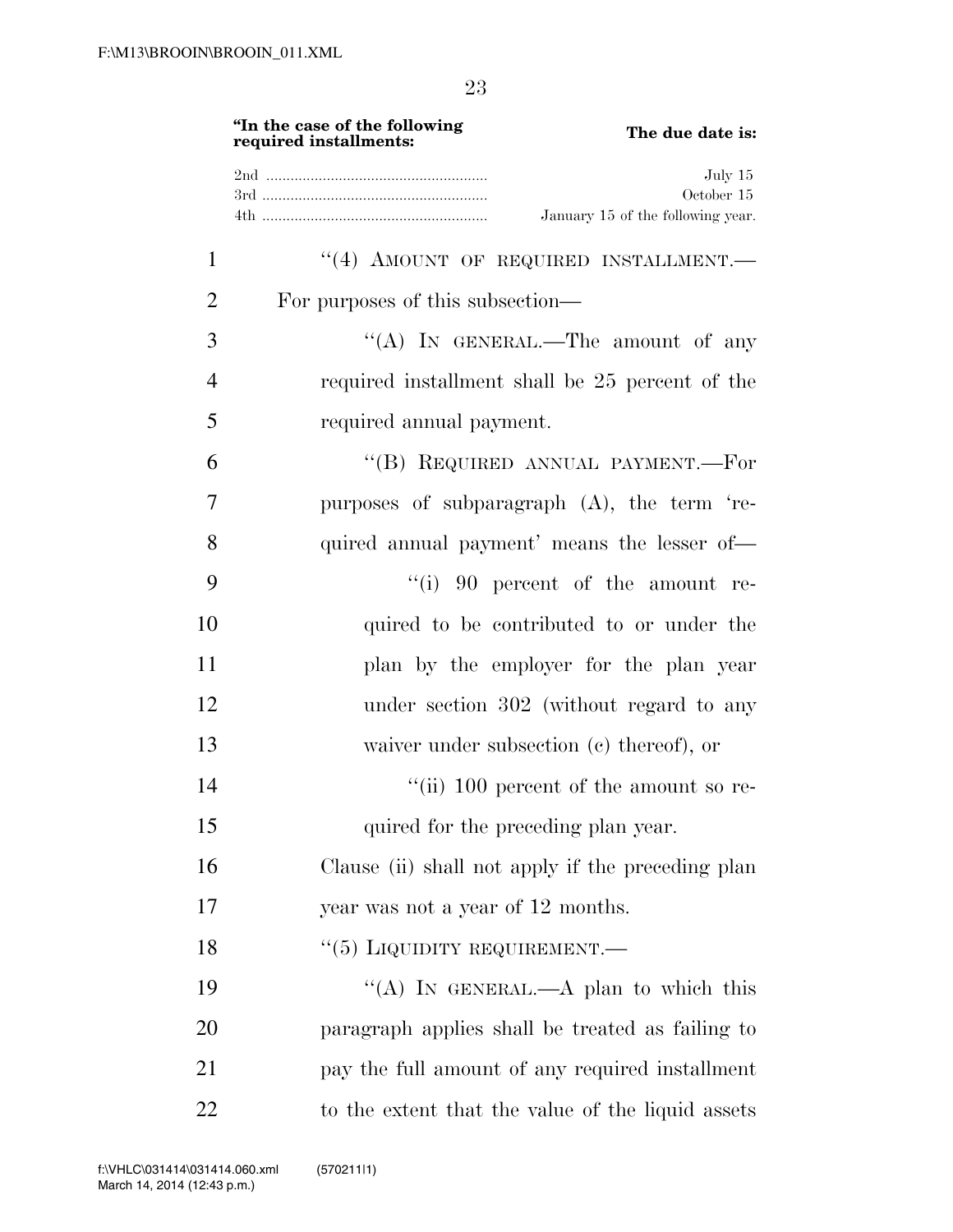| $\mathbf{1}$   | paid in such installment is less than the liquid-  |
|----------------|----------------------------------------------------|
| $\overline{2}$ | ity shortfall (whether or not such liquidity       |
| 3              | shortfall exceeds the amount of such install-      |
| $\overline{4}$ | ment required to be paid but for this para-        |
| 5              | graph).                                            |
| 6              | "(B) PLANS TO WHICH PARAGRAPH AP-                  |
| 7              | PLIES.—This paragraph shall apply to a CSEC        |
| 8              | plan other than a plan described in section        |
| 9              | $302(d)(6)(A)$ (as in effect on the day before the |
| 10             | enactment of the Pension Protection Act of         |
| 11             | $2006$ ) which—                                    |
| 12             | "(i) is required to pay installments               |
| 13             | under this subsection for a plan year, and         |
| 14             | "(ii) has a liquidity shortfall for any            |
| 15             | quarter during such plan year.                     |
| 16             | "(C) PERIOD OF UNDERPAYMENT.-For                   |
| 17             | purposes of paragraph (1), any portion of an       |
| 18             | installment that is treated as not paid under      |
| 19             | subparagraph (A) shall continue to be treated      |
| 20             | as unpaid until the close of the quarter in        |
| 21             | which the due date for such installment occurs.    |
| 22             | "(D) LIMITATION ON INCREASE.—If the                |
| 23             | amount of any required installment is increased    |
| 24             | by reason of subparagraph $(A)$ , in no event      |
| 25             | shall such increase exceed the amount which,       |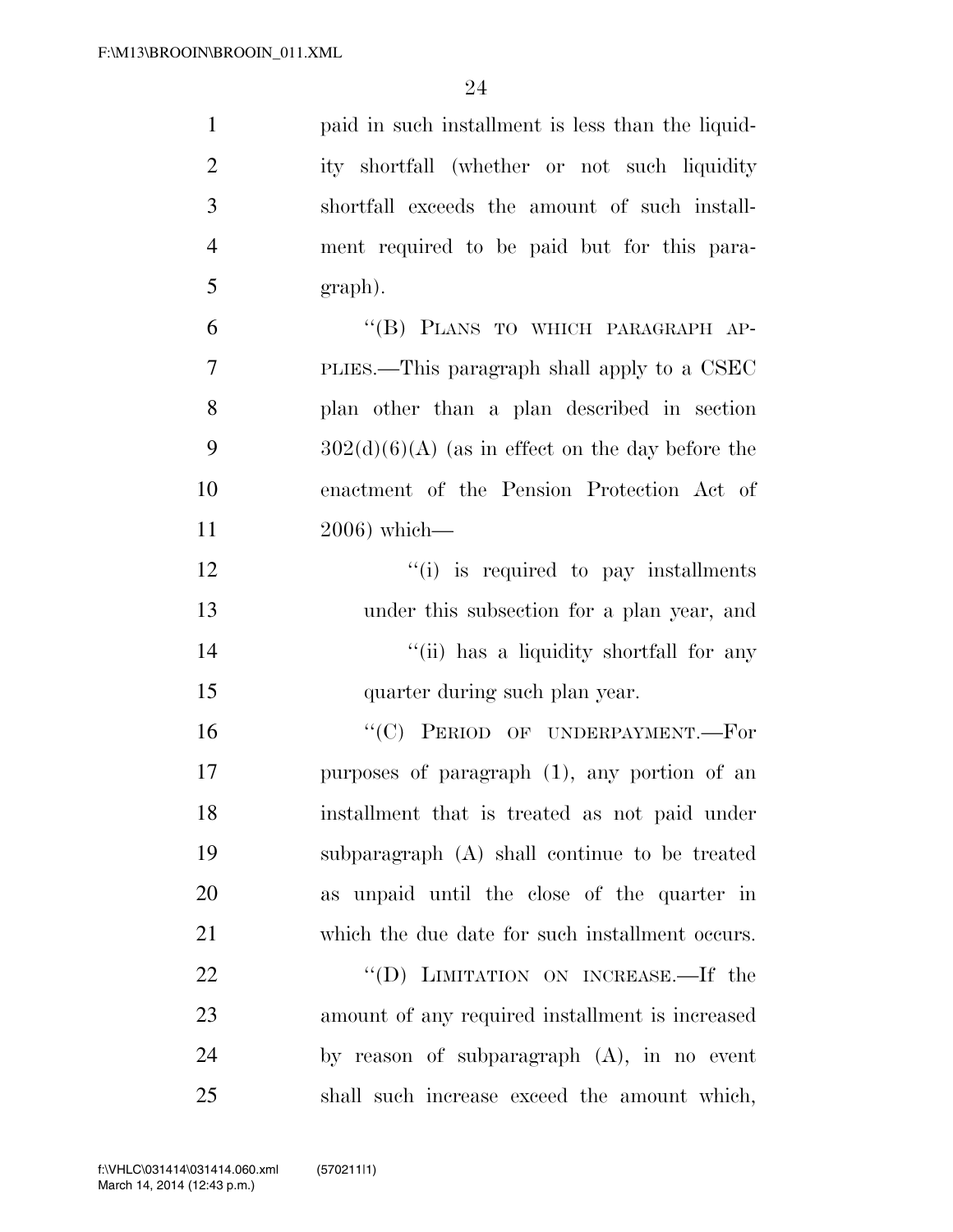| $\mathbf{1}$   | when added to prior installments for the plan     |
|----------------|---------------------------------------------------|
| $\overline{2}$ | year, is necessary to increase the funded cur-    |
| 3              | rent liability percentage (taking into account    |
| $\overline{4}$ | the expected increase in current liability due to |
| 5              | benefits accruing during the plan year) to 100    |
| 6              | percent.                                          |
| $\overline{7}$ | "(E) DEFINITIONS.—For purposes of this            |
| 8              | paragraph—                                        |
| 9              | "(i) LIQUIDITY SHORTFALL.—The                     |
| 10             | term 'liquidity shortfall' means, with re-        |
| 11             | spect to any required installment, an             |
| 12             | amount equal to the excess (as of the last        |
| 13             | day of the quarter for which such install-        |
| 14             | ment is made) of the base amount with re-         |
| 15             | spect to such quarter over the value (as of       |
| 16             | such last day) of the plan's liquid assets.       |
| 17             | "(ii) BASE AMOUNT.—                               |
| 18             | $``(I)$ IN GENERAL.—The term                      |
| 19             | base amount' means, with respect to               |
| 20             | any quarter, an amount equal to 3                 |
| 21             | times the sum of the adjusted dis-                |
| 22             | bursements from the plan for the 12               |
| 23             | months ending on the last day of such             |
| 24             | quarter.                                          |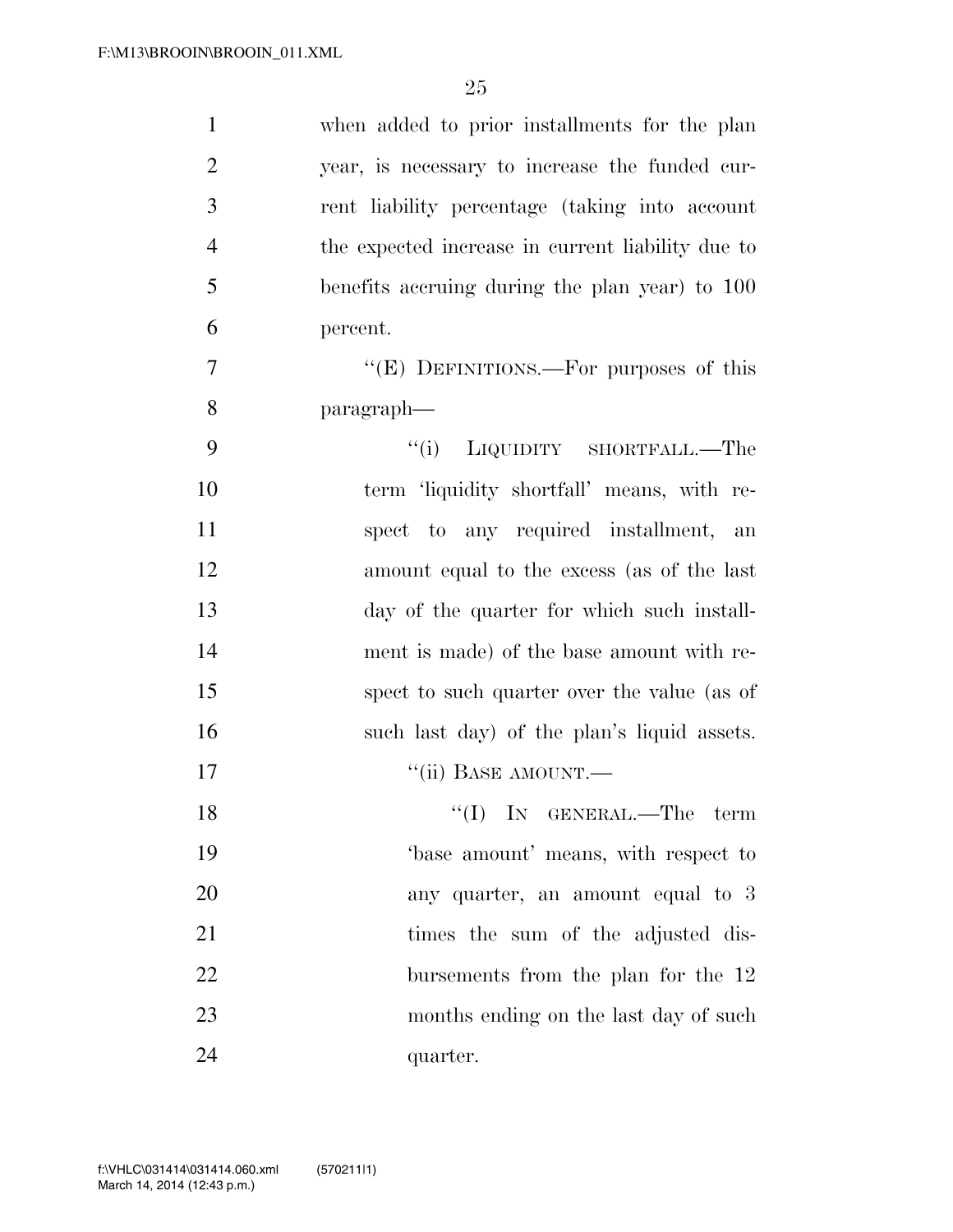| $\mathbf{1}$   | $``(II)$ SPECIAL RULE.—If the            |
|----------------|------------------------------------------|
| $\overline{2}$ | amount determined under subclause        |
| 3              | $(I)$ exceeds an amount equal to 2       |
| $\overline{4}$ | times the sum of the adjusted dis-       |
| 5              | bursements from the plan for the 36      |
| 6              | months ending on the last day of the     |
| 7              | quarter and an enrolled actuary cer-     |
| 8              | tifies to the satisfaction of the Sec-   |
| 9              | retary of the Treasury that such ex-     |
| 10             | cess is the result of nonrecurring cir-  |
| 11             | cumstances, the base amount with re-     |
| 12             | spect to such quarter shall be deter-    |
| 13             | mined without regard to amounts re-      |
| 14             | lated to those nonrecurring cir-         |
| 15             | cumstances.                              |
| 16             | "(iii) DISBURSEMENTS FROM<br><b>THE</b>  |
| 17             | PLAN.—The term 'disbursements from the   |
| 18             | plan' means all disbursements from the   |
| 19             | trust, including purchases of annuities, |
| 20             | payments of single sums and other bene-  |
| 21             | fits, and administrative expenses.       |
| 22             | "(iv) ADJUSTED DISBURSEMENTS.-           |
| 23             | The term 'adjusted disbursements' means  |
| 24             | disbursements from the plan reduced by   |
| 25             | the product of-                          |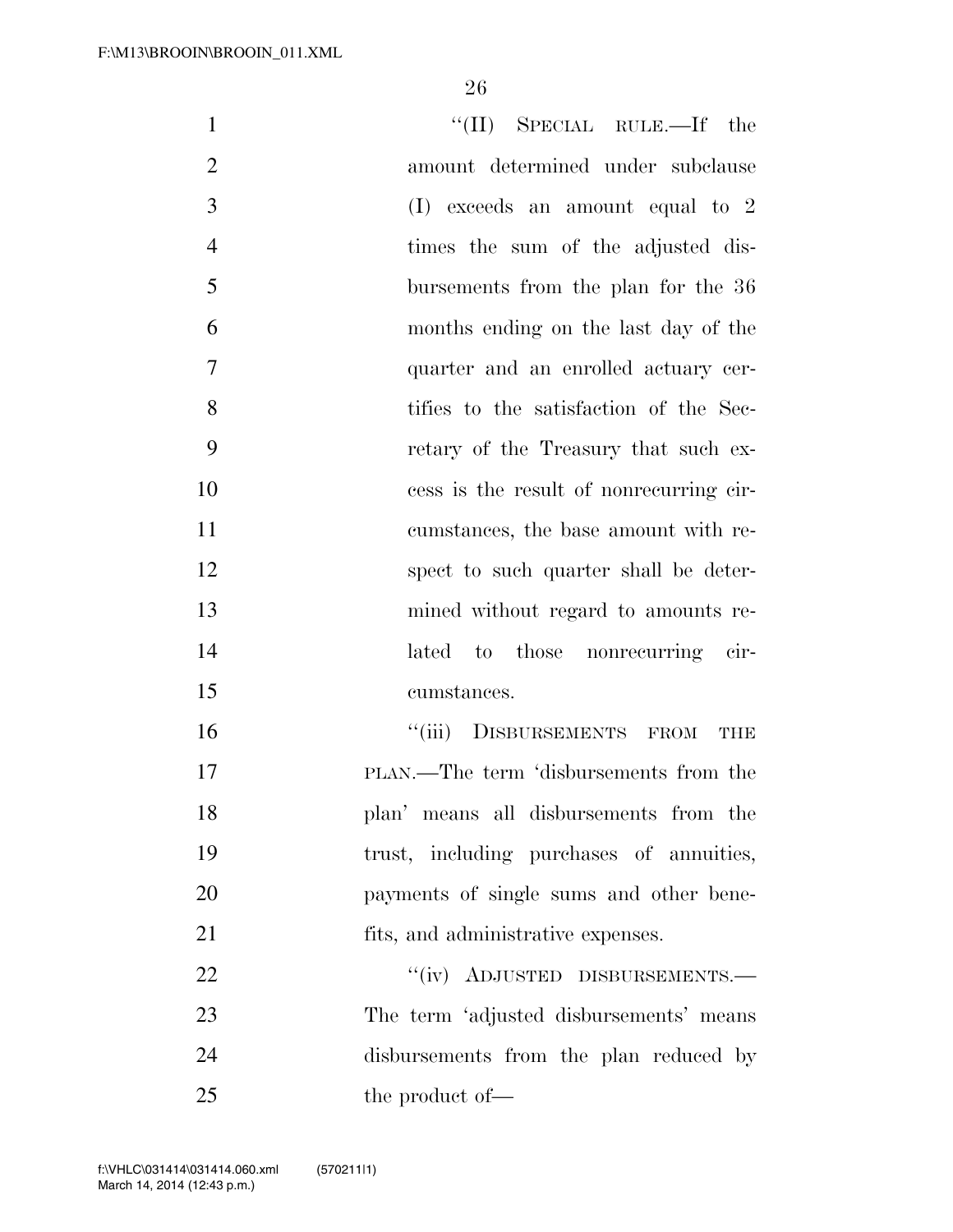| $\mathbf{1}$   | $\lq\lq$ (I) the plan's funded current li-       |
|----------------|--------------------------------------------------|
| $\overline{2}$ | ability percentage for the plan year,            |
| 3              | and                                              |
| $\overline{4}$ | $\lq\lq$ (II) the sum of the purchases of        |
| 5              | annuities, payments of single sums,              |
| 6              | and such other disbursements as the              |
| 7              | Secretary of the Treasury shall pro-             |
| 8              | vide in regulations.                             |
| 9              | "(v) LIQUID ASSETS.—The term 'liq-               |
| 10             | uid assets' means cash, marketable securi-       |
| 11             | ties and such other assets as specified by       |
| 12             | the Secretary of the Treasury in regula-         |
| 13             | tions.                                           |
| 14             | "(vi) QUARTER.—The term 'quarter'                |
| 15             | means, with respect to any required install-     |
| 16             | ment, the 3-month period preceding the           |
| 17             | month in which the due date for such in-         |
| 18             | stallment occurs.                                |
| 19             | "(F) REGULATIONS.—The Secretary of the           |
| 20             | Treasury may prescribe such regulations as are   |
| 21             | necessary to carry out this paragraph.           |
| 22             | $``(6)$ FISCAL YEARS AND SHORT YEARS.—           |
| 23             | "(A) FISCAL YEARS.—In applying this              |
| 24             | subsection to a plan year beginning on any date  |
| 25             | other than January 1, there shall be substituted |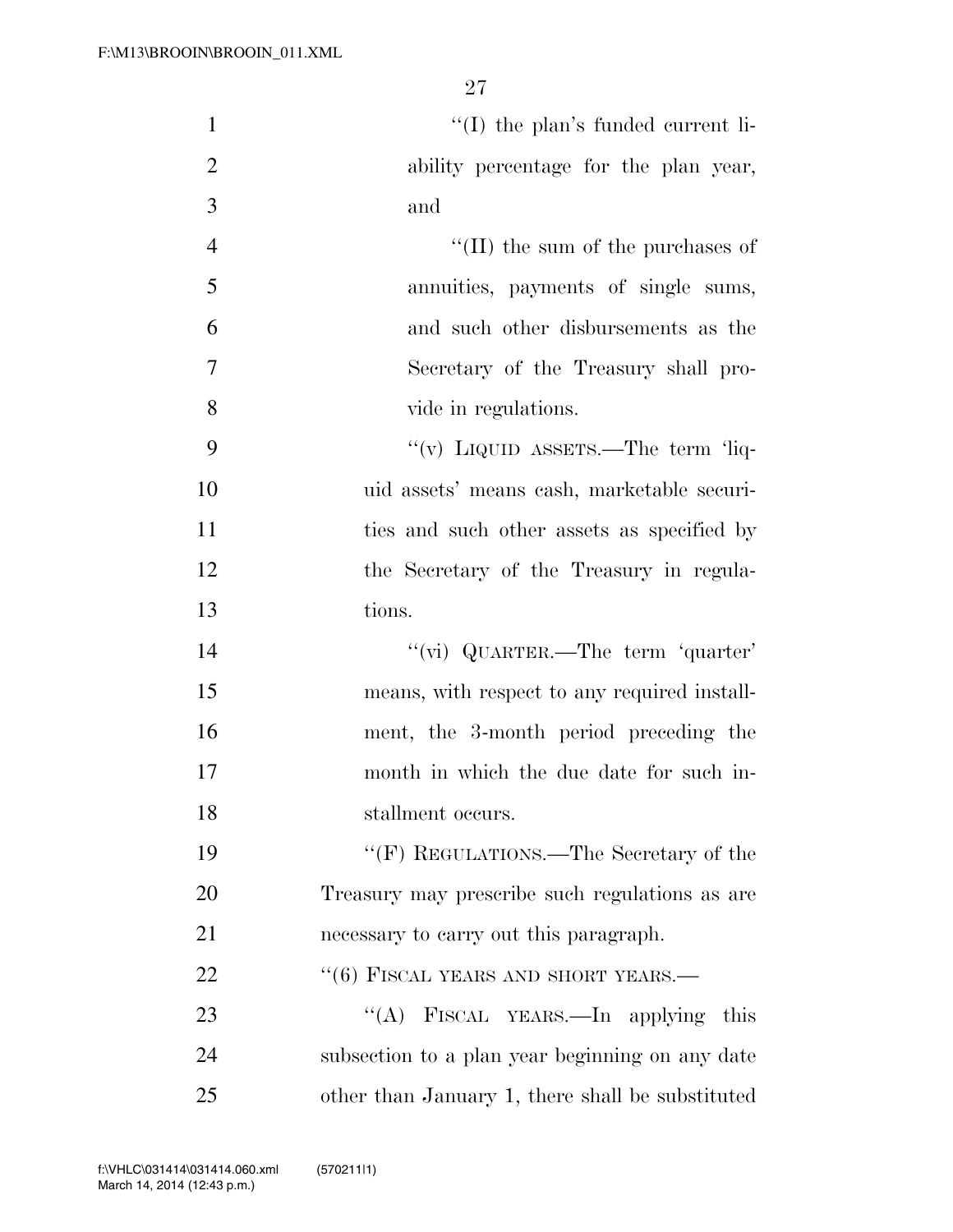| $\mathbf{1}$   | for the months specified in this subsection, the       |
|----------------|--------------------------------------------------------|
| $\overline{2}$ | months which correspond thereto.                       |
| 3              | "(B) SHORT PLAN YEAR.—This subsection                  |
| $\overline{4}$ | shall be applied to plan years of less than 12         |
| 5              | months in accordance with regulations pre-             |
| 6              | scribed by the Secretary of the Treasury.              |
| $\overline{7}$ | "(g) IMPOSITION OF LIEN WHERE FAILURE TO               |
| 8              | MAKE REQUIRED CONTRIBUTIONS.                           |
| 9              | "(1) IN GENERAL.—In the case of a plan to              |
| 10             | which this section applies, if—                        |
| 11             | "(A) any person fails to make a required               |
| 12             | installment under subsection (f) or any other          |
| 13             | payment required under this section before the         |
| 14             | due date for such installment or other payment,        |
| 15             | and                                                    |
| 16             | "(B) the unpaid balance of such install-               |
| 17             | ment or other payment (including interest),            |
| 18             | when added to the aggregate unpaid balance of          |
| 19             | all preceding such installments or other pay-          |
| 20             | ments for which payment was not made before            |
| 21             | due date (including interest), exceeds<br>the          |
| 22             | \$1,000,000,                                           |
| 23             | then there shall be a lien in favor of the plan in the |
| 24             | amount determined under paragraph (3) upon all         |
| 25             | property and rights to property, whether real or per-  |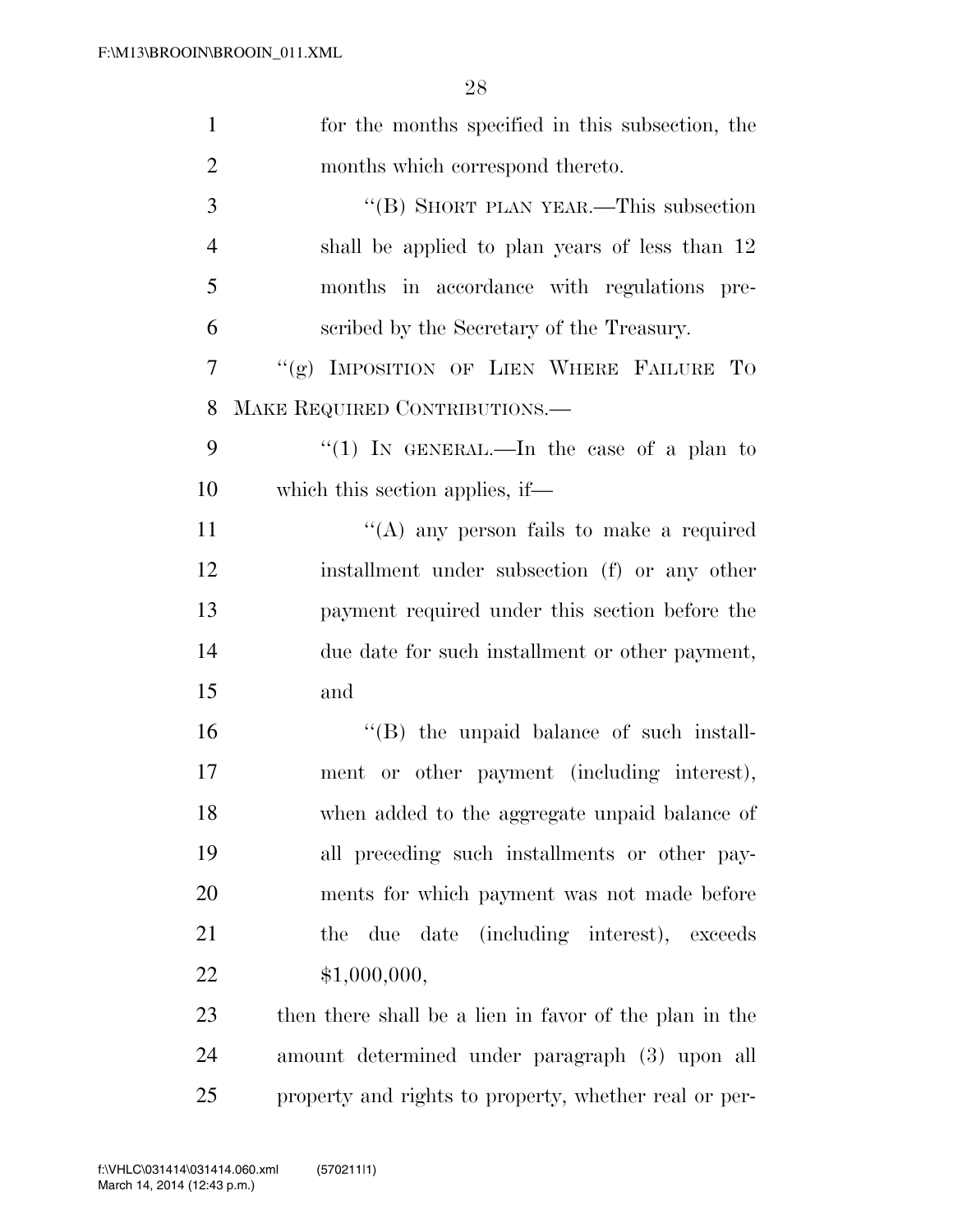sonal, belonging to such person and any other per-

 son who is a member of the same controlled group of which such person is a member. 4 "(2) PLANS TO WHICH SUBSECTION APPLIES. This subsection shall apply to a CSEC plan for any plan year for which the funded current liability per- centage of such plan is less than 100 percent. This subsection shall not apply to any plan to which sec- tion 4021 does not apply (as such section is in effect on the date of the enactment of the Retirement Pro- tection Act of 1994). 12 "(3) AMOUNT OF LIEN.—For purposes of para- graph (1), the amount of the lien shall be equal to the aggregate unpaid balance of required install- ments and other payments required under this sec- tion (including interest)— 17 ''(A) for plan years beginning after 1987, and 19 ''(B) for which payment has not been made before the due date. 21 "(4) NOTICE OF FAILURE; LIEN.— 22 "(A) NOTICE OF FAILURE.—A person committing a failure described in paragraph (1) shall notify the Pension Benefit Guaranty Cor-

poration of such failure within 10 days of the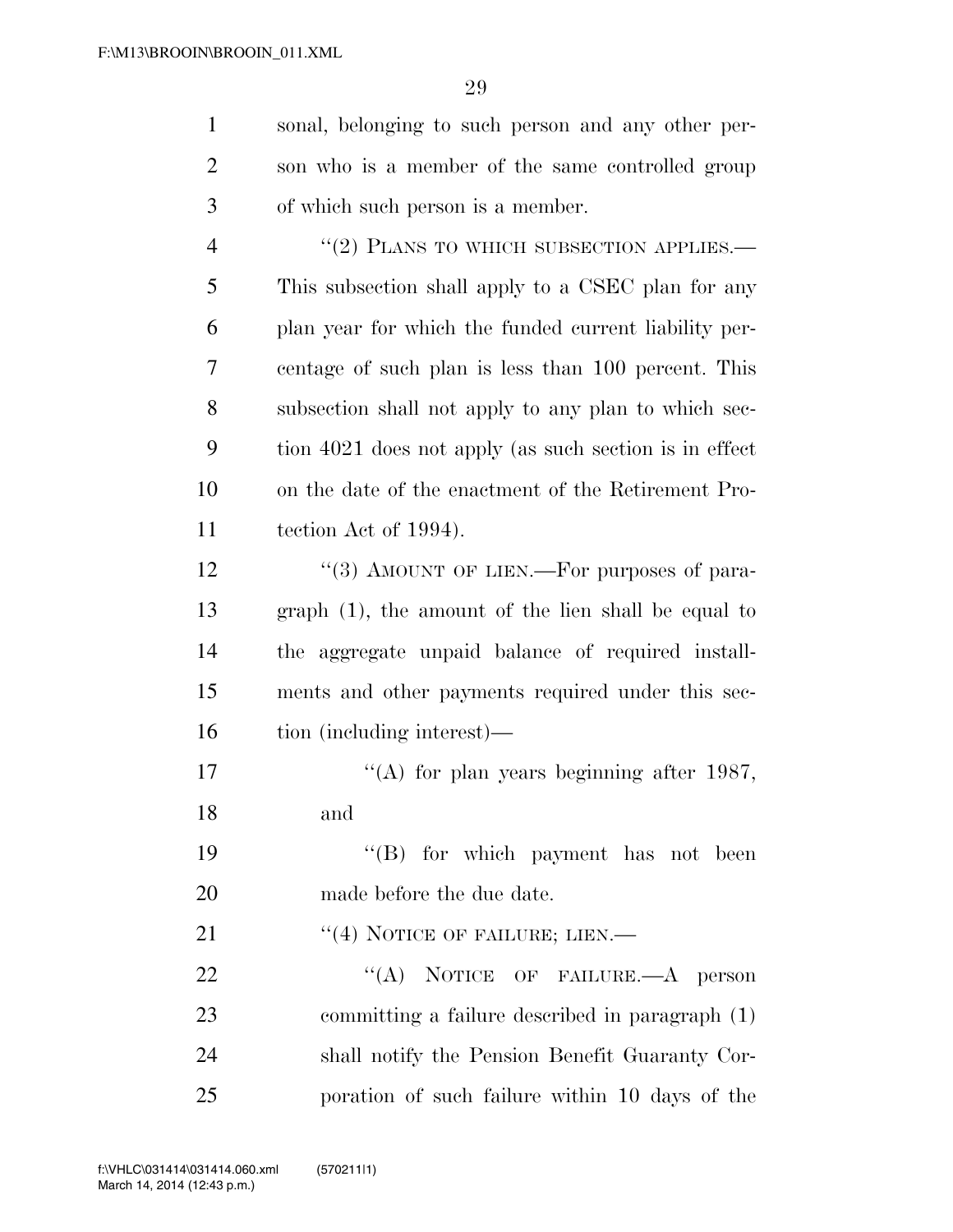due date for the required installment or other payment.

 ''(B) PERIOD OF LIEN.—The lien imposed by paragraph (1) shall arise on the due date for the required installment or other payment and shall continue until the last day of the first plan year in which the plan ceases to be described in paragraph (1)(B). Such lien shall continue to run without regard to whether such plan con- tinues to be described in paragraph (2) during the period referred to in the preceding sentence.

12 "'(C) CERTAIN RULES TO APPLY.—Any amount with respect to which a lien is imposed under paragraph (1) shall be treated as taxes due and owing the United States and rules similar to the rules of subsections (c), (d), and (e) of section 4068 shall apply with respect to a lien imposed by subsection (a) and the amount with respect to such lien.

20 "(5) ENFORCEMENT.—Any lien created under paragraph (1) may be perfected and enforced only by the Pension Benefit Guaranty Corporation, or at the direction of the Pension Benefit Guaranty Cor-poration, by any contributing employer (or any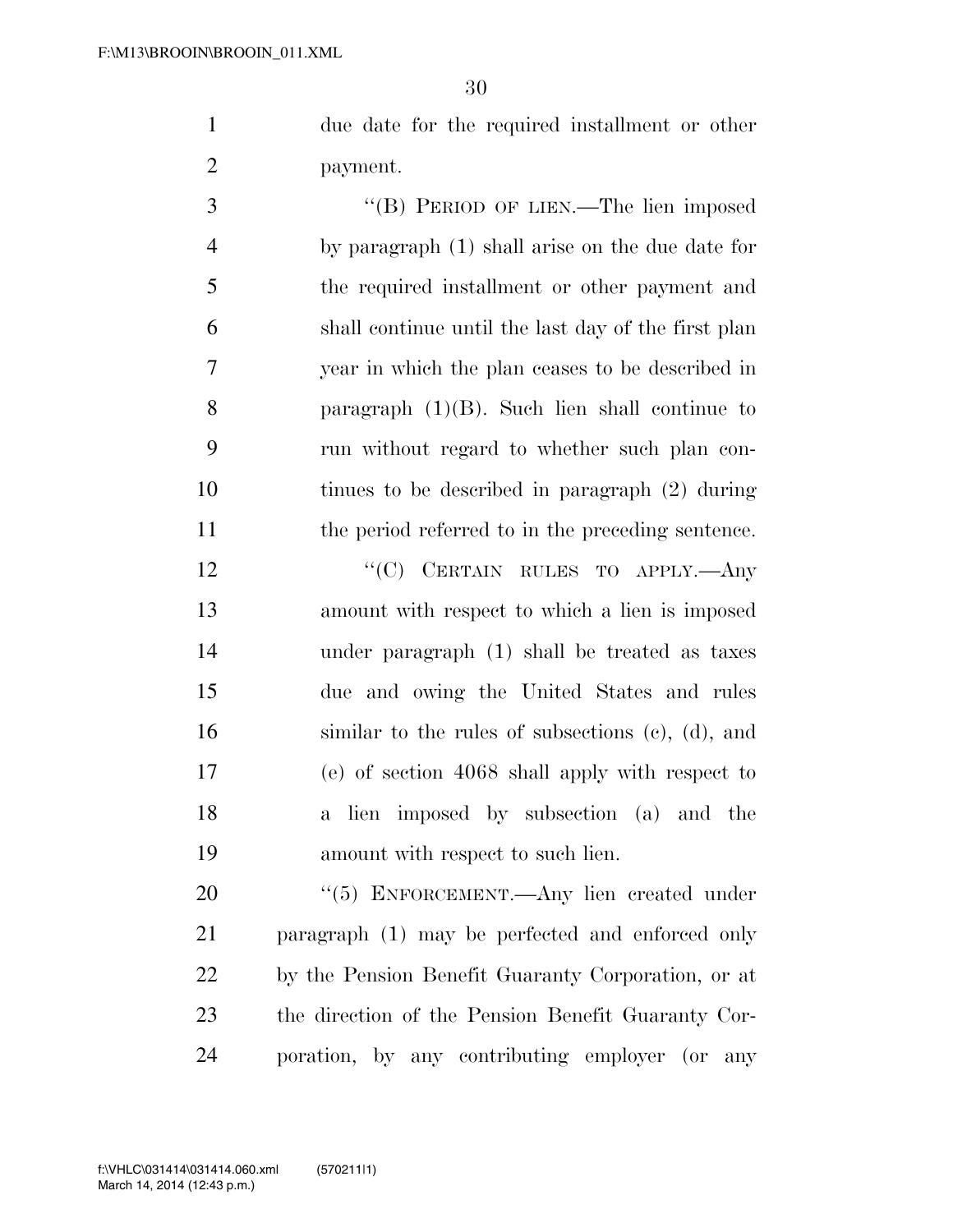| 1              | member of the controlled group of the contributing    |
|----------------|-------------------------------------------------------|
| $\overline{2}$ | employer).                                            |
| 3              | "(6) DEFINITIONS.—For purposes of this sub-           |
| $\overline{4}$ | section-                                              |
| 5              | DUE DATE; REQUIRED INSTALL-<br>$\lq\lq (A)$           |
| 6              | MENT.—The terms 'due date' and 'required in-          |
| $\overline{7}$ | stallment' have the meanings given such terms         |
| 8              | by subsection (f), except that in the case of a       |
| 9              | payment other than a required installment, the        |
| 10             | due date shall be the date such payment is re-        |
| 11             | quired to be made under this section.                 |
| 12             | "(B) CONTROLLED GROUP.—The term                       |
| 13             | 'controlled group' means any group treated as         |
| 14             | a single employer under subsections (b), (c),         |
| 15             | $(m)$ , and $(o)$ of section 414 of the Internal Rev- |
| 16             | enue Code of 1986.                                    |
| 17             | "(h) CURRENT LIABILITY.—For purposes of this sec-     |
| 18             | tion-                                                 |
| 19             | "(1) IN GENERAL.—The term 'current liability'         |
| 20             | means all liabilities to employees and their bene-    |
| 21             | ficiaries under the plan.                             |
| 22             | "(2) TREATMENT OF UNPREDICTABLE CONTIN-               |
| 23             | GENT EVENT BENEFITS.-                                 |

24  $((A)$  IN GENERAL.—For purposes of para-graph (1), any unpredictable contingent event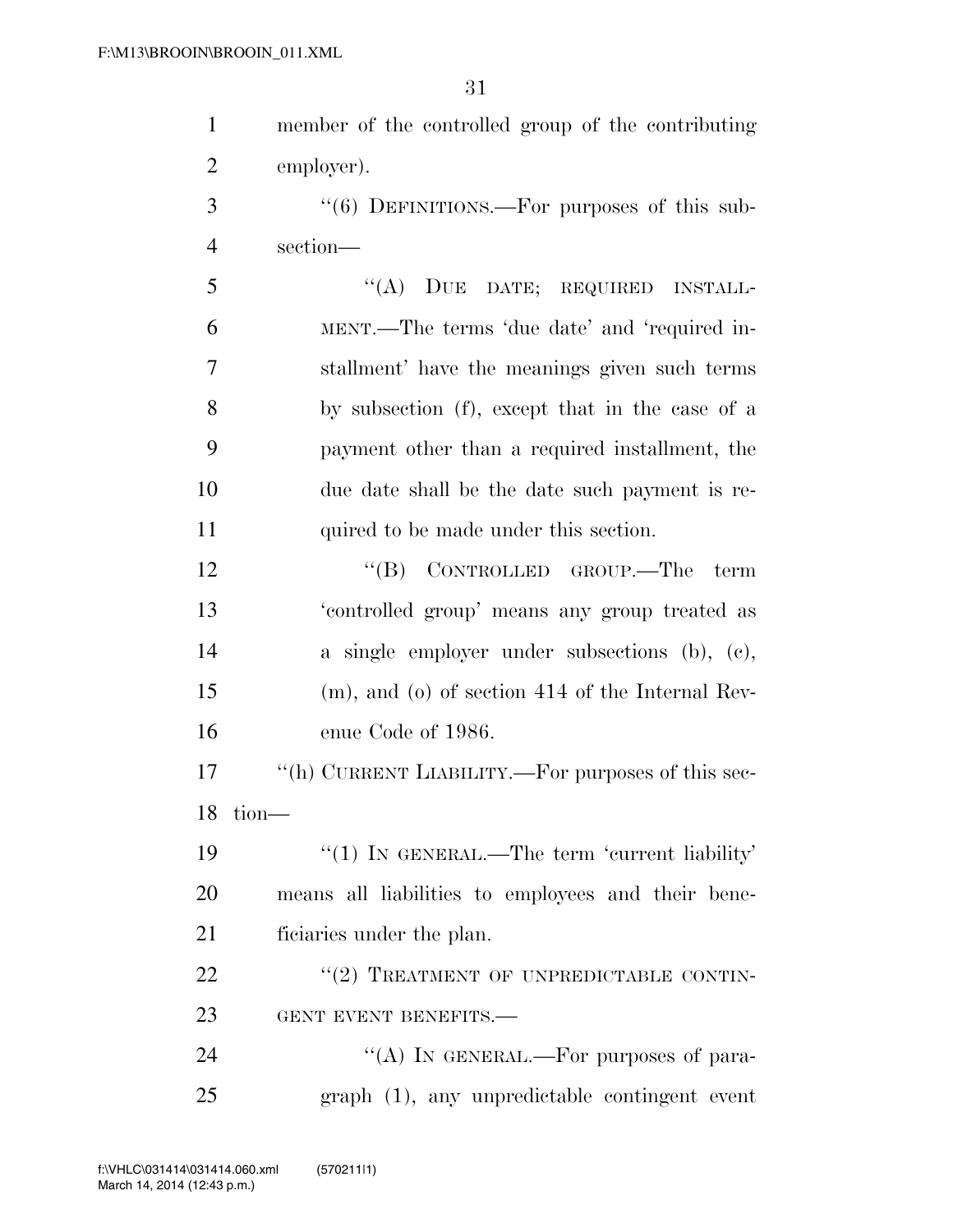| $\mathbf{1}$   | benefit shall not be taken into account until the |
|----------------|---------------------------------------------------|
| $\overline{2}$ | event on which the benefit is contingent occurs.  |
| 3              | "(B) UNPREDICTABLE CONTINGENT                     |
| $\overline{4}$ | BENEFIT.—The term 'unpredictable<br><b>EVENT</b>  |
| 5              | contingent event benefit' means any benefit       |
| 6              | contingent on an event other than—                |
| 7              | "(i) age, service, compensation, death,           |
| 8              | or disability, or                                 |
| 9              | "(ii) an event which is reasonably and            |
| 10             | reliably predictable (as determined by the        |
| 11             | Secretary of the Treasury).                       |
| 12             | "(3) INTEREST RATE AND MORTALITY ASSUMP-          |
| 13             | TIONS USED.-                                      |
| 14             | "(A) INTEREST RATE.—The rate of inter-            |
| 15             | est used to determine current liability under     |
| 16             | this section shall be the third segment rate de-  |
| 17             | termined under section $303(h)(2)(C)$ .           |
| 18             | "(B) MORTALITY TABLES.-                           |
| 19             | "(i) SECRETARIAL AUTHORITY.—The                   |
| 20             | Secretary of the Treasury may by regula-          |
| 21             | tion prescribe mortality tables to be used        |
| 22             | in determining current liability under this       |
| 23             | subsection. Such tables shall be based upon       |
| 24             | the actual experience of pension plans and        |
| 25             | projected trends in such experience. In pre-      |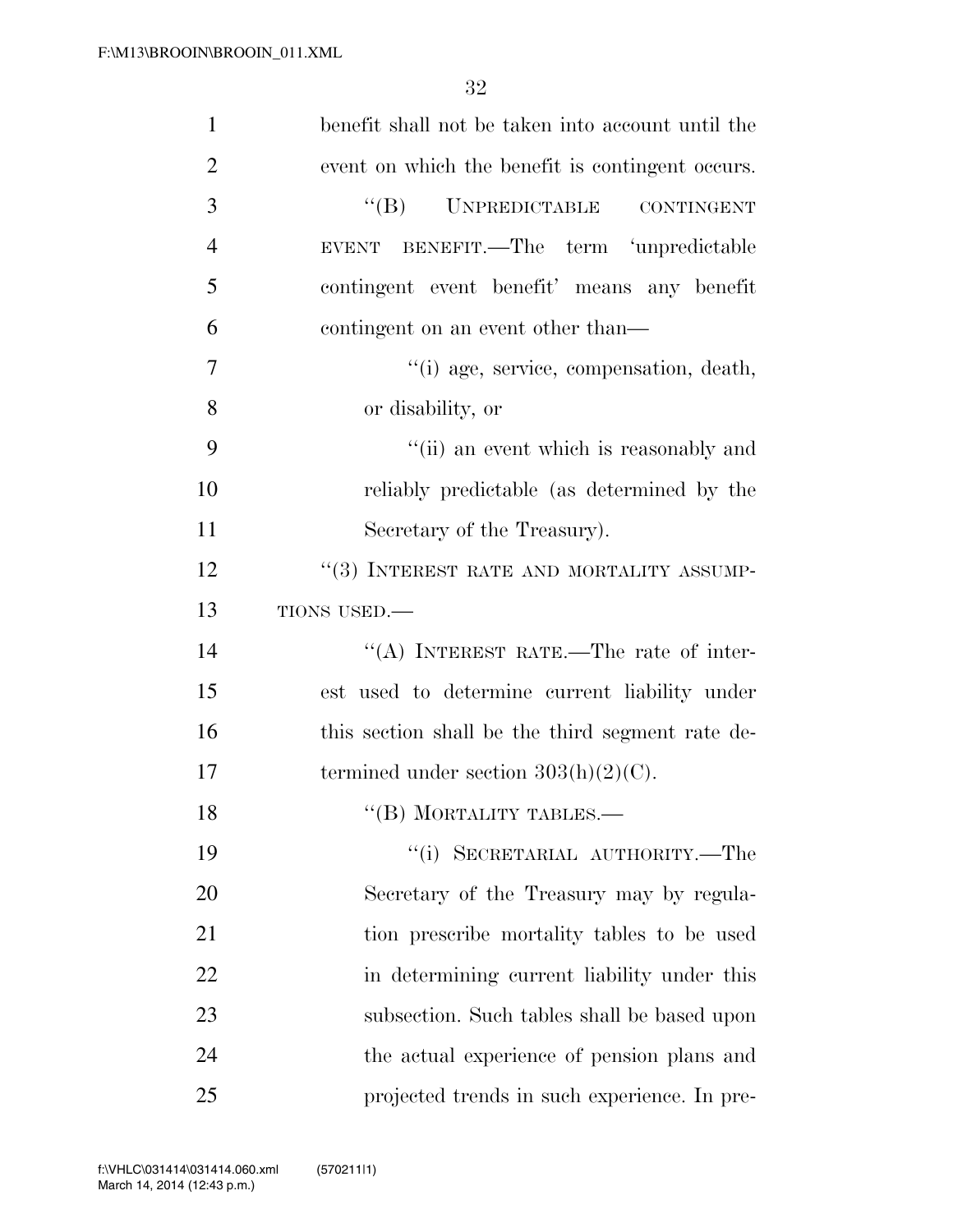| $\mathbf{1}$   | scribing such tables, the Secretary of the      |
|----------------|-------------------------------------------------|
| $\overline{2}$ | Treasury shall take into account results of     |
| 3              | available independent studies of mortality      |
| $\overline{4}$ | of individuals covered by pension plans.        |
| 5              | $\lq(\mathbf{ii})$<br>PERIODIC REVIEW.—The Sec- |
| 6              | retary of the Treasury shall periodically (at   |
| $\overline{7}$ | least every 5 years) review any tables in ef-   |
| 8              | fect under this subsection and shall, to the    |
| 9              | extent the Secretary of the Treasury deter-     |
| 10             | mines necessary, by regulation update the       |
| 11             | tables to reflect the actual experience of      |
| 12             | pension plans and projected trends in such      |
| 13             | experience.                                     |
| 14             | "(C) SEPARATE MORTALITY TABLES FOR              |
| 15             | DISABLED.—Notwithstanding subpara-<br>THE       |
| 16             | $graph(B)$ —                                    |
| 17             | "(i) IN GENERAL.—In the case of                 |
| 18             | plan years beginning after December 31,         |
| 19             | 1995, the Secretary of the Treasury shall       |
| 20             | establish mortality tables which may be         |
| 21             | used (in lieu of the tables under subpara-      |
| <u>22</u>      | graph (B)) to determine current liability       |
| 23             | under this subsection for individuals who       |
| 24             | are entitled to benefits under the plan on      |
| 25             | account of disability. The Secretary of the     |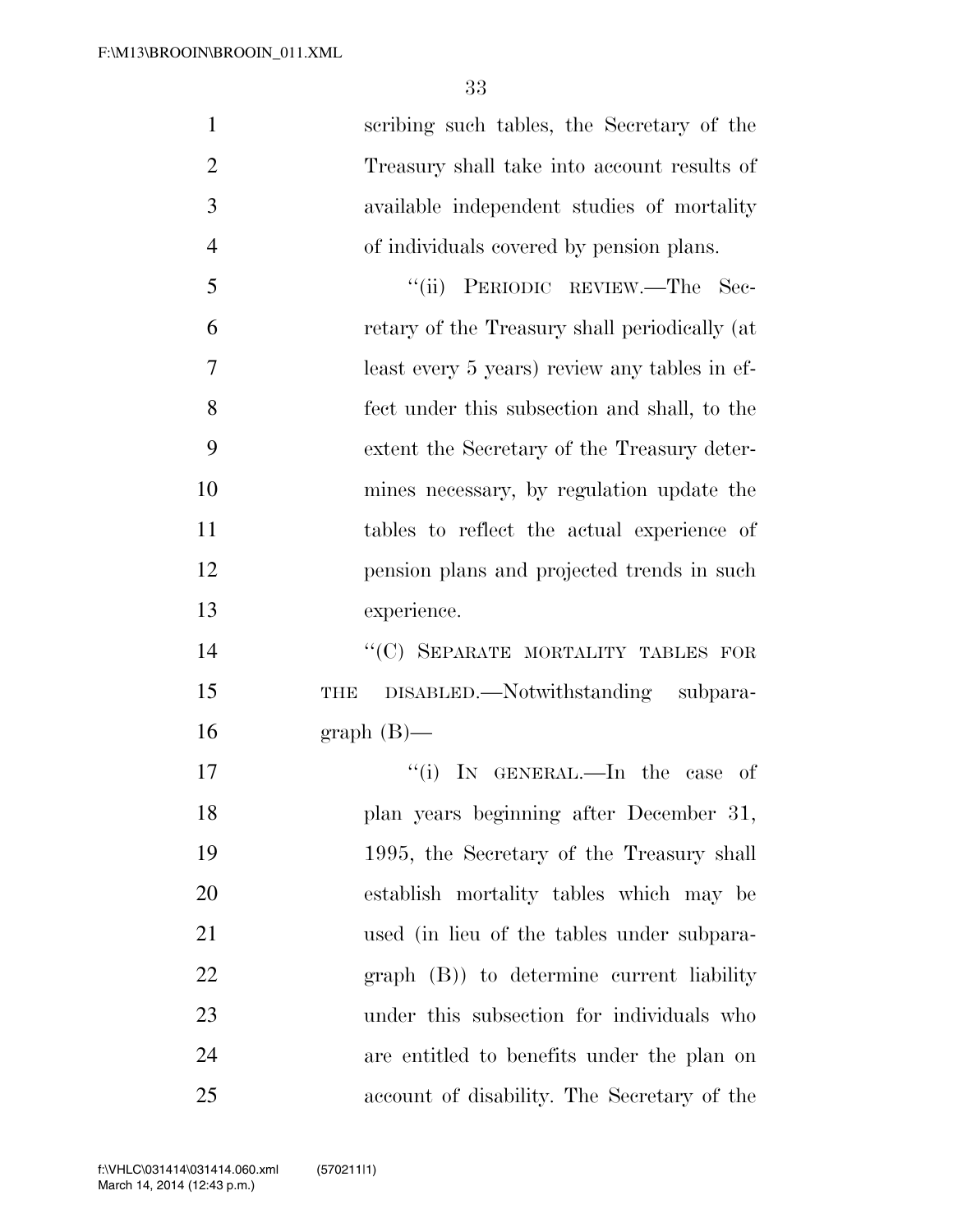| $\mathbf{1}$   | Treasury shall establish separate tables for      |
|----------------|---------------------------------------------------|
| $\overline{2}$ | individuals whose disabilities occur in plan      |
| 3              | years beginning before January 1, 1995,           |
| $\overline{4}$ | and for individuals whose disabilities occur      |
| 5              | in plan years beginning on or after such          |
| 6              | date.                                             |
| 7              | "(ii) SPECIAL RULE FOR DISABILITIES               |
| 8              | OCCURRING AFTER 1994.—In the case of              |
| 9              | disabilities occurring in plan years begin-       |
| 10             | ning after December 31, 1994, the tables          |
| 11             | under clause (i) shall apply only with re-        |
| 12             | spect to individuals described in such sub-       |
| 13             | clause who are disabled within the meaning        |
| 14             | of title II of the Social Security Act and        |
| 15             | the regulations thereunder.                       |
| 16             | $``(4)$ CERTAIN SERVICE DISREGARDED.—             |
| 17             | "(A) IN GENERAL.—In the case of a par-            |
| 18             | ticipant to whom this paragraph applies, only     |
| 19             | the applicable percentage of the years of service |
| 20             | before such individual became a participant       |
| 21             | shall be taken into account in computing the      |
| 22             | current liability of the plan.                    |
| 23             | $\lq\lq (B)$<br>APPLICABLE PERCENTAGE.-For        |
| 24             | purposes of this subparagraph, the applicable     |
| 25             | percentage shall be determined as follows:        |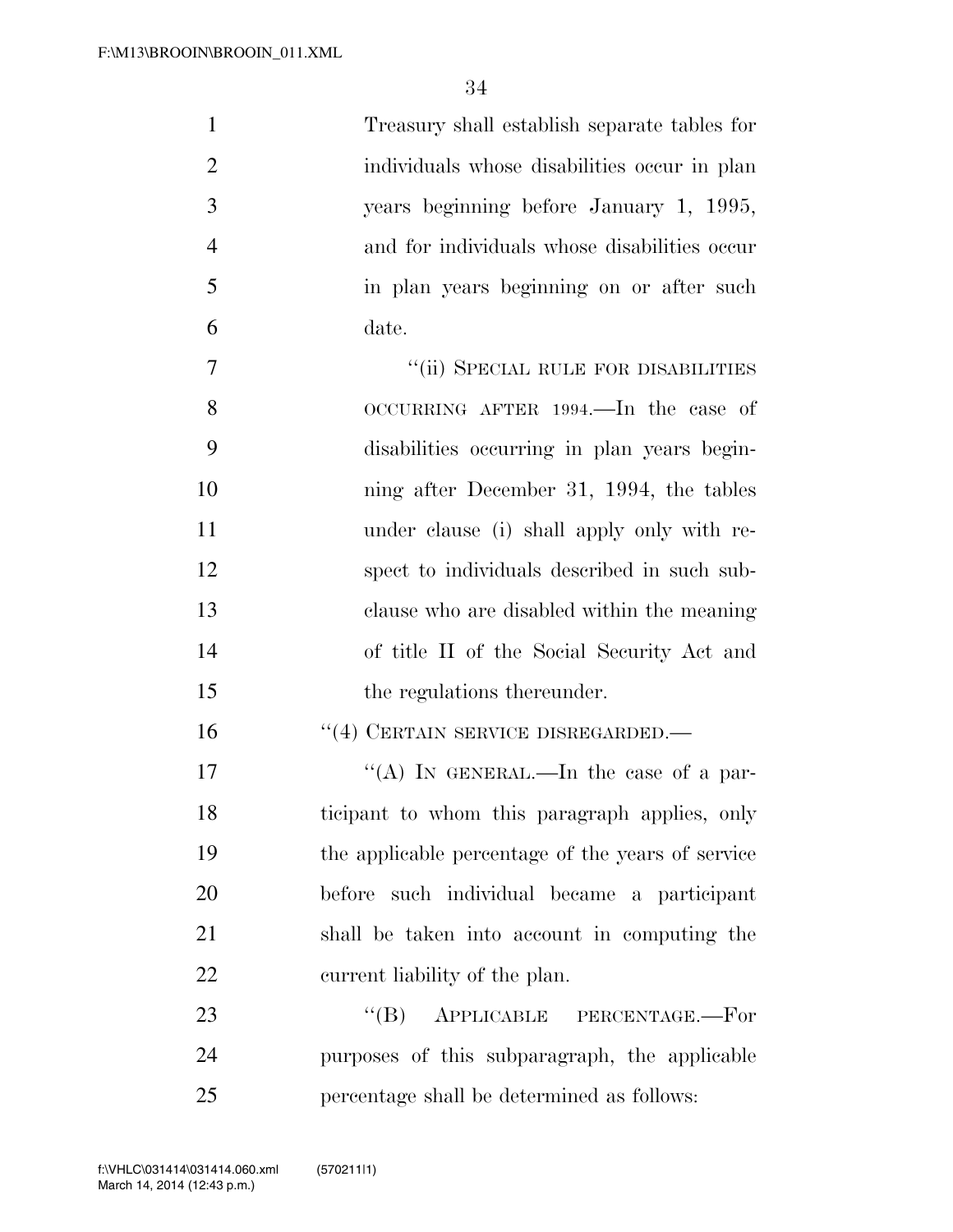|                | "If the years of participation<br>The applicable percentage<br>is:<br>are: |
|----------------|----------------------------------------------------------------------------|
|                | 20<br>40<br>60<br>80<br>100.                                               |
| 1              | "(C) PARTICIPANTS TO WHOM PARAGRAPH                                        |
| $\overline{2}$ | APPLIES.—This subparagraph shall apply to                                  |
| 3              | any participant who, at the time of becoming a                             |
| $\overline{4}$ | participant—                                                               |
| 5              | "(i) has not accrued any other benefit                                     |
| 6              | under any defined benefit plan (whether or                                 |
| 7              | not terminated) maintained by the em-                                      |
| 8              | ployer or a member of the same controlled                                  |
| 9              | group of which the employer is a member,                                   |
| 10             | "(ii) who first becomes a participant                                      |
| 11             | under the plan in a plan year beginning                                    |
| 12             | after December 31, 1987, and                                               |
| 13             | "(iii) has years of service greater than                                   |
| 14             | the minimum years of service necessary for                                 |
| 15             | eligibility to participate in the plan.                                    |
| 16             | "(D) ELECTION.—An employer may elect                                       |

not to have this subparagraph apply. Such an

election, once made, may be revoked only with

20 "(i) FUNDED CURRENT LIABILITY PERCENTAGE.—

For purposes of this section, the term 'funded current li-

the consent of the Secretary of the Treasury.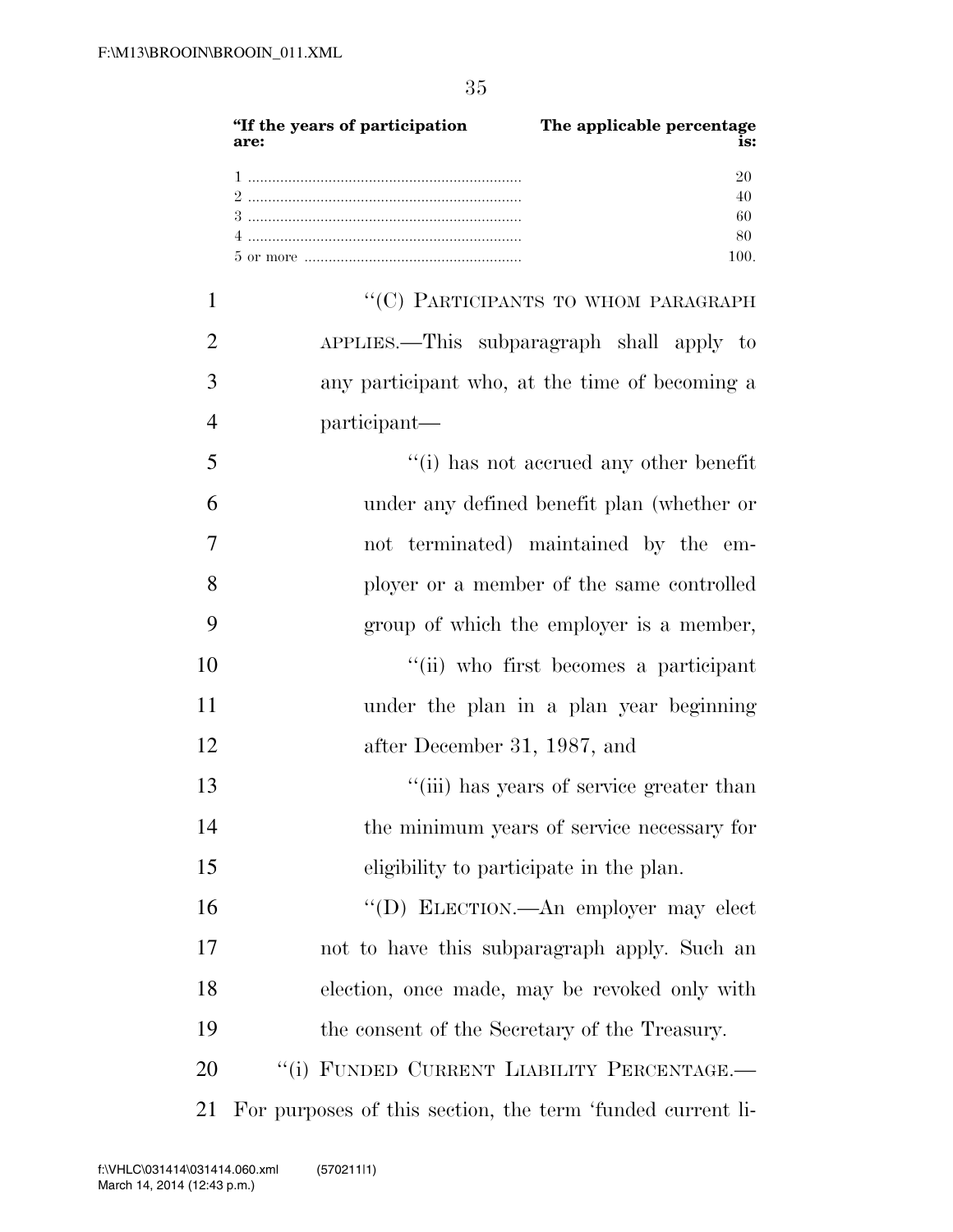| 1  | ability percentage' means, with respect to any plan year, |
|----|-----------------------------------------------------------|
| 2  | the percentage which—                                     |
| 3  | $\lq(1)$ the value of the plan's assets determined        |
| 4  | under subsection $(c)(2)$ , is of                         |
| 5  | $\lq(2)$ the current liability under the plan.            |
| 6  | "(j) FUNDING RESTORATION STATUS.—Notwith-                 |
| 7  | standing any other provisions of this section—            |
| 8  | $``(1)$ NORMAL COST PAYMENT.—                             |
| 9  | "(A) IN GENERAL.—In the case of a                         |
| 10 | CSEC plan that is in funding restoration status           |
| 11 | for a plan year, for purposes of section 302, the         |
| 12 | term 'accumulated funding deficiency' means,              |
| 13 | for such plan year, the greater of—                       |
| 14 | "(i) the amount described in sub-                         |
| 15 | section $(a)$ , or                                        |
| 16 | "(ii) the excess of the normal cost of                    |
| 17 | the plan for the plan year over the amount                |
| 18 | actually contributed to or under the plan                 |
| 19 | for the plan year.                                        |
| 20 | "(B) NORMAL COST.—In the case of a                        |
| 21 | CSEC plan that uses a spread gain funding                 |
| 22 | method, for purposes of this subsection, the              |
| 23 | term 'normal cost' means normal cost as deter-            |
| 24 | mined under the entry age normal funding                  |
| 25 | method.                                                   |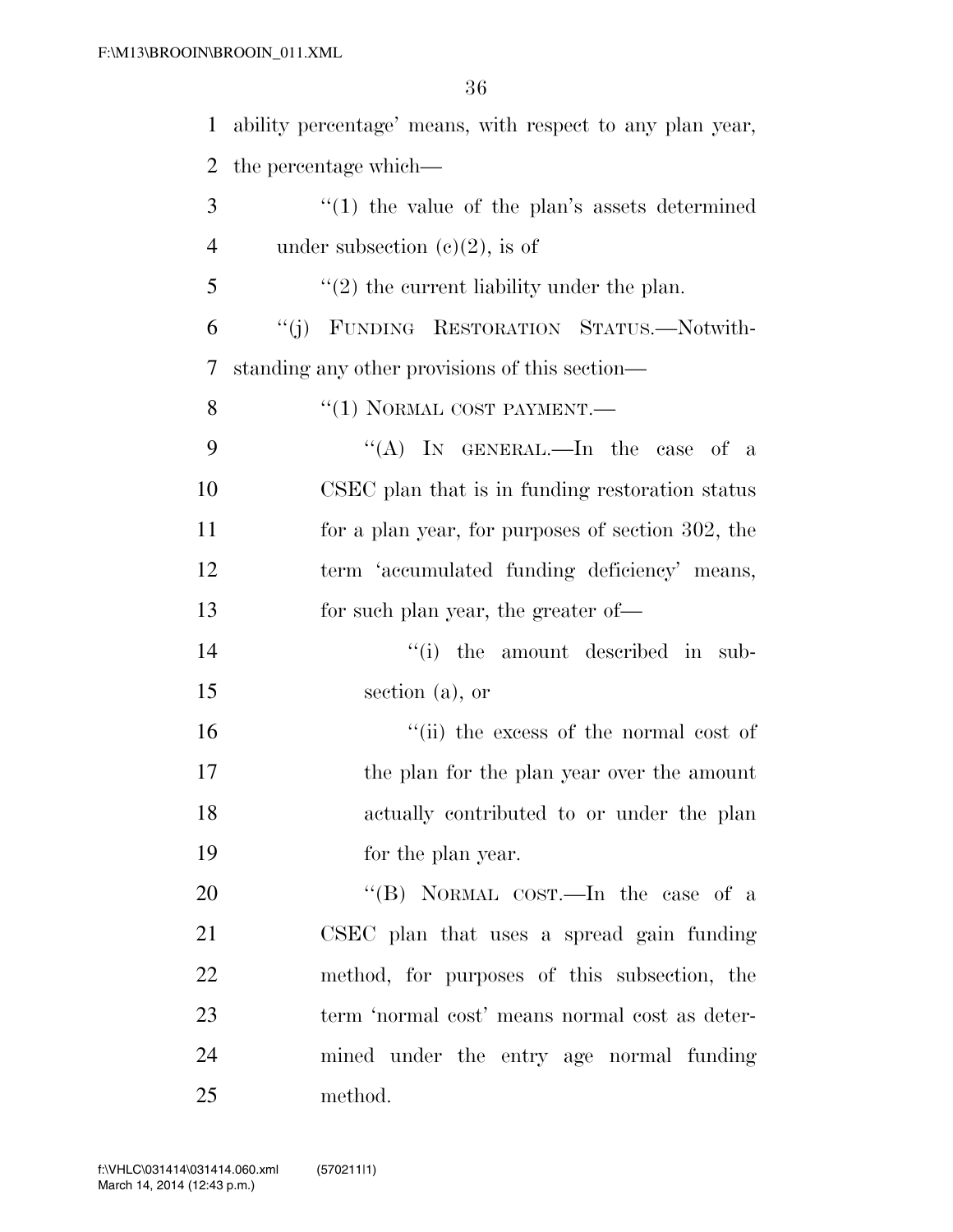1 ''(2) PLAN AMENDMENTS.—In the case of a CSEC plan that is in funding restoration status for a plan year, no amendment to such plan may take effect during such plan year if such amendment has the effect of increasing liabilities of the plan by means of increases in benefits, establishment of new benefits, changing the rate of benefit accrual, or changing the rate at which benefits become non- forfeitable. This paragraph shall not apply to any plan amendment that is required to comply with any applicable law. This paragraph shall cease to apply with respect to any plan year, effective as of the first day of the plan year (or if later, the effective date of the amendment) upon payment by the plan sponsor of a contribution to the plan (in addition to any contribution required under this section without regard to this paragraph) in an amount equal to the increase in the funding liability of the plan attrib-utable to the plan amendment.

20 "(3) FUNDING RESTORATION PLAN.—The spon- sor of a CSEC plan shall establish a written funding restoration plan within 180 days of the receipt by the plan sponsor of a certification from the plan ac- tuary that the plan is in funding restoration status for a plan year. Such funding restoration plan shall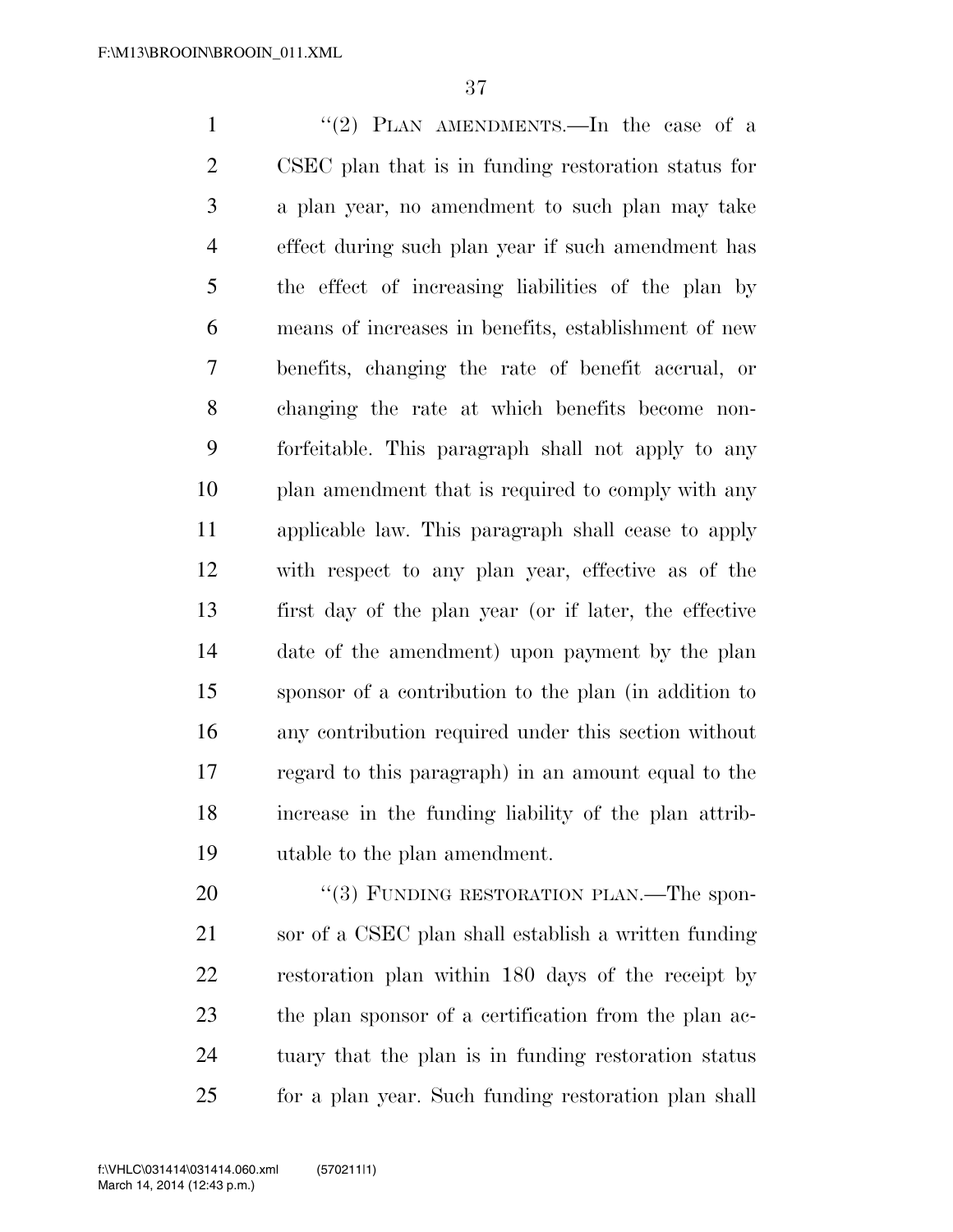consist of actions that are calculated, based on rea- sonably anticipated experience and reasonable actu- arial assumptions, to increase the plan's funded per- centage to 100 percent over a period that is not longer than the greater of 7 years or the shortest amount of time practicable. Such funding restora- tion plan shall take into account contributions re- quired under this section (without regard to this paragraph). If a plan remains in funding restoration status for 2 or more years, such funding restoration plan shall be updated each year after the 1st such year within 180 days of receipt by the plan sponsor of a certification from the plan actuary that the plan remains in funding restoration status for the plan year.

16 "(4) ANNUAL CERTIFICATION BY PLAN ACTU- ARY.—Not later than the 90th day of each plan year of a CSEC plan, the plan actuary shall certify to the plan sponsor whether or not the plan is in funding restoration status for the plan year, based on the plan's funded percentage as of the beginning of the plan year. For this purpose, the actuary may conclu-sively rely on an estimate of—

24 "(A) the plan's funding liability, based on the funding liability of the plan for the pre-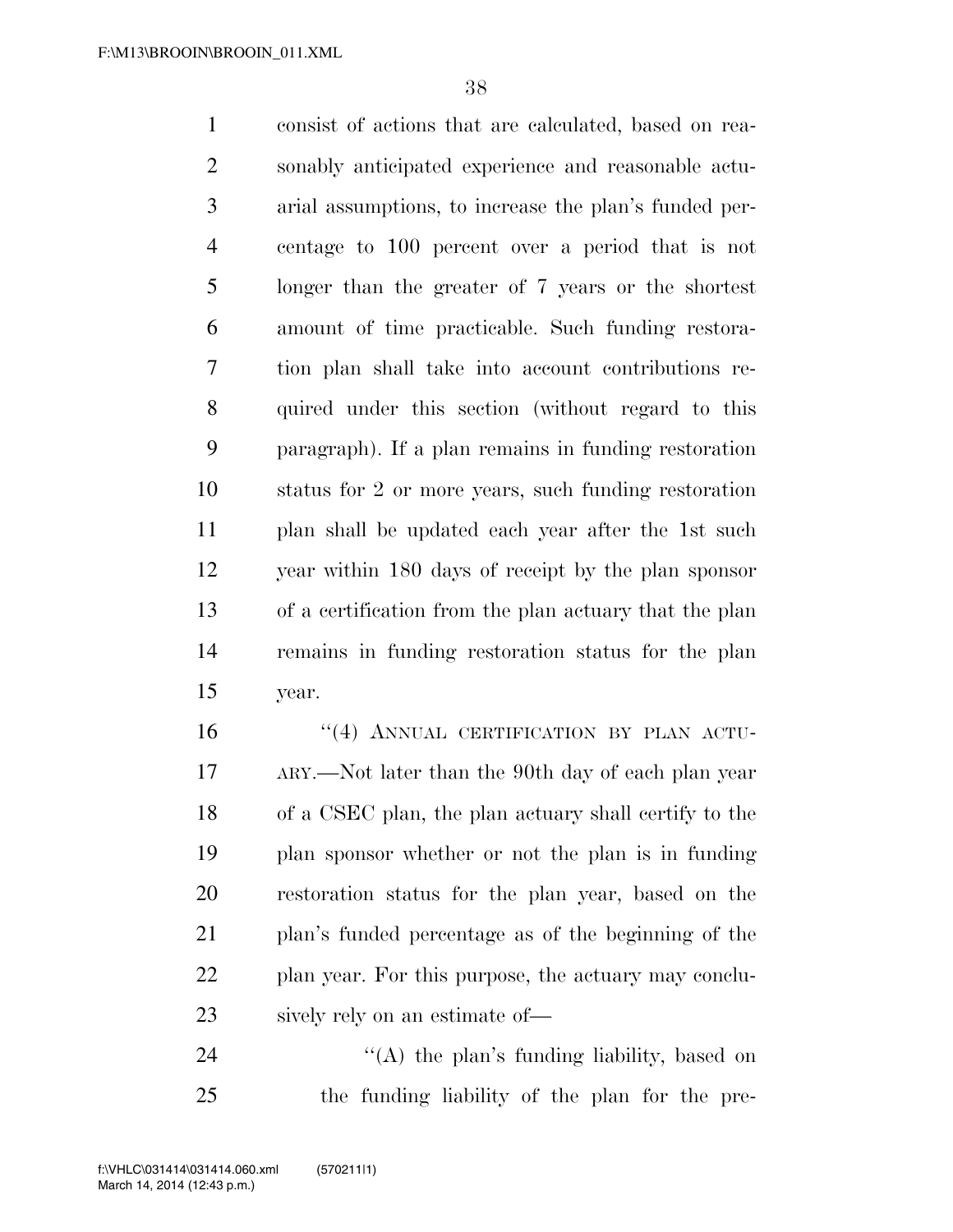| $\mathbf{1}$   | eeding plan year and on reasonable actuarial es-  |
|----------------|---------------------------------------------------|
| $\overline{2}$ | timates, assumptions, and methods, and            |
| 3              | $\lq\lq (B)$ the amount of any contributions rea- |
| 4              | sonably anticipated to be made for the pre-       |
| 5              | ceding plan year.                                 |
| 6              | Contributions described in subparagraph (B) shall |
| 7              | be taken into account in determining the plan's   |
| 8              | funded percentage as of the beginning of the plan |
| 9              | year.                                             |
| 10             | "(5) DEFINITIONS.—For purposes of this sub-       |
| 11             | section-                                          |
| 12             | "(A) FUNDING RESTORATION STATUS. $-A$             |
| 13             | CSEC plan shall be treated as in funding res-     |
| 14             | toration status for a plan year if the plan's     |
| 15             | funded percentage as of the beginning of such     |
| 16             | plan year is less than 80 percent.                |
| 17             | "(B) FUNDED PERCENTAGE.—The term                  |
| 18             | 'funded percentage' means the ratio (expressed    |
| 19             | as a percentage) which—                           |
| 20             | "(i) the value of plan assets (as deter-          |
| 21             | mined under subsection $(c)(2)$ , bears to        |
| 22             | "(ii) the plan's funding liability.               |
| 23             | FUNDING LIABILITY.—The<br>``(C)<br>term           |
| 24             | 'funding liability' for a plan year means the     |
| 25             | present value of all benefits accrued or earned   |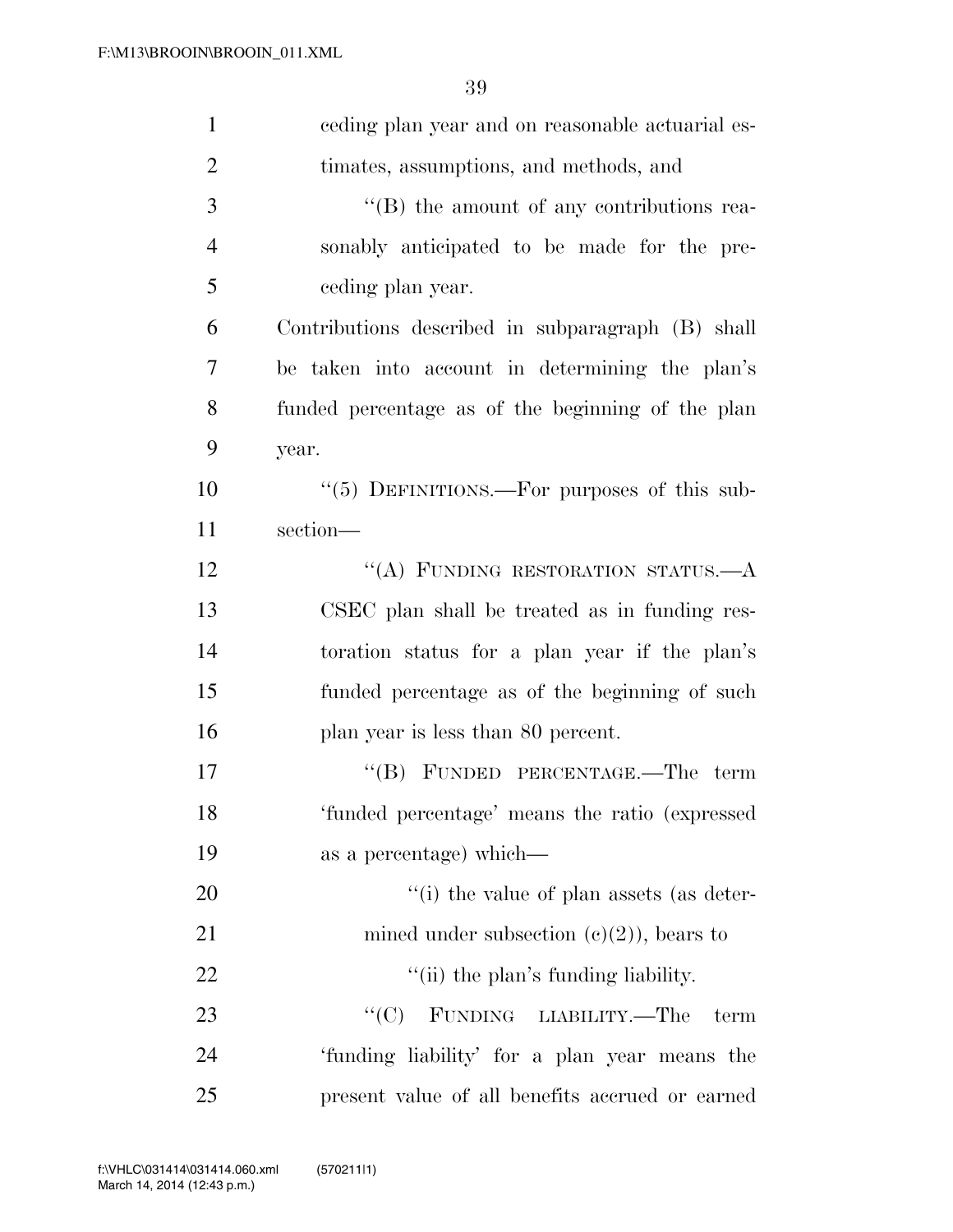| $\mathbf{1}$   | under the plan as of the beginning of the plan      |
|----------------|-----------------------------------------------------|
| $\overline{2}$ | year, based on the assumptions used by the          |
| 3              | plan pursuant to this section, including the in-    |
| $\overline{4}$ | terest rate described in subsection $(b)(5)(A)$     |
| 5              | (without regard to subsection $(b)(5)(B)$ ).        |
| 6              | "(D) SPREAD GAIN FUNDING METHOD.-                   |
| 7              | The term 'spread gain funding method' has the       |
| 8              | meaning given such term under rules and forms       |
| 9              | issued by the Secretary of the Treasury.".          |
| 10             | (b) SEPARATE RULES FOR CSEC PLANS.—                 |
| 11             | (1) IN GENERAL.—Paragraph $(2)$ of section          |
| 12             | $302(a)$ of the Employee Retirement Income Security |
| 13             | Act of 1974 (29 U.S.C. 1082(a)) is amended by       |
| 14             | striking "and" at the end of subparagraph (B), by   |
| 15             | striking the period at the end of subparagraph (C)  |
| 16             | and inserting ", and", and by inserting at the end  |
| 17             | thereof the following new subparagraph:             |
| 18             | $\lq\lq$ (D) in the case of a CSEC plan, the em-    |
| 19             | ployers make contributions to or under the plan     |
| 20             | for any plan year which, in the aggregate, are      |
| 21             | sufficient to ensure that the plan does not have    |
| 22             | an accumulated funding deficiency under sec-        |
| 23             | tion 306 as of the end of the plan year.".          |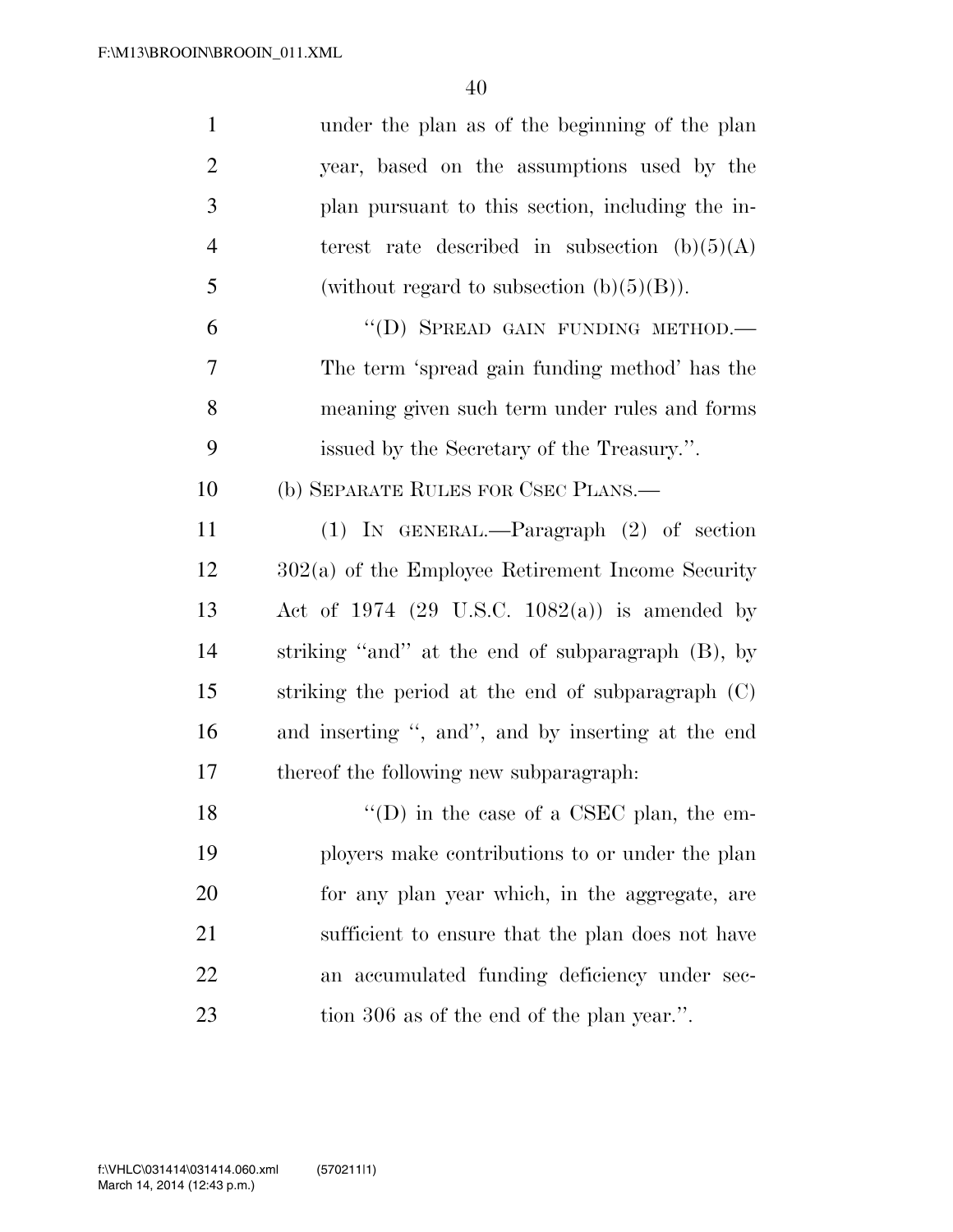| $\mathbf{1}$   | (2) CONFORMING AMENDMENTS.—Section 302                |
|----------------|-------------------------------------------------------|
| $\overline{2}$ | of the Employee Retirement Income Security Act of     |
| 3              | 1974 (29 U.S.C. 1082) is amended—                     |
| $\overline{4}$ | $(A)$ by striking "multiemployer plan" the            |
| 5              | first place it appears in clause (i) of subsection    |
| 6              | $(e)(1)(A)$ and the last place it appears in para-    |
| 7              | graph $(2)$ of subsection $(d)$ , and inserting "mul- |
| 8              | tiemployer plan or a CSEC plan",                      |
| 9              | (B) by striking " $303(j)$ " in paragraph (1)         |
| 10             | of subsection (b) and inserting " $303(j)$ or under   |
| 11             | section $306(f)$ ,                                    |
| 12             | $(C)(i)$ by striking "and" at the end of              |
| 13             | clause (i) of subsection $(c)(1)(B)$ ,                |
| 14             | (ii) by striking the period at the end of             |
| 15             | clause (ii) of subsection $(c)(1)(B)$ , and inserting |
| 16             | $\lq$ , and", and                                     |
| 17             | (iii) by inserting the following new clause           |
| 18             | after clause (ii) of subsection $(e)(1)(B)$ :         |
| 19             | "(iii) in the case of a CSEC plan, the                |
| 20             | funding standard account shall be credited            |
| 21             | section $306(b)(3)(C)$ with<br>under<br>the           |
| 22             | amount of the waived funding deficiency               |
| 23             | and such amount shall be amortized as re-             |
| 24             | quired under section $306(b)(2)(C)$ .",               |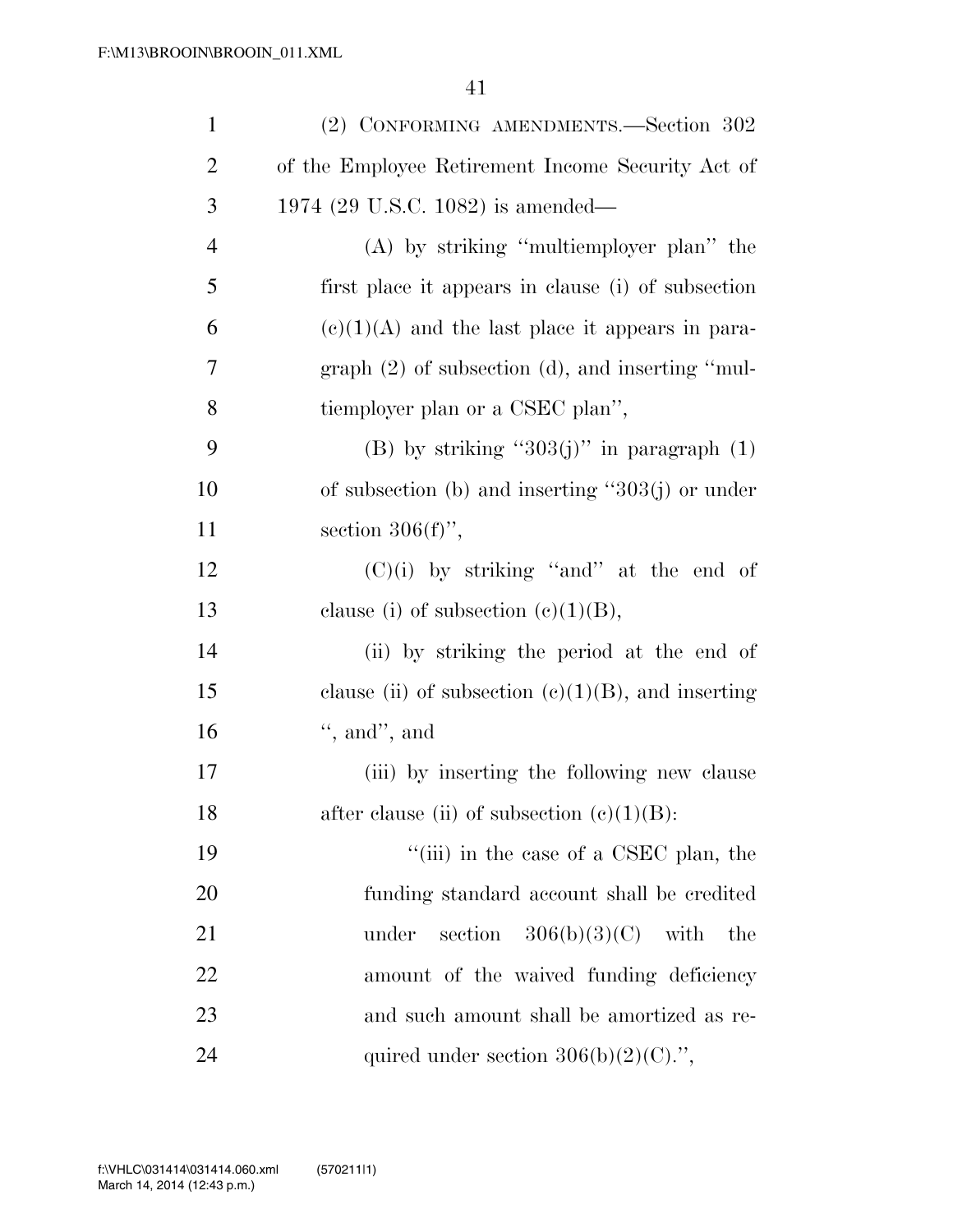| $\mathbf{1}$   | (D) by striking "under paragraph $(1)$ " in         |
|----------------|-----------------------------------------------------|
| $\overline{2}$ | clause (i) of subsection $(c)(4)(A)$ and inserting  |
| 3              | "under paragraph (1) or for granting an exten-      |
| $\overline{4}$ | sion under section $306(d)$ ",                      |
| 5              | (E) by striking "waiver under this sub-             |
| 6              | section" in subparagraph (B) of subsection          |
| 7              | $(e)(4)$ and inserting "waiver under this sub-      |
| 8              | section or an extension under $306(d)$ ",           |
| 9              | (F) by striking "waiver or modification" in         |
| 10             | subclause (I) of subsection $(e)(4)(B)(i)$ and in-  |
| 11             | serting "waiver, modification, or extension",       |
| 12             | $(G)$ by striking "waivers" in the heading of       |
| 13             | subsection $(c)(4)(C)$ and of clause (ii) of sub-   |
| 14             | section $(c)(4)(C)$ and inserting "waivers or ex-   |
| 15             | tensions",                                          |
| 16             | (H) by striking "section $304(d)$ " in sub-         |
| 17             | paragraph $(A)$ of subsection $(e)(7)$ and in para- |
| 18             | graph $(2)$ of subsection $(d)$ and inserting "sec- |
| 19             | tion 304(d) or section 306(d)",                     |
| <b>20</b>      | (I) by striking "and" at the end of sub-            |
| 21             | clause (I) of subsection $(e)(4)(C)(i)$ and adding  |
| 22             | "or the accumulated funding deficiency under        |
| 23             | section 306, whichever is applicable,",             |
| 24             | (J) by striking " $303(e)(2)$ ," in subclause       |
| 25             | (II) of subsection $(e)(4)(C)(i)$ and inserting     |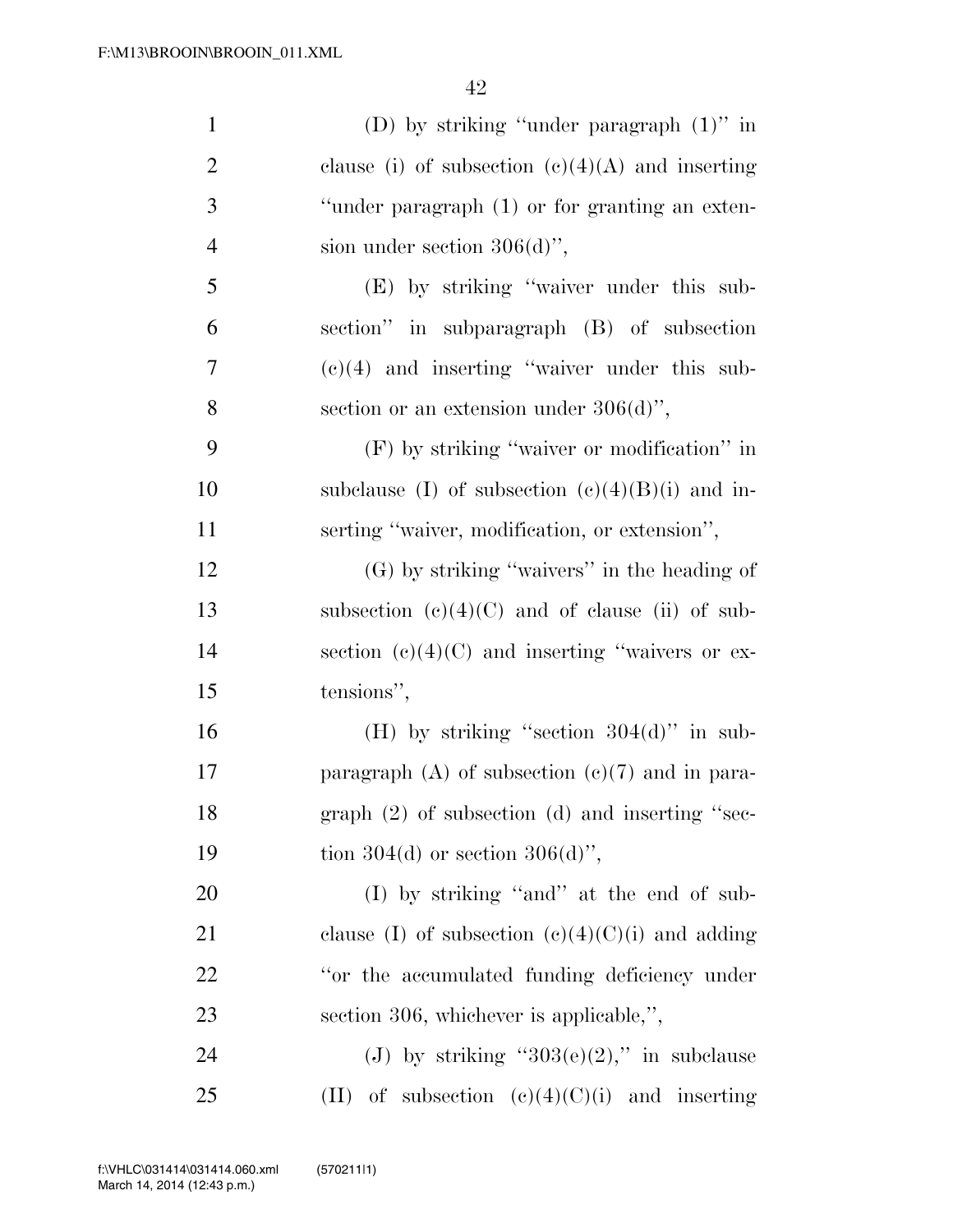| $\mathbf{1}$   | " $303(e)(2)$ or $306(b)(2)(C)$ , whichever is appli- |
|----------------|-------------------------------------------------------|
| $\overline{2}$ | cable, and",                                          |
| 3              | (K) by adding immediately after subclause             |
| $\overline{4}$ | (II) of subsection $(c)(4)(C)(i)$ the following new   |
| 5              | subclause:                                            |
| 6              | "(III) the total amounts not paid                     |
| $\tau$         | by reason of an extension in effect                   |
| 8              | under section $306(d)$ ,",                            |
| 9              | (L) by striking "for waivers of" in clause            |
| 10             | (ii) of subsection $(e)(4)(C)$ and inserting "for     |
| 11             | waivers or extensions with respect to", and           |
| 12             | (M) by striking "single-employer plan" in             |
| 13             | subparagraph $(A)$ of subsection $(a)(2)$ and in      |
| 14             | clause (i) of subsection $(e)(1)(B)$ and inserting    |
| 15             | "single-employer plan (other than a CSEC              |
| 16             | $plan)$ ".                                            |
| 17             | (3) BENEFIT RESTRICTIONS.—Subsection (g) of           |
| 18             | section 206 of the Employee Retirement Income Se-     |
| 19             | curity Act of $1974$ (29 U.S.C. 1056) is amended by   |
| 20             | adding at the end thereof the following new para-     |
| 21             | graph:                                                |
| 22             | " $(12)$ CSEC PLANS.—This subsection shall not        |
| 23             | apply to a CSEC plan (as defined in section           |
| 24             | $210(f)$ .".                                          |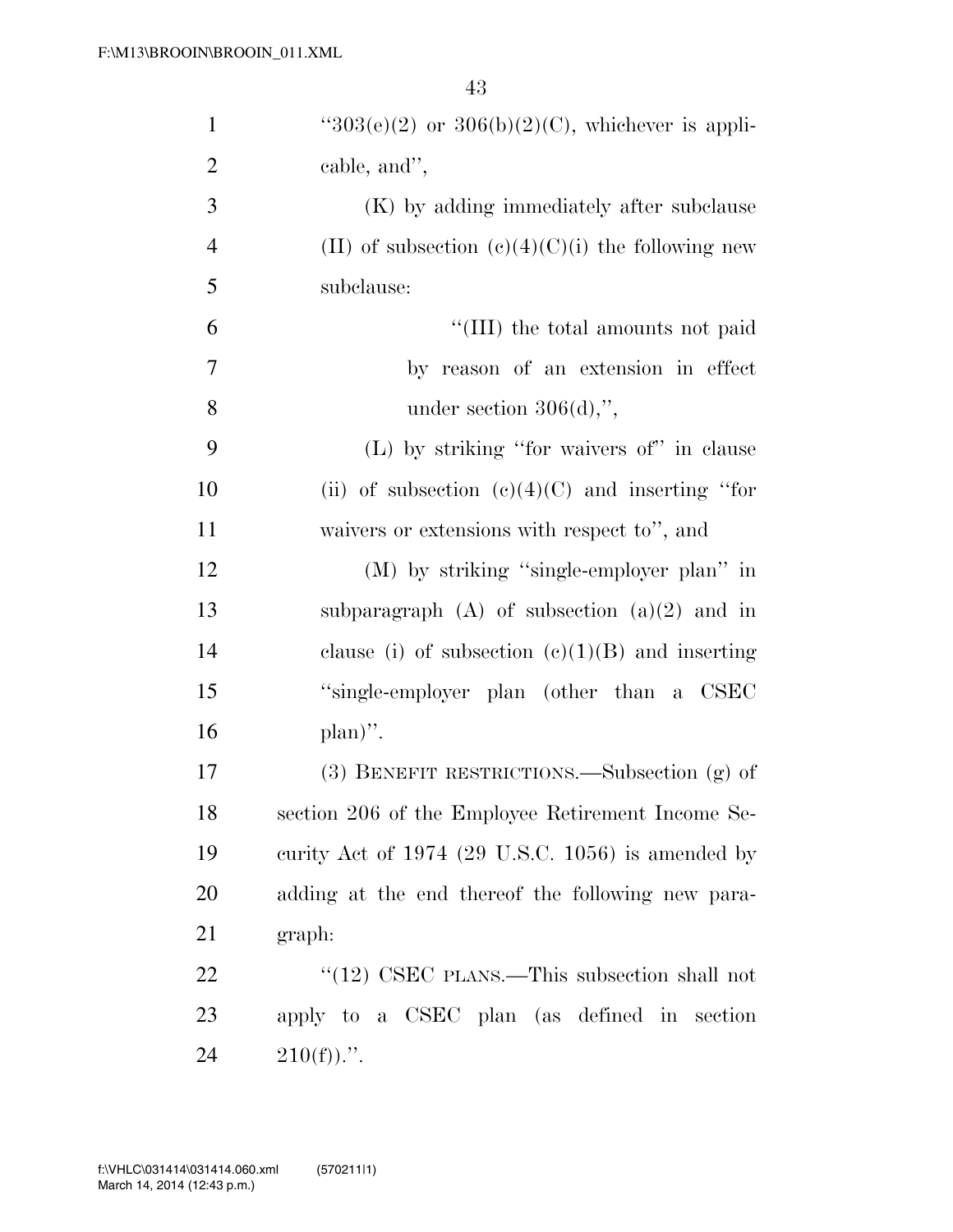| $\mathbf{1}$   | (4) BENEFIT INCREASES.—Paragraph (3) of                       |
|----------------|---------------------------------------------------------------|
| $\overline{2}$ | section 204(i) of the Employee Retirement Income              |
| 3              | Security Act of 1974 $(29 \text{ U.S.C. } 1054(i))$ is amend- |
| $\overline{4}$ | ed by striking "multiemployer plans" and inserting            |
| 5              | "multiemployer plans or CSEC plans".                          |
| 6              | $(5)$ SECTION 103.—Subparagraph $(B)$ of section              |
| 7              | $103(d)(8)$ of the Employee Retirement Income Secu-           |
| 8              | rity Act of 1974 (29 U.S.C. 1023(d)(8)) is amended            |
| 9              | by striking "303(h) and $304(c)(3)$ " and inserting           |
| 10             | "303(h), 304(e)(3), and 306(e)(3)".                           |
| 11             | $(6)$ SECTION 502.—Subsection $(c)$ of section                |
| 12             | 502 of the Employee Retirement Income Security                |
| 13             | Act of $1974$ is amended—                                     |
| 14             | (A) by redesignating the last paragraph as                    |
| 15             | paragraph $(11)$ , and                                        |
| 16             | (B) by adding at the end the following new                    |
| 17             | paragraph:                                                    |
| 18             | $"(12)$ The Secretary may assess a civil penalty              |
| 19             | against any sponsor of a CSEC plan of up to \$100             |
| 20             | a day from the date of the plan sponsor's failure to          |
| 21             | comply with the requirements of section $306(j)(3)$ to        |
| 22             | establish or update a funding restoration plan.".             |
| 23             | $(7)$ SECTION 4003.—Subparagraph $(B)$ of sec-                |
| 24             | tion $4003(e)(1)$ of the Employee Retirement Income           |
| 25             | Security Act of 1974 (29 U.S.C. 1303(e)(1))<br>$\frac{1}{1}$  |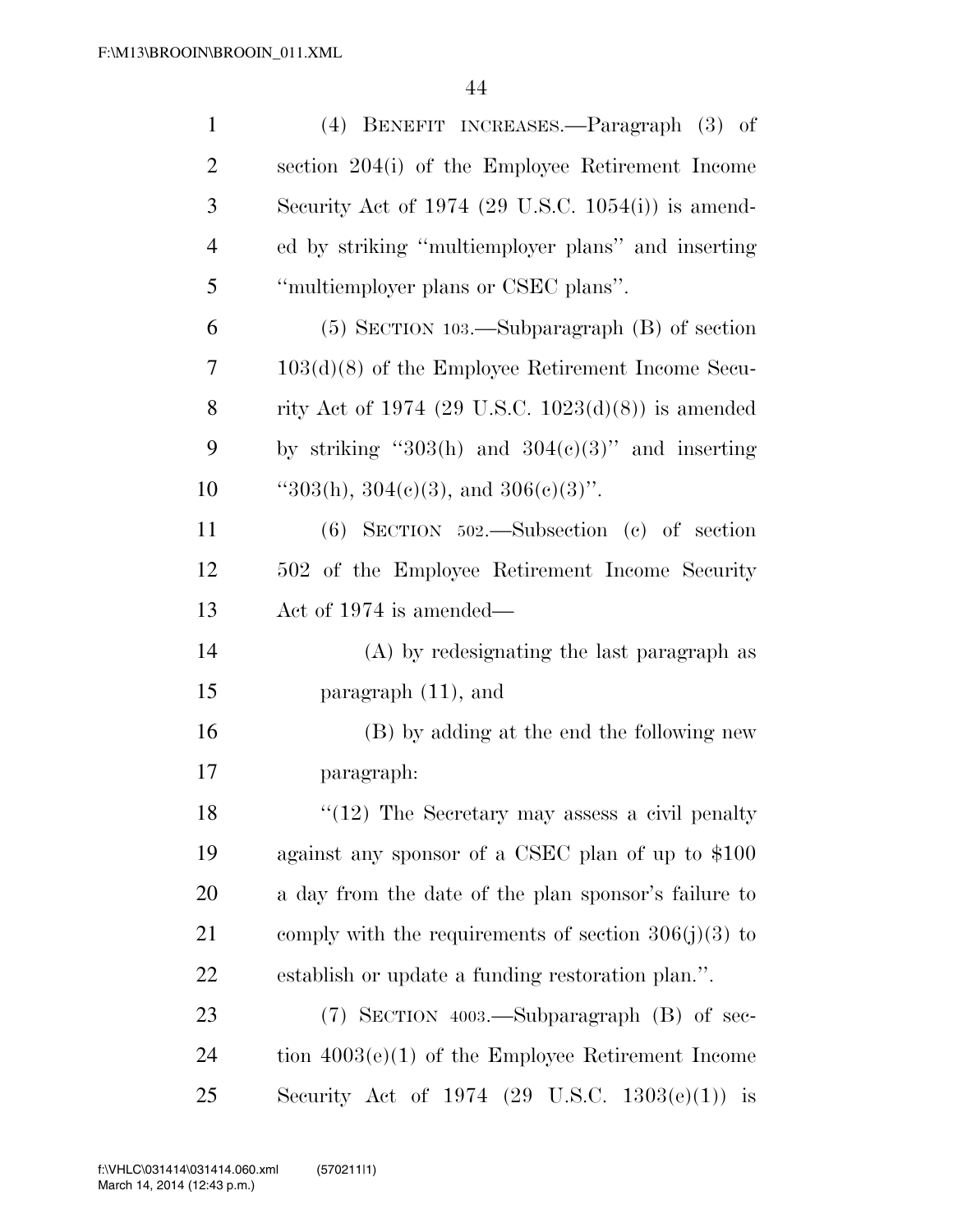| $\mathbf{1}$   | amended by striking " $303(k)(1)(A)$ and (B) of this  |
|----------------|-------------------------------------------------------|
| $\overline{2}$ | Act or section $430(k)(1)(A)$ and (B) of the Internal |
| 3              | Revenue Code of 1986" and inserting " $303(k)(1)(A)$  |
| $\overline{4}$ | and (B) or $306(g)(1)(A)$ and (B) of this Act or sec- |
| 5              | tion $430(k)(1)(A)$ and (B) or $433(g)(1)(A)$ and (B) |
| 6              | of the Internal Revenue Code of 1986".                |
| 7              | $(8)$ SECTION 4010.—Paragraph $(2)$ of section        |
| 8              | 4010(b) of the Employee Retirement Income Secu-       |
| 9              | rity Act of 1974 (29 U.S.C. 1310(b)) is amended by    |
| 10             | striking " $303(k)(1)(A)$ and (B) of this Act or sec- |
| 11             | tion $430(k)(1)(A)$ and (B) of the Internal Revenue   |
| 12             | Code of 1986" and inserting " $303(k)(1)(A)$ and (B)  |
| 13             | or $306(g)(1)(A)$ and (B) of this Act or section      |
| 14             | $430(k)(1)(A)$ and (B) or $433(g)(1)(A)$ and (B) of   |
| 15             | the Internal Revenue Code of 1986".                   |
| 16             | $(9)$ SECTION 4071.—Section 4071 of the Em-           |
| 17             | ployee Retirement Income Security Act of 1974 (29)    |
| 18             | U.S.C. 1371) is amended by striking "section          |
| 19             | $303(k)(4)$ " and inserting "section $303(k)(4)$ or   |
| 20             | $306(g)(4)$ ".                                        |

## **SEC. 103. ELECTIONS.**

 (a) ELECTION NOT TO BE TREATED AS A CSEC PLAN.—Subsection (f) of section 210 of the Employee Re-tirement Income Security Act of 1974, as added by section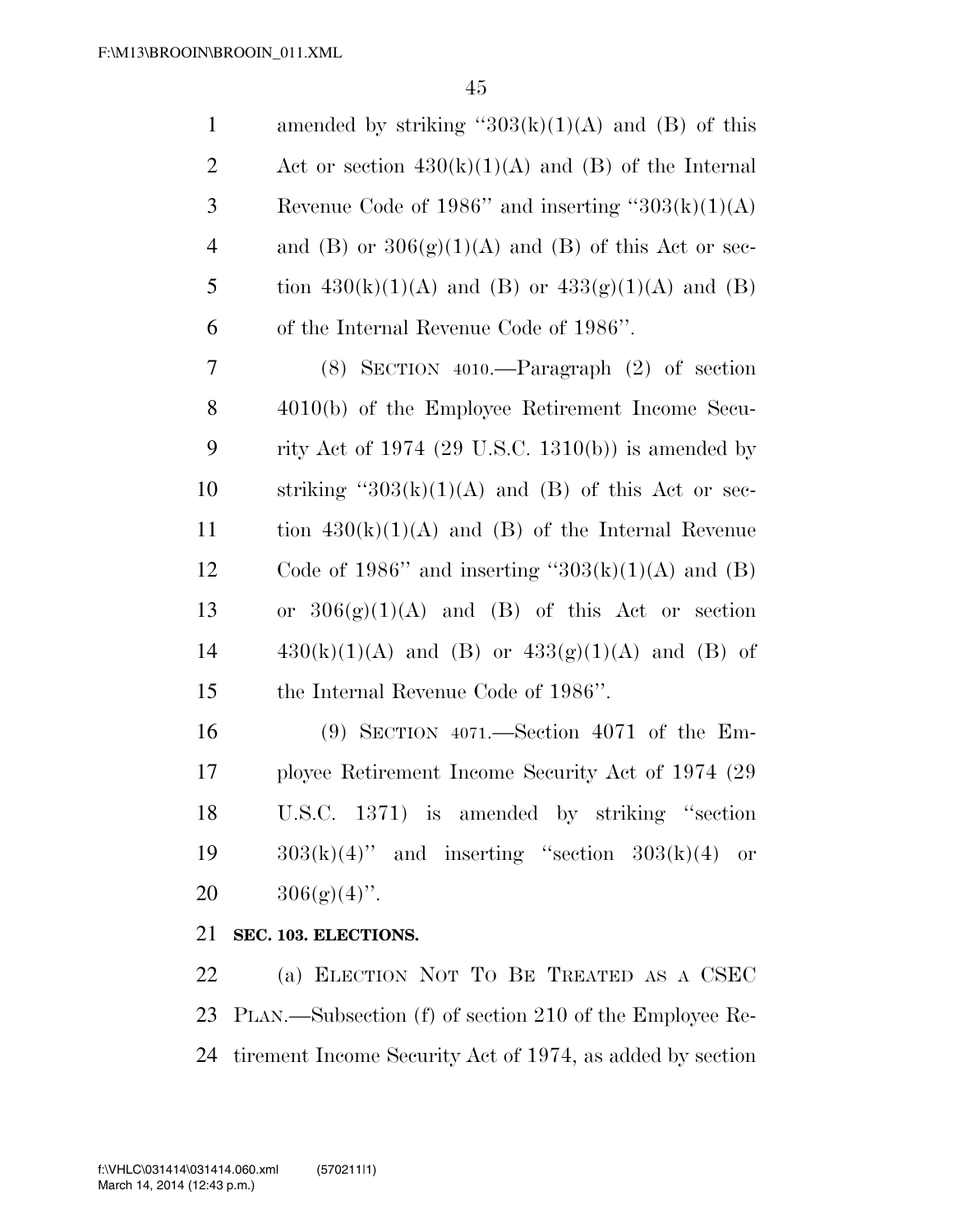101, is amended by adding at the end the following new paragraph:

 $3 \qquad \qquad$  "(3) ELECTION.—

 ''(A) IN GENERAL.—If a plan falls within the definition of a CSEC plan under this sub- section (without regard to this paragraph), such plan shall be a CSEC plan unless the plan sponsor elects not later than the close of the first plan year of the plan beginning after De- cember 31, 2013, not to be treated as a CSEC plan. An election under the preceding sentence shall take effect for such plan year and, once made, may be revoked only with the consent of the Secretary of the Treasury.

 ''(B) SPECIAL RULE.—If a plan described 16 in subparagraph (A) is treated as a CSEC plan, section 104 of the Pension Protection Act of 2006, as amended by the Preservation of Ac- cess to Care for Medicare Beneficiaries and Pension Relief Act of 2010, shall cease to apply to such plan as of the first date as of which 22 such plan is treated as a CSEC plan.".

 (b) ELECTION TO CEASE TO BE TREATED AS AN ELIGIBLE CHARITY PLAN.—Subsection (d) of section 104 of the Pension Protection Act of 2006, as added by section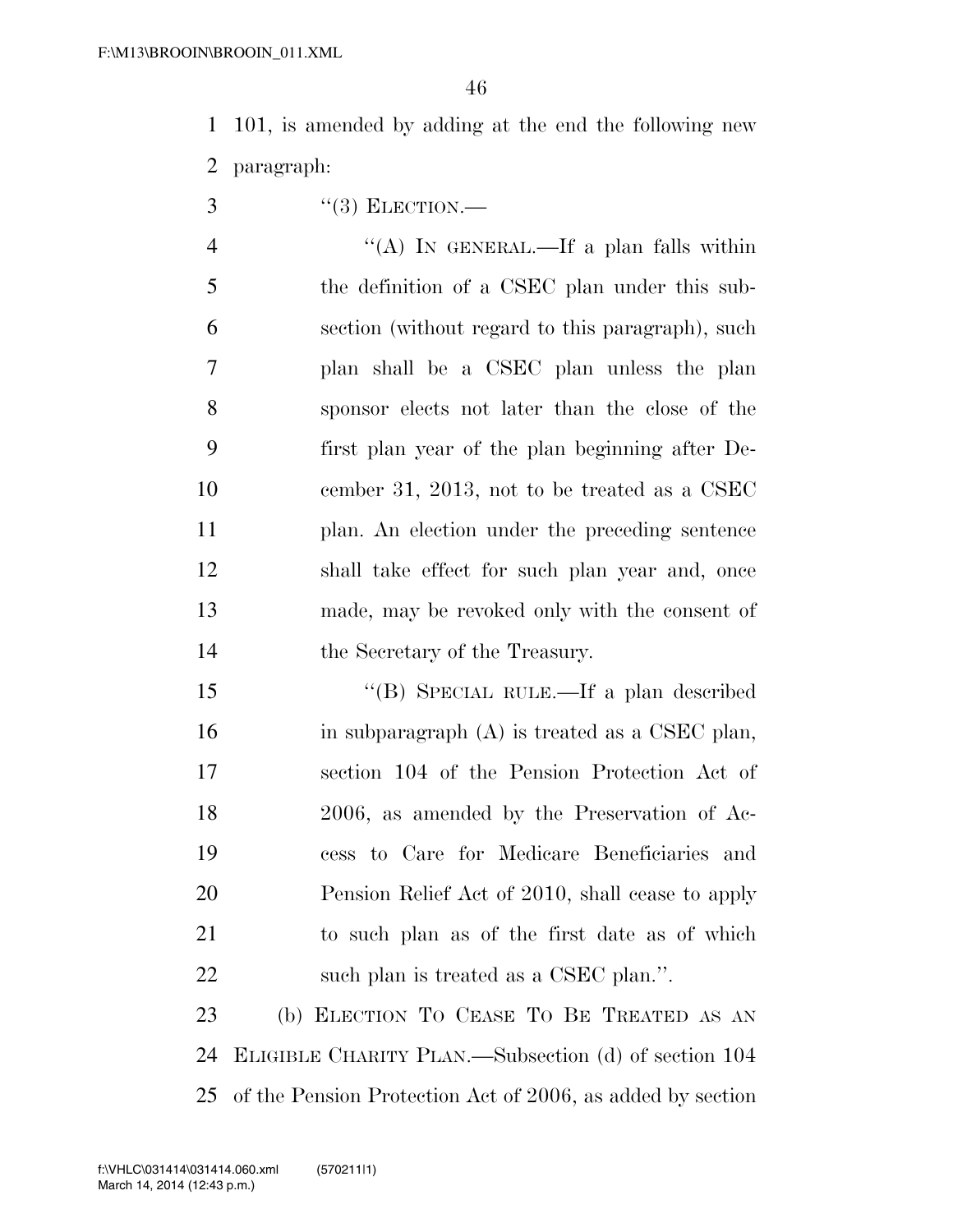202 of the Preservation of Access to Care for Medicare Beneficiaries and Pension Relief Act of 2010, is amend-ed—

 (1) by striking ''For purposes of'' and inserting ''(1) In GENERAL.—For purposes of", and (2) by adding at the end the following: "(2) ELECTION NOT TO BE AN ELIGIBLE CHAR- ITY PLAN.—A plan sponsor may elect for a plan to cease to be treated as an eligible charity plan for plan years beginning after December 31, 2013. Such election shall be made at such time and in such form and manner as shall be prescribed by the Secretary of the Treasury. Any such election may be revoked only with the consent of the Secretary of the Treas-ury.

 ''(3) ELECTION TO USE FUNDING OPTIONS 17 AVAILABLE TO OTHER PLAN SPONSORS.—

 $((A)$  A plan sponsor that makes the elec- tion described in paragraph (2) may elect for a plan to apply the rules described in subpara- graphs (B), (C), and (D) for plan years begin- ning after December 31, 2013. Such election shall be made at such time and in such form and manner as shall be prescribed by the Sec-retary of the Treasury. Any such election may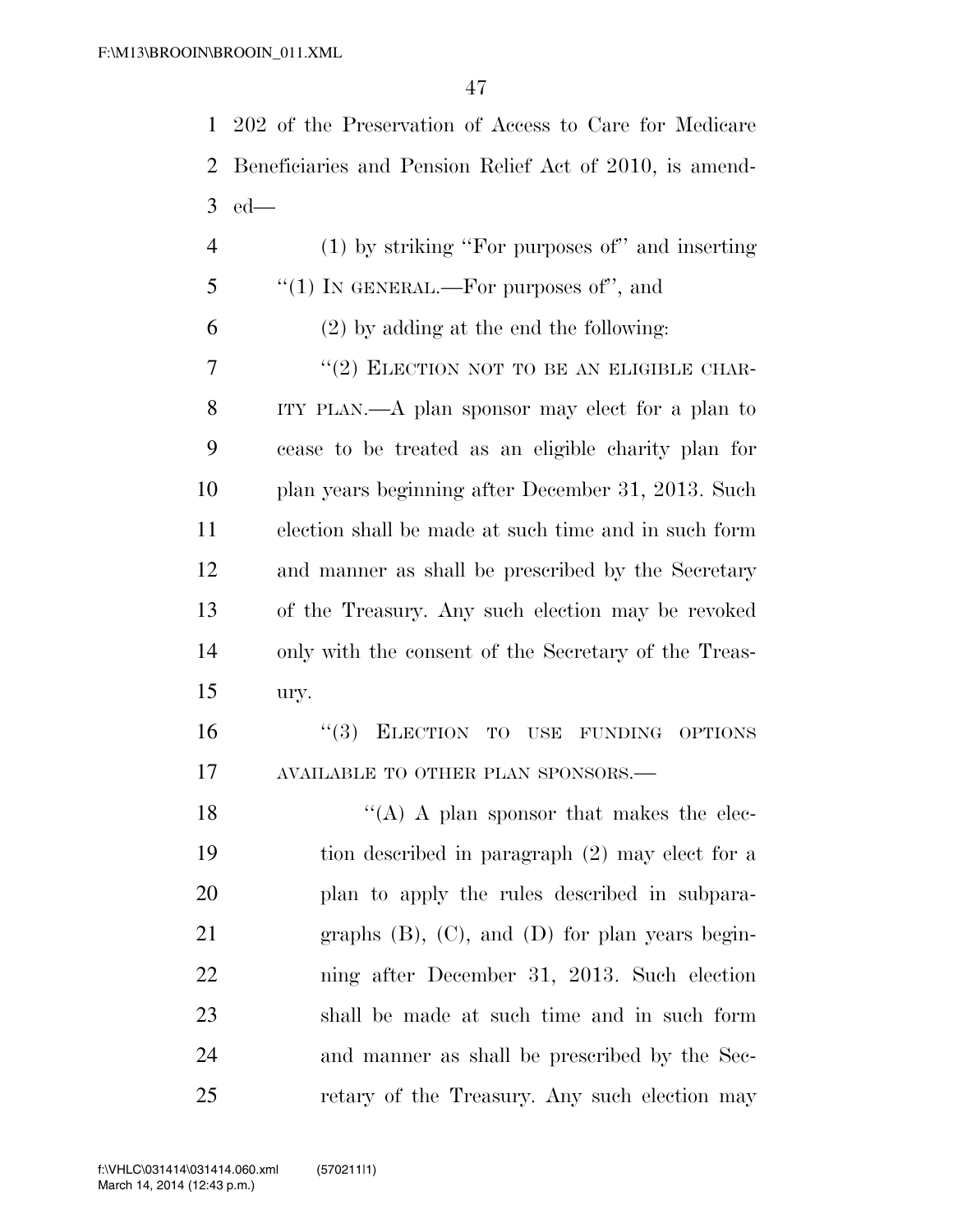| $\mathbf{1}$   | be revoked only with the consent of the Sec-        |
|----------------|-----------------------------------------------------|
| $\overline{2}$ | retary of the Treasury.                             |
| 3              | $\lq\lq$ (B) Under the rules described in this sub- |
| $\overline{4}$ | paragraph, for the first plan year beginning        |
| 5              | after December 31, 2013, a plan has—                |
| 6              | "(i) an 11-year shortfall amortization              |
| $\overline{7}$ | base,                                               |
| 8              | $\lq$ (ii) a 12-year shortfall amortization         |
| 9              | base, and                                           |
| 10             | "(iii) a 7-year shortfall amortization              |
| 11             | base.                                               |
| 12             | "(C) Under the rules described in this sub-         |
| 13             | paragraph, section $303(e)(2)(A)$ and (B) of the    |
| 14             | Employee Retirement Income Security Act of          |
| 15             | 1974, and section $430(c)(2)(A)$ and (B) of the     |
| 16             | Internal Revenue Code of 1986 shall be applied      |
| 17             | $by-$                                               |
| 18             | "(i) in the case of an 11-year shortfall            |
| 19             | amortization base, substituting '11-plan-           |
| 20             | year period' for '7-plan-year period' wher-         |
| 21             | ever such phrase appears, and                       |
| 22             | "(ii) in the case of a $12$ -year shortfall         |
| 23             | amortization base, substituting '12-plan-           |
| 24             | year period' for '7-plan-year period' wher-         |
| 25             | ever such phrase appears.                           |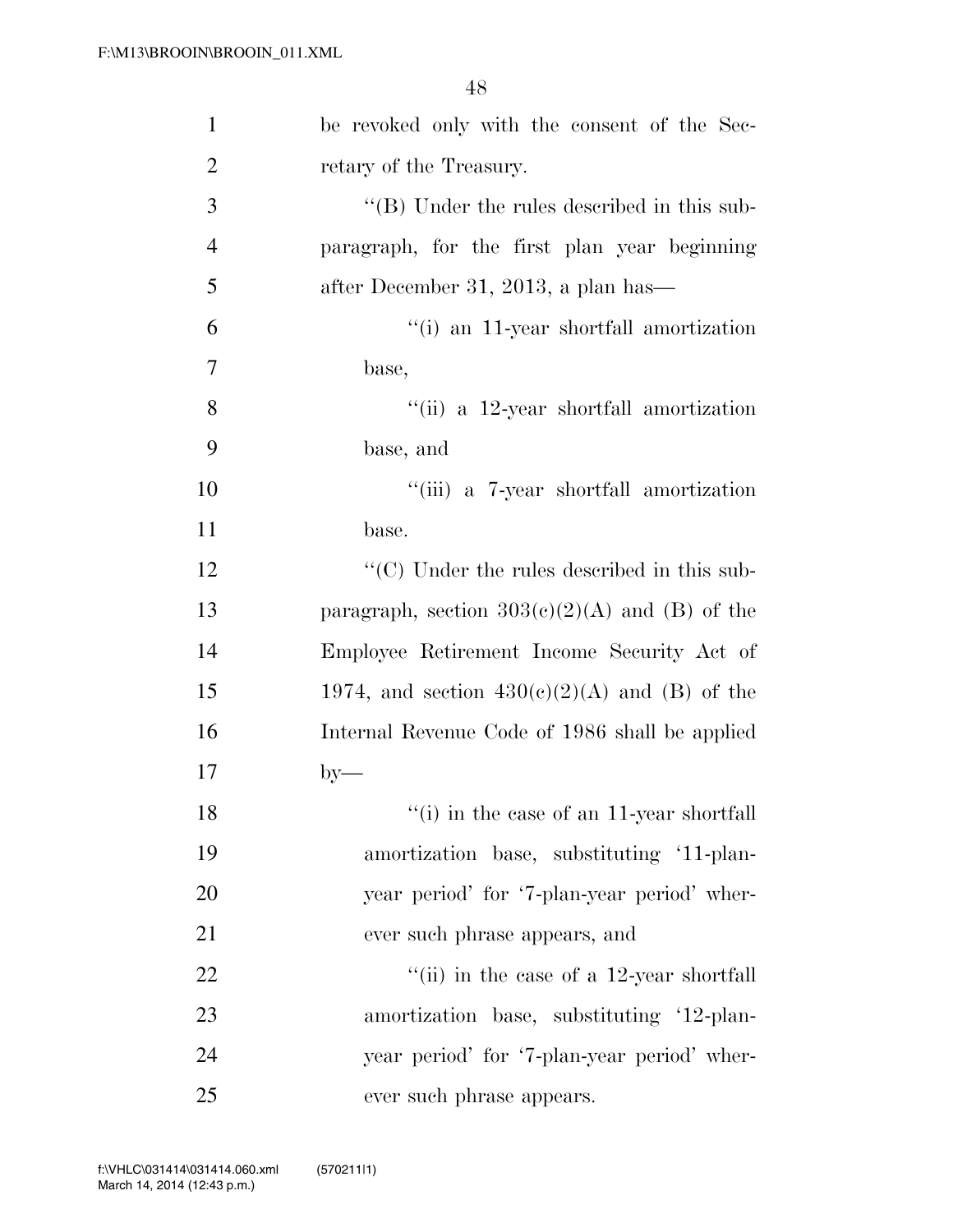| $\mathbf{1}$   | "(D) Under the rules described in this sub-        |
|----------------|----------------------------------------------------|
| $\overline{2}$ | paragraph, section $303(c)(7)$ of the Employee     |
| 3              | Retirement Income Security Act of 1974 and         |
| $\overline{4}$ | section $430(c)(7)$ of the Internal Revenue Code   |
| 5              | of 1986 shall apply to a plan for which an elec-   |
| 6              | tion has been made under subparagraph (A).         |
| 7              | Such provisions shall apply in the following       |
| $8\,$          | manner:                                            |
| 9              | "(i) The first plan year beginning                 |
| 10             | after December 31, 2013, shall be treated          |
| 11             | as an election year, and no other plan             |
| 12             | years shall be so treated.                         |
| 13             | All references in<br>``(ii)<br>section             |
| 14             | $303(e)(7)$ of such Act and section                |
| 15             | $430(c)(7)$ of such Code to 'February 28,          |
| 16             | $2010'$ or 'March 1, $2010'$ shall be treated      |
| 17             | as references to 'February 28, 2013' or            |
| 18             | 'March 1, 2013', respectively.                     |
| 19             | " $(E)$ For purposes of this paragraph, the        |
| 20             | 11-year amortization base is an amount, deter-     |
| 21             | mined for the first plan year beginning after      |
| 22             | December 31, 2013, equal to the unamortized        |
| 23             | principal amount of the shortfall amortization     |
| 24             | base (as defined in section $303(c)(3)$ of the Em- |
| 25             | ployee Retirement Income Security Act of 1974      |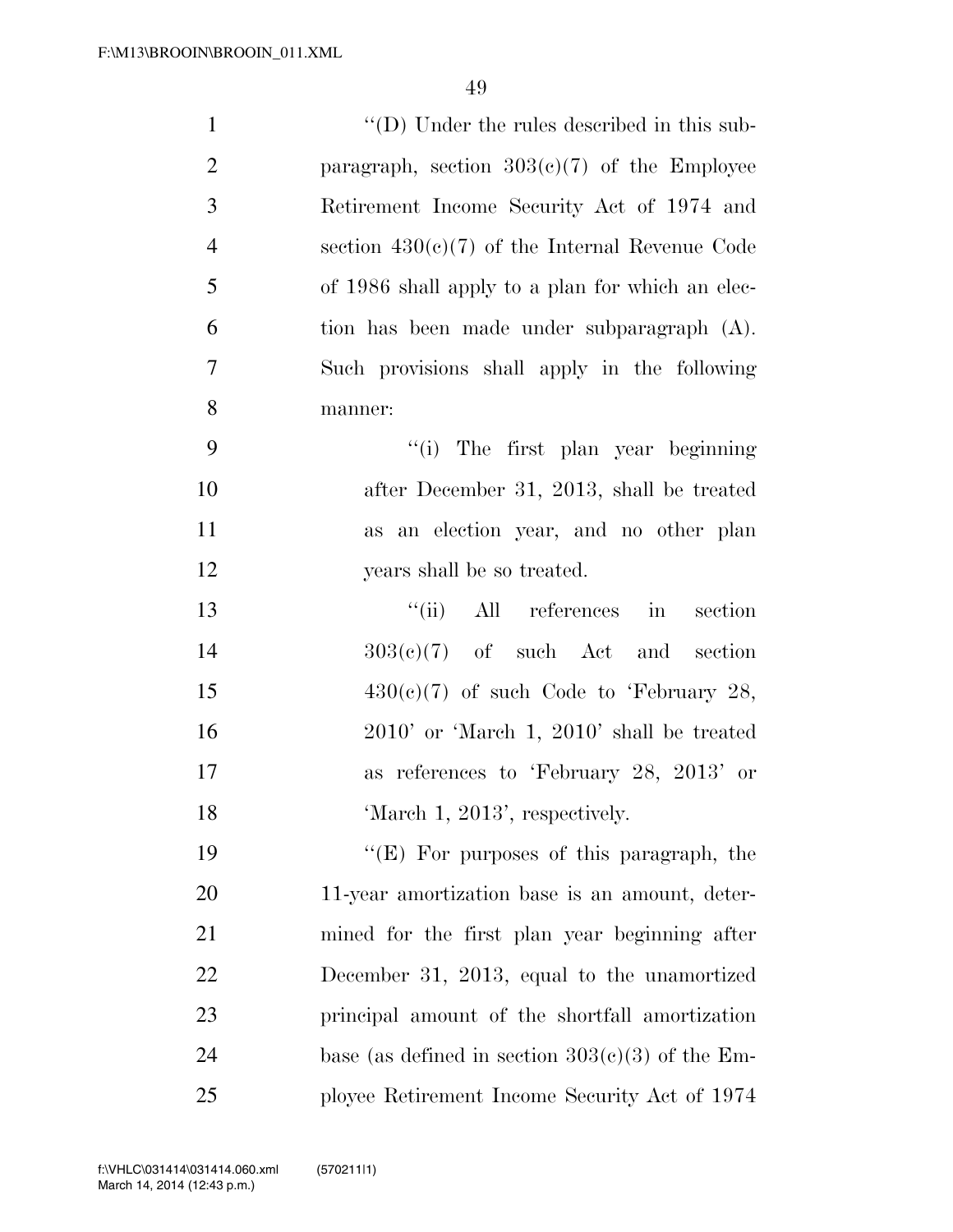| $\mathbf{1}$   | and section $430(c)(3)$ of the Internal Revenue         |
|----------------|---------------------------------------------------------|
| $\overline{2}$ | Code of 1986) that would have applied to the            |
| 3              | plan for the first plan beginning after Decem-          |
| $\overline{4}$ | ber 31, 2009, if—                                       |
| 5              | "(i) the plan had never been an eligi-                  |
| 6              | ble charity plan,                                       |
| $\tau$         | "(ii) the plan sponsor had made the                     |
| 8              | described<br>election<br>$\operatorname{in}$<br>section |
| 9              | $303(c)(2)(D)(i)$ of the Employee Retire-               |
| 10             | ment Income Security Act of 1974 and in                 |
| 11             | section $430(c)(2)(D)(i)$ of the Internal               |
| 12             | Revenue Code of 1986 to have section                    |
| 13             | $303(c)(2)(D)(i)$ of such Act and section               |
| 14             | $430(c)(2)(D)(iii)$ of such Code apply with             |
| 15             | respect to the shortfall amortization base              |
| 16             | for the first plan year beginning after De-             |
| 17             | cember 31, 2009, and                                    |
| 18             | "(iii) no event had occurred under                      |
| 19             | paragraph $(6)$ or $(7)$ of section $303(e)$ of         |
| 20             | such Act or paragraph $(6)$ or $(7)$ of section         |
| 21             | $430(c)$ of such Code that, as of the first             |
| 22             | day of the first plan year beginning after              |
| 23             | December 31, 2013, would have modified                  |
| 24             | the shortfall amortization base or the                  |
| 25             | shortfall amortization installments with re-            |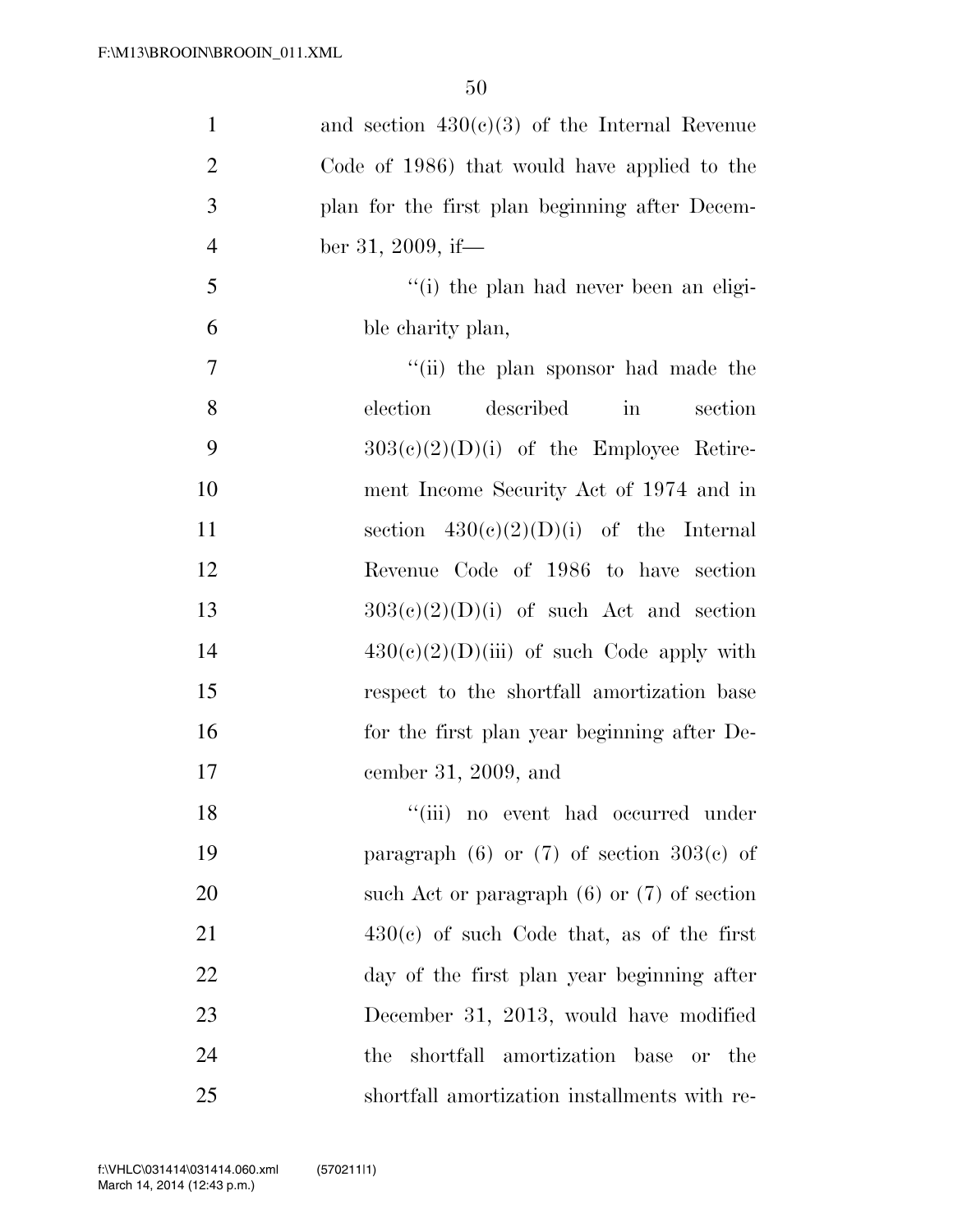| $\mathbf{1}$   | spect to the first plan year beginning after       |
|----------------|----------------------------------------------------|
| $\overline{2}$ | December 31, 2009.                                 |
| 3              | $\lq\lq(F)$ For purposes of this paragraph, the    |
| $\overline{4}$ | 12-year amortization base is an amount, deter-     |
| 5              | mined for the first plan year beginning after      |
| 6              | December 31, 2013, equal to the unamortized        |
| $\overline{7}$ | principal amount of the shortfall amortization     |
| 8              | base (as defined in section $303(c)(3)$ of the Em- |
| 9              | ployee Retirement Income Security Act of 1974      |
| 10             | and section $430(c)(3)$ of the Internal Revenue    |
| 11             | Code of 1986) that would have applied to the       |
| 12             | plan for the first plan beginning after Decem-     |
| 13             | ber 31, 2010, if—                                  |
| 14             | "(i) the plan had never been an eligi-             |
| 15             | ble charity plan,                                  |
| 16             | "(ii) the plan sponsor had made the                |
| 17             | described<br>election<br>in<br>section             |
| 18             | $303(c)(2)(D)(i)$ of the Employee Retire-          |
| 19             | ment Income Security Act of 1974 and in            |
| 20             | section $430(e)(2)(D)(i)$ of the Internal          |
| 21             | Revenue Code of 1986 to have section               |
| 22             | $303(c)(2)(D)(i)$ of such Act and section          |
| 23             | $430(e)(2)(D)(iii)$ of such Code apply with        |
| 24             | respect to the shortfall amortization base         |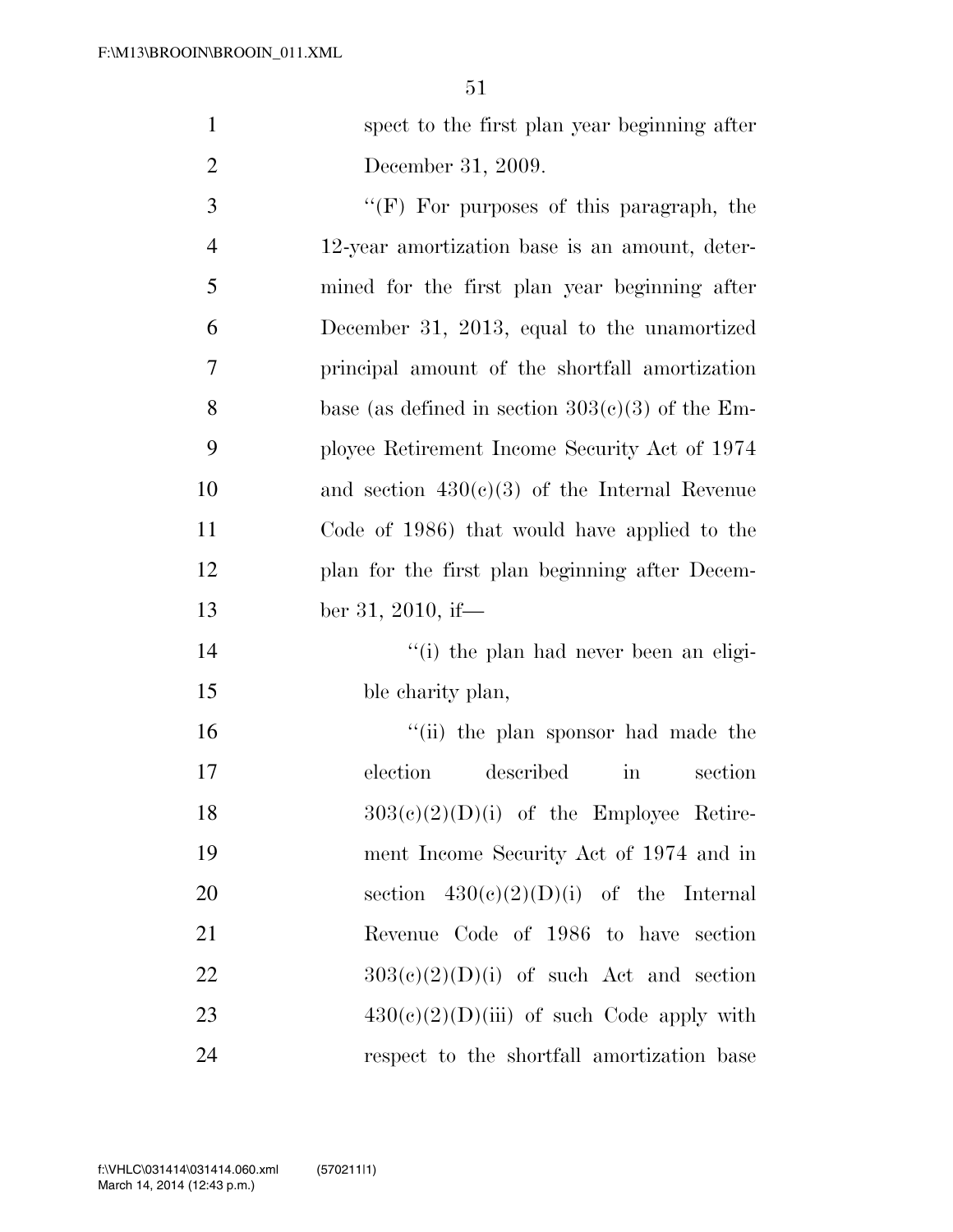| $\mathbf{1}$   | for the first plan year beginning after De-              |
|----------------|----------------------------------------------------------|
| $\overline{2}$ | cember 31, 2010, and                                     |
| 3              | "(iii) no event had occurred under                       |
| $\overline{4}$ | paragraph $(6)$ or $(7)$ of section $303(e)$ of          |
| 5              | such Act or paragraph $(6)$ or $(7)$ of section          |
| 6              | $430(c)$ of such Code that, as of the first              |
| 7              | day of the first plan year beginning after               |
| 8              | December 31, 2013, would have modified                   |
| 9              | the shortfall amortization base or the                   |
| 10             | shortfall amortization installments with re-             |
| <sup>11</sup>  | spect to the first plan year beginning after             |
| 12             | December 31, 2010.                                       |
| 13             | $\lq\lq (G)$ For purposes of this paragraph, the         |
| 14             | 7-year shortfall amortization base is an amount,         |
| 15             | determined for the first plan year beginning             |
| 16             | after December 31, 2013, equal to—                       |
| 17             | "(i) the shortfall amortization base for                 |
| 18             | the first plan year beginning after Decem-               |
| 19             | ber 31, 2013, without regard to this para-               |
| 20             | graph, minus                                             |
| 21             | $\lq$ <sup>"</sup> (ii) the sum of the 11-year shortfall |
| 22             | amortization base and the 12-year shortfall              |
| 23             | amortization base.                                       |
| 24             | $(4)$ RETROACTIVE ELECTION.—Not later than               |
| 25             | December 31, 2014, a plan sponsor may make a             |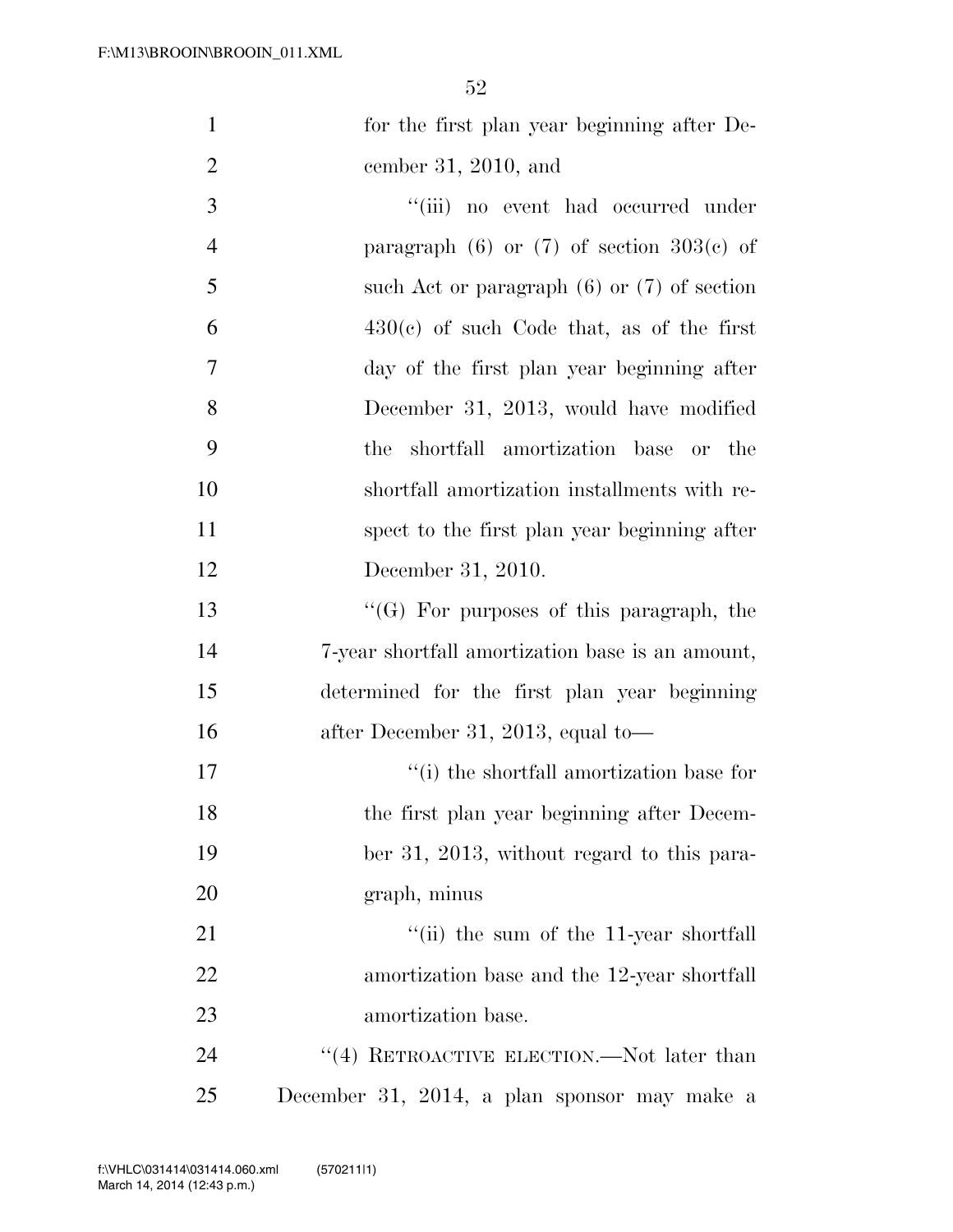one-time, irrevocable, retroactive election to not be treated as an eligible charity plan. Such election shall be effective for plan years beginning after De- cember 31, 2007, and shall be made by providing reasonable notice to the Secretary of the Treasury.''. (c) DEEMED ELECTION.—For purposes of the Inter- nal Revenue Code of 1986, sections 4(b)(2) and 4021(b)(3) of the Employee Retirement Income Security Act of 1974, and all other purposes, a plan shall be deemed to have made an irrevocable election under section 410(d) of the Internal Revenue Code of 1986 if— (1) the plan was established before January 1, 2014; (2) the plan falls within the definition of a CSEC plan;

 (3) the plan sponsor does not make an election 17 under section  $210(f)(3)(A)$  of the Employee Retire- ment Income Security Act of 1974 and section  $414(y)(3)(A)$  of the Internal Revenue Code of 1986, as added by this Act; and

 (4) the plan, plan sponsor, administrator, or fi- duciary remits one or more premium payments for the plan to the Pension Benefit Guaranty Corpora- tion for a plan year beginning after December 31, 2013.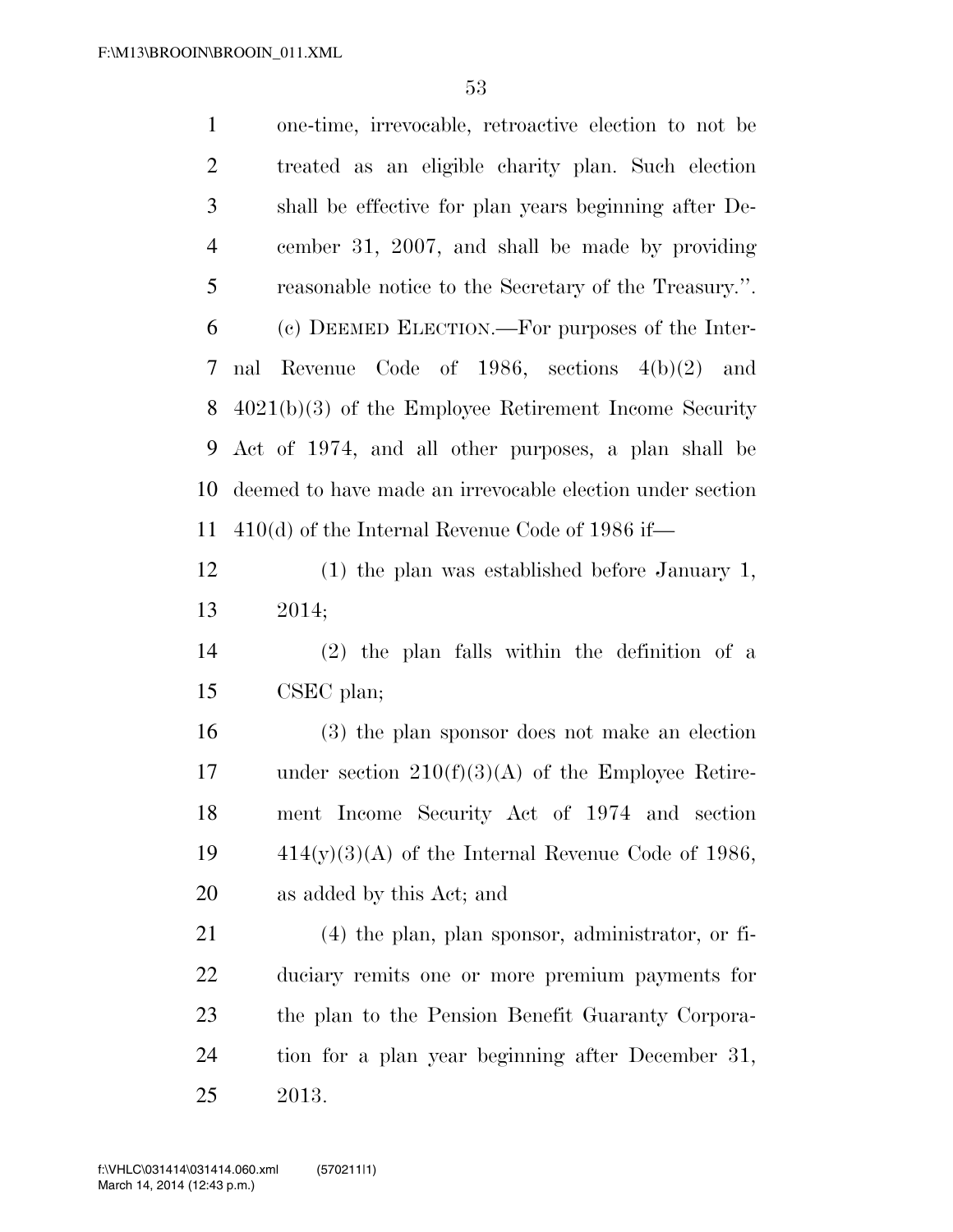(d) EFFECTIVE DATE.—The amendments made by

| 2  | this section shall apply as of the date of enactment of this |
|----|--------------------------------------------------------------|
| 3  | Act.                                                         |
| 4  | SEC. 104. TRANSPARENCY.                                      |
| 5  | (a) NOTICE TO PARTICIPANTS.—                                 |
| 6  | $(1)$ IN GENERAL.—Paragraph $(2)$ of section                 |
| 7  | $101(f)$ of the Employee Retirement Income Security          |
| 8  | Act of 1974 (29 U.S.C. 1021(f)) is amended by add-           |
| 9  | ing at the end the following new subparagraph.               |
| 10 | "(E) EFFECT OF CSEC PLAN RULES ON                            |
| 11 | PLAN FUNDING.—In the case of a CSEC plan,                    |
| 12 | each notice under paragraph (1) shall include—               |
| 13 | "(i) a statement that different rules                        |
| 14 | apply to CSEC plans than apply to single-                    |
| 15 | employer plans,                                              |
| 16 | "(ii) for the first 2 plan years begin-                      |
| 17 | ning after December 31, 2013, a statement                    |
| 18 | that, as a result of changes in the law                      |
| 19 | made by the Cooperative and Small Em-                        |
| 20 | ployer Charity Pension Flexibility Act, the                  |
| 21 | contributions to the plan may have                           |
| 22 | changed, and                                                 |
| 23 | "(iii) in the case of a CSEC plan that                       |
| 24 | is in funding restoration status for the                     |
| 25 | plan year, a statement that the plan is in                   |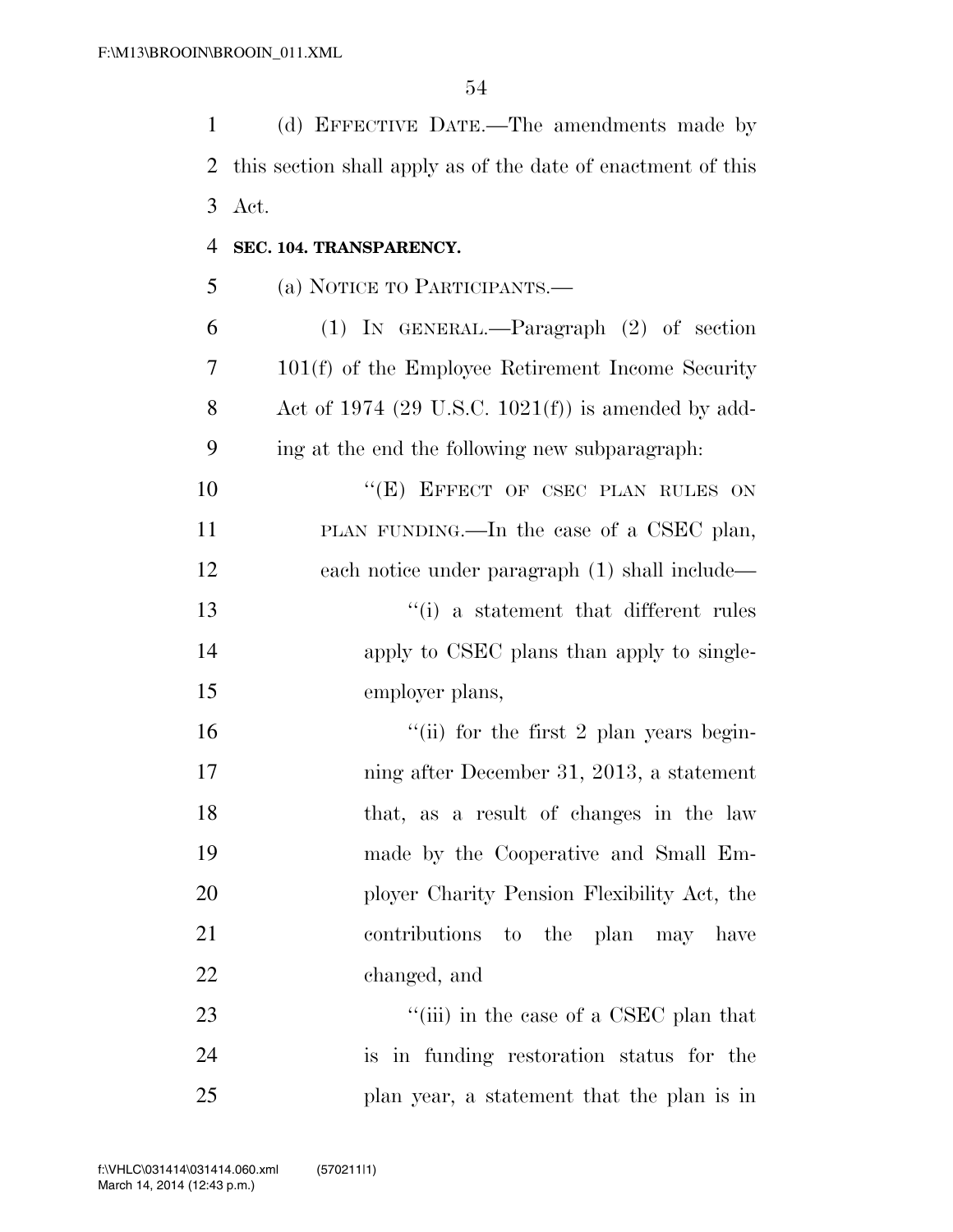|    | funding restoration status for such plan           |
|----|----------------------------------------------------|
| -2 | year.                                              |
| 3  | A copy of the statement required under clause      |
|    | (iii) shall be provided to the Secretary, the Sec- |
| 5  | retary of the Treasury, and the Director of the    |
|    | Pension Benefit Guaranty Corporation.".            |

 (2) MODEL NOTICE.—The Secretary of Labor may modify the model notice required to be pub- lished under section 501(c) of the Pension Protec- tion Act of 2006 to include the information de-11 scribed in section  $101(f)(2)(E)$  of the Employee Re- tirement Income Security Act of 1974, as added by this subsection.

 (b) NOTICE OF FAILURE TO MEET MINIMUM FUND-ING STANDARDS.—

 (1) PENDING WAIVERS.—Paragraph (2) of sec- tion 101(d) of the Employee Retirement Income Se- curity Act of 1974 (29 U.S.C. 1021(d)) is amended by striking ''303'' and inserting ''303 or 306''.

 (2) DEFINITIONS.—Paragraph (3) of section 21 101(d) of the Employee Retirement Income Security Act of 1974 (21 U.S.C. 1021(d)) is amended by 23 striking " $303(j)$ " and inserting " $303(j)$  or  $306(f)$ , whichever is applicable''.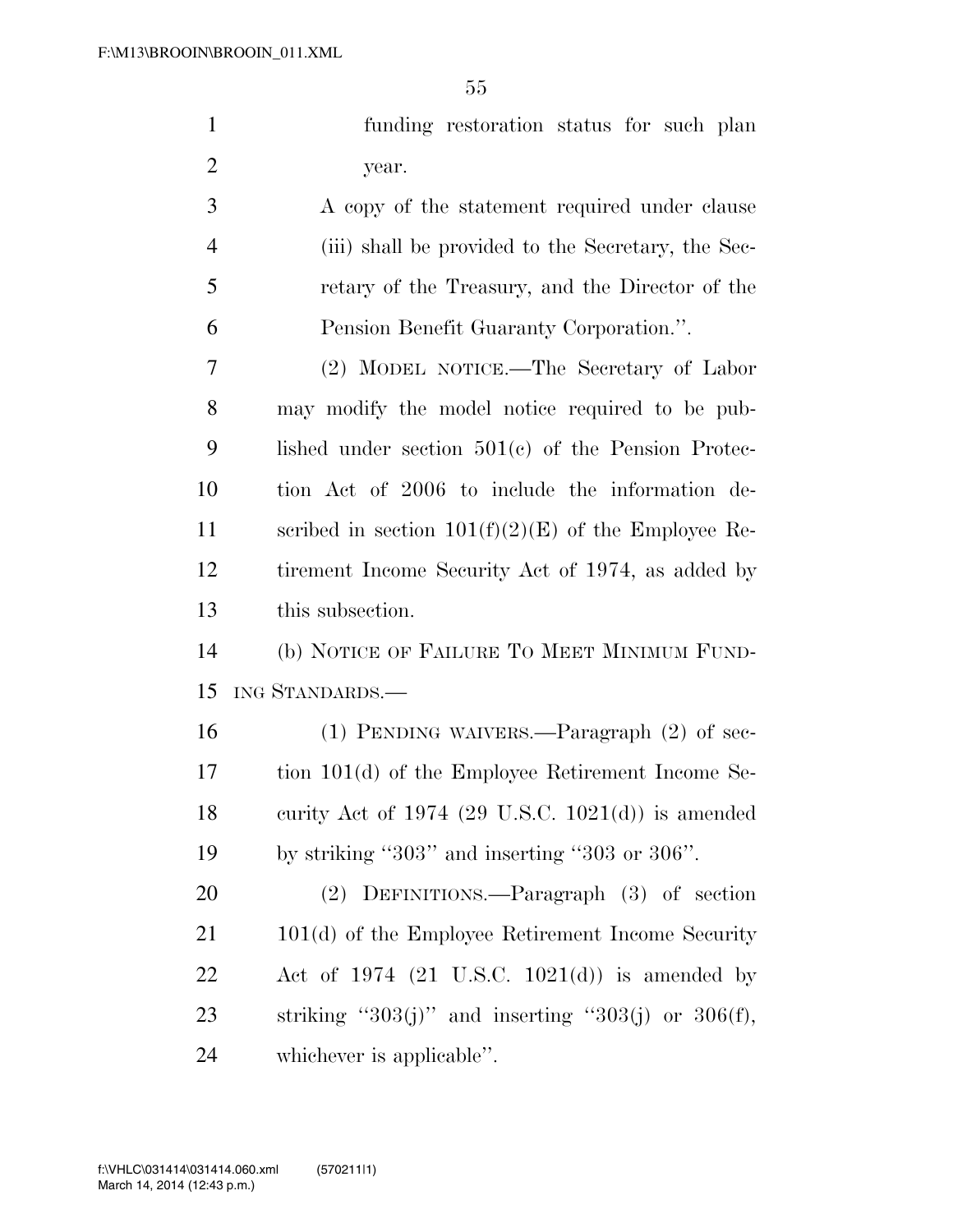(c) ADDITIONAL REPORTING REQUIREMENTS.—Sec- tion 103 of the Employee Retirement Income Security Act of 1974 (29 U.S.C. 1023) is amended by adding at the end the following new subsection:

 ''(g) ADDITIONAL INFORMATION WITH RESPECT TO MULTIPLE EMPLOYER PLANS.—With respect to any mul- tiple employer plan, an annual report under this section for a plan year shall include a list of participating employ- ers and a good faith estimate of the percentage of total contributions made by such participating employers dur-ing the plan year.''.

## **SEC. 105. SPONSOR EDUCATION AND ASSISTANCE.**

 (a) DEFINITION.—In this section, the term ''CSEC 14 plan" has the meaning given that term in subsection  $(f)(1)$  of section 210 of the Employee Retirement Income Secu- rity Act of 1974 (29 U.S.C. 1060(f)(1)) (as added by this Act).

 (b) EDUCATION.—The Participant and Plan Sponsor Advocate established under section 4004 of the Employee Retirement Income Security Act of 1974 (29 U.S.C. 1304) shall make itself available to assist CSEC plan sponsors and participants as part of the duties it performs under the general supervision of the Board of Directors under section 4004(b) of such Act (29 U.S.C. 1304(b)).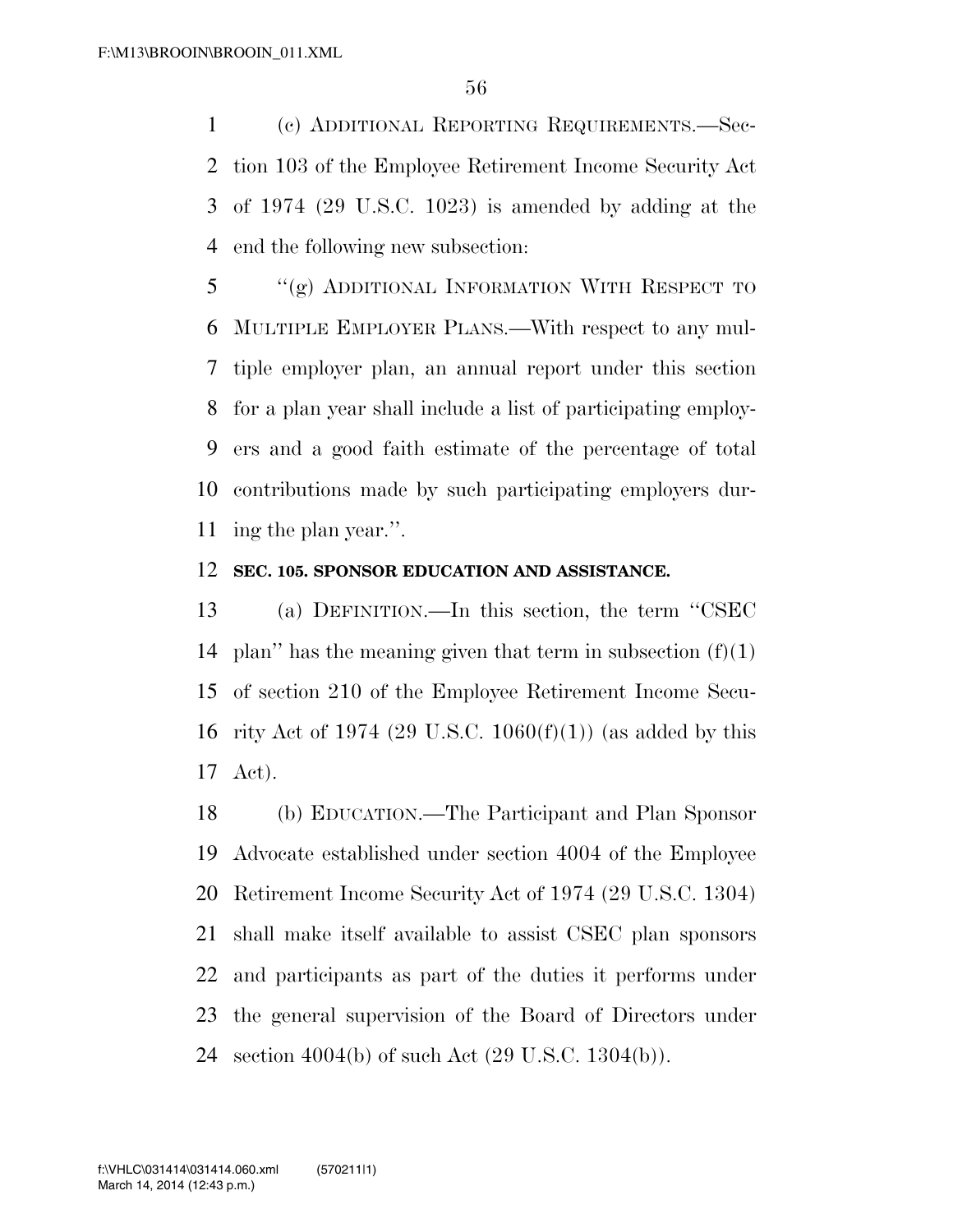## **TITLE II—AMENDMENTS TO IN- TERNAL REVENUE CODE OF 1986**

**SEC. 201. DEFINITION OF COOPERATIVE AND SMALL EM-**

**PLOYER CHARITY PENSION PLANS.** 

 Section 414 of the Internal Revenue Code of 1986 is amended by adding at the end the following new sub-section:

9 "(v) COOPERATIVE AND SMALL EMPLOYER CHARITY PENSION PLANS.—

 $\frac{1}{1}$  IN GENERAL.—For purposes of this title, except as provided in this subsection, a CSEC plan is a defined benefit plan (other than a multiemployer plan)—

 ''(A) to which section 104 of the Pension Protection Act of 2006 applies, without regard to—

18  $\frac{1}{2}$  (i) section 104(a)(2) of such Act;

19 ''(ii) the amendments to such section 20 104 by section 202(b) of the Preservation of Access to Care for Medicare Bene- ficiaries and Pension Relief Act of 2010; and

24  $\qquad \qquad \text{``(iii) paragraph (3)(B): or}$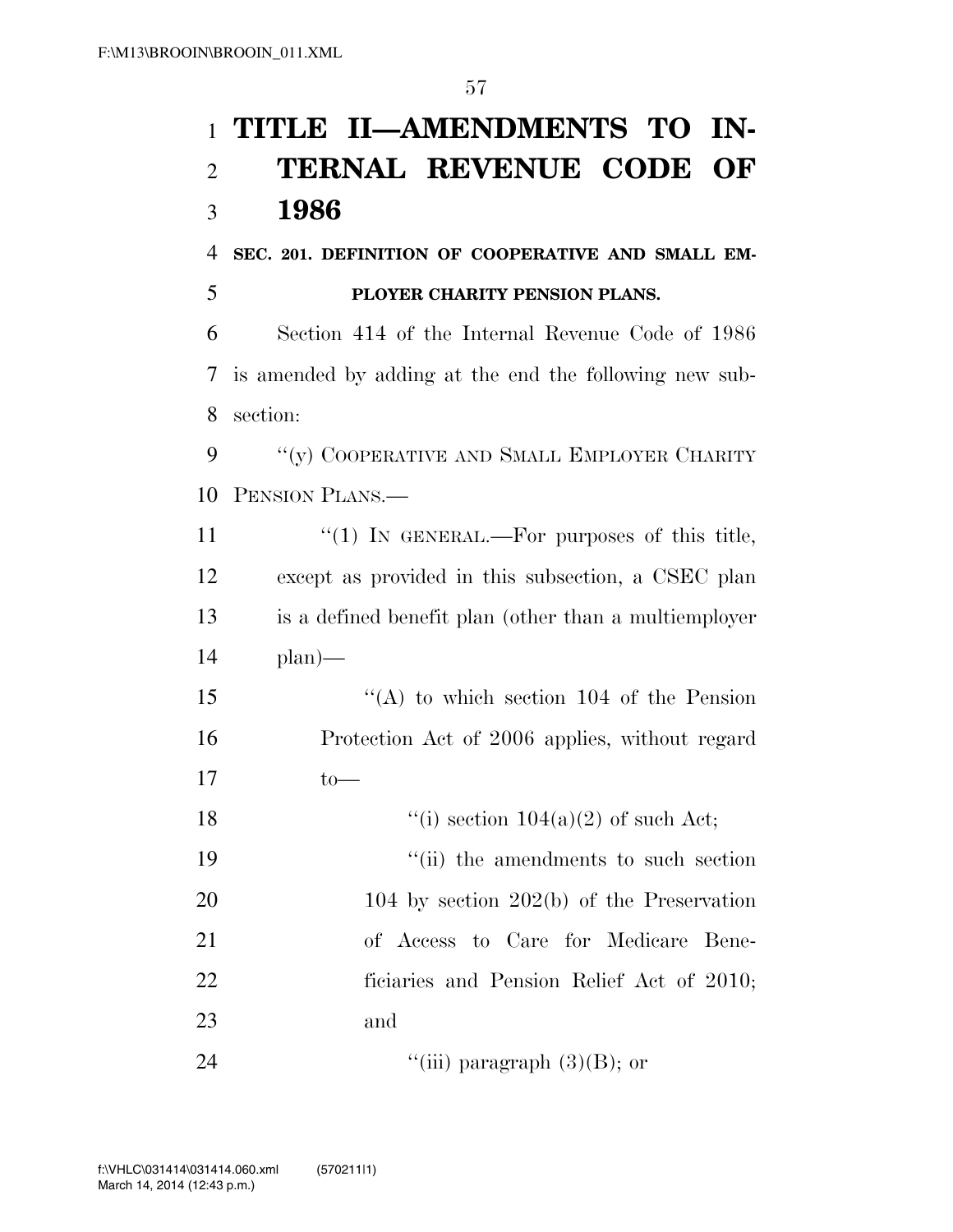| 1              | "(B) that, as of June 25, 2010, was main-              |
|----------------|--------------------------------------------------------|
| $\overline{2}$ | tained by more than one employer and all of the        |
| 3              | employers were organizations described in sec-         |
| $\overline{4}$ | tion $501(c)(3)$ .                                     |
| 5              | "(2) AGGREGATION.—All employers that are               |
| 6              | treated as a single employer under subsection (b) or   |
| 7              | (c) shall be treated as a single employer for purposes |
| 8              | of determining if a plan was maintained by more        |
| 9              | than one employer under paragraph $(1)(B)$ .".         |
| 10             | SEC. 202. FUNDING RULES APPLICABLE TO COOPERATIVE      |
| 11             | AND SMALL EMPLOYER CHARITY PENSION                     |
| 12             | PLANS.                                                 |
| 13             | (a) IN GENERAL.—Subpart A of part III of sub-          |

 chapter D of chapter 1 of subtitle A of the Internal Rev- enue Code of 1986 is amended by adding at the end the following new section:

## **''SEC. 433. MINIMUM FUNDING STANDARDS.**

18 "(a) GENERAL RULE.—For purposes of section 412, the term 'accumulated funding deficiency' for a CSEC plan means the excess of the total charges to the funding standard account for all plan years (beginning with the first plan year to which section 412 applies) over the total credits to such account for such years or, if less, the excess of the total charges to the alternative minimum funding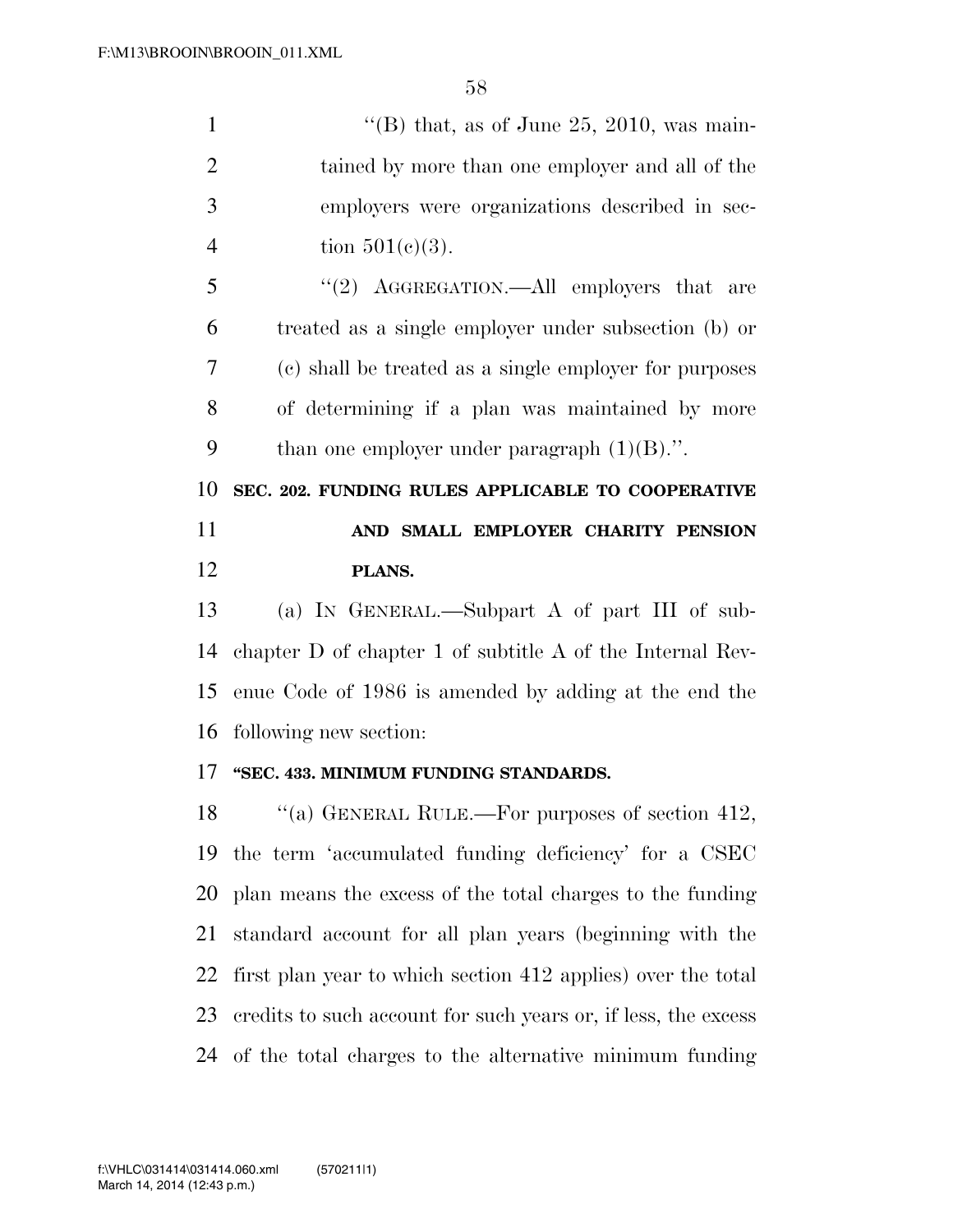standard account for such plan years over the total credits

| $\overline{2}$ | to such account for such years.                      |
|----------------|------------------------------------------------------|
| 3              | "(b) FUNDING STANDARD ACCOUNT.-                      |
| 4              | "(1) ACCOUNT REQUIRED.—Each plan to which            |
| 5              | this section applies shall establish and maintain a  |
| 6              | funding standard account. Such account shall be      |
| 7              | credited and charged solely as provided in this sec- |
| 8              | tion.                                                |
| 9              | "(2) CHARGES TO ACCOUNT.—For a plan year,            |
| 10             | the funding standard account shall be charged with   |
| 11             | the sum of-                                          |
| 12             | "(A) the normal cost of the plan for the             |
| 13             | plan year,                                           |
| 14             | "(B) the amounts necessary to amortize in            |
| 15             | equal annual installments (until fully amor-         |
| 16             | tized)—                                              |
| 17             | "(i) in the case of a plan in existence              |
| 18             | on January 1, 1974, the unfunded past                |
| 19             | service liability under the plan on the first        |
| 20             | day of the first plan year to which section          |
| 21             | 412 applies, over a period of 40 plan years,         |
| 22             | "(ii) in the case of a plan which comes              |
| 23             | into existence after January 1, 1974, but            |
| 24             | before the first day of the first plan year          |

beginning after December 31, 2013, the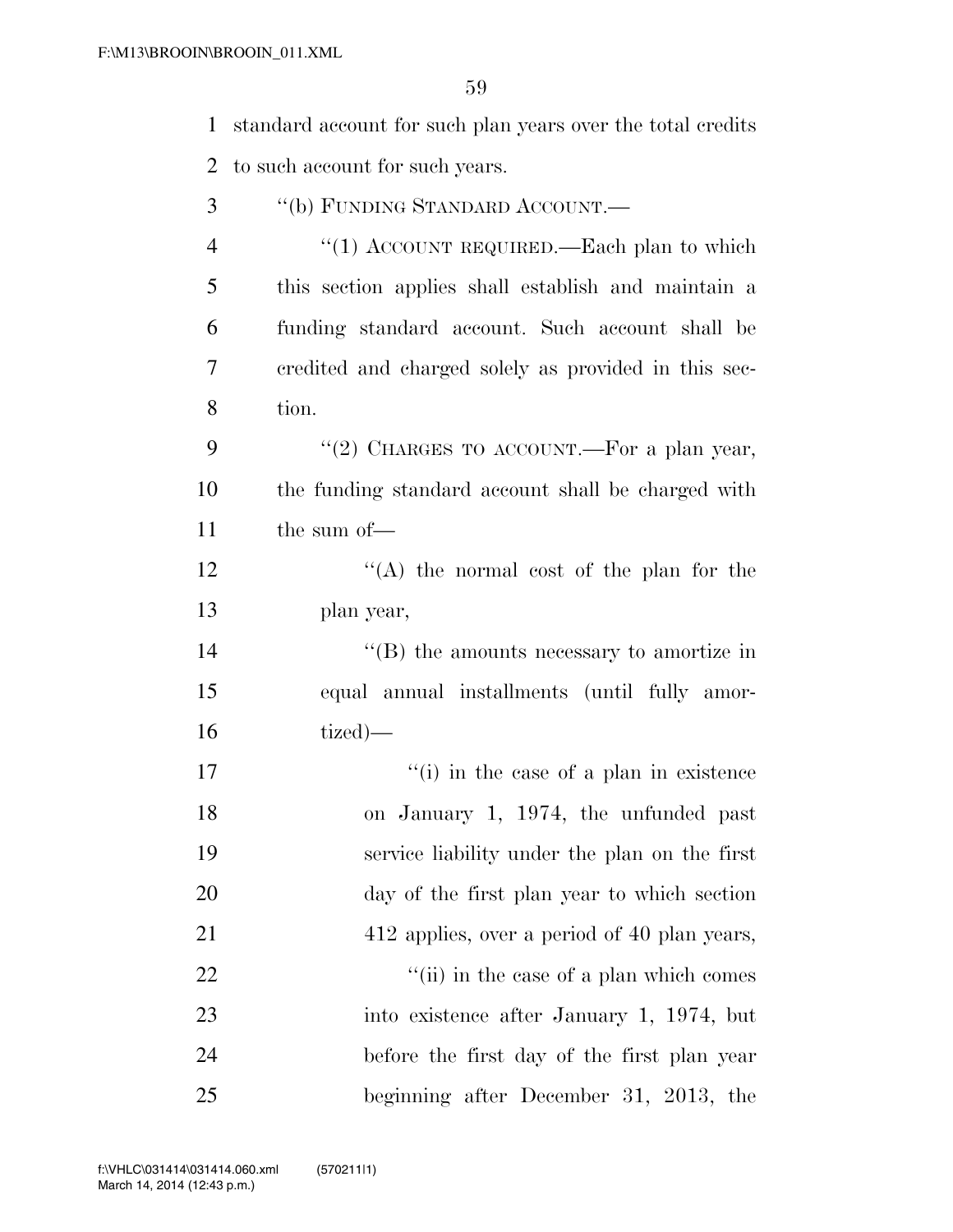| $\mathbf{1}$   | unfunded past service liability under the        |
|----------------|--------------------------------------------------|
| $\overline{2}$ | plan on the first day of the first plan year     |
| 3              | to which section 412 applies, over a period      |
| $\overline{4}$ | of 30 plan years,                                |
| 5              | "(iii) separately, with respect to each          |
| 6              | plan year, the net increase (if any) in un-      |
| 7              | funded past service liability under the plan     |
| 8              | arising from plan amendments adopted in          |
| 9              | such year, over a period of 15 plan years,       |
| 10             | "(iv) separately, with respect to each           |
| 11             | plan year, the net experience loss (if any)      |
| 12             | under the plan, over a period of 5 plan          |
| 13             | years, and                                       |
| 14             | "(v) separately, with respect to each            |
| 15             | plan year, the net loss (if any) resulting       |
| 16             | from changes in actuarial assumptions            |
| 17             | used under the plan, over a period of 10         |
| 18             | plan years,                                      |
| 19             | $\lq\lq$ (C) the amount necessary to amortize    |
| 20             | each waived funding deficiency (within the       |
| 21             | meaning of section $412(c)(3)$ for each prior    |
| 22             | plan year in equal annual installments (until    |
| 23             | fully amortized) over a period of 5 plan years,  |
| 24             | $\lq\lq$ (D) the amount necessary to amortize in |
| 25             | equal annual installments (until fully amor-     |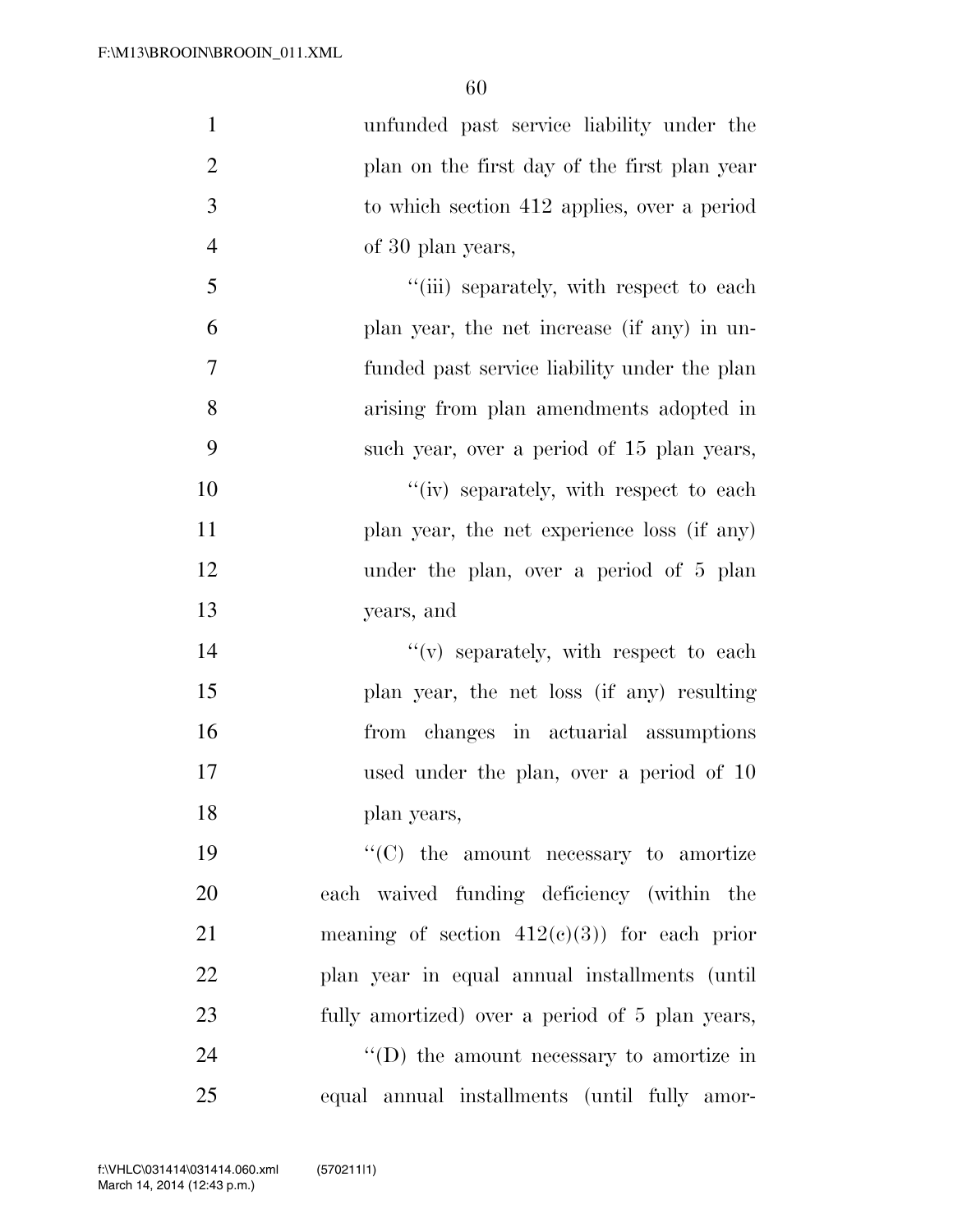| $\mathbf{1}$   | tized) over a period of 5 plan years any amount     |
|----------------|-----------------------------------------------------|
| $\overline{2}$ | credited to the funding standard account under      |
| 3              | paragraph $(3)(D)$ , and                            |
| $\overline{4}$ | $\lq\lq(E)$ the amount necessary to amortize in     |
| 5              | equal annual installments (until fully amor-        |
| 6              | tized) over a period of 20 years the contribu-      |
| 7              | tions which would be required to be made under      |
| 8              | the plan but for the provisions of section          |
| 9              | $412(c)(7)(A)(i)(I)$ (as in effect on the day be-   |
| 10             | fore the enactment of the Pension Protection        |
| 11             | Act of $2006$ ).                                    |
| 12             | "(3) CREDITS TO ACCOUNT.—For a plan year,           |
| 13             | the funding standard account shall be credited with |
| 14             | the sum of-                                         |
| 15             | $\lq\lq$ the amount considered contributed by       |
| 16             | the employer to or under the plan for the plan      |
| 17             | year,                                               |
| 18             | $\lq\lq (B)$ the amount necessary to amortize in    |
| 19             | equal annual installments (until fully amor-        |
| 20             | tized)—                                             |
| 21             | "(i) separately, with respect to each               |
| 22             | plan year, the net decrease (if any) in un-         |
| 23             | funded past service liability under the plan        |
| 24             | arising from plan amendments adopted in             |
| 25             | such year, over a period of 15 plan years,          |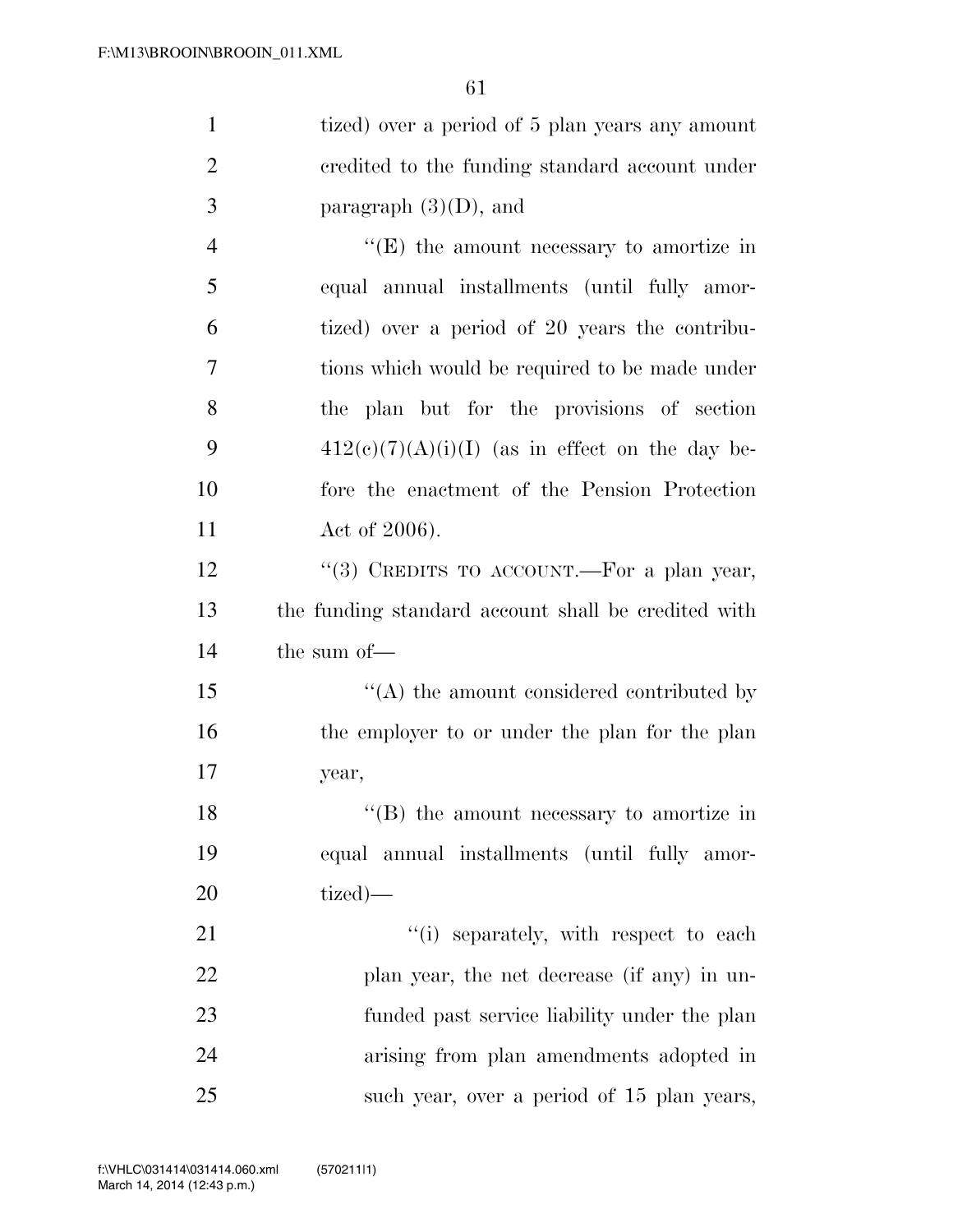| $\mathbf{1}$   | "(ii) separately, with respect to each            |
|----------------|---------------------------------------------------|
| $\overline{2}$ | plan year, the net experience gain (if any)       |
| $\mathfrak{Z}$ | under the plan, over a period of 5 plan           |
| $\overline{4}$ | years, and                                        |
| 5              | "(iii) separately, with respect to each           |
| 6              | plan year, the net gain (if any) resulting        |
| 7              | from changes in actuarial assumptions             |
| 8              | used under the plan, over a period of 10          |
| 9              | plan years,                                       |
| 10             | $\lq\lq$ (C) the amount of the waived funding de- |
| 11             | ficiency (within the meaning of section           |
| 12             | $412(c)(3)$ for the plan year, and                |
| 13             | $\lq\lq$ (D) in the case of a plan year for which |
| 14             | the accumulated funding deficiency is deter-      |
| 15             | mined under the funding standard account if       |
| 16             | such plan year follows a plan year for which      |
| 17             | such deficiency was determined under the alter-   |
| 18             | native minimum funding standard, the excess       |
| 19             | (if any) of any debit balance in the funding      |
| 20             | standard account (determined without regard to    |
| 21             | this subparagraph) over any debit balance in      |
| 22             | the alternative minimum funding standard ac-      |
| 23             | count.                                            |
| 24             | "(4) COMBINING AND OFFSETTING AMOUNTS             |
| 25             | TO BE AMORTIZED.—Under regulations prescribed     |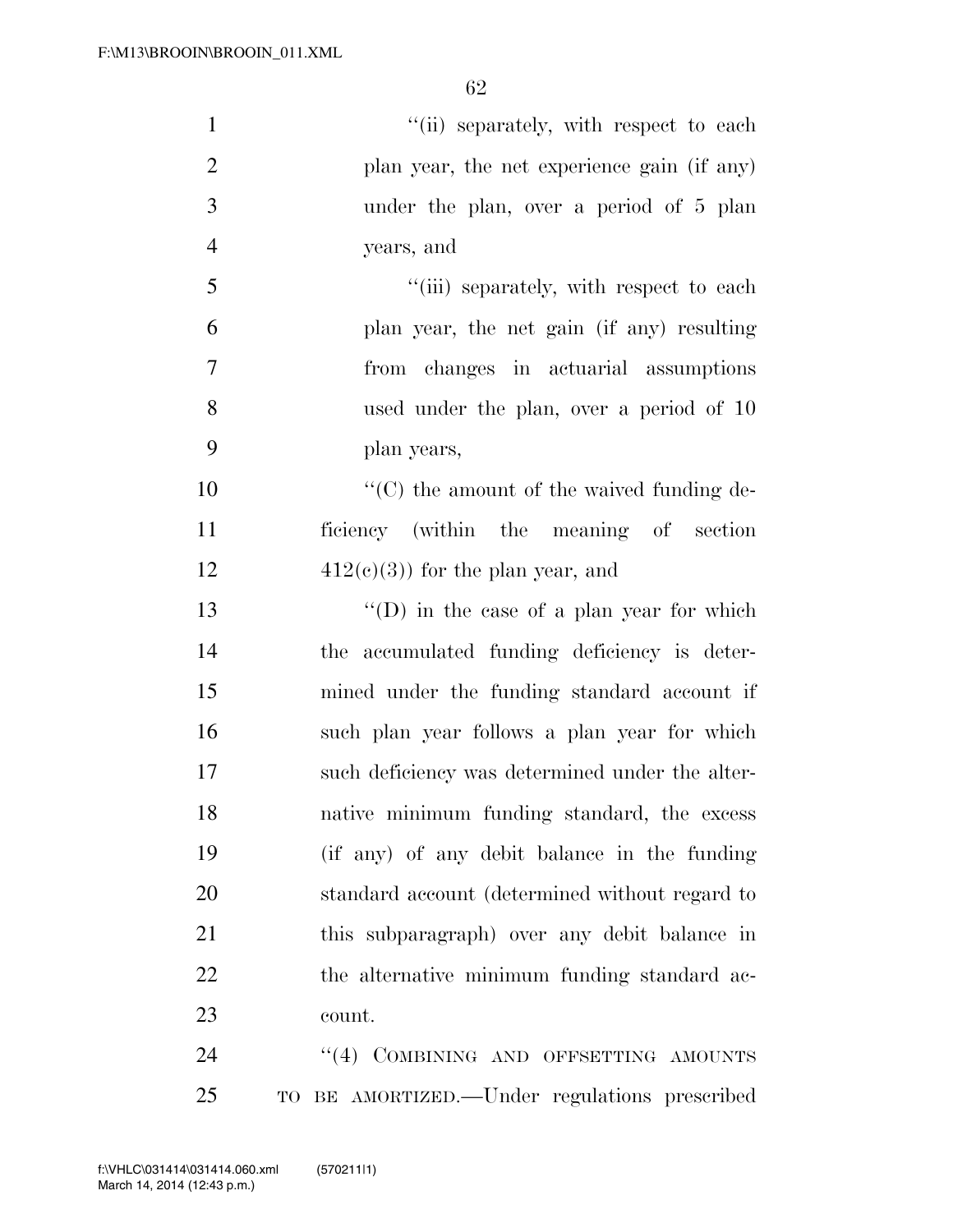by the Secretary, amounts required to be amortized under paragraph (2) or paragraph (3), as the case may be—

 ''(A) may be combined into one amount under such paragraph to be amortized over a period determined on the basis of the remaining amortization period for all items entering into such combined amount, and

 ''(B) may be offset against amounts re- quired to be amortized under the other such paragraph, with the resulting amount to be am- ortized over a period determined on the basis of the remaining amortization periods for all items entering into whichever of the two amounts being offset is the greater.

''(5) INTEREST.—

17 ""(A) IN GENERAL.—Except as provided in subparagraph (B), the funding standard ac- count (and items therein) shall be charged or credited (as determined under regulations pre- scribed by the Secretary) with interest at the appropriate rate consistent with the rate or rates of interest used under the plan to deter-mine costs.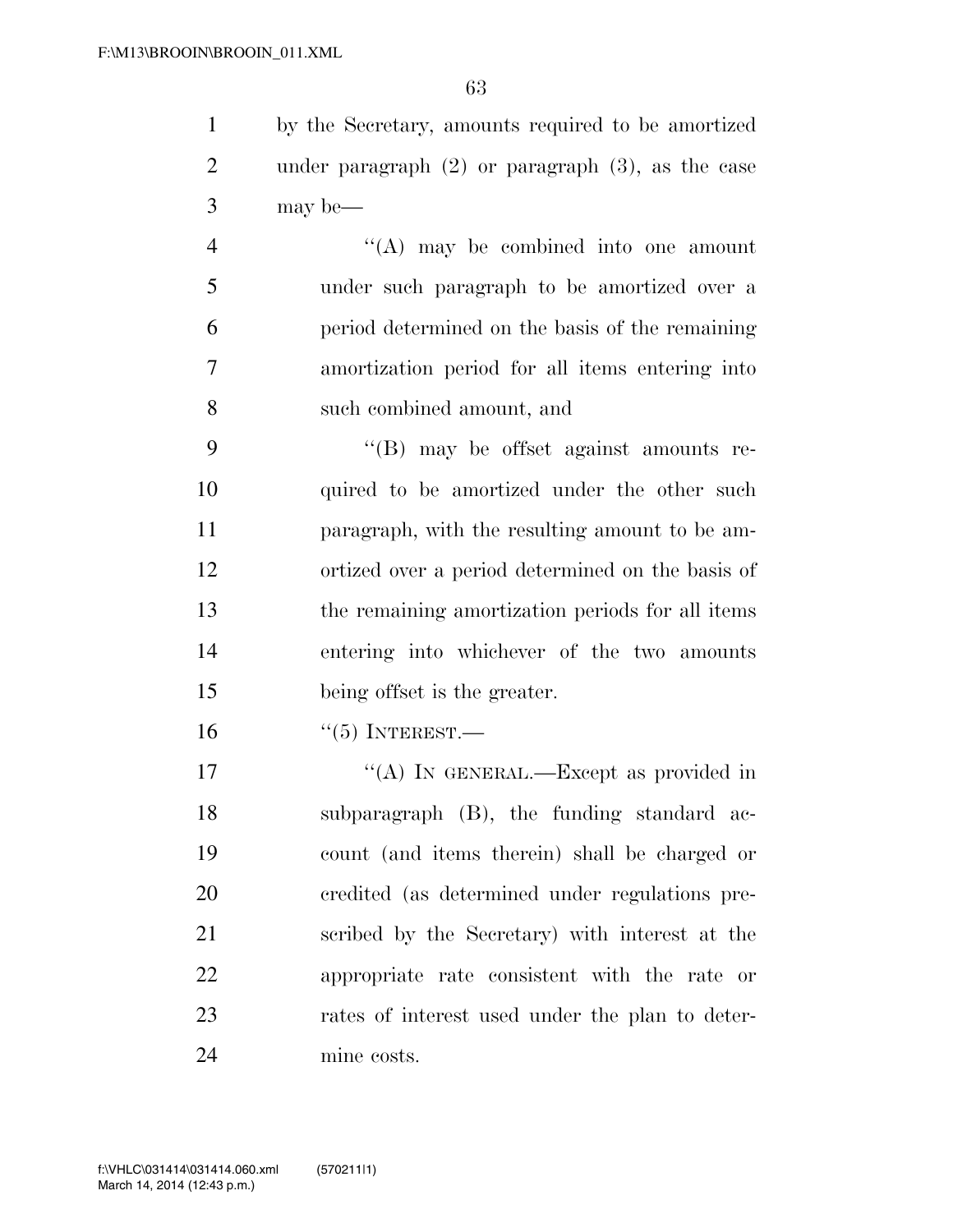| $\mathbf{1}$   | "(B) EXCEPTION.—The interest rate used                     |
|----------------|------------------------------------------------------------|
| $\overline{2}$ | for purposes of computing the amortization                 |
| $\mathfrak{Z}$ | charge described in subsection (b) $(2)(C)$ or for         |
| $\overline{4}$ | purposes of any arrangement under subsection               |
| 5              | (d) for any plan year shall be the greater of—             |
| 6              | $\lq($ i) 150 percent of the Federal mid-                  |
| 7              | term rate (as in effect under section 1274)                |
| 8              | for the 1st month of such plan year), or                   |
| 9              | "(ii) the rate of interest determined                      |
| 10             | under subparagraph $(A)$ .                                 |
| 11             | $``(6)$ AMORTIZATION SCHEDULES IN EFFECT.                  |
| 12             | Amortization schedules for amounts described in            |
| 13             | paragraphs $(2)$ and $(3)$ that are in effect as of the    |
| 14             | last day of the last plan year beginning before Janu-      |
| 15             | ary 1, 2014, by reason of section $104$ of the Pension     |
| 16             | Protection Act of 2006 shall remain in effect pursu-       |
| 17             | ant to their terms and this section, except that such      |
| 18             | amounts shall not be amortized again under this sec-       |
| 19             | tion.                                                      |
| 20             | $``$ (c) SPECIAL RULES.—                                   |
| 21             | $``(1)$ DETERMINATIONS TO BE MADE<br><b>UNDER</b>          |
| 22             | FUNDING METHOD.—For purposes of this section,              |
| 23             | normal costs, accrued liability, past service liabilities, |
| 24             | and experience gains and losses shall be determined        |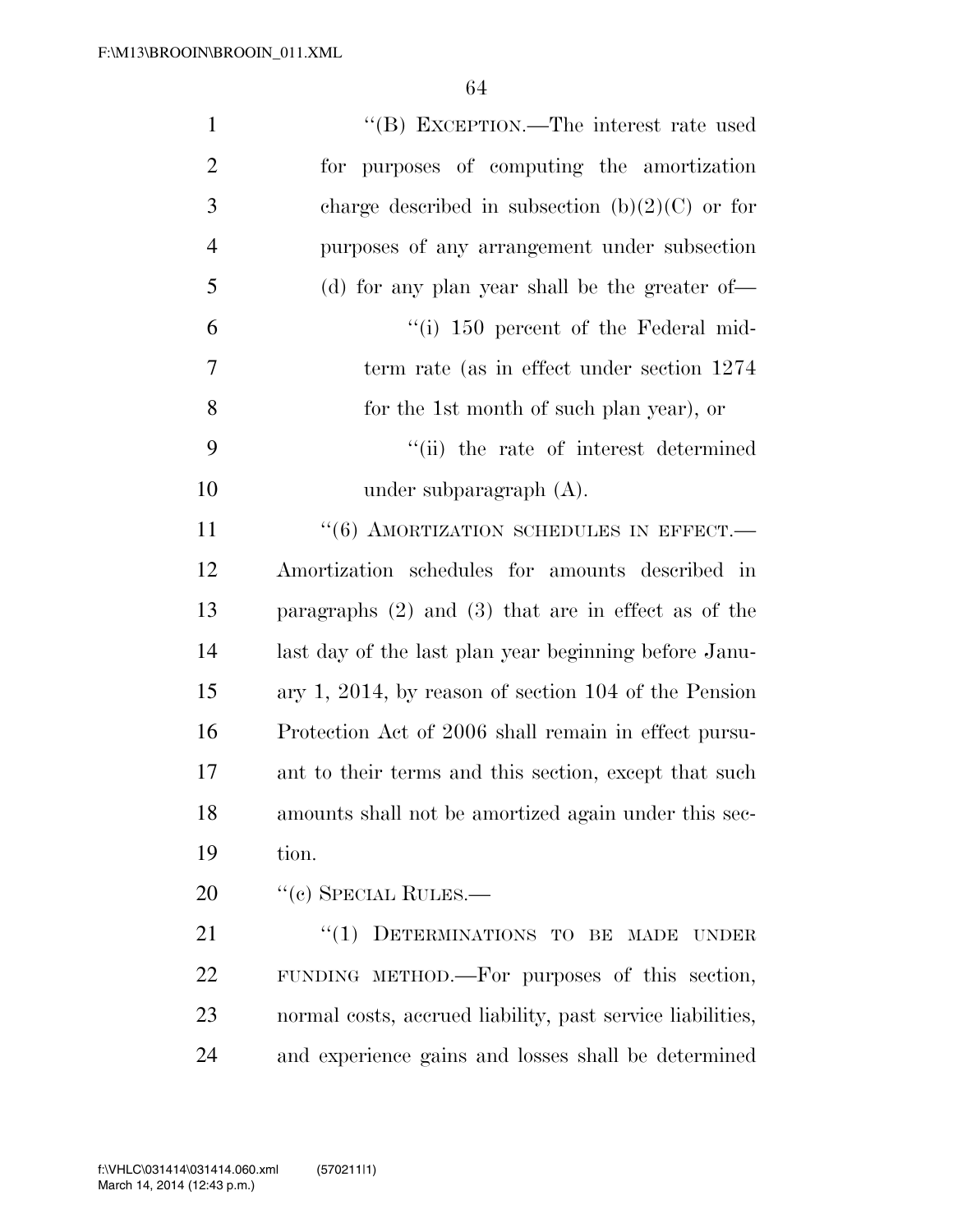under the funding method used to determine costs under the plan.

''(2) VALUATION OF ASSETS.—

4 "(A) IN GENERAL.—For purposes of this section, the value of the plan's assets shall be determined on the basis of any reasonable actu- arial method of valuation which takes into ac- count fair market value and which is permitted under regulations prescribed by the Secretary.

 ''(B) DEDICATED BOND PORTFOLIO.—The Secretary may by regulations provide that the value of any dedicated bond portfolio of a plan shall be determined by using the interest rate 14 under section 412(b)(5) (as in effect on the day before the enactment of the Pension Protection 16 Act of 2006).

17 "(3) ACTUARIAL ASSUMPTIONS MUST BE REA- SONABLE.—For purposes of this section, all costs, li- abilities, rates of interest, and other factors under the plan shall be determined on the basis of actu-arial assumptions and methods—

22 "'(A) each of which is reasonable (taking into account the experience of the plan and rea-sonable expectations), and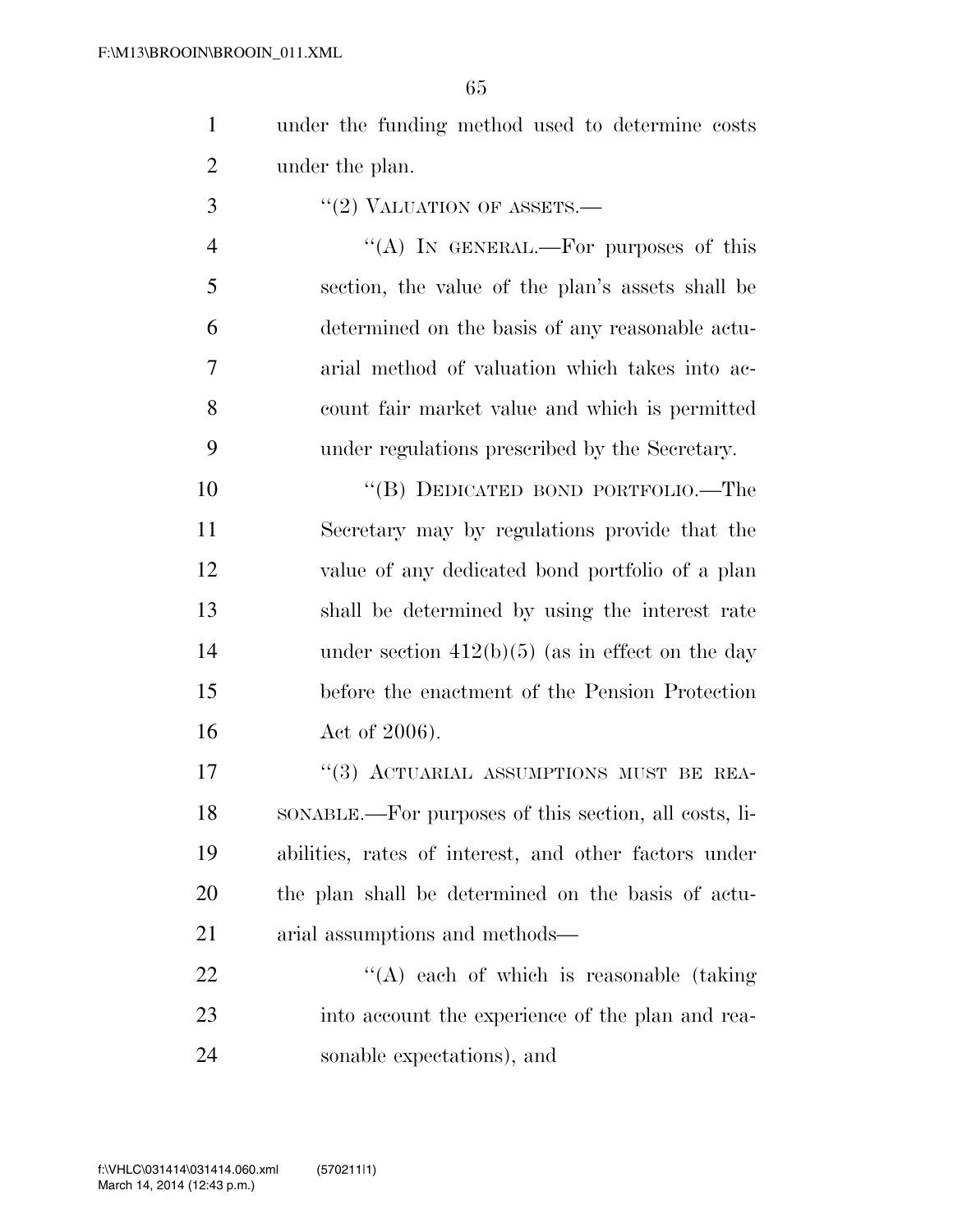| $\mathbf{1}$   | $\lq\lq$ which, in combination, offer the actu-         |
|----------------|---------------------------------------------------------|
| $\overline{2}$ | ary's best estimate of anticipated experience           |
| 3              | under the plan.                                         |
| $\overline{4}$ | "(4) TREATMENT OF CERTAIN CHANGES AS EX-                |
| 5              | PERIENCE GAIN OR LOSS.—For purposes of this sec-        |
| 6              | tion, if—                                               |
| $\overline{7}$ | $\lq\lq$ a change in benefits under the Social          |
| 8              | Security Act or in other retirement benefits cre-       |
| 9              | ated under Federal or State law, or                     |
| 10             | $\lq\lq (B)$ a change in the definition of the term     |
| 11             | 'wages' under section 3121 or a change in the           |
| 12             | amount of such wages taken into account under           |
| 13             | regulations prescribed for purposes of section          |
| 14             | $401(a)(5)$ ,                                           |
| 15             | results in an increase or decrease in accrued liability |
| 16             | under a plan, such increase or decrease shall be        |
| 17             | treated as an experience loss or gain.                  |
| 18             | $``(5)$ FUNDING METHOD AND PLAN YEAR.—                  |
| 19             | "(A) FUNDING METHODS AVAILABLE.—All                     |
| 20             | funding methods available to CSEC plans under           |
| 21             | section 412 (as in effect on the day before the         |
| 22             | enactment of the Pension Protection Act of              |
| 23             | 2006) shall continue to be available under this         |
| 24             | section.                                                |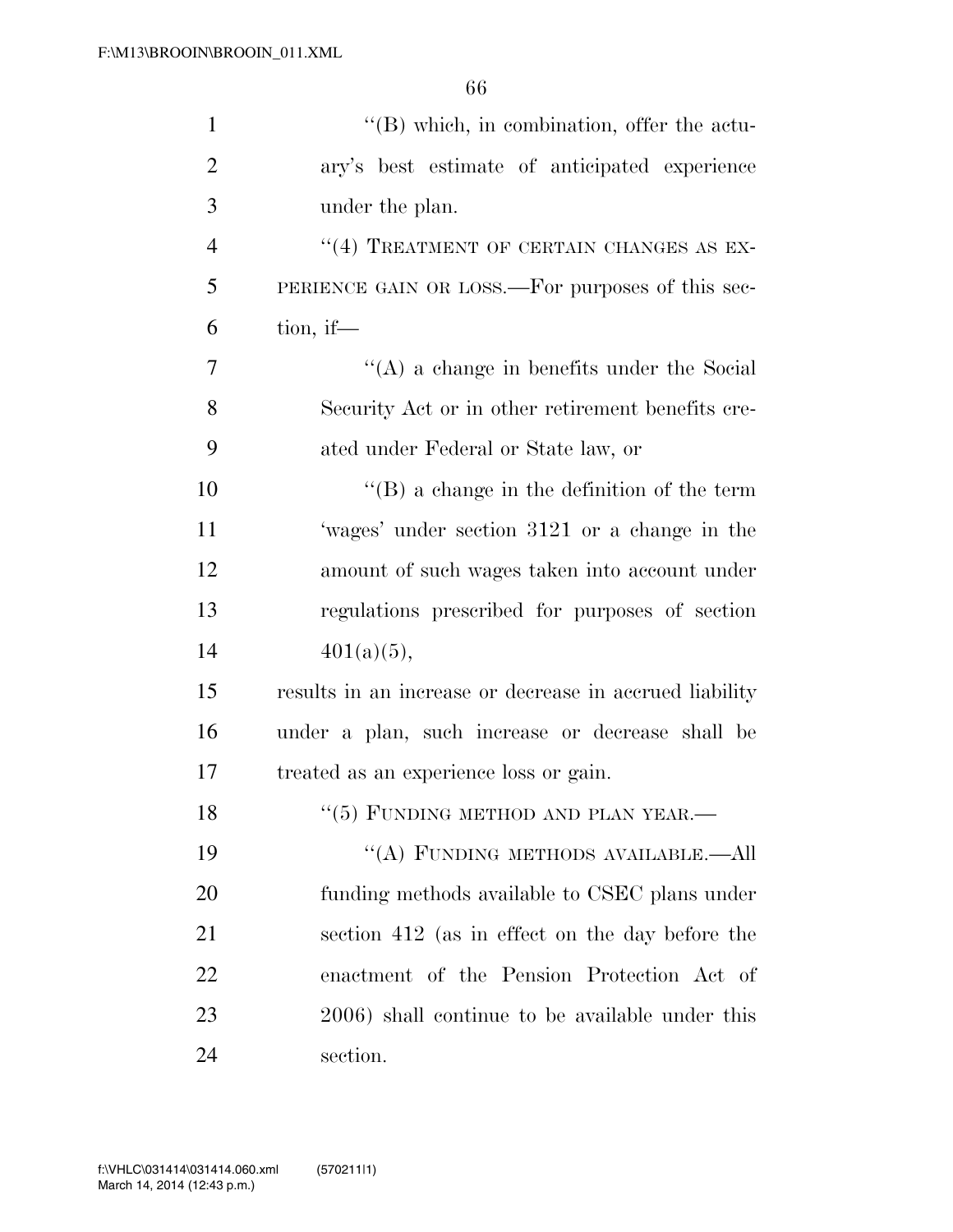| $\mathbf{1}$   | "(B) CHANGES.—If the funding method                 |
|----------------|-----------------------------------------------------|
| $\overline{2}$ | for a plan is changed, the new funding method       |
| 3              | shall become the funding method used to deter-      |
| $\overline{4}$ | mine costs and liabilities under the plan only if   |
| 5              | the change is approved by the Secretary. If the     |
| 6              | plan year for a plan is changed, the new plan       |
| 7              | year shall become the plan year for the plan        |
| 8              | only if the change is approved by the Secretary.    |
| 9              | "(C) APPROVAL REQUIRED FOR CERTAIN                  |
| 10             | CHANGES IN ASSUMPTIONS BY CERTAIN SIN-              |
| 11             | <b>GLE-EMPLOYER</b><br>PLANS SUBJECT<br>TO<br>ADDI- |
| 12             | TIONAL FUNDING REQUIREMENT.-                        |
| 13             | "(i) IN GENERAL.—No actuarial as-                   |
| 14             | sumption (other than the assumptions de-            |
| 15             | scribed in subsection $(h)(3)$ used to deter-       |
| 16             | mine the current liability for a plan to            |
| 17             | which this subparagraph applies may be              |
| 18             | changed without the approval of the Sec-            |
| 19             | retary.                                             |
| 20             | "(ii) PLANS TO WHICH SUBPARA-                       |
| 21             | GRAPH APPLIES.—This subparagraph shall              |
| 22             | apply to a plan only if—                            |
| 23             | "(I) the plan is a CSEC plan,                       |
| 24             | "(II) the aggregate unfunded                        |
| 25             | vested benefits as of the close of the              |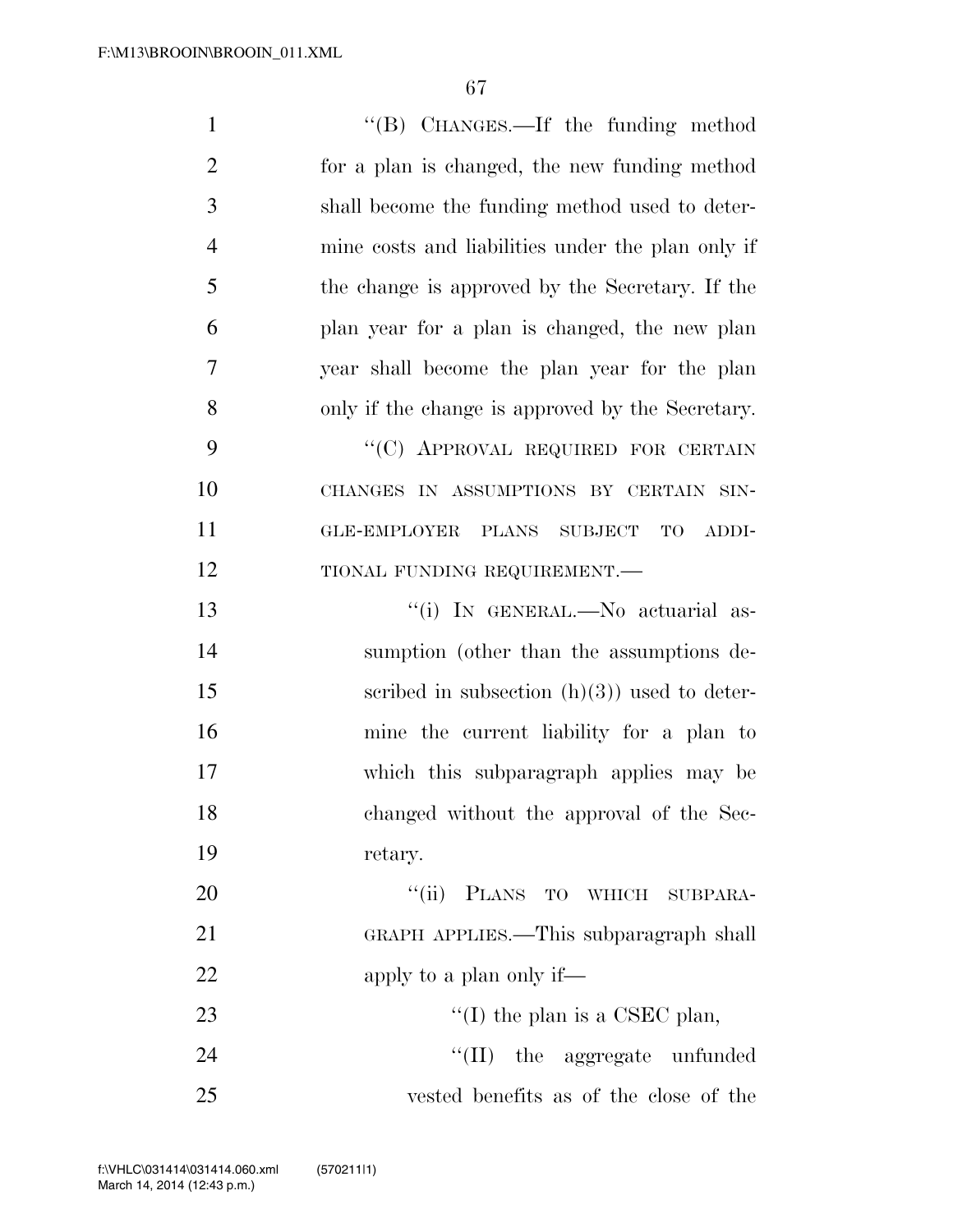| $\mathbf{1}$   | preceding plan year (as determined          |
|----------------|---------------------------------------------|
| $\mathbf{2}$   | under section $4006(a)(3)(E(iii))$ of the   |
| $\mathfrak{Z}$ | Employee Retirement Income Security         |
| $\overline{4}$ | Act of 1974) of such plan and all           |
| 5              | other plans maintained by the contrib-      |
| 6              | uting sponsors (as defined in section       |
| 7              | $4001(a)(13)$ of such Act) and mem-         |
| 8              | bers of such sponsors' controlled           |
| 9              | (as defined in<br>section<br>groups         |
| 10             | $4001(a)(14)$ of such Act) which are        |
| 11             | covered by title IV (disregarding plans     |
| 12             | with no unfunded vested benefits) ex-       |
| 13             | ceed $$50,000,000,$ and                     |
| 14             | "(III) the change in assumptions            |
| 15             | (determined after taking into account       |
| 16             | any changes in interest rate and mor-       |
| 17             | tality table) results in a decrease in      |
| 18             | the funding shortfall of the plan for       |
| 19             | the current plan year that exceeds          |
| 20             | $$50,000,000,$ or that<br>exceeds           |
| 21             | $$5,000,000$ and that is 5 percent or       |
| 22             | more of the current liability of the        |
| 23             | plan before such change.                    |
| 24             | "(6) FULL FUNDING.—If, as of the close of a |

plan year, a plan would (without regard to this para-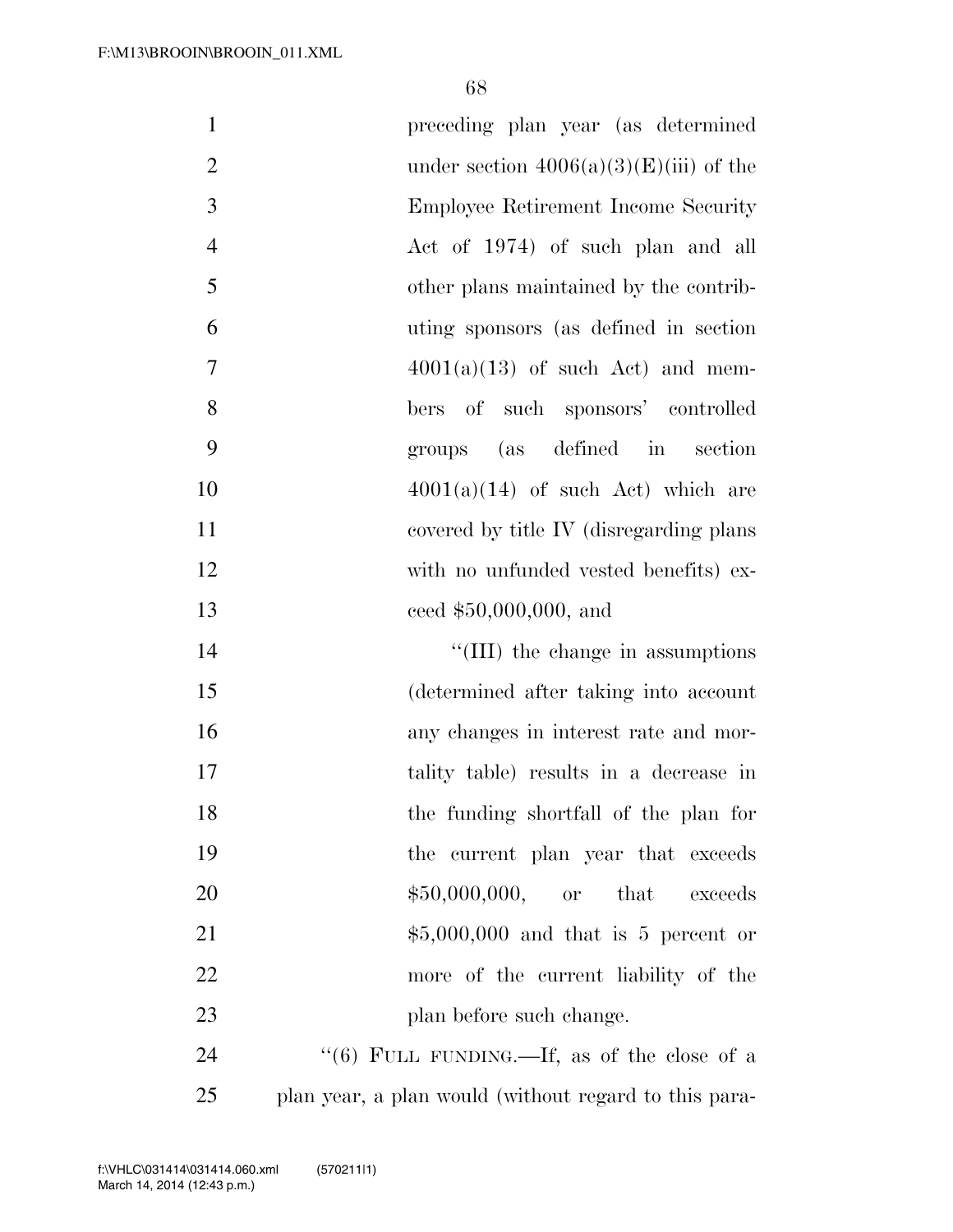| $\mathbf{1}$   | graph) have an accumulated funding deficiency (de-      |
|----------------|---------------------------------------------------------|
| $\overline{2}$ | termined without regard to the alternative minimum      |
| 3              | funding standard account permitted under sub-           |
| 4              | section (e)) in excess of the full funding limitation—  |
| 5              | $\lq\lq$ the funding standard account shall be          |
| 6              | credited with the amount of such excess, and            |
| 7              | "(B) all amounts described in paragraphs                |
| 8              | $(2)(B)$ , $(C)$ , and $(D)$ and $(3)(B)$ of subsection |
| 9              | (b) which are required to be amortized shall be         |
| 10             | considered fully amortized for purposes of such         |
| 11             | paragraphs.                                             |
| 12             | "(7) FULL-FUNDING LIMITATION.—For<br>pur-               |
| 13             | poses of paragraph (6), the term 'full-funding limita-  |
| 14             | tion' means the excess (if any) of—                     |
| 15             | "(A) the accrued liability (including nor-              |
| 16             | mal cost) under the plan (determined under the          |
| 17             | entry age normal funding method if such ac-             |
| 18             | crued liability cannot be directly calculated           |
| 19             | under the funding method used for the plan),            |
| 20             | over                                                    |
| 21             | $\lq\lq (B)$ the lesser of-                             |
| 22             | "(i) the fair market value of the                       |
| 23             | plan's assets, or                                       |
| 24             | "(ii) the value of such assets deter-                   |
| 25             | mined under paragraph $(2)$ .                           |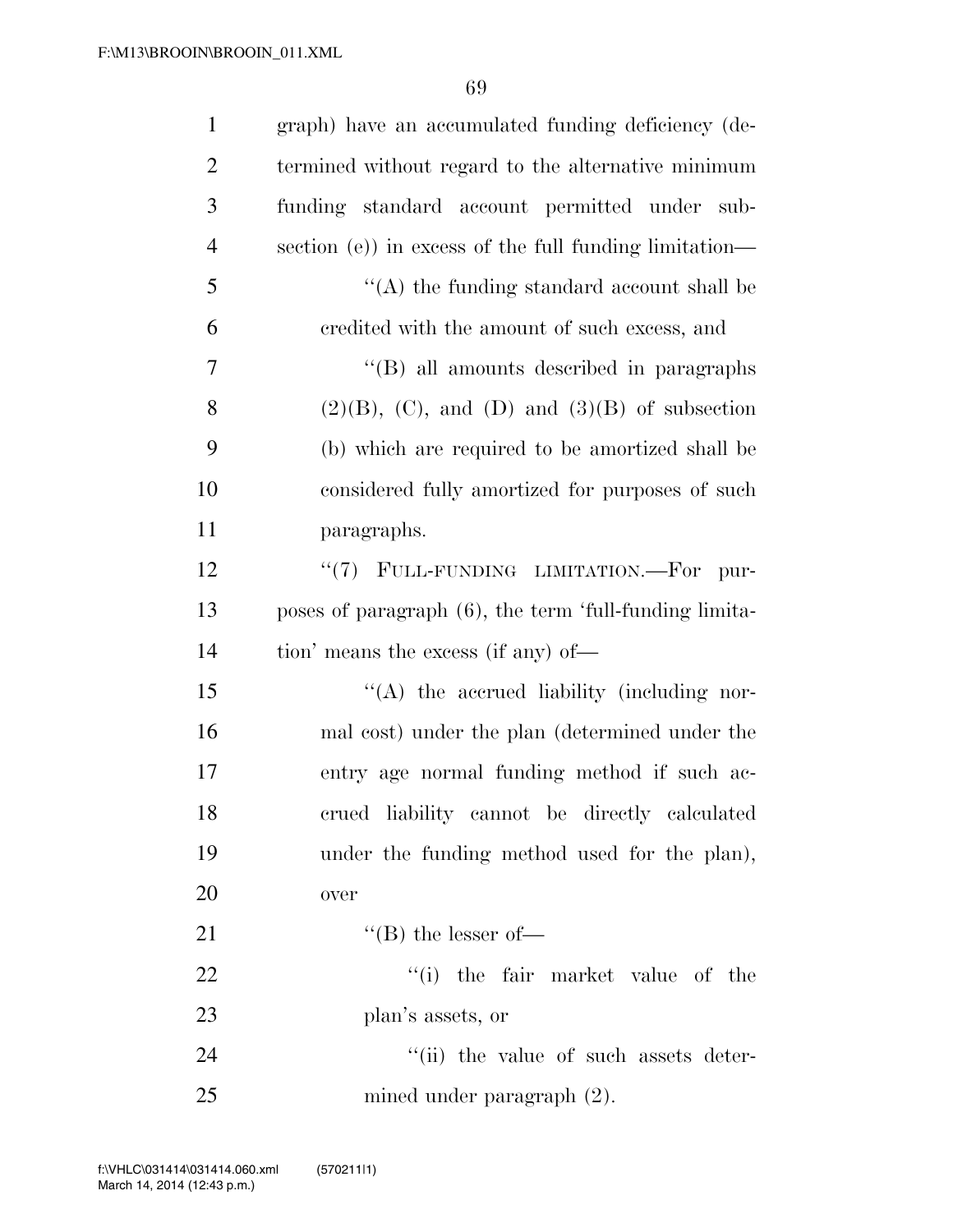| $\mathbf{1}$   | $``(C)$ MINIMUM AMOUNT.—                         |
|----------------|--------------------------------------------------|
| $\overline{2}$ | "(i) IN GENERAL.—In no event shall               |
| 3              | full-funding limitation determined<br>the        |
| $\overline{4}$ | under subparagraph $(A)$ be less than the        |
| 5              | excess (if any) of $-$                           |
| 6              | $\lq\lq$ (I) 90 percent of the current li-       |
| $\overline{7}$ | ability (determined without regard to            |
| 8              | paragraph $(4)$ of subsection $(h)$ of           |
| 9              | the plan (including the expected in-             |
| 10             | crease in such current liability due to          |
| 11             | benefits accruing during the plan                |
| 12             | year), over                                      |
| 13             | "(II) the value of the plan's as-                |
| 14             | sets determined under paragraph (2).             |
| 15             | "(ii) ASSETS.—For purposes of clause             |
| 16             | (i), assets shall not be reduced by any          |
| 17             | eredit balance in the funding standard ac-       |
| 18             | count.                                           |
| 19             | $``(8)$ ANNUAL VALUATION.—                       |
| 20             | "(A) IN GENERAL.—For purposes of this            |
| 21             | section, a determination of experience gains and |
| 22             | losses and a valuation of the plan's liability   |
| 23             | shall be made not less frequently than once      |
| 24             | every year, except that such determination shall |
| 25             | be made more frequently to the extent required   |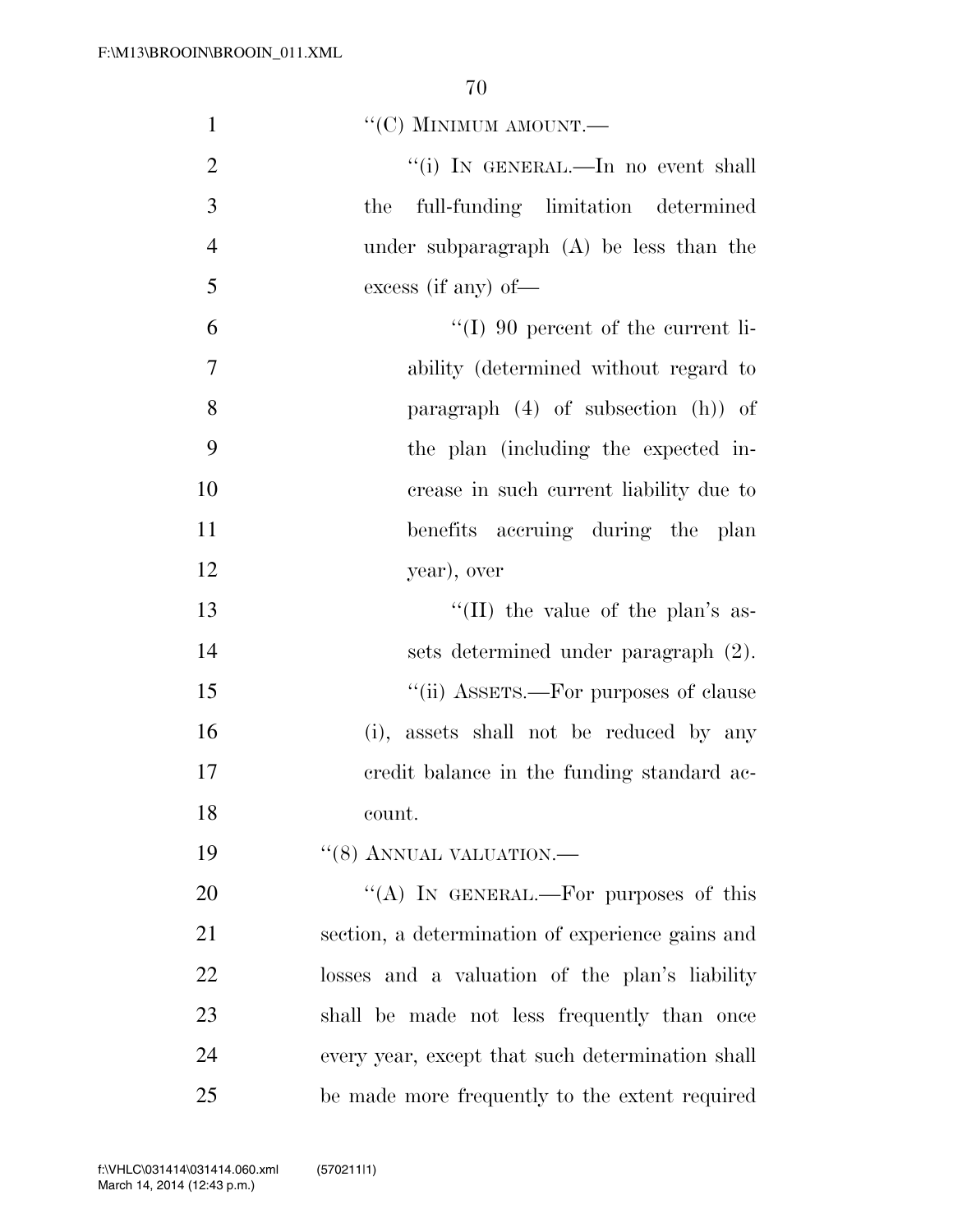| $\mathbf{1}$   | in particular cases under regulations prescribed |
|----------------|--------------------------------------------------|
| $\overline{2}$ | by the Secretary.                                |
| 3              | "(B) VALUATION DATE.-                            |
| $\overline{4}$ | "(i) CURRENT YEAR.—Except as pro-                |
| 5              | vided in clause (ii), the valuation referred     |
| 6              | to in subparagraph $(A)$ shall be made as of     |
| 7              | a date within the plan year to which the         |
| 8              | valuation refers or within one month prior       |
| 9              | to the beginning of such year.                   |
| 10             | "(ii) USE OF PRIOR YEAR<br>VALU-                 |
| 11             | ATION.—The valuation referred to in sub-         |
| 12             | paragraph $(A)$ may be made as of a date         |
| 13             | within the plan year prior to the year to        |
| 14             | which the valuation refers if, as of such        |
| 15             | date, the value of the assets of the plan are    |
| 16             | not less than 100 percent of the plan's cur-     |
| 17             | rent liability.                                  |
| 18             | "(iii) ADJUSTMENTS.—Information                  |
| 19             | under clause (ii) shall, in accordance with      |
| 20             | regulations, be actuarially adjusted to re-      |
| 21             | flect significant differences in participants.   |
| 22             | "(iv) LIMITATION.—A change in fund-              |
| 23             | ing method to use a prior year valuation,        |
| 24             | as provided in clause (ii), may not be made      |
| 25             | unless as of the valuation date within the       |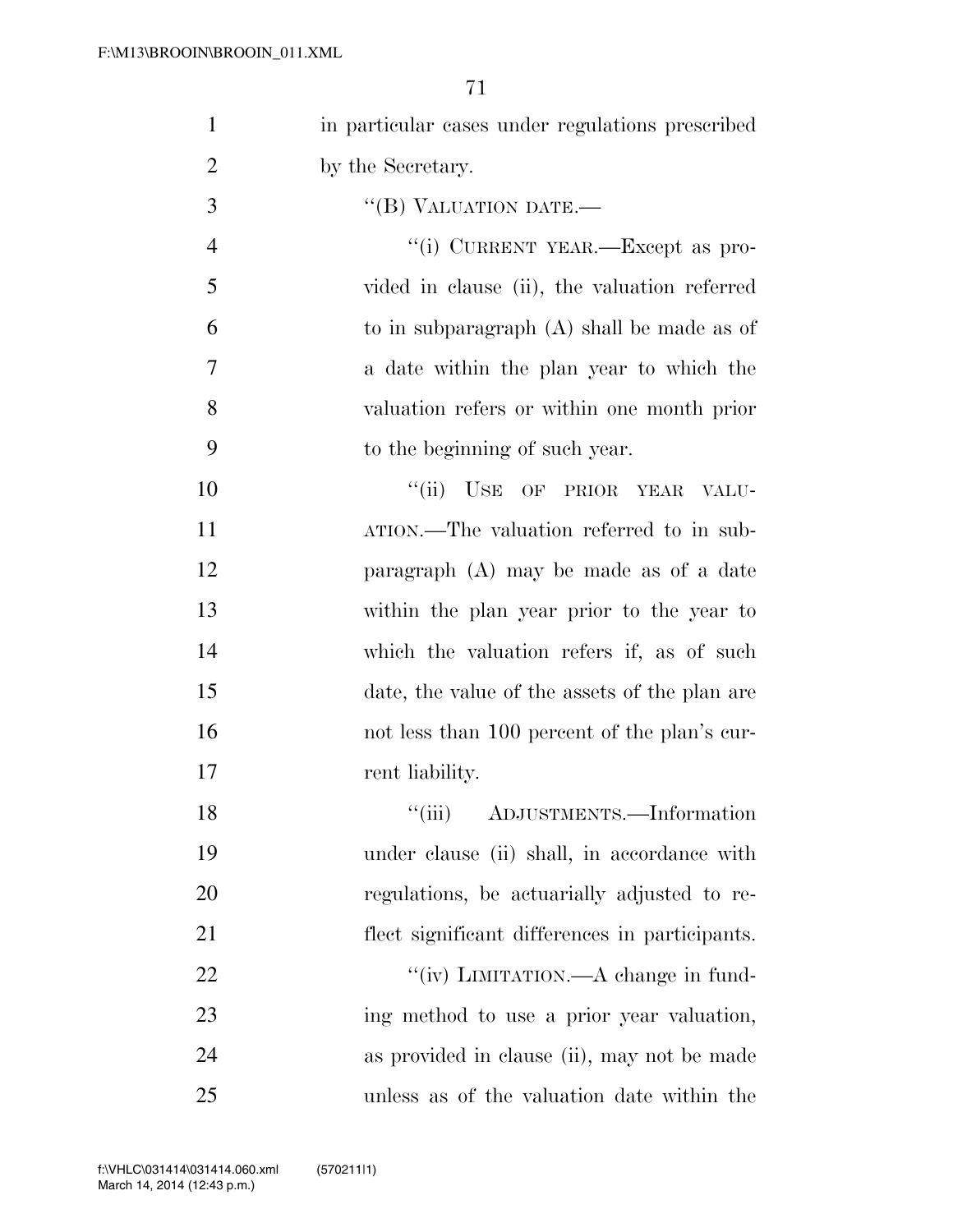| $\mathbf{1}$   | prior plan year, the value of the assets of                 |
|----------------|-------------------------------------------------------------|
| $\overline{2}$ | the plan are not less than 125 percent of                   |
| 3              | the plan's current liability.                               |
| $\overline{4}$ | "(9) TIME WHEN CERTAIN CONTRIBUTIONS                        |
| 5              | DEEMED MADE.—For purposes of this section, any              |
| 6              | contributions for a plan year made by an employer           |
| 7              | during the period—                                          |
| 8              | "(A) beginning on the day after the last                    |
| 9              | day of such plan year, and                                  |
| 10             | "(B) ending on the day which is $8\frac{1}{2}$              |
| 11             | months after the close of the plan year,                    |
| 12             | shall be deemed to have been made on such last day.         |
| 13             | "(10) ANTICIPATION OF BENEFIT INCREASES                     |
| 14             | EFFECTIVE IN THE FUTURE.—In determining pro-                |
| 15             | jected benefits, the funding method of a collectively       |
| 16             | bargained CSEC plan described in section $413(a)$           |
| 17             | shall anticipate benefit increases scheduled to take        |
| 18             | effect during the term of the collective bargaining         |
| 19             | agreement applicable to the plan.                           |
| 20             | "(d) EXTENSION OF AMORTIZATION PERIODS.—The                 |
| 21             | period of years required to amortize any unfunded liability |
| 22             | (described in any clause of subsection $(b)(2)(B)$ ) of any |
| 23             | plan may be extended by the Secretary for a period of       |
| 24             | time (not in excess of 10 years) if the Secretary deter-    |
| 25             | mines that such extension would carry out the purposes      |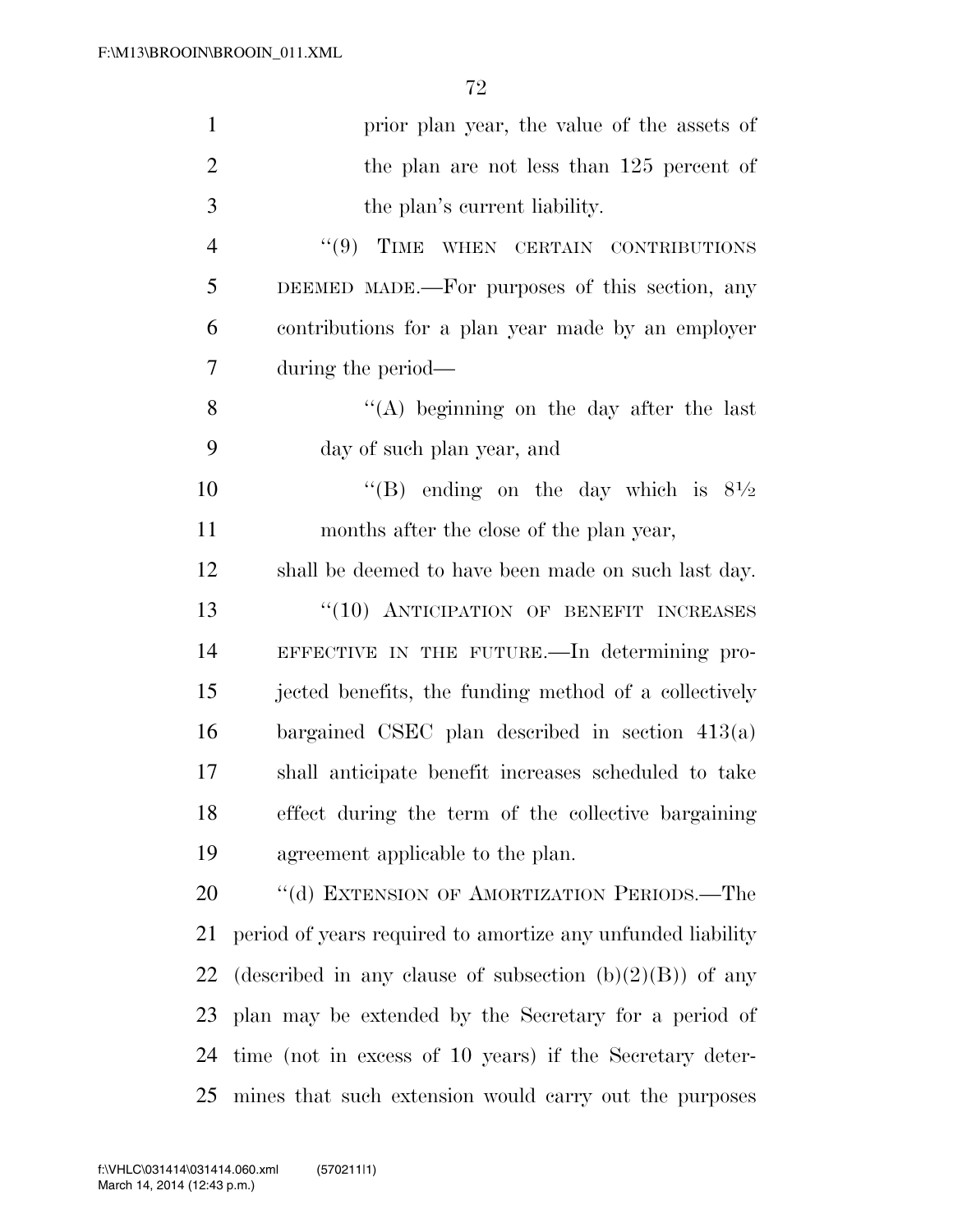of the Employee Retirement Income Security Act of 1974 and provide adequate protection for participants under the plan and their beneficiaries, and if the Secretary deter- mines that the failure to permit such extension would re-sult in—

 $(1)$  a substantial risk to the voluntary continu-ation of the plan, or

 ''(2) a substantial curtailment of pension ben-efit levels or employee compensation.

 ''(e) ALTERNATIVE MINIMUM FUNDING STAND-ARD.—

12 "(1) IN GENERAL.—A CSEC plan which uses a funding method that requires contributions in all years not less than those required under the entry age normal funding method may maintain an alter- native minimum funding standard account for any plan year. Such account shall be credited and charged solely as provided in this subsection.

19 "(2) CHARGES AND CREDITS TO ACCOUNT. For a plan year the alternative minimum funding 21 standard account shall be—

22  $\text{``(A) charged with the sum of}$ 23 ''(i) the lesser of normal cost under 24 the funding method used under the plan or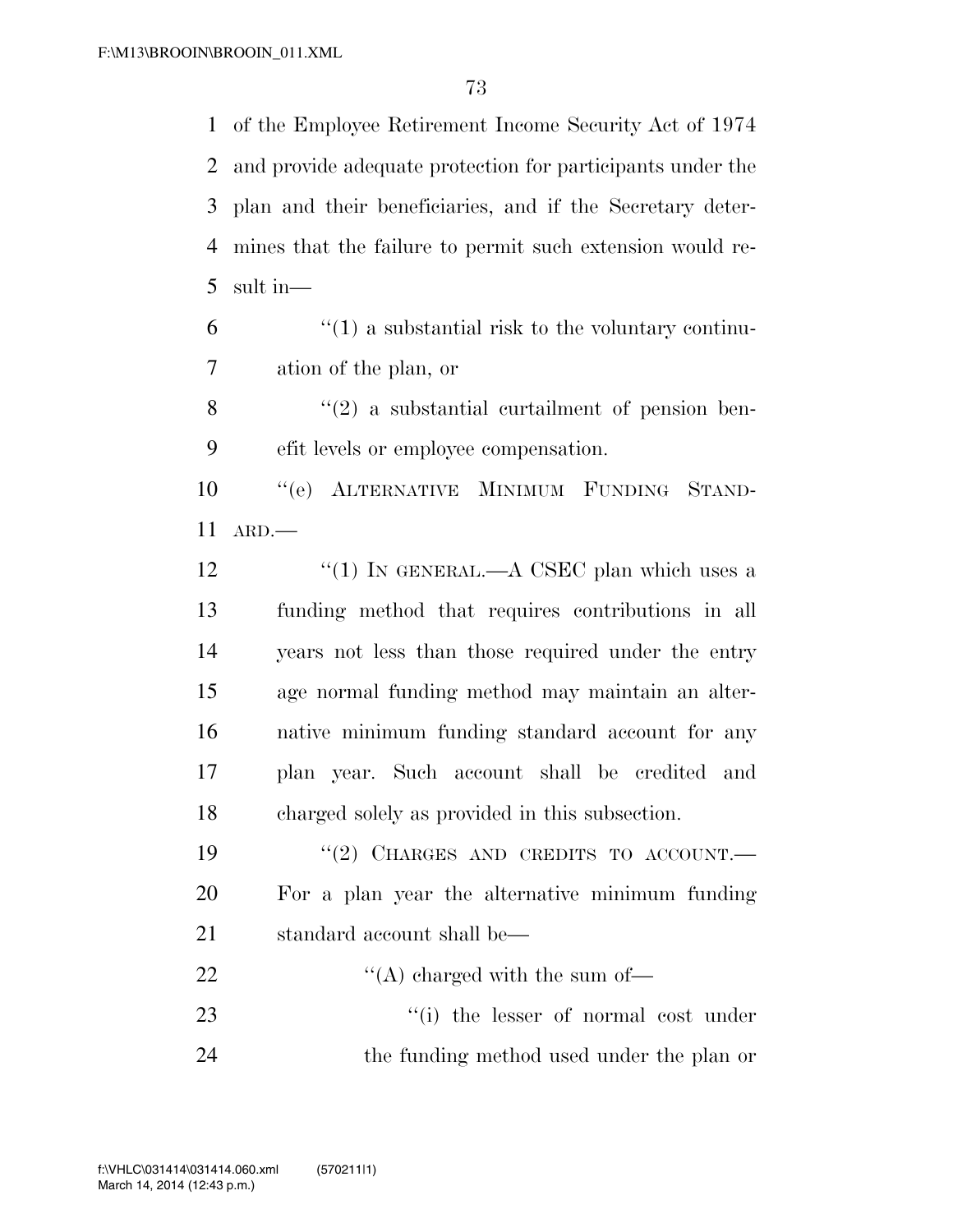| $\mathbf{1}$   | normal cost determined under the unit                  |
|----------------|--------------------------------------------------------|
| $\overline{2}$ | credit method,                                         |
| 3              | "(ii) the excess, if any, of the present               |
| $\overline{4}$ | value of accrued benefits under the plan               |
| 5              | over the fair market value of the assets,              |
| 6              | and                                                    |
| $\overline{7}$ | "(iii) an amount equal to the excess                   |
| 8              | (if any) of credits to the alternative min-            |
| 9              | imum standard account for all prior plan               |
| 10             | years over charges to such account for all             |
| 11             | such years, and                                        |
| 12             | $\lq\lq (B)$ credited with the amount considered       |
| 13             | contributed by the employer to or under the            |
| 14             | plan for the plan year.                                |
| 15             | (3)<br>INTEREST.—The alternative minimum               |
| 16             | funding standard account (and items therein) shall     |
| 17             | be charged or credited with interest in the manner     |
| 18             | provided under subsection $(b)(5)$ with respect to the |
| 19             | funding standard account.                              |
| 20             | "(f) QUARTERLY CONTRIBUTIONS REQUIRED.—                |
| 21             | "(1) IN GENERAL.—If a CSEC plan which has              |
| 22             | a funded current liability percentage for the pre-     |
| 23             | eeding plan year of less than 100 percent fails to     |
| 24             | pay the full amount of a required installment for the  |
| 25             | plan year, then the rate of interest charged to the    |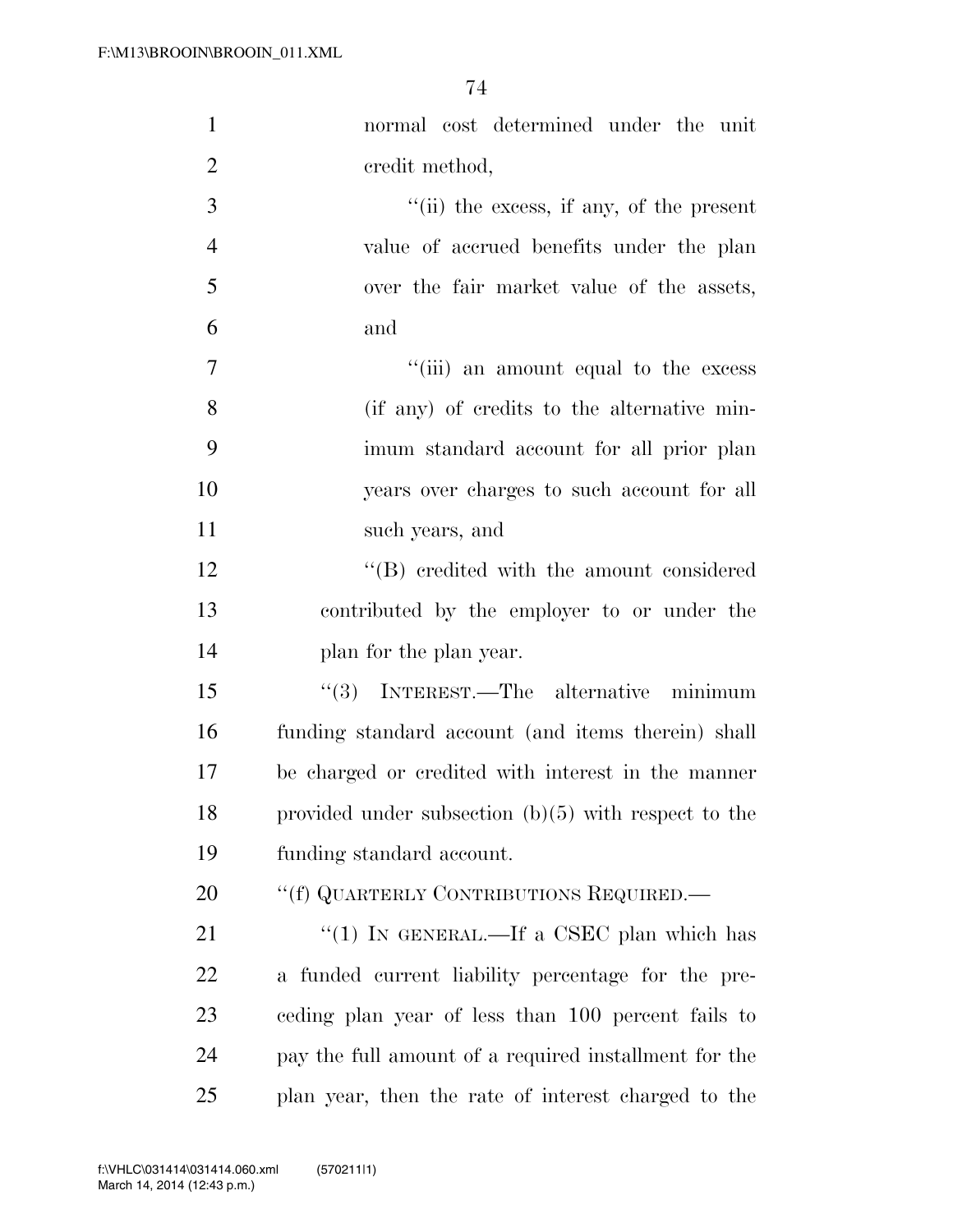| $\mathbf{1}$   | funding standard account under subsection $(b)(5)$   |
|----------------|------------------------------------------------------|
| $\overline{2}$ | with respect to the amount of the underpayment for   |
| 3              | the period of the underpayment shall be equal to the |
| $\overline{4}$ | greater of-                                          |
| 5              | "(A) 175 percent of the Federal mid-term             |
| 6              | rate (as in effect under section 1274 for the 1st    |
| 7              | month of such plan year), or                         |
| 8              | $\lq\lq$ the rate of interest used under the         |
| 9              | plan in determining costs.                           |
| 10             | "(2) AMOUNT OF UNDERPAYMENT, PERIOD OF               |
| 11             | UNDERPAYMENT.—For purposes of paragraph $(1)$ —      |
| 12             | "(A) AMOUNT.—The amount of the under-                |
| 13             | payment shall be the excess of—                      |
| 14             | "(i) the required installment, over                  |
| 15             | "(ii) the amount (if any) of the in-                 |
| 16             | stallment contributed to or under the plan           |
| 17             | on or before the due date for the install-           |
| 18             | ment.                                                |
| 19             | "(B) PERIOD OF UNDERPAYMENT.—The                     |
| 20             | period for which interest is charged under this      |
| 21             | subsection with regard to any portion of the un-     |
| 22             | derpayment shall run from the due date for the       |
| 23             | installment to the date on which such portion is     |
| 24             | contributed to or under the plan (determined         |
| 25             | without regard to subsection $(c)(9)$ ).             |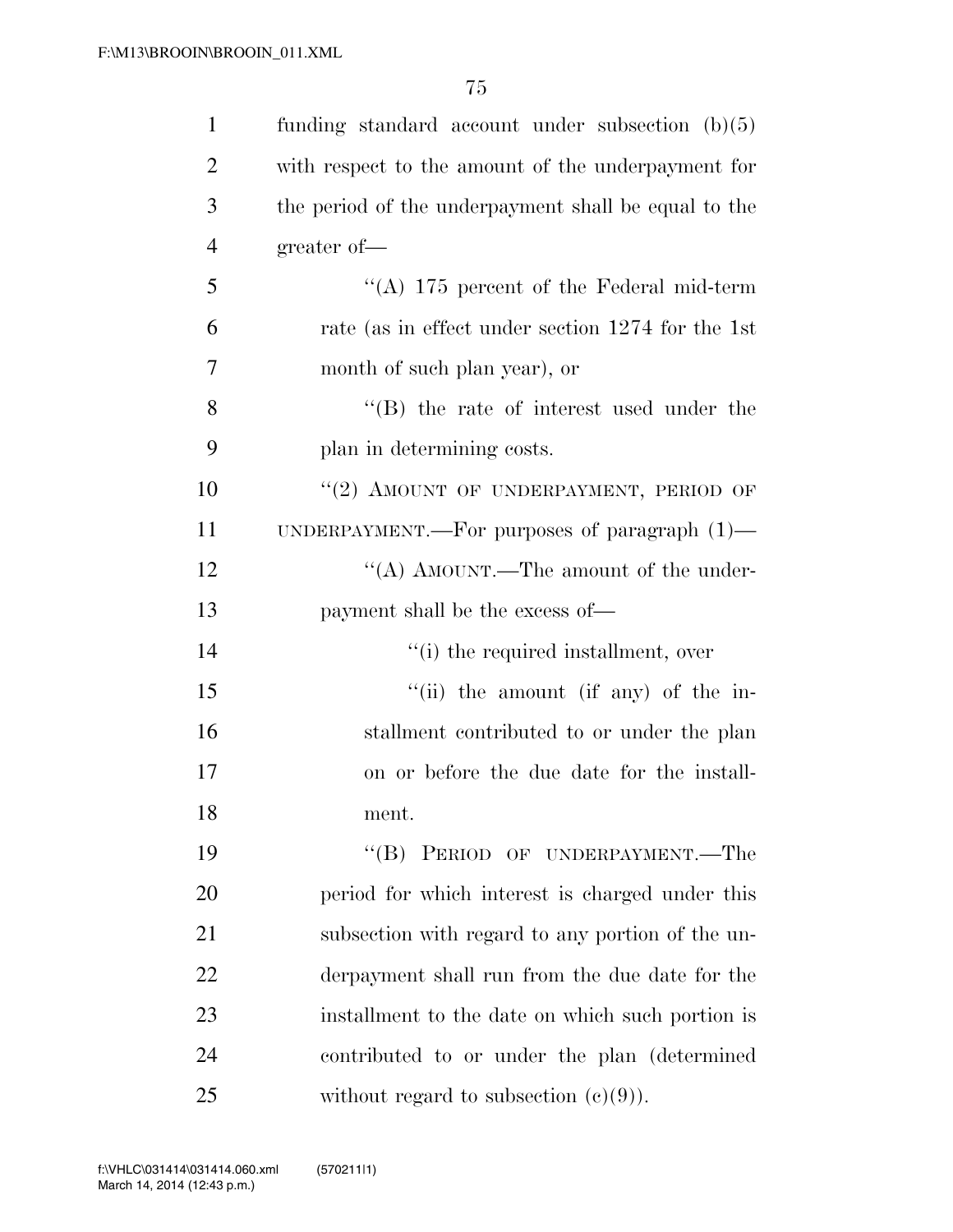| 1              | "(C) ORDER OF CREDITING CONTRIBU-                                           |
|----------------|-----------------------------------------------------------------------------|
| $\overline{2}$ | TIONS.—For purposes of subparagraph $(A)(ii)$ ,                             |
| 3              | contributions shall be credited against unpaid                              |
| 4              | required installments in the order in which such                            |
| 5              | installments are required to be paid.                                       |
| 6              | "(3) NUMBER OF REQUIRED INSTALLMENTS;                                       |
| 7              | DUE DATES.—For purposes of this subsection—                                 |
| 8              | "(A) PAYABLE IN 4 INSTALLMENTS.-                                            |
| 9              | There shall be 4 required installments for each                             |
| 10             | plan year.                                                                  |
| 11             | "(B) TIME FOR PAYMENT OF INSTALL-                                           |
|                |                                                                             |
| 12             | MENTS.-                                                                     |
|                | "In the case of the following<br>The due date is:<br>required installments: |
|                | April 15<br>July 15<br>October 15<br>January 15 of the following year.      |
| 13             | "(4) AMOUNT OF REQUIRED INSTALLMENT.                                        |
| 14             | For purposes of this subsection—                                            |
| 15             | "(A) IN GENERAL.—The amount of any                                          |
| 16             | required installment shall be 25 percent of the                             |
| 17             | required annual payment.                                                    |
| 18             | "(B) REQUIRED ANNUAL PAYMENT.—For                                           |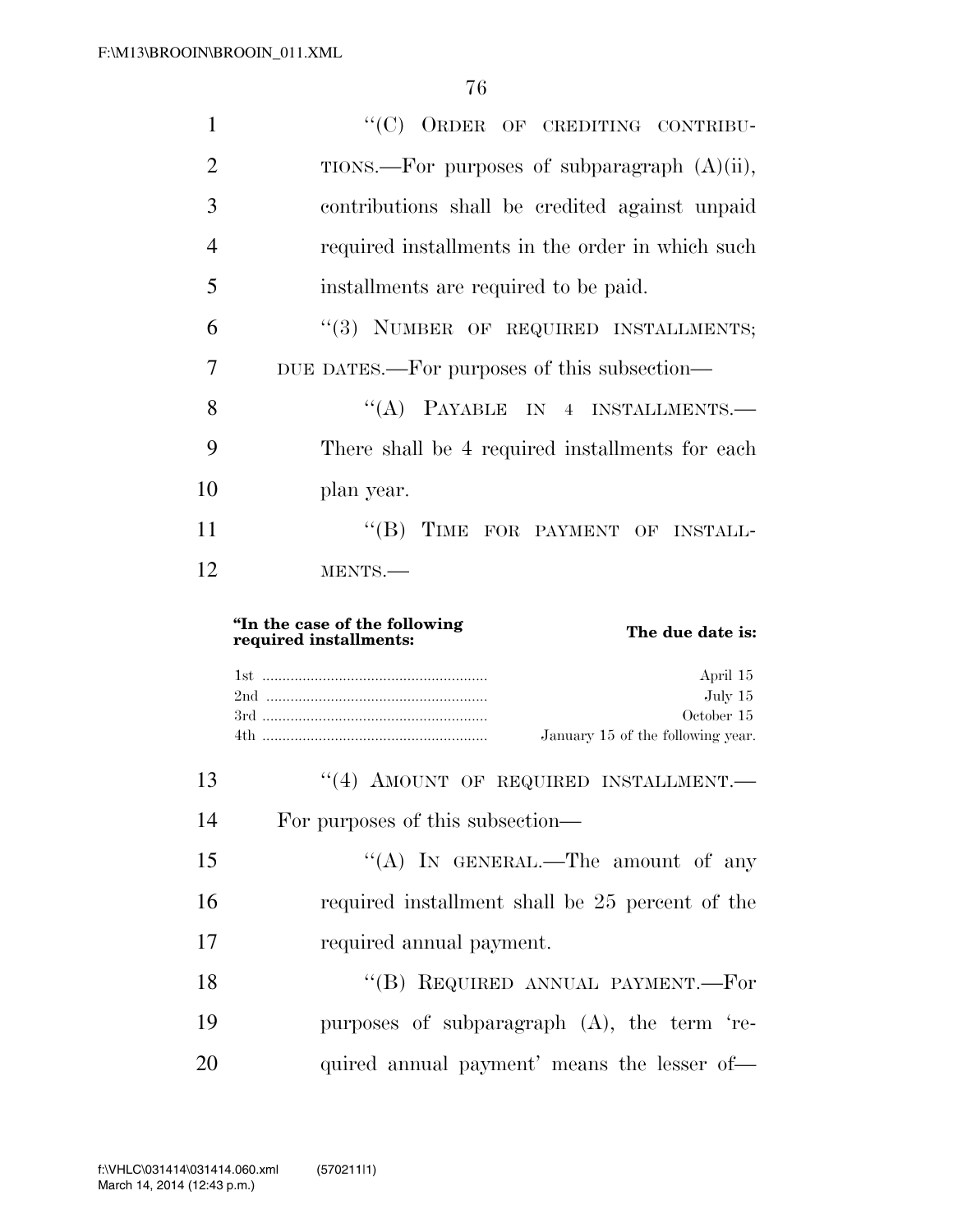| $\mathbf{1}$   | "(i) 90 percent of the amount re-                  |
|----------------|----------------------------------------------------|
| $\overline{2}$ | quired to be contributed to or under the           |
| 3              | plan by the employer for the plan year             |
| $\overline{4}$ | under section 412 (without regard to any           |
| 5              | waiver under subsection $(c)$ thereof), or         |
| 6              | "(ii) $100$ percent of the amount so re-           |
| 7              | quired for the preceding plan year.                |
| 8              | Clause (ii) shall not apply if the preceding plan  |
| 9              | year was not a year of 12 months.                  |
| 10             | $``(5)$ LIQUIDITY REQUIREMENT.—                    |
| 11             | "(A) IN GENERAL.—A plan to which this              |
| 12             | paragraph applies shall be treated as failing to   |
| 13             | pay the full amount of any required installment    |
| 14             | to the extent that the value of the liquid assets  |
| 15             | paid in such installment is less than the liquid-  |
| 16             | ity shortfall (whether or not such liquidity       |
| 17             | shortfall exceeds the amount of such install-      |
| 18             | ment required to be paid but for this para-        |
| 19             | graph).                                            |
| 20             | "(B) PLANS TO WHICH PARAGRAPH AP-                  |
| 21             | PLIES.—This paragraph shall apply to a CSEC        |
| 22             | plan other than a plan described in section        |
| 23             | $412(l)(6)(A)$ (as in effect on the day before the |
| 24             | enactment of the Pension Protection Act of         |
| 25             | $2006$ ) which—                                    |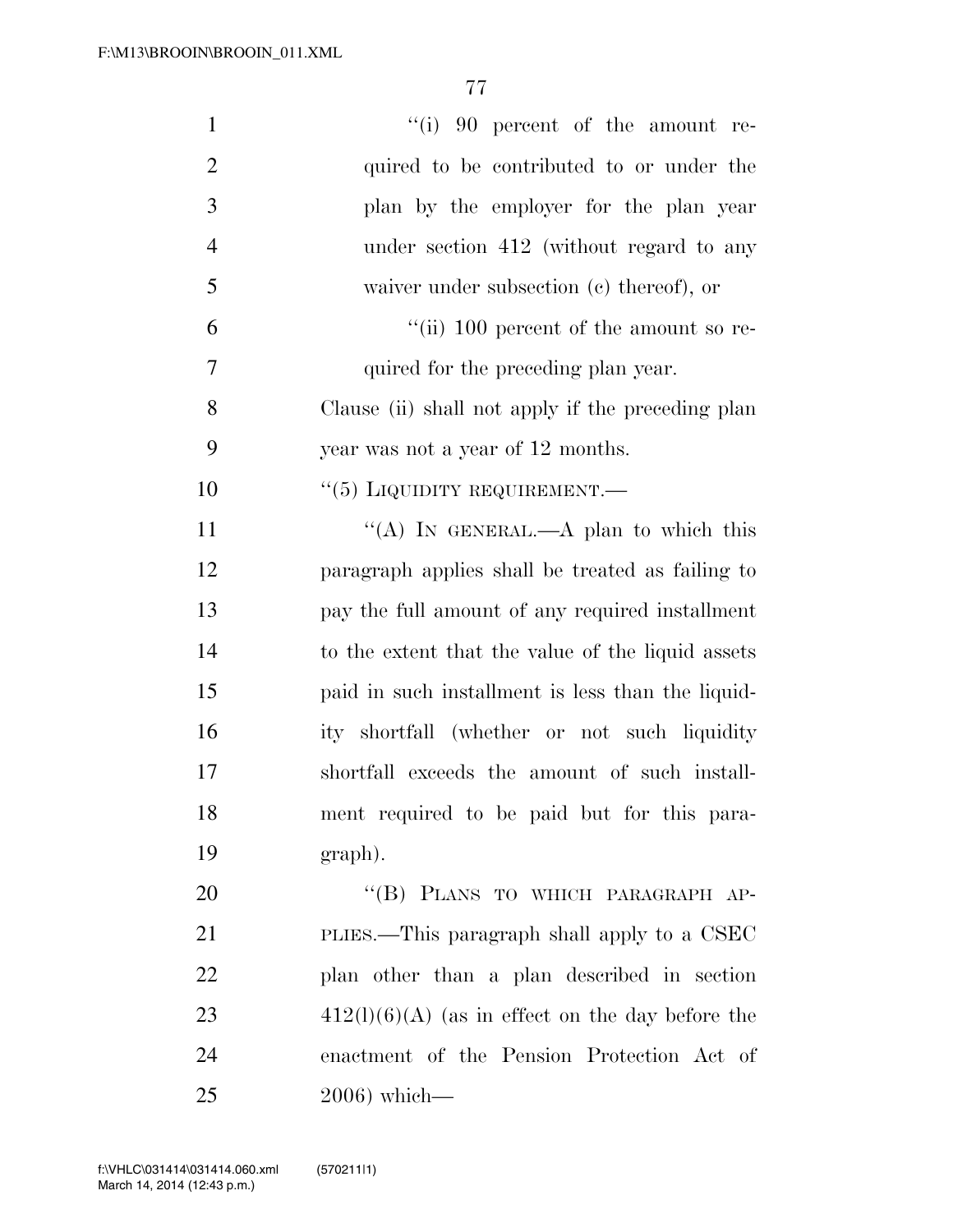| $\mathbf{1}$   | "(i) is required to pay installments              |
|----------------|---------------------------------------------------|
| $\overline{2}$ | under this subsection for a plan year, and        |
| 3              | "(ii) has a liquidity shortfall for any           |
| $\overline{4}$ | quarter during such plan year.                    |
| 5              | "(C) PERIOD OF UNDERPAYMENT.-For                  |
| 6              | purposes of paragraph (1), any portion of an      |
| $\overline{7}$ | installment that is treated as not paid under     |
| 8              | subparagraph (A) shall continue to be treated     |
| 9              | as unpaid until the close of the quarter in       |
| 10             | which the due date for such installment occurs.   |
| 11             | "(D) LIMITATION ON INCREASE.—If the               |
| 12             | amount of any required installment is increased   |
| 13             | by reason of subparagraph $(A)$ , in no event     |
| 14             | shall such increase exceed the amount which,      |
| 15             | when added to prior installments for the plan     |
| 16             | year, is necessary to increase the funded cur-    |
| 17             | rent liability percentage (taking into account    |
| 18             | the expected increase in current liability due to |
| 19             | benefits accruing during the plan year) to 100    |
| 20             | percent.                                          |
| 21             | "(E) DEFINITIONS.—For purposes of this            |
| 22             | paragraph—                                        |
| 23             | "(i) LIQUIDITY SHORTFALL.—The                     |
| 24             | term 'liquidity shortfall' means, with re-        |

spect to any required installment, an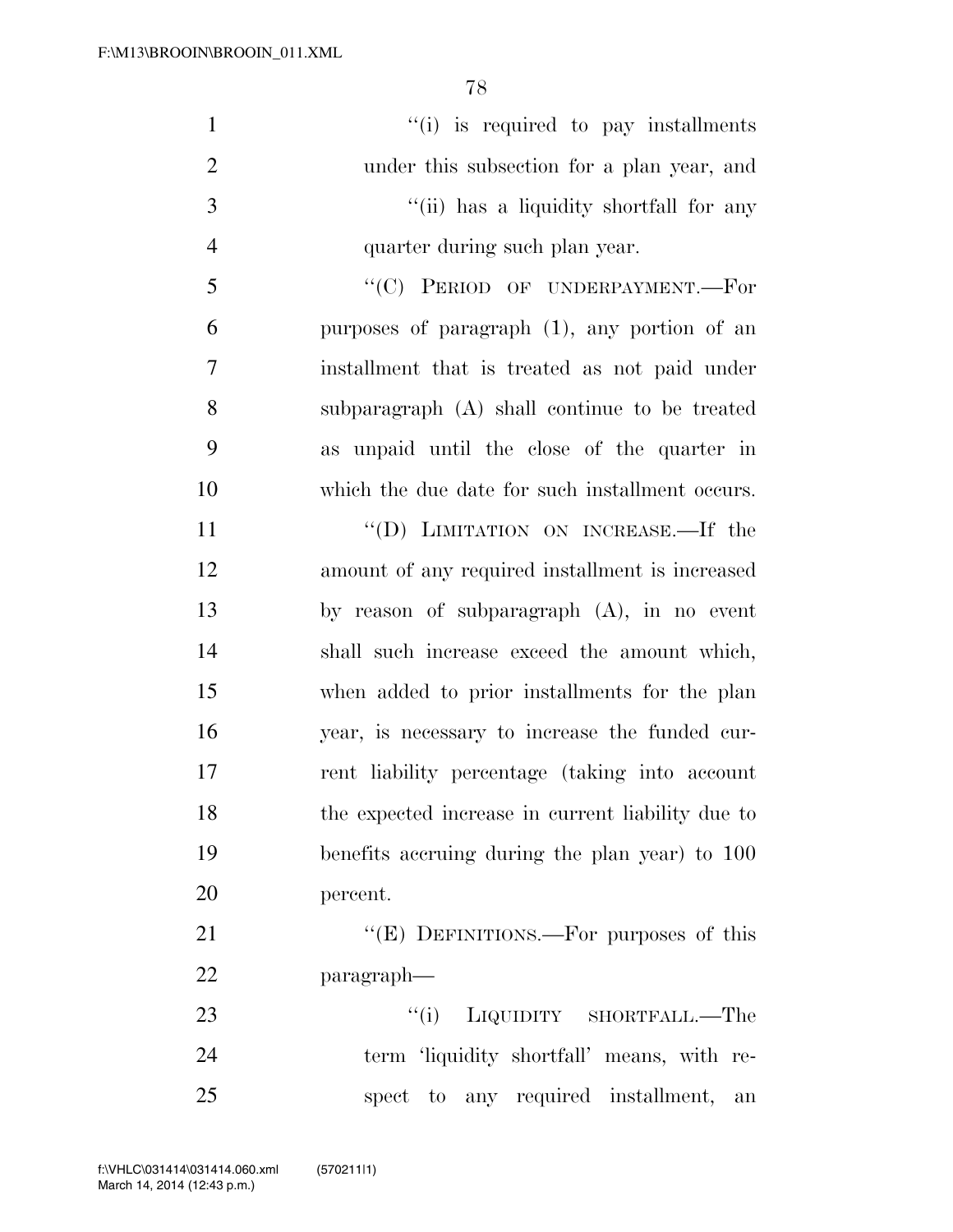| $\mathbf{1}$<br>amount equal to the excess (as of the last    |  |
|---------------------------------------------------------------|--|
|                                                               |  |
| $\overline{2}$<br>day of the quarter for which such install-  |  |
| 3<br>ment is made) of the base amount with re-                |  |
| $\overline{4}$<br>spect to such quarter over the value (as of |  |
| 5<br>such last day) of the plan's liquid assets.              |  |
| 6<br>"(ii) BASE AMOUNT.—                                      |  |
| 7<br>"(I) IN GENERAL.—The term                                |  |
| 8<br>base amount' means, with respect to                      |  |
| 9<br>any quarter, an amount equal to 3                        |  |
| 10<br>times the sum of the adjusted dis-                      |  |
| 11<br>bursements from the plan for the 12                     |  |
| 12<br>months ending on the last day of such                   |  |
| 13<br>quarter.                                                |  |
| "(II) SPECIAL RULE.—If the<br>14                              |  |
| 15<br>amount determined under subclause                       |  |
| 16<br>$(I)$ exceeds an amount equal to 2                      |  |
| 17<br>times the sum of the adjusted dis-                      |  |
| 18<br>bursements from the plan for the 36                     |  |
| 19<br>months ending on the last day of the                    |  |
| 20<br>quarter and an enrolled actuary cer-                    |  |
| 21<br>tifies to the satisfaction of the Sec-                  |  |
| 22<br>retary that such excess is the result of                |  |
| 23<br>nonrecurring circumstances, the base                    |  |
| 24<br>amount with respect to such quarter                     |  |
| 25<br>shall be determined without regard to                   |  |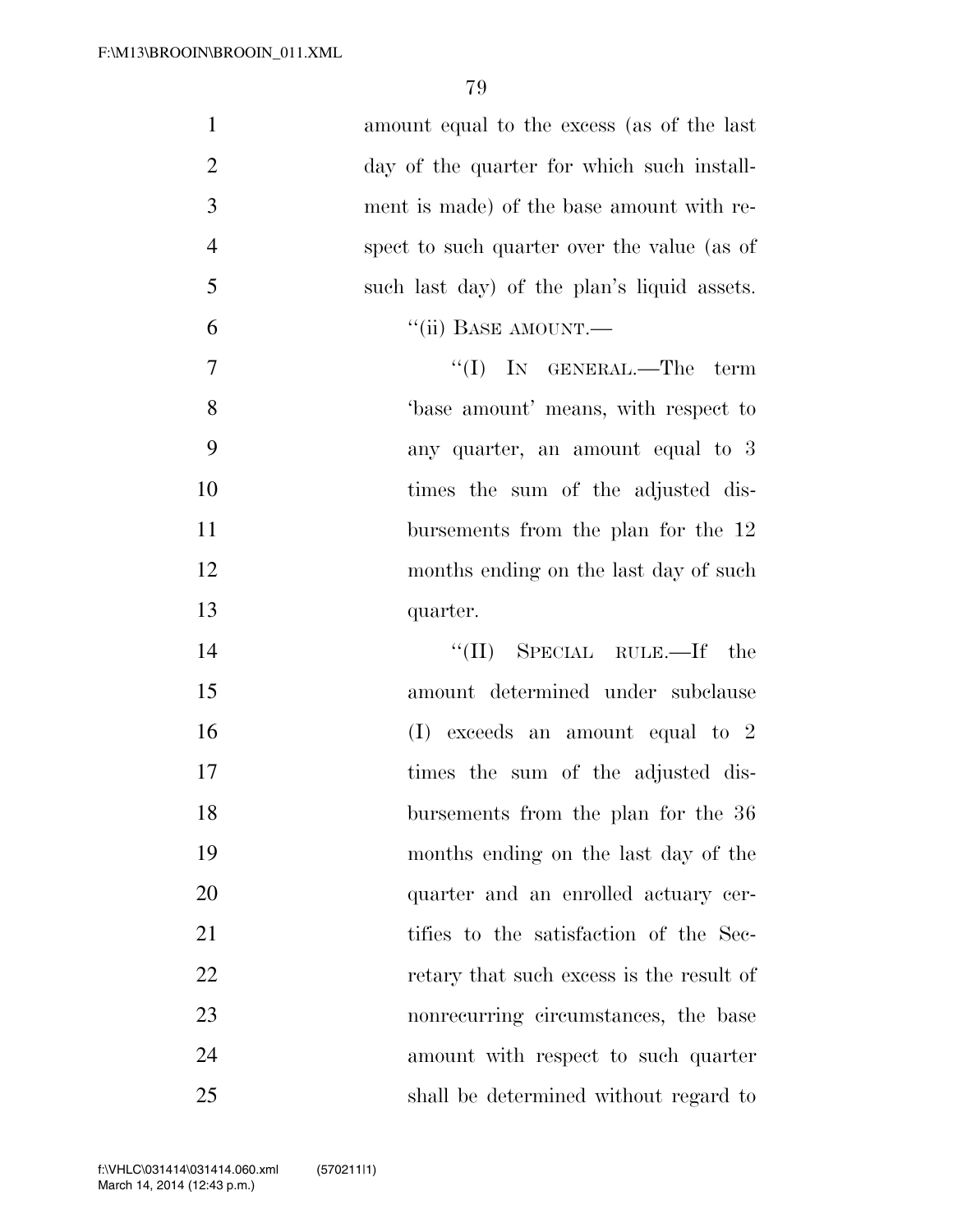| $\mathbf{1}$   | amounts related to those nonrecurring        |
|----------------|----------------------------------------------|
| $\overline{2}$ | circumstances.                               |
| 3              | "(iii) DISBURSEMENTS FROM THE                |
| $\overline{4}$ | PLAN.—The term 'disbursements from the       |
| 5              | plan' means all disbursements from the       |
| 6              | trust, including purchases of annuities,     |
| $\tau$         | payments of single sums and other bene-      |
| 8              | fits, and administrative expenses.           |
| 9              | "(iv) ADJUSTED DISBURSEMENTS.-               |
| 10             | The term 'adjusted disbursements' means      |
| 11             | disbursements from the plan reduced by       |
| 12             | the product of—                              |
| 13             | $\lq\lq$ (I) the plan's funded current li-   |
| 14             | ability percentage for the plan year,        |
| 15             | and                                          |
| 16             | $\lq\lq$ (II) the sum of the purchases of    |
| 17             | annuities, payments of single sums,          |
| 18             | and such other disbursements as the          |
| 19             | Secretary shall provide in regulations.      |
| 20             | "(v) LIQUID ASSETS.—The term 'liq-           |
| 21             | uid assets' means cash, marketable securi-   |
| 22             | ties and such other assets as specified by   |
| 23             | the Secretary in regulations.                |
| 24             | "(vi) QUARTER.—The term 'quarter'            |
| 25             | means, with respect to any required install- |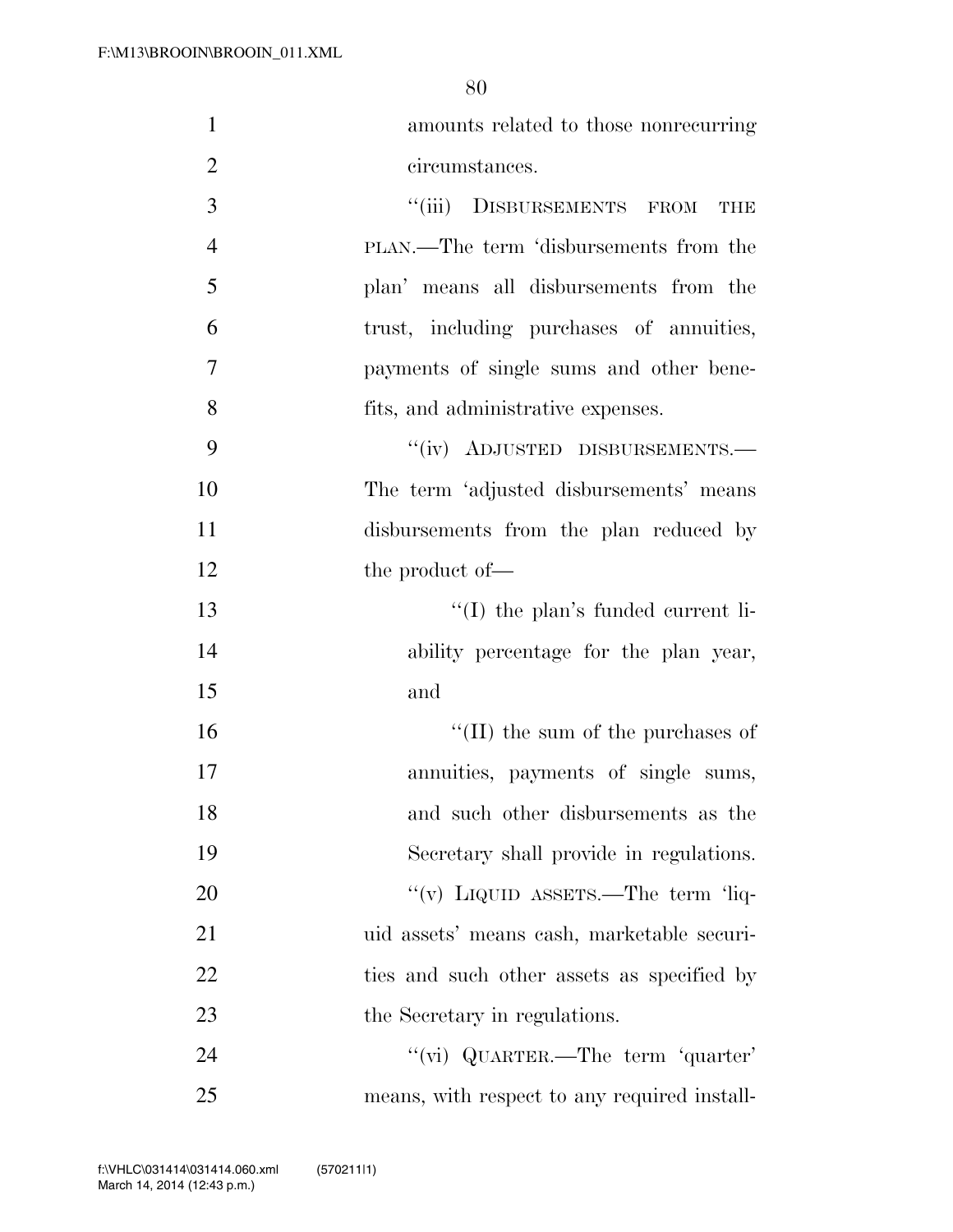| $\mathbf{1}$   | ment, the 3-month period preceding the           |
|----------------|--------------------------------------------------|
| $\overline{2}$ | month in which the due date for such in-         |
| 3              | stallment occurs.                                |
| $\overline{4}$ | "(F) REGULATIONS.—The Secretary may              |
| 5              | prescribe such regulations as are necessary to   |
| 6              | carry out this paragraph.                        |
| $\overline{7}$ | $``(6)$ FISCAL YEARS AND SHORT YEARS.—           |
| 8              | "(A) FISCAL YEARS.—In applying this              |
| 9              | subsection to a plan year beginning on any date  |
| 10             | other than January 1, there shall be substituted |
| 11             | for the months specified in this subsection, the |
| 12             | months which correspond thereto.                 |
| 13             | "(B) SHORT PLAN YEAR.—This subsection            |
| 14             | shall be applied to plan years of less than 12   |
| 15             | months in accordance with regulations pre-       |
| 16             | scribed by the Secretary.                        |
| 17             | "(g) IMPOSITION OF LIEN WHERE FAILURE TO         |
| 18             | MAKE REQUIRED CONTRIBUTIONS.                     |
| 19             | "(1) IN GENERAL.—In the case of a plan to        |
| 20             | which this section applies, if—                  |
| 21             | $\lq\lq$ any person fails to make a required     |
| 22             | installment under subsection (f) or any other    |
| 23             | payment required under this section before the   |
| 24             | due date for such installment or other payment,  |
| 25             | and                                              |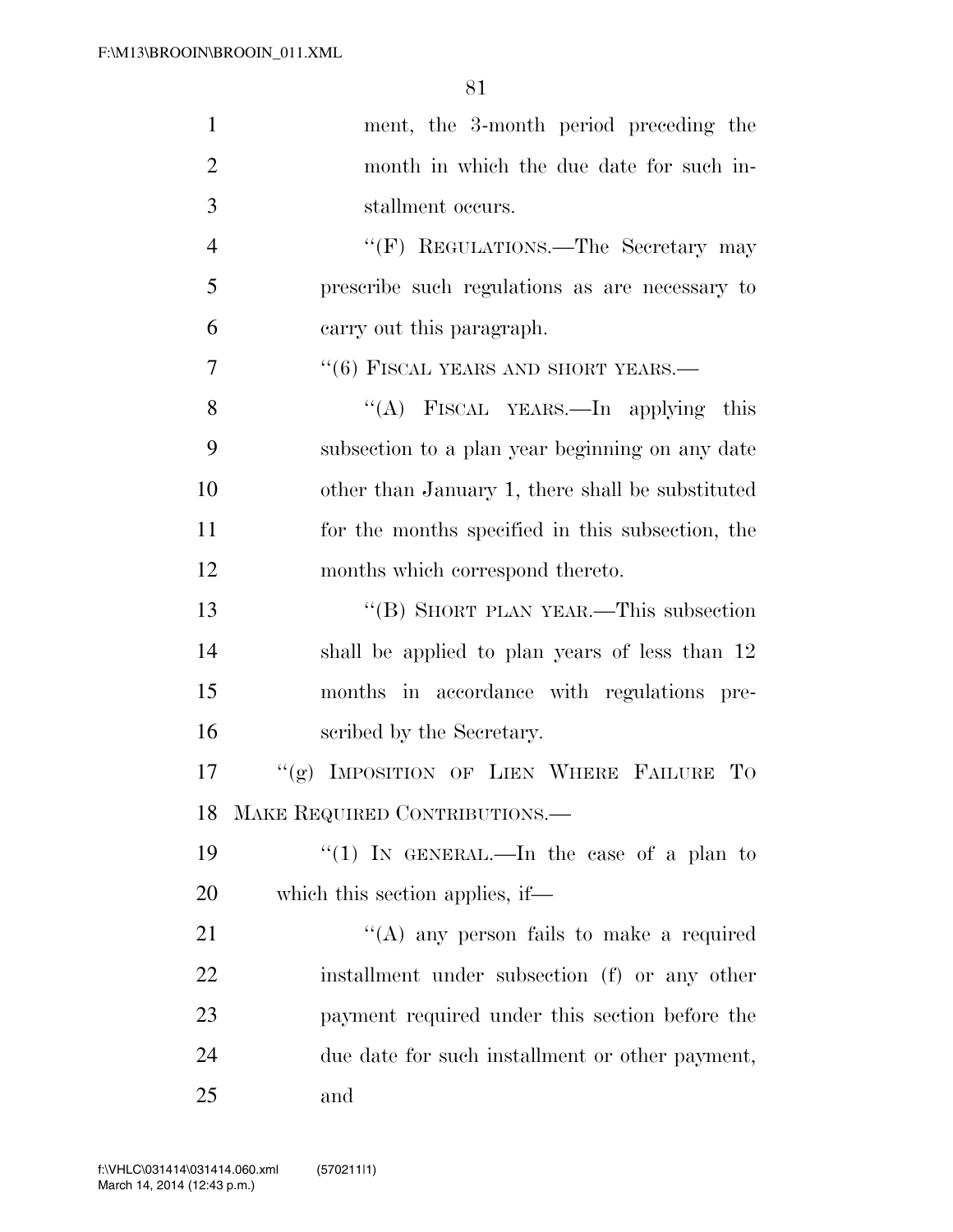$\lq\lq (B)$  the unpaid balance of such install- ment or other payment (including interest), when added to the aggregate unpaid balance of all preceding such installments or other pay- ments for which payment was not made before the due date (including interest), exceeds \$1,000,000,

 then there shall be a lien in favor of the plan in the amount determined under paragraph (3) upon all property and rights to property, whether real or per- sonal, belonging to such person and any other per- son who is a member of the same controlled group of which such person is a member.

14 ''(2) PLANS TO WHICH SUBSECTION APPLIES. This subsection shall apply to a CSEC plan for any plan year for which the funded current liability per- centage of such plan is less than 100 percent. This subsection shall not apply to any plan to which sec- tion 4021 of the Employee Retirement Income Secu- rity Act of 1974 does not apply (as such section is 21 in effect on the date of the enactment of the Retire-ment Protection Act of 1994).

23 "(3) AMOUNT OF LIEN.—For purposes of para- graph (1), the amount of the lien shall be equal to the aggregate unpaid balance of required install-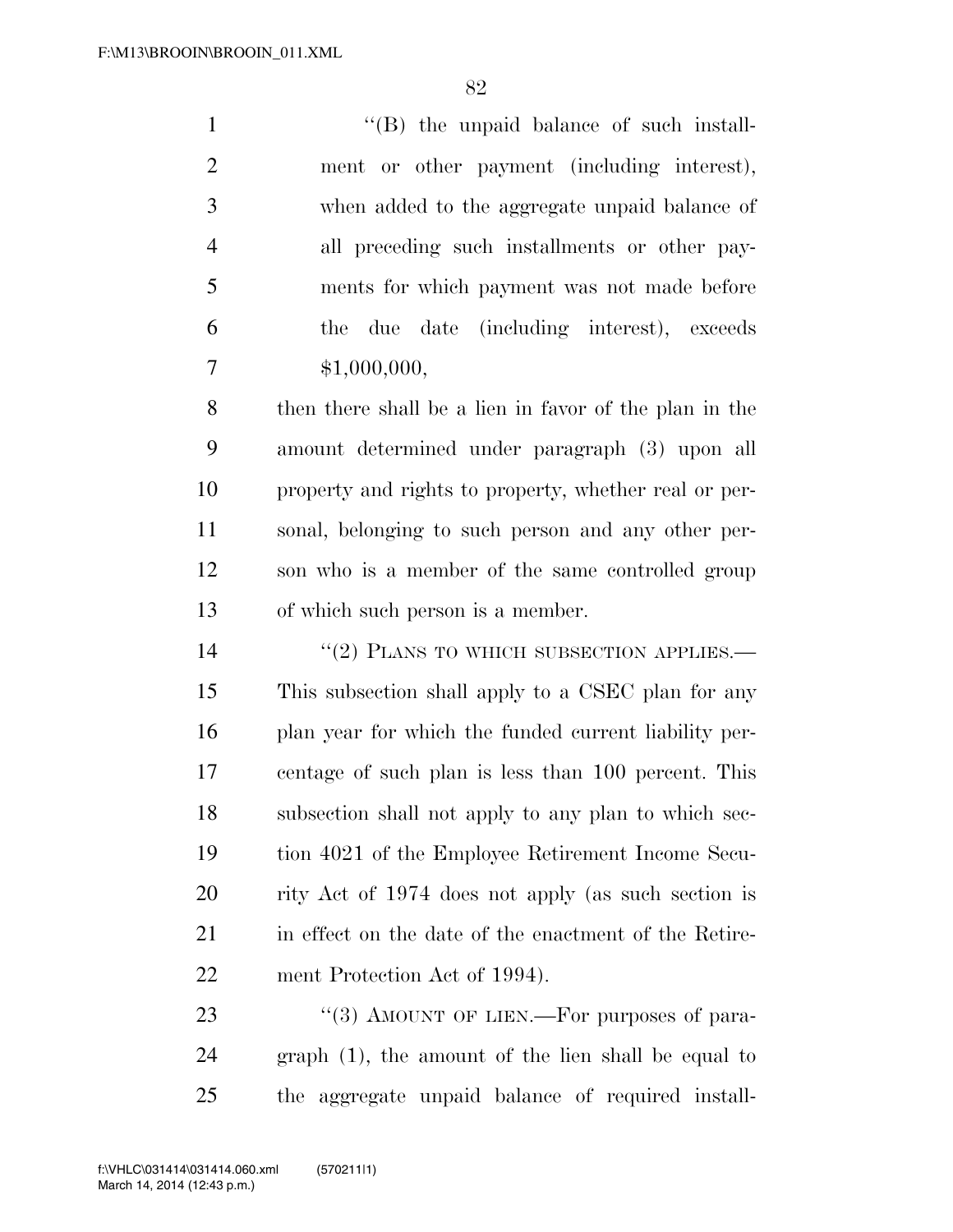| $\mathbf{1}$   | ments and other payments required under this sec-   |
|----------------|-----------------------------------------------------|
| $\overline{2}$ | tion (including interest)—                          |
| 3              | "(A) for plan years beginning after $1987$ ,        |
| $\overline{4}$ | and                                                 |
| 5              | $\lq\lq$ for which payment has not been             |
| 6              | made before the due date.                           |
| 7              | "(4) NOTICE OF FAILURE; LIEN.—                      |
| 8              | "(A) NOTICE OF FAILURE.—A person                    |
| 9              | committing a failure described in paragraph (1)     |
| 10             | shall notify the Pension Benefit Guaranty Cor-      |
| 11             | poration of such failure within 10 days of the      |
| 12             | due date for the required installment or other      |
| 13             | payment.                                            |
| 14             | "(B) PERIOD OF LIEN.—The lien imposed               |
| 15             | by paragraph (1) shall arise on the due date for    |
| 16             | the required installment or other payment and       |
| 17             | shall continue until the last day of the first plan |
| 18             | year in which the plan ceases to be described in    |
| 19             | paragraph $(1)(B)$ . Such lien shall continue to    |
| 20             | run without regard to whether such plan con-        |
| 21             | tinues to be described in paragraph (2) during      |
| 22             | the period referred to in the preceding sentence.   |
| 23             | "(C) CERTAIN RULES TO APPLY.—Any                    |
| 24             | amount with respect to which a lien is imposed      |
| 25             | under paragraph (1) shall be treated as taxes       |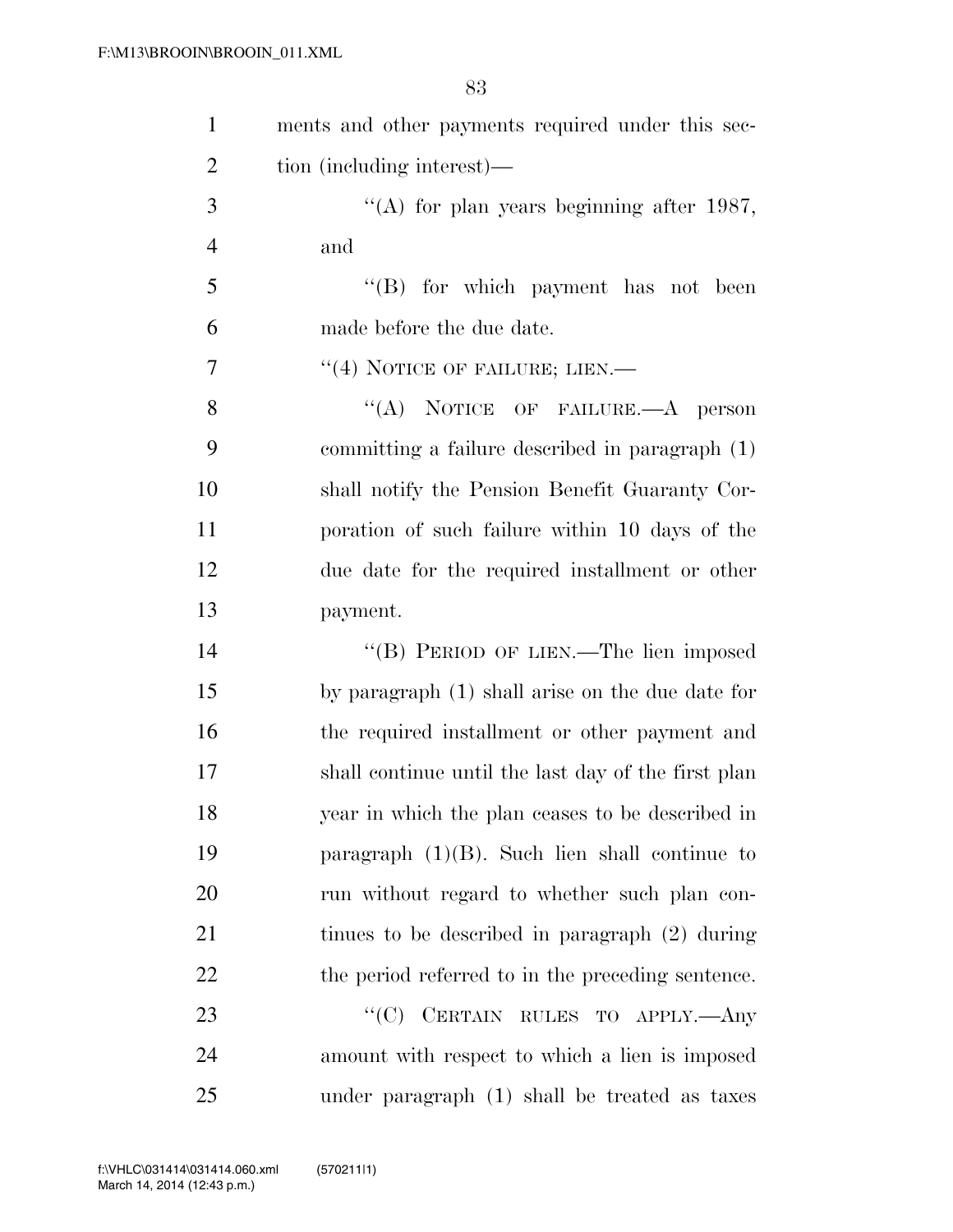| $\mathbf{1}$   | due and owing the United States and rules          |
|----------------|----------------------------------------------------|
| $\overline{2}$ | similar to the rules of subsections (c), (d), and  |
| 3              | (e) of section 4068 of the Employee Retirement     |
| $\overline{4}$ | Income Security Act of 1974 shall apply with       |
| 5              | respect to a lien imposed by subsection (a) and    |
| 6              | the amount with respect to such lien.              |
| 7              | "(5) ENFORCEMENT.—Any lien created under           |
| 8              | paragraph (1) may be perfected and enforced only   |
| 9              | by the Pension Benefit Guaranty Corporation, or at |
| 10             | the direction of the Pension Benefit Guaranty Cor- |
| 11             | poration, by any contributing employer (or any     |
| 12             | member of the controlled group of the contributing |
| 13             | employer).                                         |
| 14             | " $(6)$ DEFINITIONS.—For purposes of this sub-     |
| 15             | section-                                           |
| 16             | ``(A)<br>DUE DATE; REQUIRED INSTALL-               |
| 17             | MENT.—The terms 'due date' and 'required in-       |
| 18             | stallment' have the meanings given such terms      |
| 19             | by subsection (f), except that in the case of a    |
| 20             | payment other than a required installment, the     |
| 21             | due date shall be the date such payment is re-     |
| 22             | quired to be made under this section.              |
| 23             | CONTROLLED GROUP.—The<br>``(B)<br>term             |
| 24             | 'controlled group' means any group treated as      |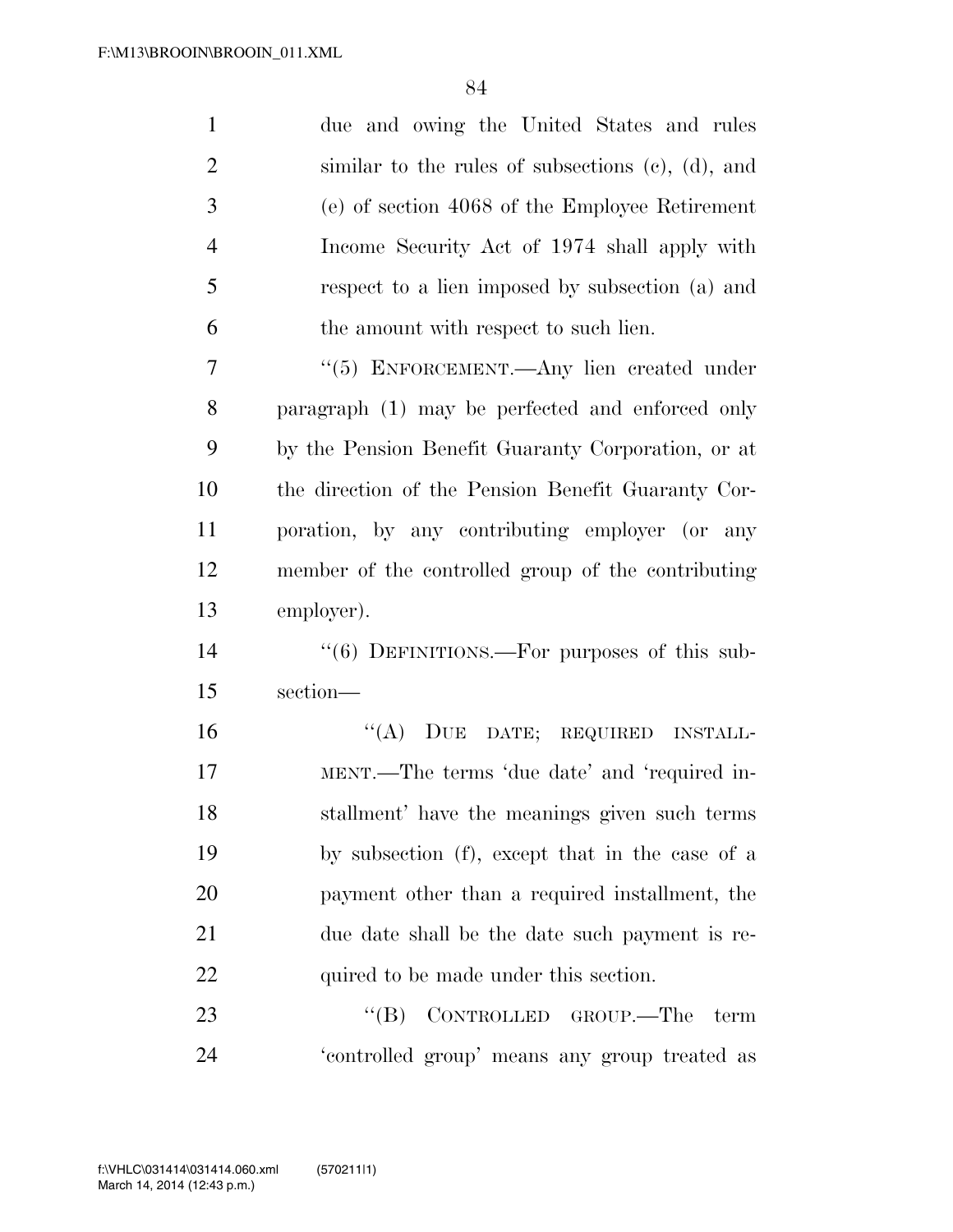| $\mathbf{1}$   | a single employer under subsections (b), (c),      |
|----------------|----------------------------------------------------|
| $\overline{2}$ | $(m)$ , and $(o)$ of section 414.                  |
| 3              | "(h) CURRENT LIABILITY.—For purposes of this sec-  |
| 4              | tion-                                              |
| 5              | $"(1)$ In GENERAL.—The term 'current liability'    |
| 6              | means all liabilities to employees and their bene- |
| 7              | ficiaries under the plan.                          |
| 8              | "(2) TREATMENT OF UNPREDICTABLE CONTIN-            |
| 9              | GENT EVENT BENEFITS.-                              |
| 10             | "(A) IN GENERAL.—For purposes of para-             |
| 11             | graph (1), any unpredictable contingent event      |
| 12             | benefit shall not be taken into account until the  |
| 13             | event on which the benefit is contingent occurs.   |
| 14             | "(B) UNPREDICTABLE CONTINGENT                      |
| 15             | EVENT BENEFIT.—The term 'unpredictable             |
| 16             | contingent event benefit' means any benefit        |
| 17             | contingent on an event other than—                 |
| 18             | "(i) age, service, compensation, death,            |
| 19             | or disability, or                                  |
| 20             | "(ii) an event which is reasonably and             |
| 21             | reliably predictable (as determined by the         |
| 22             | Secretary).                                        |
| 23             | "(3) INTEREST RATE AND MORTALITY ASSUMP-           |
| 24             | TIONS USED.-                                       |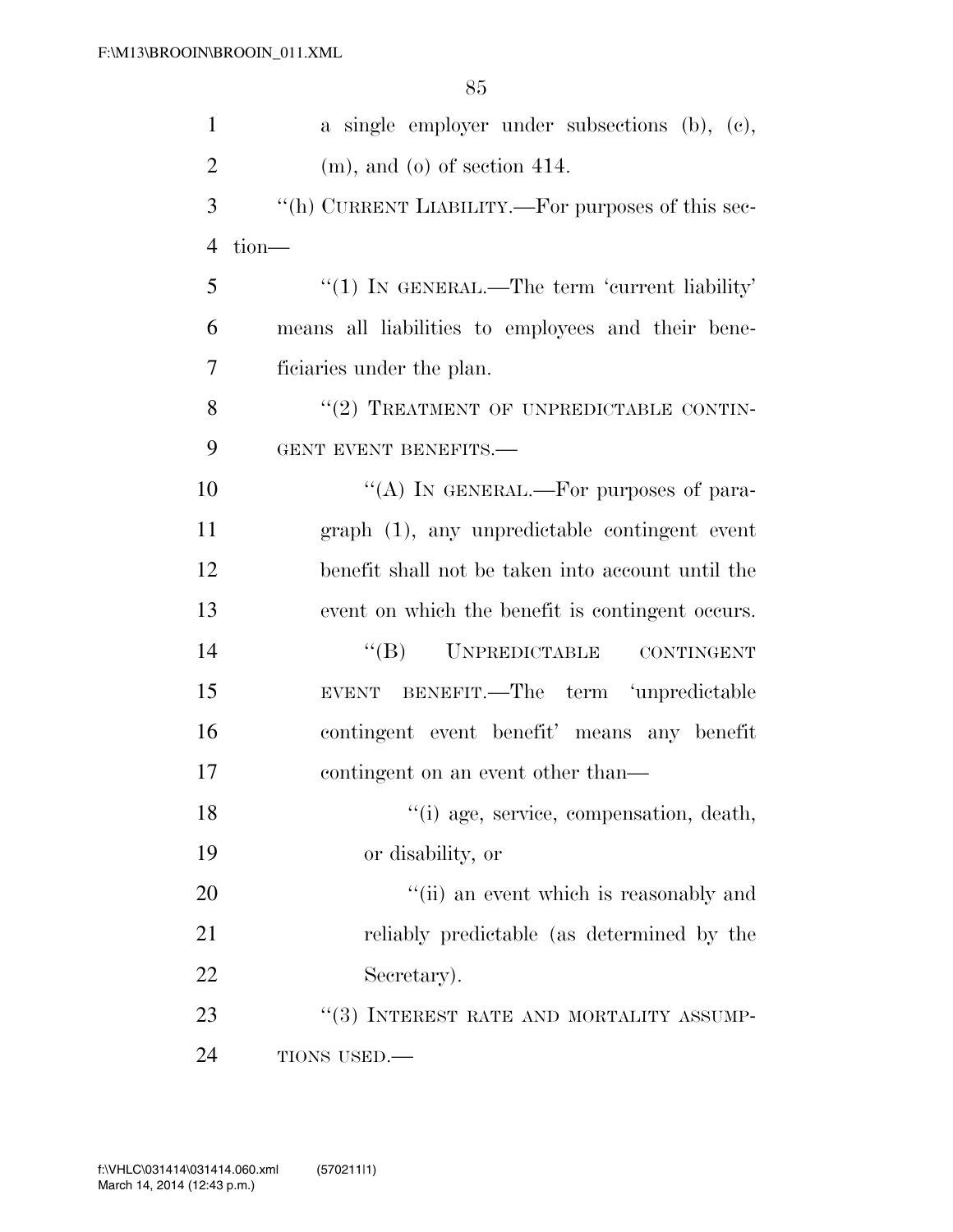| $\mathbf{1}$   | "(A) INTEREST RATE.—The rate of inter-           |
|----------------|--------------------------------------------------|
| $\overline{2}$ | est used to determine current liability under    |
| 3              | this section shall be the third segment rate de- |
| $\overline{4}$ | termined under section $430(h)(2)(C)$ .          |
| 5              | $\lq\lq$ (B) MORTALITY TABLES.—                  |
| 6              | "(i) SECRETARIAL AUTHORITY.—The                  |
| $\overline{7}$ | Secretary may by regulation prescribe mor-       |
| 8              | tality tables to be used in determining cur-     |
| 9              | rent liability under this subsection. Such       |
| 10             | tables shall be based upon the actual expe-      |
| 11             | rience of pension plans and projected            |
| 12             | trends in such experience. In prescribing        |
| 13             | such tables, the Secretary shall take into       |
| 14             | account results of available independent         |
| 15             | studies of mortality of individuals covered      |
| 16             | by pension plans.                                |
| 17             | "(ii) PERIODIC REVIEW.—The Sec-                  |
| 18             | retary shall periodically (at least every 5      |
| 19             | years) review any tables in effect under         |
|                |                                                  |

 this subsection and shall, to the extent the Secretary determines necessary, by regula-22 tion update the tables to reflect the actual experience of pension plans and projected trends in such experience.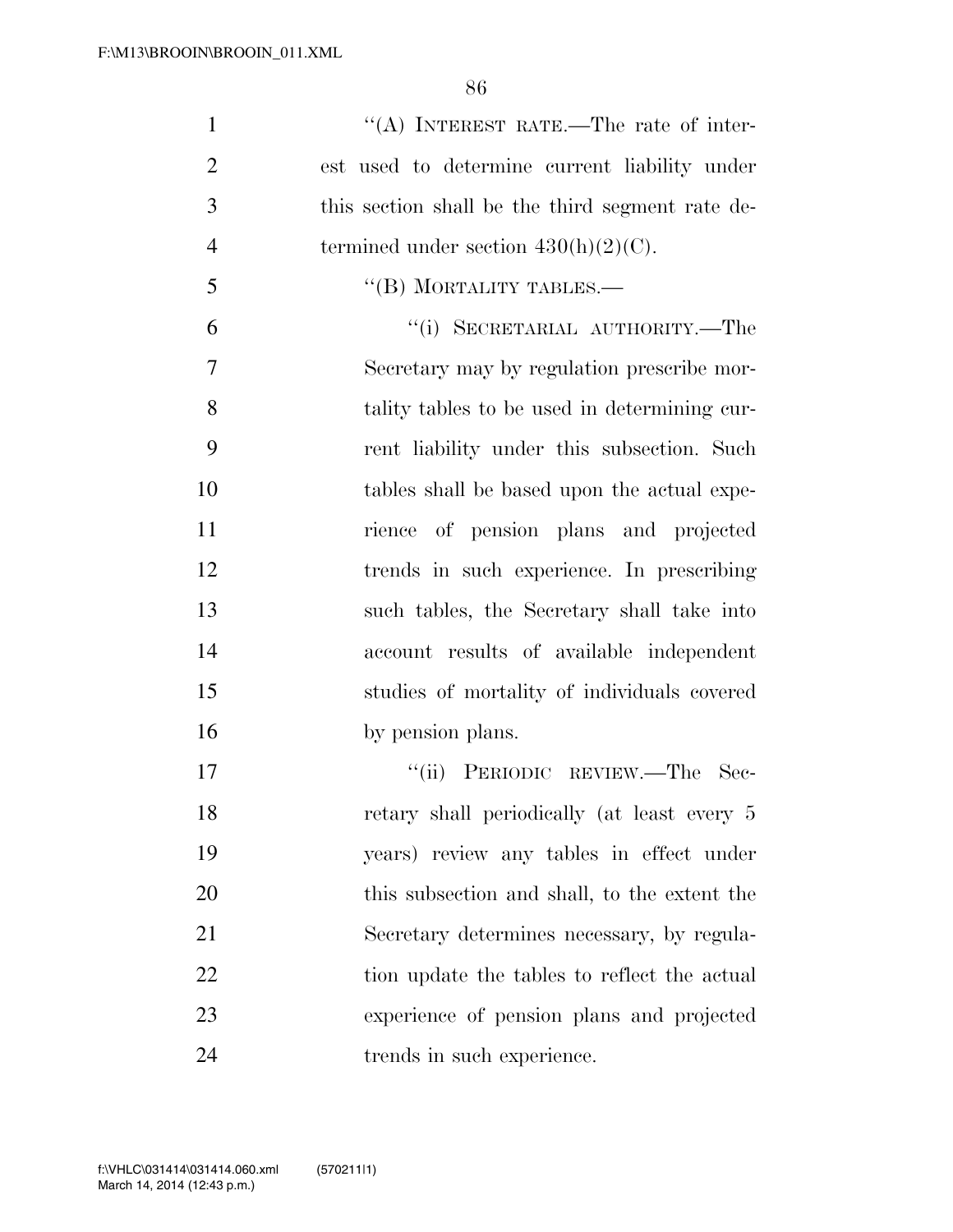1 "'(C) SEPARATE MORTALITY TABLES FOR THE DISABLED.—Notwithstanding subpara-3 graph  $(B)$ —

4 "(i) In GENERAL.—In the case of plan years beginning after December 31, 1995, the Secretary shall establish mor- tality tables which may be used (in lieu of the tables under subparagraph (B)) to de- termine current liability under this sub- section for individuals who are entitled to benefits under the plan on account of dis- ability. The Secretary shall establish sepa- rate tables for individuals whose disabil- ities occur in plan years beginning before January 1, 1995, and for individuals whose disabilities occur in plan years be-ginning on or after such date.

18 "(ii) SPECIAL RULE FOR DISABILITIES OCCURRING AFTER 1994.—In the case of disabilities occurring in plan years begin- ning after December 31, 1994, the tables under clause (i) shall apply only with re- spect to individuals described in such sub-clause who are disabled within the meaning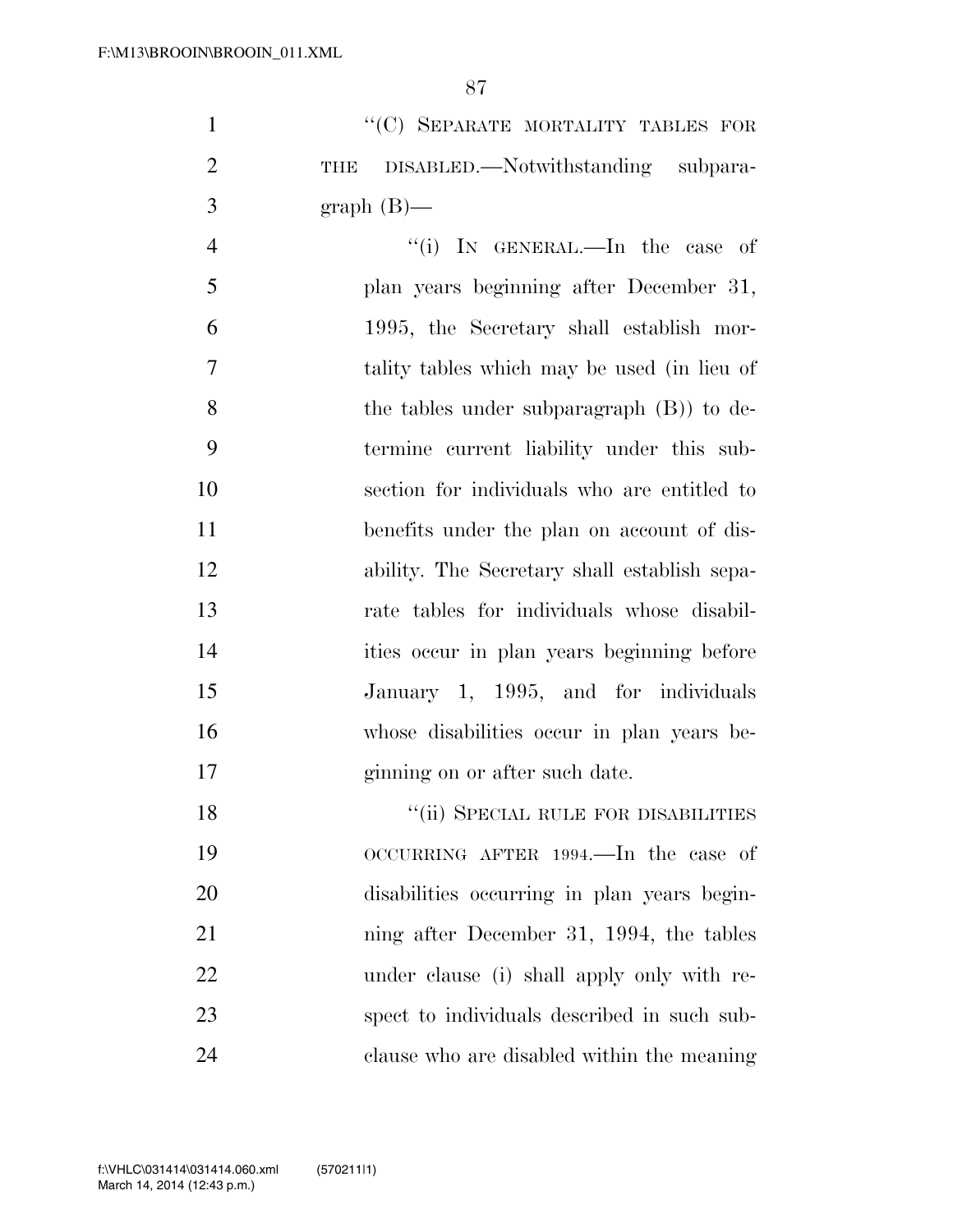| 1              | of title II of the Social Security Act and                                  |
|----------------|-----------------------------------------------------------------------------|
| $\overline{2}$ | the regulations thereunder.                                                 |
| 3              | $``(4)$ CERTAIN SERVICE DISREGARDED.                                        |
| $\overline{4}$ | "(A) IN GENERAL.—In the case of a par-                                      |
| 5              | ticipant to whom this paragraph applies, only                               |
| 6              | the applicable percentage of the years of service                           |
| 7              | before such individual became a participant                                 |
| 8              | shall be taken into account in computing the                                |
| 9              | current liability of the plan.                                              |
| 10             | "(B) APPLICABLE PERCENTAGE.-For                                             |
| 11             | purposes of this subparagraph, the applicable                               |
| 12             | percentage shall be determined as follows:                                  |
|                |                                                                             |
|                | The applicable percentage<br>"If the years of participation"<br>is:<br>are: |
|                | 20<br>40<br>60<br>80<br>100.                                                |
| 13             | "(C) PARTICIPANTS TO WHOM PARAGRAPH                                         |
| 14             | APPLIES.—This subparagraph shall apply to                                   |
| 15             | any participant who, at the time of becoming a                              |
| 16             | participant—                                                                |
| 17             | "(i) has not accrued any other benefit                                      |
| 18             | under any defined benefit plan (whether or                                  |
| 19             | not terminated) maintained by the<br>em-                                    |
| 20             | ployer or a member of the same controlled                                   |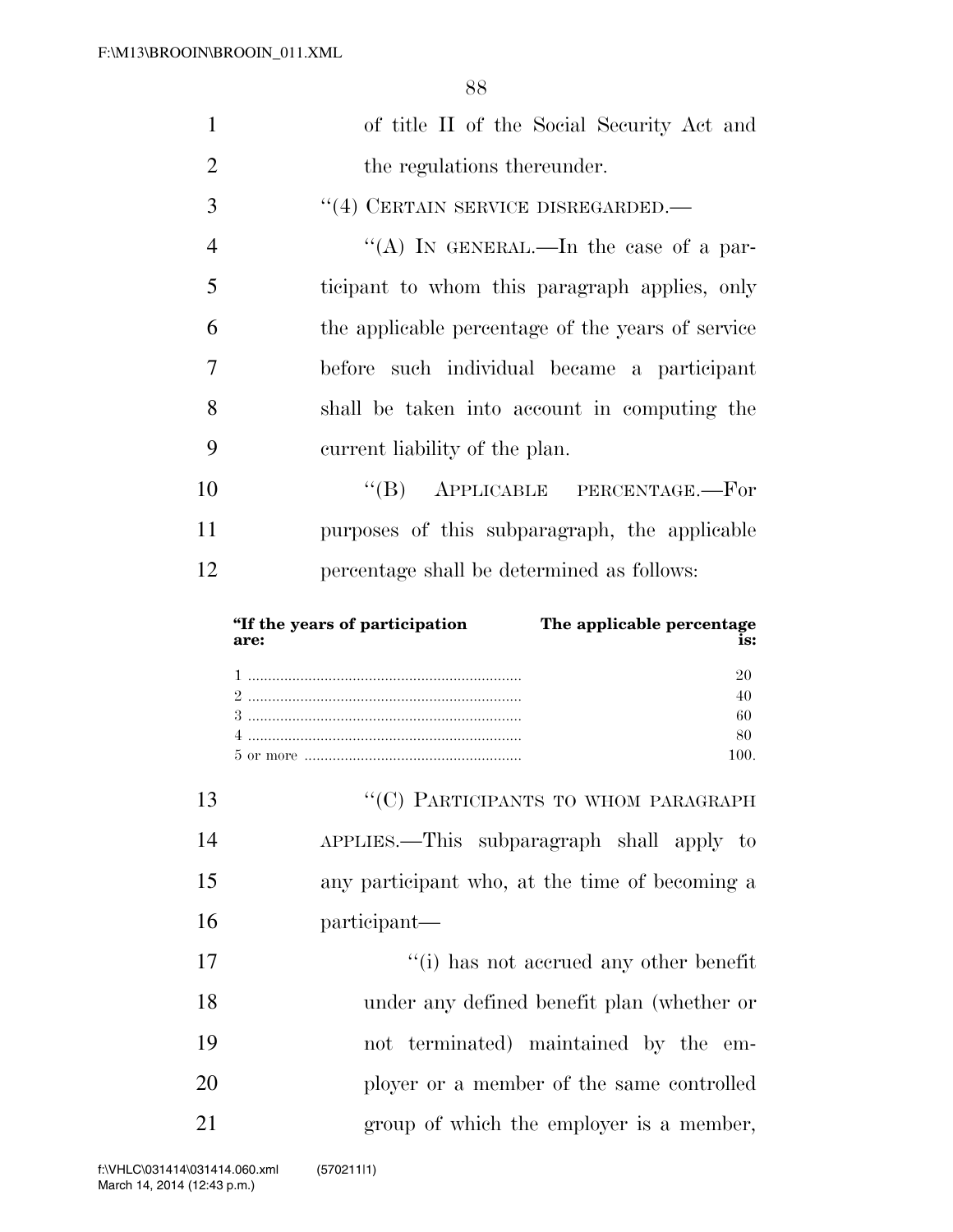| $\mathbf{1}$   | "(ii) who first becomes a participant                      |
|----------------|------------------------------------------------------------|
| $\overline{2}$ | under the plan in a plan year beginning                    |
| 3              | after December 31, 1987, and                               |
| $\overline{4}$ | "(iii) has years of service greater than                   |
| 5              | the minimum years of service necessary for                 |
| 6              | eligibility to participate in the plan.                    |
| 7              | "(D) ELECTION.—An employer may elect                       |
| 8              | not to have this subparagraph apply. Such an               |
| 9              | election, once made, may be revoked only with              |
| 10             | the consent of the Secretary.                              |
| 11             | "(i) FUNDED CURRENT LIABILITY PERCENTAGE.-                 |
| 12             | For purposes of this section, the term 'funded current li- |
| 13             | ability percentage' means, with respect to any plan year,  |
| 14             | the percentage which—                                      |
| 15             | $\cdot\cdot(1)$ the value of the plan's assets determined  |
| 16             | under subsection $(c)(2)$ , is of                          |
| 17             | $\lq(2)$ the current liability under the plan.             |
| 18             | "(j) FUNDING RESTORATION STATUS.—Notwith-                  |
| 19             | standing any other provisions of this section—             |
| 20             | $``(1)$ NORMAL COST PAYMENT.—                              |
| 21             | "(A) IN GENERAL.—In the case of a                          |
| 22             | CSEC plan that is in funding restoration status            |
| 23             | for a plan year, for purposes of section 412, the          |
| 24             | term 'accumulated funding deficiency' means,               |
| 25             | for such plan year, the greater of—                        |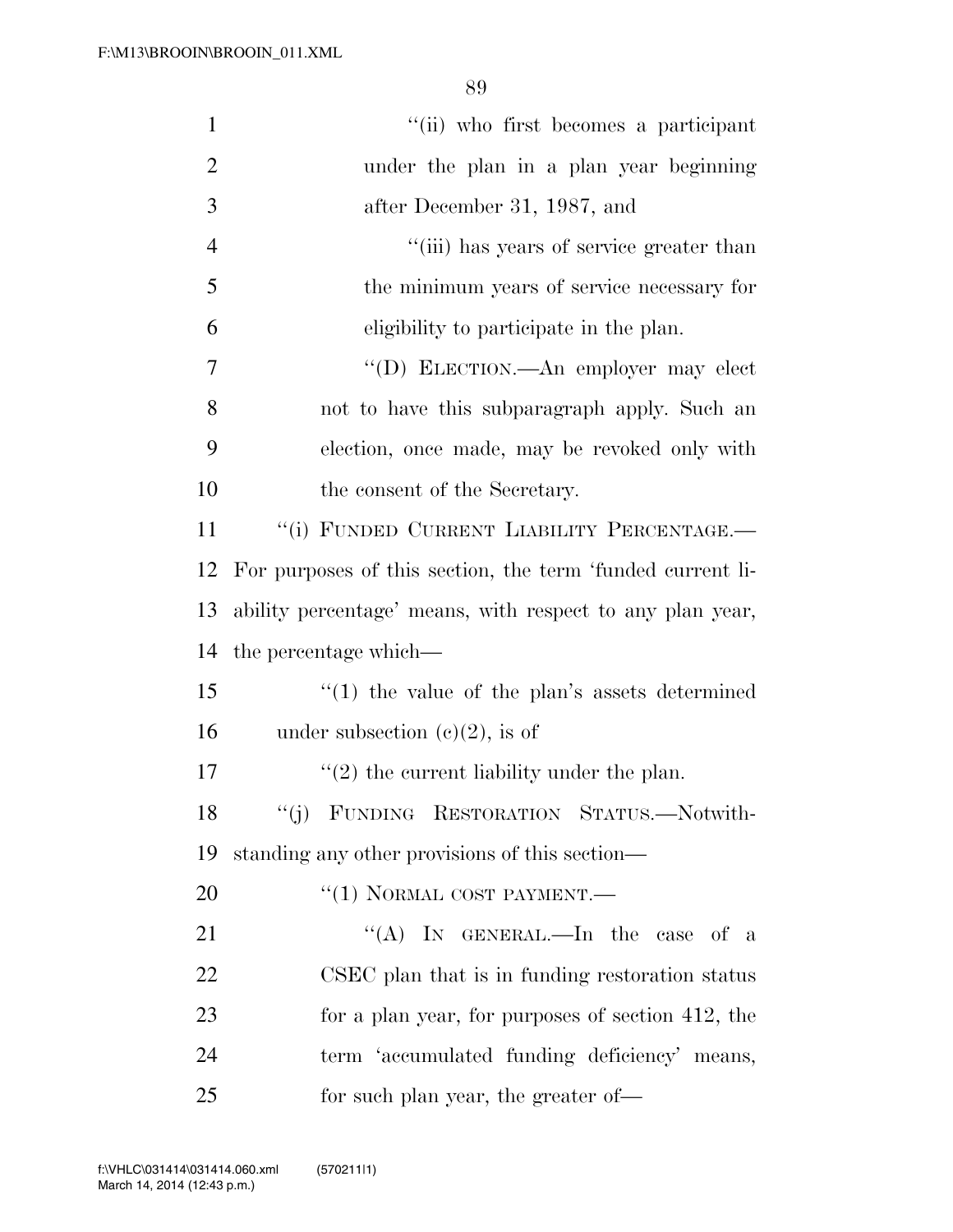| $\mathbf{1}$   | "(i) the amount described in sub-                      |
|----------------|--------------------------------------------------------|
| $\overline{2}$ | section $(a)$ , or                                     |
| 3              | "(ii) the excess of the normal cost of                 |
| $\overline{4}$ | the plan for the plan year over the amount             |
| $\mathfrak{S}$ | actually contributed to or under the plan              |
| 6              | for the plan year.                                     |
| $\tau$         | "(B) NORMAL COST.—In the case of a                     |
| 8              | CSEC plan that uses a spread gain funding              |
| 9              | method, for purposes of this subsection, the           |
| 10             | term 'normal cost' means normal cost as deter-         |
| 11             | mined under the entry age normal funding               |
| 12             | method.                                                |
| 13             | "(2) PLAN AMENDMENTS.—In the case of a                 |
| 14             | CSEC plan that is in funding restoration status for    |
| 15             | a plan year, no amendment to such plan may take        |
| 16             | effect during such plan year if such amendment has     |
| 17             | the effect of increasing liabilities of the plan by    |
| 18             | means of increases in benefits, establishment of new   |
| 19             | benefits, changing the rate of benefit accrual, or     |
| 20             | changing the rate at which benefits become non-        |
| 21             | forfeitable. This paragraph shall not apply to any     |
| 22             | plan amendment that is required to comply with any     |
| 23             | applicable law. This paragraph shall cease to apply    |
| 24             | with respect to any plan year, effective as of the     |
| 25             | first day of the plan year (or if later, the effective |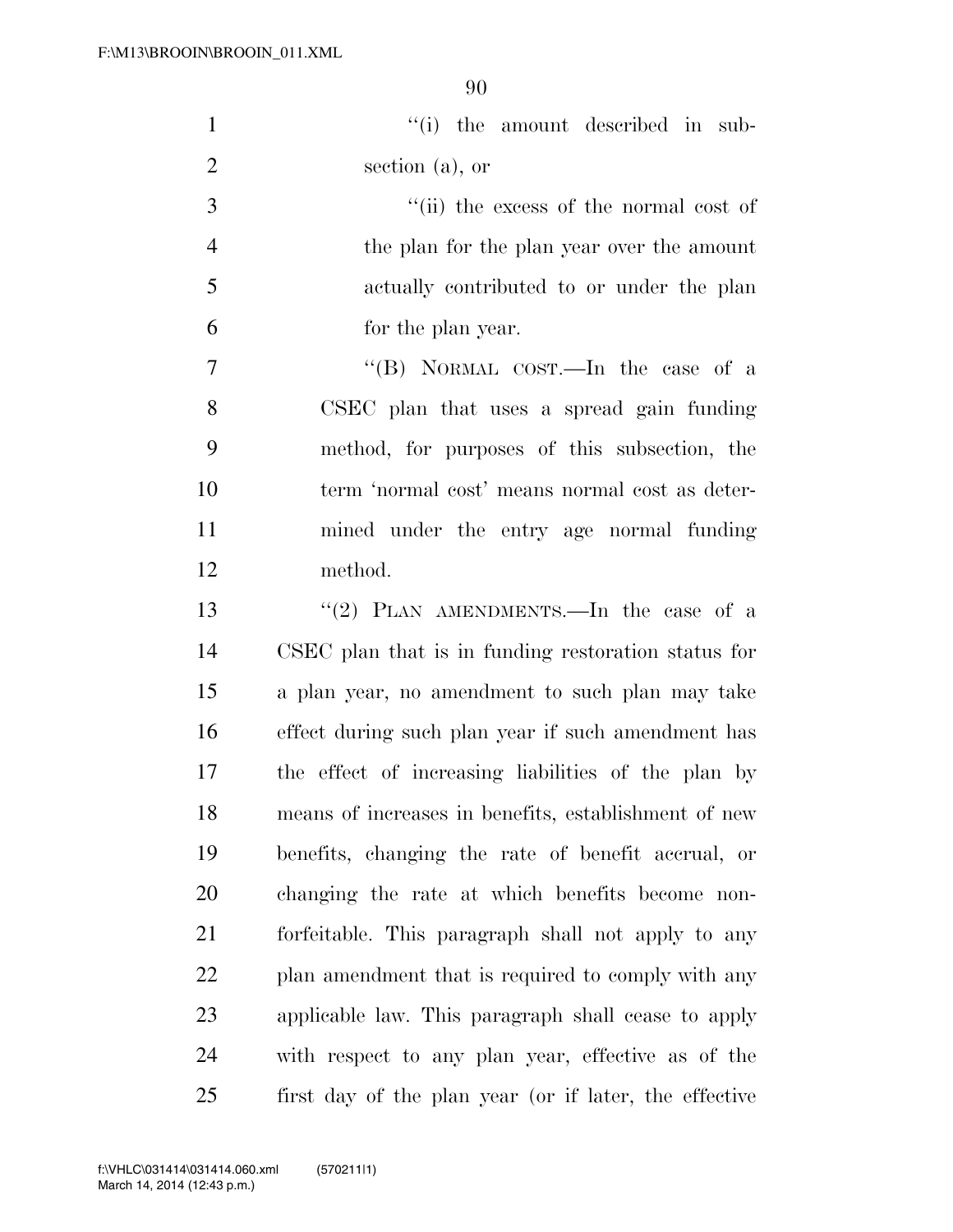date of the amendment) upon payment by the plan sponsor of a contribution to the plan (in addition to any contribution required under this section without regard to this paragraph) in an amount equal to the increase in the funding liability of the plan attrib-utable to the plan amendment.

7 "(3) FUNDING RESTORATION PLAN.—The spon- sor of a CSEC plan shall establish a written funding restoration plan within 180 days of the receipt by the plan sponsor of a certification from the plan ac- tuary that the plan is in funding restoration status for a plan year. Such funding restoration plan shall consist of actions that are calculated, based on rea- sonably anticipated experience and reasonable actu- arial assumptions, to increase the plan's funded per- centage to 100 percent over a period that is not longer than the greater of 7 years or the shortest amount of time practicable. Such funding restora- tion plan shall take into account contributions re- quired under this section (without regard to this paragraph). If a plan remains in funding restoration status for 2 or more years, such funding restoration plan shall be updated each year after the 1st such year within 180 days of receipt by the plan sponsor of a certification from the plan actuary that the plan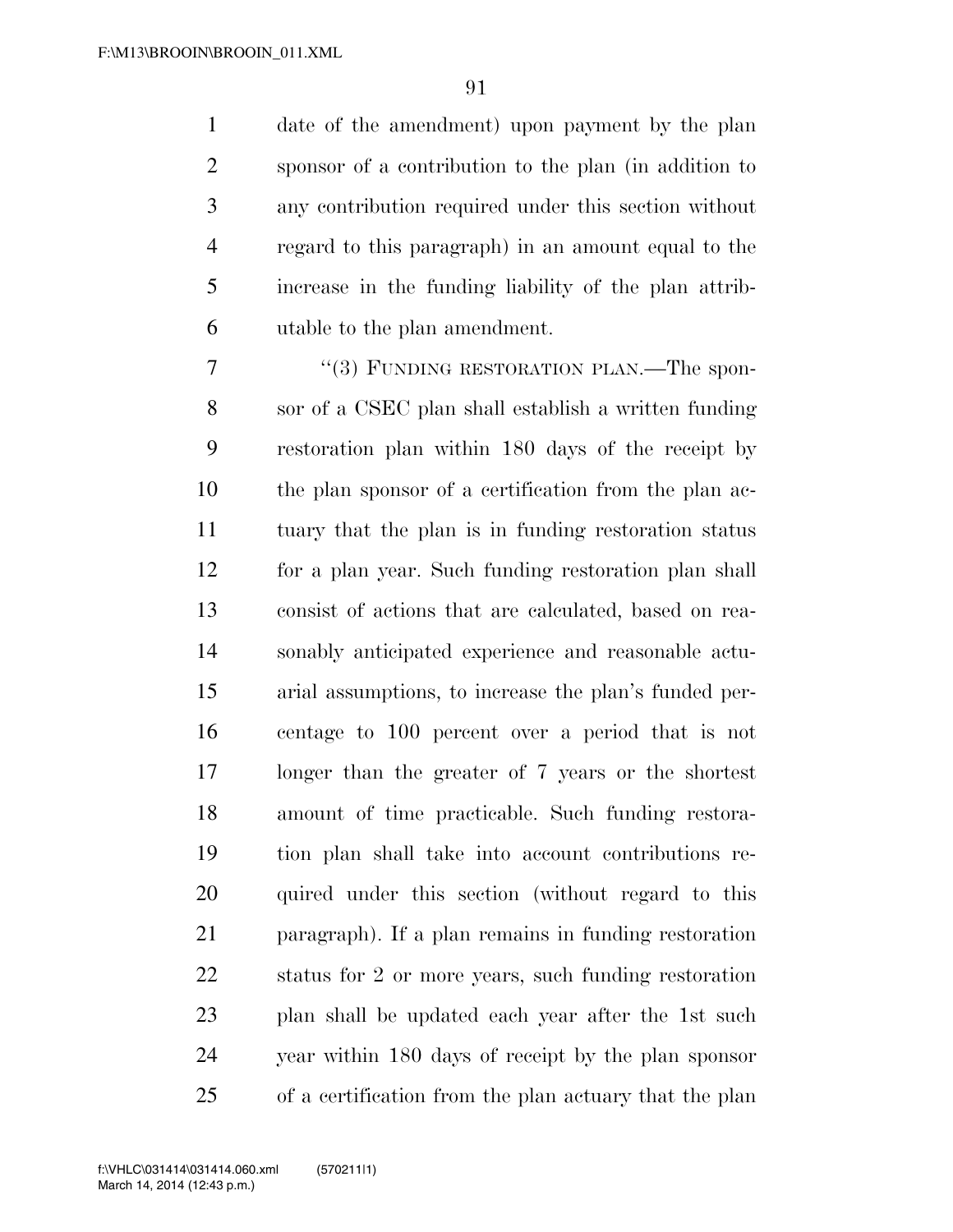remains in funding restoration status for the plan year.

3 "(4) ANNUAL CERTIFICATION BY PLAN ACTU- ARY.—Not later than the 90th day of each plan year of a CSEC plan, the plan actuary shall certify to the plan sponsor whether or not the plan is in funding restoration status for the plan year, based on the plan's funded percentage as of the beginning of the plan year. For this purpose, the actuary may conclu- sively rely on an estimate of—  $\langle (A)$  the plan's funding liability, based on the funding liability of the plan for the pre- ceding plan year and on reasonable actuarial es- timates, assumptions, and methods, and 15 "(B) the amount of any contributions rea- sonably anticipated to be made for the pre- ceding plan year. Contributions described in subparagraph (B) shall be taken into account in determining the plan's funded percentage as of the beginning of the plan year. 22 "(5) DEFINITIONS.—For purposes of this sub- section— 24 "(A) FUNDING RESTORATION STATUS.—A CSEC plan shall be treated as in funding res-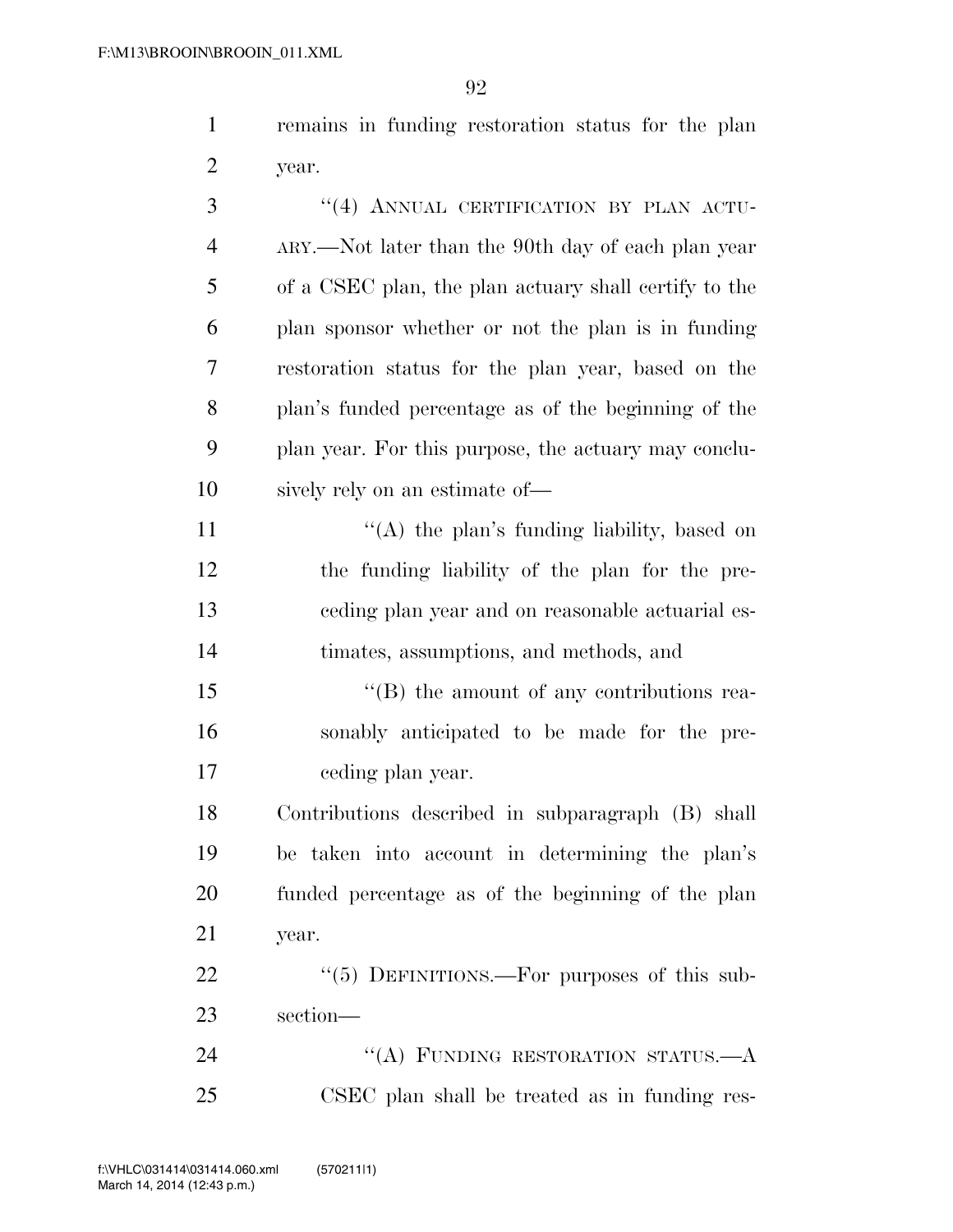| $\mathbf{1}$   | toration status for a plan year if the plan's     |
|----------------|---------------------------------------------------|
| $\overline{2}$ | funded percentage as of the beginning of such     |
| 3              | plan year is less than 80 percent.                |
| $\overline{4}$ | "(B) FUNDED PERCENTAGE.—The term                  |
| 5              | 'funded percentage' means the ratio (expressed    |
| 6              | as a percentage) which—                           |
| 7              | "(i) the value of plan assets (as deter-          |
| 8              | mined under subsection $(c)(2)$ , bears to        |
| 9              | "(ii) the plan's funding liability.               |
| 10             | "(C) FUNDING LIABILITY.—The<br>term               |
| 11             | 'funding liability' for a plan year means the     |
| 12             | present value of all benefits accrued or earned   |
| 13             | under the plan as of the beginning of the plan    |
| 14             | year, based on the assumptions used by the        |
| 15             | plan pursuant to this section, including the in-  |
| 16             | terest rate described in subsection $(b)(5)(A)$   |
| 17             | (without regard to subsection $(b)(5)(B)$ ).      |
| 18             | "(D) SPREAD GAIN FUNDING METHOD.-                 |
| 19             | The term 'spread gain funding method' has the     |
| 20             | meaning given such term under rules and forms     |
| 21             | issued by the Secretary.                          |
| 22             | "(E) PLAN SPONSOR.—The term 'plan                 |
| 23             | sponsor' means, with respect to a CSEC plan,      |
| 24             | the association, committee, joint board of trust- |
| 25             | ees, or other similar group of representatives of |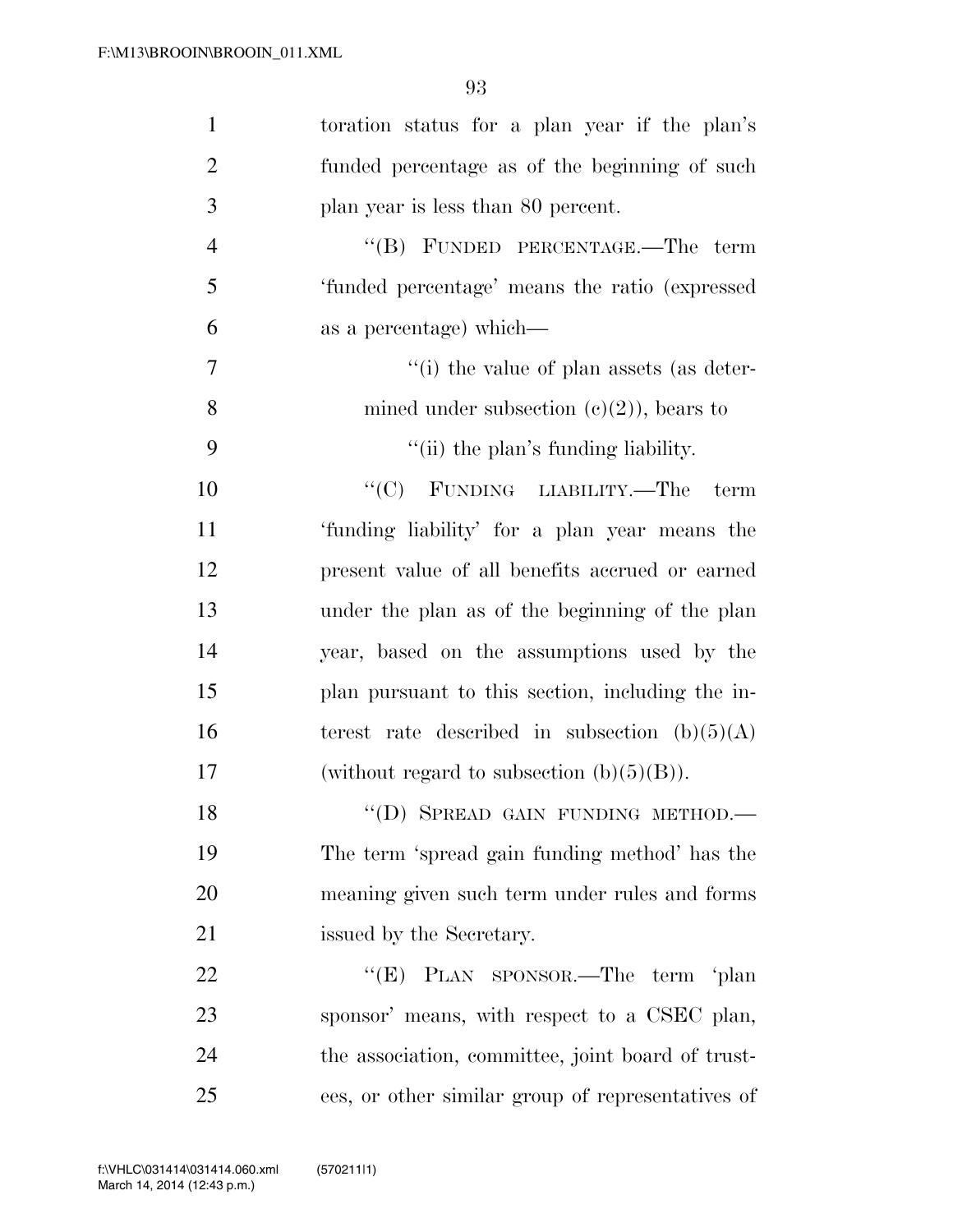the parties who establish or maintain the plan.''.

 (b) CSEC PLANS.—Section 413 of the Internal Rev- enue Code of 1986 is amended by adding at the end the following new subsection:

 ''(d) CSEC PLANS.—Notwithstanding any other pro-vision of this section, in the case of a CSEC plan—

8 "(1) FUNDING.—The requirements of section 412 shall be determined as if all participants in the plan were employed by a single employer.

11 "(2) APPLICATION OF PROVISIONS.—Para-12 graphs  $(1)$ ,  $(2)$ ,  $(3)$ , and  $(5)$  of subsection  $(e)$  shall apply.

14 "(3) DEDUCTION LIMITATIONS.—Each applica- ble limitation provided by section 404(a) shall be de- termined as if all participants in the plan were em- ployed by a single employer. The amounts contrib- uted to or under the plan by each employer who maintains the plan (for the portion of the taxable year included within a plan year) shall be considered not to exceed such applicable limitation if the antici- pated employer contributions for such plan year of all employers (determined in a reasonable manner not inconsistent with regulations prescribed by the Secretary) do not exceed such limitation. If such an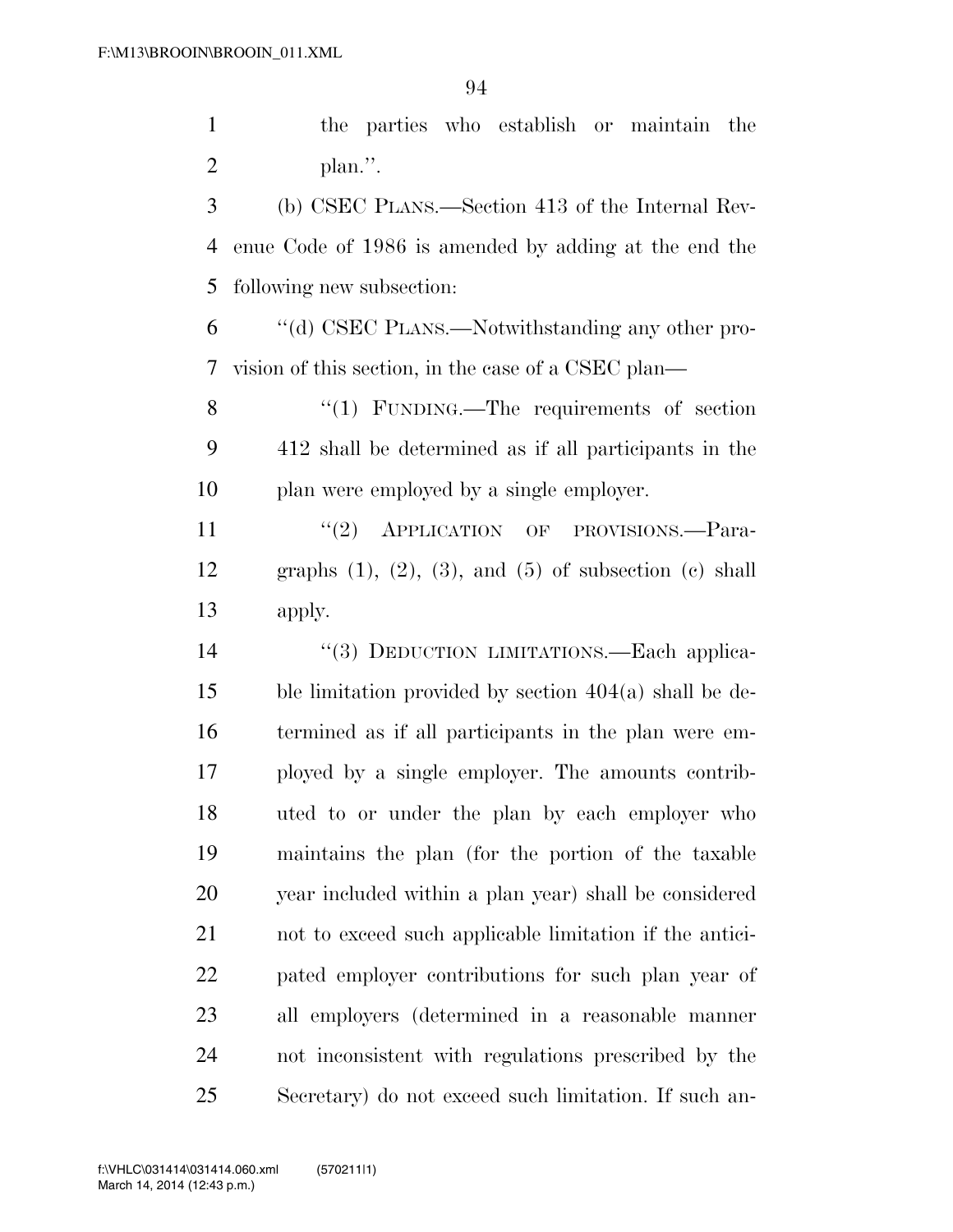ticipated contributions exceed such limitation, the portion of each such employer's contributions which is not deductible under section 404 shall be deter- mined in accordance with regulations prescribed by the Secretary.

 ''(4) ALLOCATIONS.—Allocations of amounts under paragraph (3) and subsection (c)(5) among the employers maintaining the plan shall not be in- consistent with the regulations prescribed for this purpose by the Secretary.''.

(c) SEPARATE RULES FOR CSEC PLANS.—

 (1) IN GENERAL.—Paragraph (2) of section 412(a) of the Internal Revenue Code of 1986 is amended by striking ''and'' at the end of subpara- graph (B), by striking the period at the end of sub- paragraph (C) and inserting '', and'', and by insert- ing at the end thereof the following new subpara-graph:

 ''(D) in the case of a CSEC plan, the em- ployers make contributions to or under the plan for any plan year which, in the aggregate, are sufficient to ensure that the plan does not have an accumulated funding deficiency under sec-tion 433 as of the end of the plan year.''.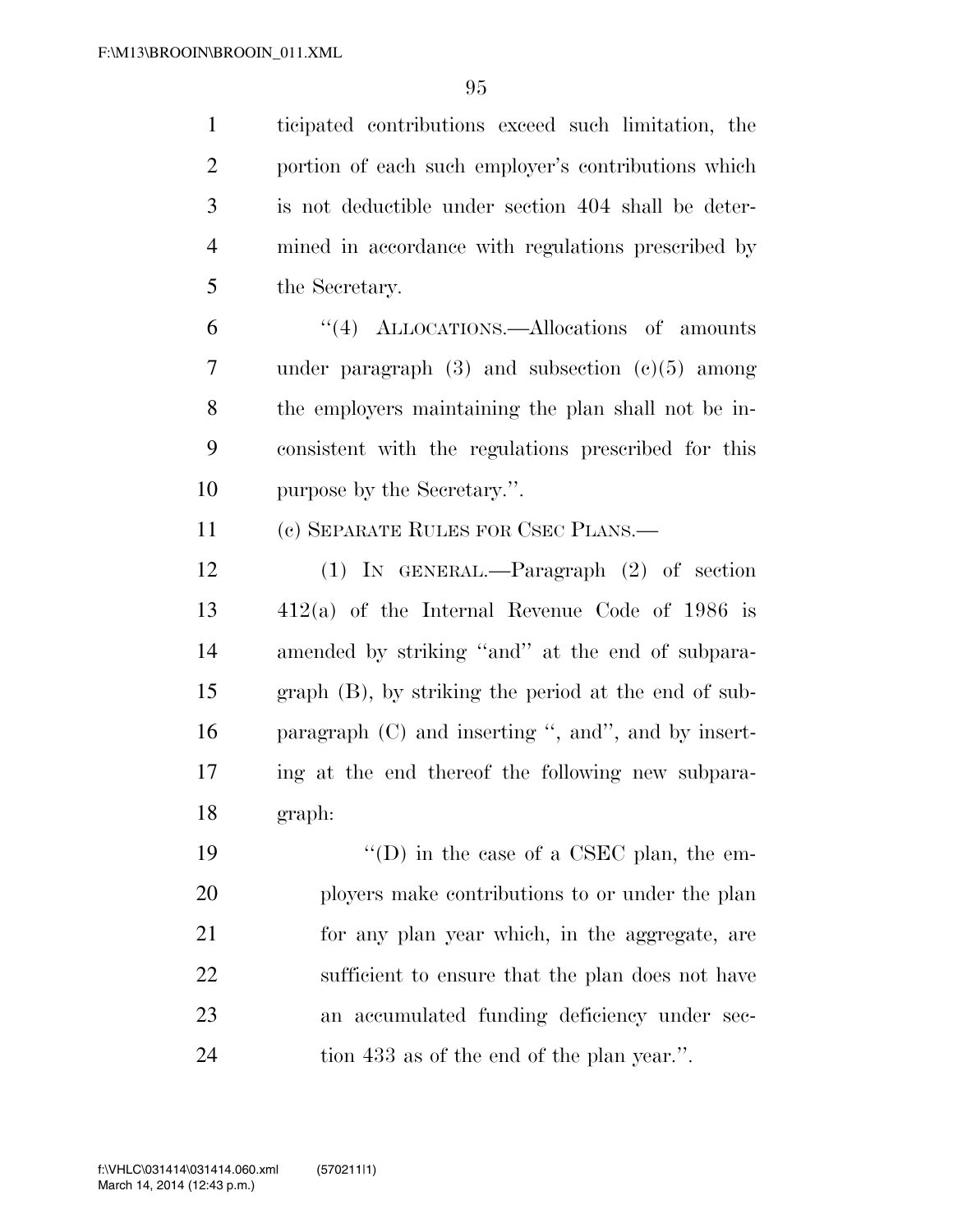| $\mathbf{1}$   | (2) CONFORMING AMENDMENTS.—Section 412               |
|----------------|------------------------------------------------------|
| $\overline{2}$ | of such Code is amended—                             |
| 3              | $(A)$ by striking "multiemployer plan" in            |
| $\overline{4}$ | paragraph (A) of subsection $(a)(2)$ , in clause (i) |
| 5              | of subsection $(e)(1)(B)$ , the first place it ap-   |
| 6              | pears in clause (i) of subsection $(c)(1)(A)$ , and  |
| 7              | the last place it appears in paragraph $(2)$ of      |
| 8              | subsection (d), and inserting "multiemployer"        |
| 9              | plan or a CSEC plan",                                |
| 10             | (B) by striking "430(j)" in paragraph $(1)$          |
| 11             | of subsection (b) and inserting " $430(j)$ or under  |
| 12             | section $433(f)$ ,                                   |
| 13             | $(C)(i)$ by striking "and" at the end of             |
| 14             | clause (i) of subsection $(c)(1)(B)$ ,               |
| 15             | (ii) by striking the period at the end of            |
| 16             | clause (ii) of subsection $(c)(1)(B)$ and inserting  |
| 17             | $\lq$ , and", and                                    |
| 18             | (iii) by inserting the following new clause          |
| 19             | after clause (ii) of subsection $(c)(1)(B)$ :        |
| 20             | "(iii) in the case of a CSEC plan, the               |
| 21             | funding standard account shall be credited           |
| 22             | section $433(b)(3)(C)$ with<br>under<br>the          |
| 23             | amount of the waived funding deficiency              |
| 24             | and such amount shall be amortized as re-            |
| 25             | quired under section $433(b)(2)(C)$ .",              |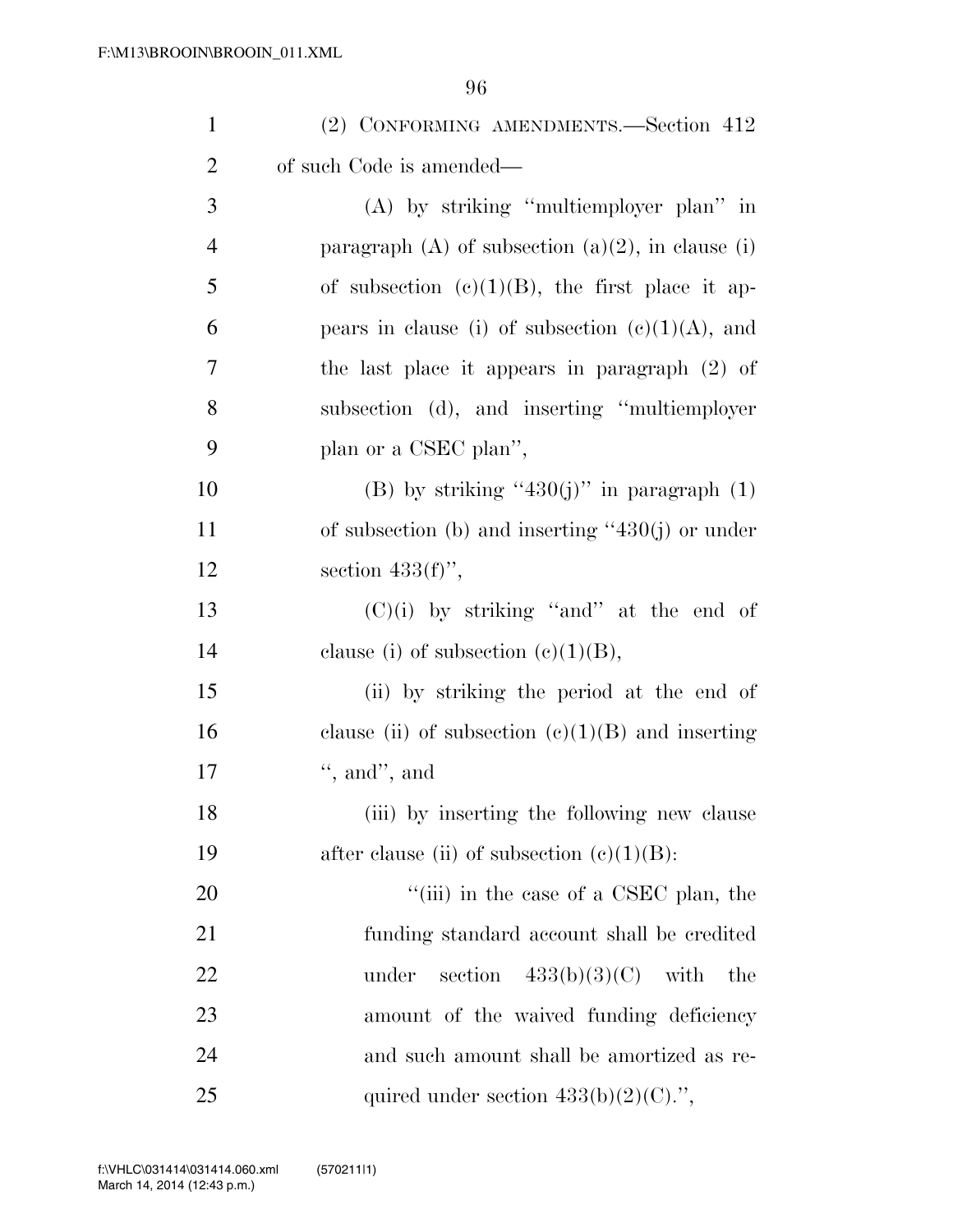| $\mathbf{1}$   | (D) by striking "under paragraph $(1)$ " in         |
|----------------|-----------------------------------------------------|
| $\overline{2}$ | clause (i) of subsection $(c)(4)(A)$ and inserting  |
| 3              | "under paragraph (1) or for granting an exten-      |
| $\overline{4}$ | sion under section $433(d)$ ",                      |
| 5              | (E) by striking "waiver under this sub-             |
| 6              | section" in subparagraph (B) of subsection          |
| 7              | $(e)(4)$ and inserting "waiver under this sub-      |
| 8              | section or an extension under $433(d)$ ",           |
| 9              | $(F)$ by striking "waiver or modification" in       |
| 10             | subclause (I) of subsection $(e)(4)(B)(i)$ and in-  |
| 11             | serting "waiver, modification, or extension",       |
| 12             | $(G)$ by striking "waivers" in the heading of       |
| 13             | subsection $(c)(4)(C)$ and of clause (ii) of sub-   |
| 14             | section $(e)(4)(C)$ and inserting "waivers or ex-   |
| 15             | tensions",                                          |
| 16             | (H) by striking "section $431(d)$ " in sub-         |
| 17             | paragraph $(A)$ of subsection $(e)(7)$ and in para- |
| 18             | graph $(2)$ of subsection $(d)$ and inserting "sec- |
| 19             | tion 431(d) or section 433(d)",                     |
| <b>20</b>      | (I) by striking "and" at the end of sub-            |
| 21             | clause (I) of subsection $(c)(4)(C)(i)$ and insert- |
| <u>22</u>      | ing "or the accumulated funding deficiency"         |
| 23             | under section 433, whichever is applicable,",       |
| 24             | (J) by striking "430(e)(2)," in subclause           |
| 25             | (II) of subsection $(e)(4)(C)(i)$ and inserting     |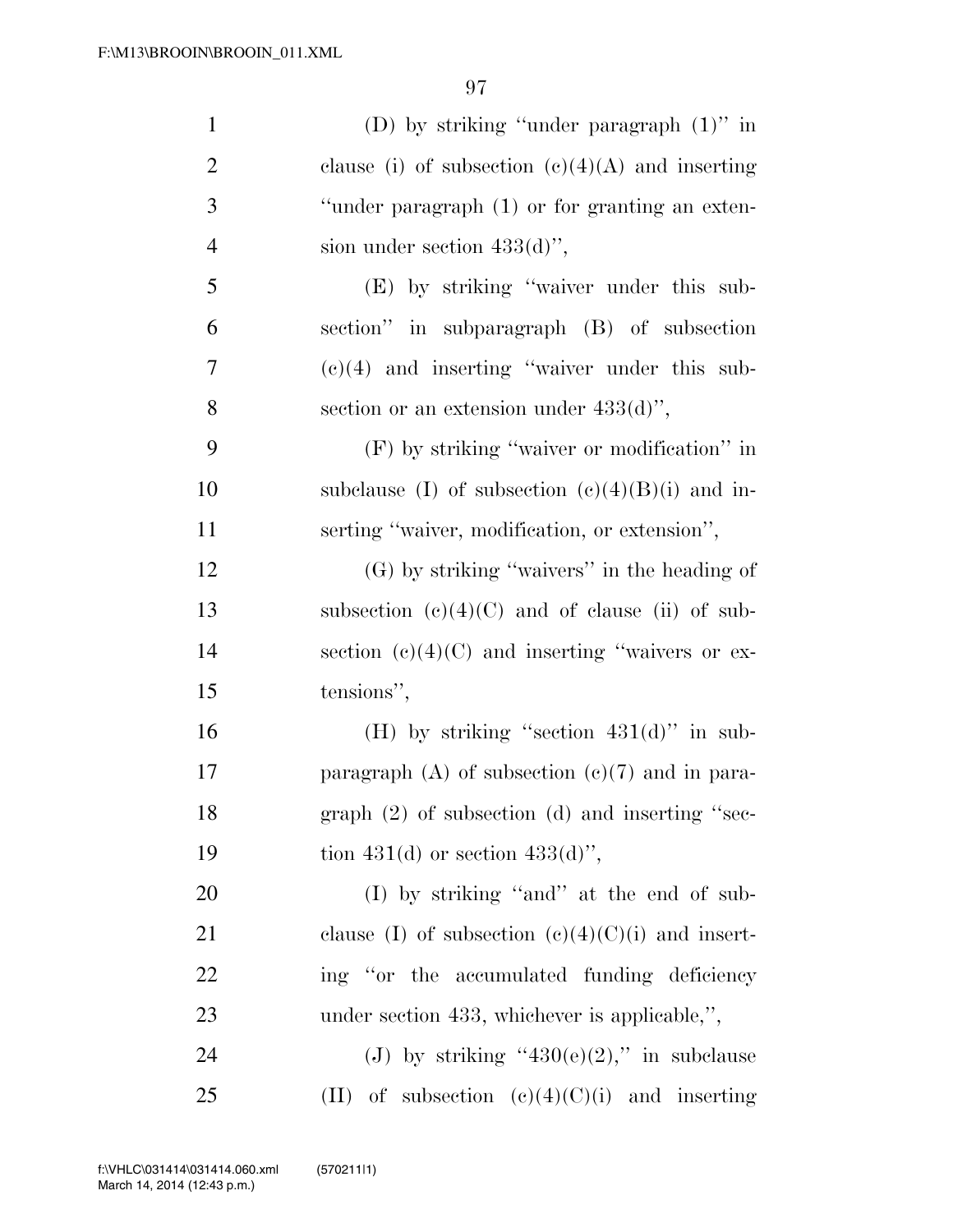| $\mathbf{1}$   | " $430(e)(2)$ or $433(b)(2)(C)$ , whichever is appli- |
|----------------|-------------------------------------------------------|
| $\overline{2}$ | cable, and",                                          |
| 3              | (K) by adding immediately after subclause             |
| $\overline{4}$ | (II) of subsection $(c)(4)(C)(i)$ the following new   |
| 5              | subclause:                                            |
| 6              | "(III) the total amounts not paid                     |
| $\overline{7}$ | by reason of an extension in effect                   |
| 8              | under section $433(d)$ ,", and                        |
| 9              | $(L)$ by striking "for waivers of" in clause          |
| 10             | (ii) of subsection $(e)(4)(C)$ and inserting "for     |
| 11             | waivers or extensions with respect to".               |
| 12             | (3) BENEFIT RESTRICTIONS.-                            |
| 13             | $(A)$ IN GENERAL.—Paragraph $(29)$ of sec-            |
| 14             | tion $401(a)$ of such Code is amended by strik-       |
| 15             | ing "multiemployer plan" and inserting "multi-        |
| 16             | employer plan or a CSEC plan".                        |
| 17             | CONFORMING CHANGE.-Subsection<br>(B)                  |
| 18             | (a) of section 436 of such Code is amended by         |
| 19             | striking "single-employer plan" and inserting         |
| 20             | "single-employer plan (other than a CSEC              |
| 21             | $plan)$ ".                                            |
| 22             | (4) BENEFIT INCREASES.—Subparagraph (C)               |
| 23             | of section $401(a)(33)$ of such Code is amended by    |
| 24             | striking "multiemployer plans" and inserting "multi-  |
| 25             | employer plans or CSEC plans".                        |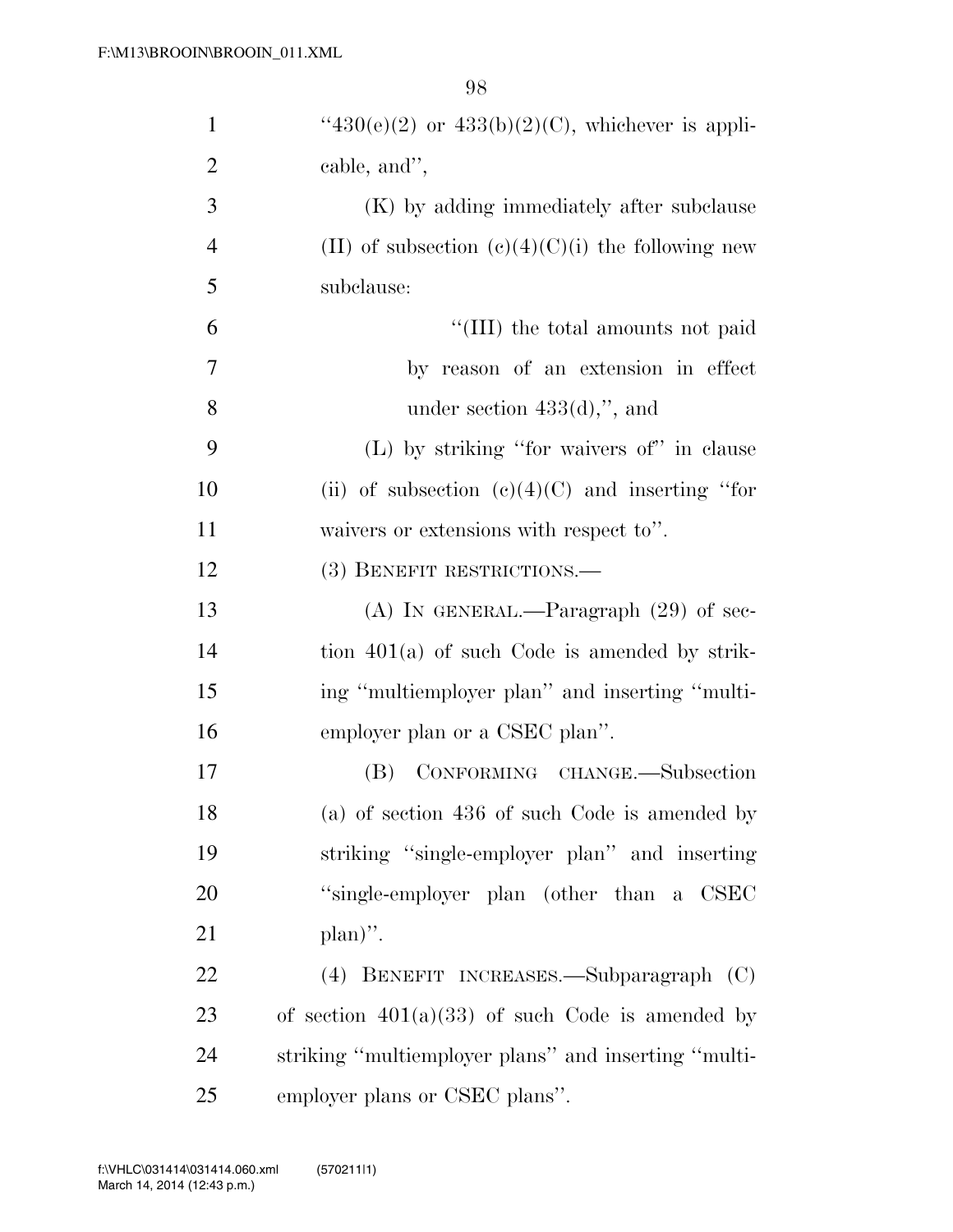| $\mathbf{1}$   | $(5)$ LIQUIDITY SHORTFALLS.—                           |
|----------------|--------------------------------------------------------|
| $\overline{2}$ | $(A)$ In GENERAL.—Subparagraph $(A)$ of                |
| 3              | section $401(a)(32)$ of such Code is amended by        |
| $\overline{4}$ | striking "430(j)(4)" each place it appears and         |
| 5              | inserting "430(j)(4) or 433(f)(5)".                    |
| 6              | (B) PERIOD OF SHORTFALL.—Subpara-                      |
| 7              | graph $(C)$ of section $401(a)(32)$ of such Code is    |
| 8              | amended by striking " $430(j)(3)$ by reason of         |
| 9              | section $430(j)(4)(A)$ thereof" and inserting          |
| 10             | " $430(j)(3)$ or $433(f)$ by reason of section         |
| 11             | $430(j)(4)(A)$ or $433(f)(5)$ , respectively".         |
| 12             | $(6)$ DEDUCTION LIMITS.—Subsection $(0)$ of sec-       |
| 13             | tion 404 of such Code is amended by adding at the      |
| 14             | end the following new paragraph:                       |
| 15             | "(8) CSEC PLANS.—Solely for purposes of this           |
| 16             | subsection, a CSEC plan shall be treated as though     |
| 17             | section 430 applied to such plan and the minimum       |
| 18             | required contribution for any plan year shall be the   |
| 19             | amount described in section $412(a)(2)(D)$ .".         |
| 20             | $(7)$ SECTION 420.—Paragraph $(5)$ of section          |
| 21             | $420(e)$ of such Code is amended by striking "section" |
| 22             | 430" each place it appears and inserting "sections"    |
| 23             | 430 and $433"$ .                                       |
| 24             | (8) COORDINATION WITH SECTION 4971.—                   |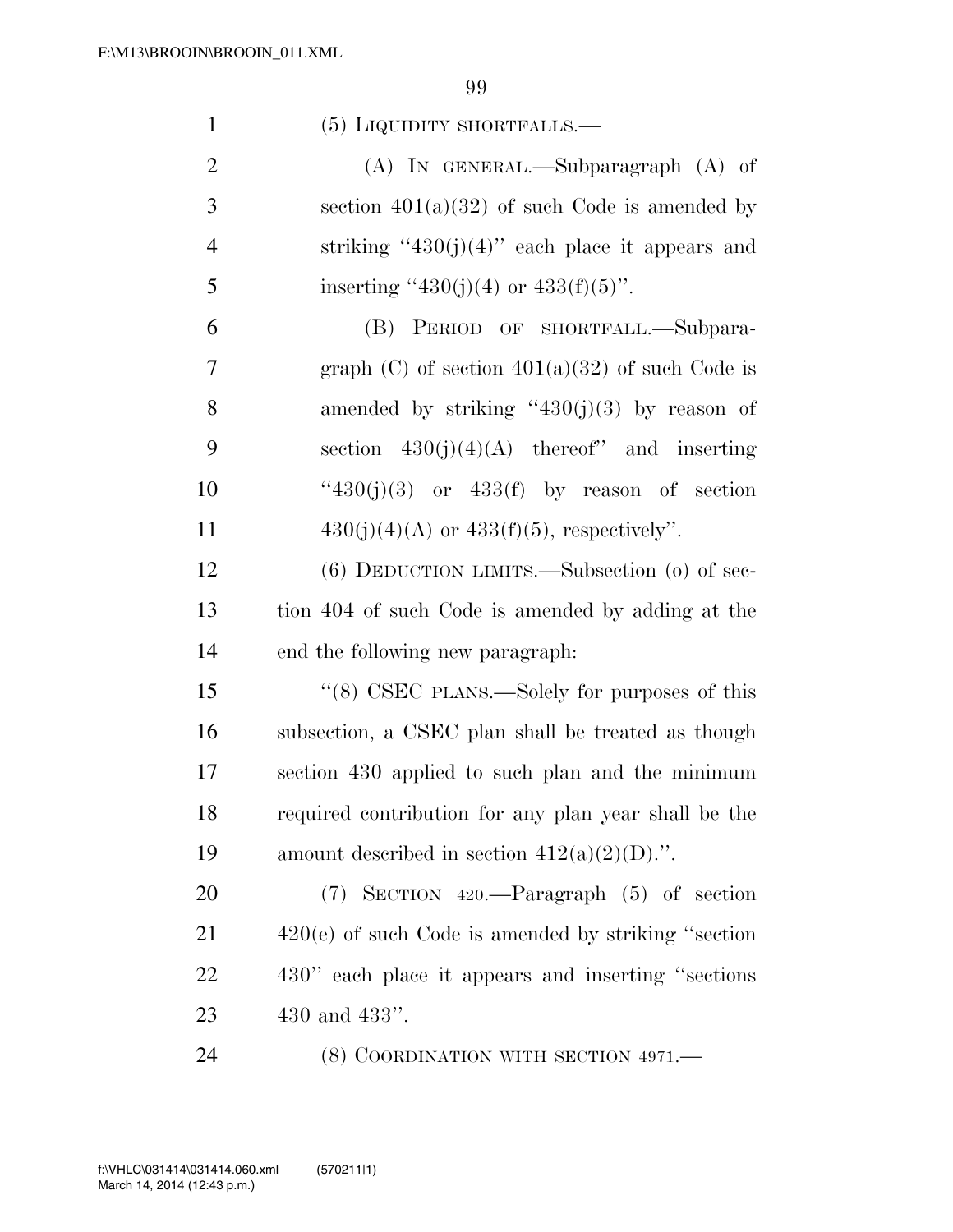| $\mathbf{1}$   | $(A)$ Subsection $(a)$ of section 4971 of such             |
|----------------|------------------------------------------------------------|
| $\overline{2}$ | Code is amended by striking "and" at the end               |
| 3              | of paragraph $(1)$ , by striking the period at the         |
| $\overline{4}$ | end of paragraph $(2)$ and inserting ", and",              |
| 5              | and by adding at the end thereof the following             |
| 6              | new paragraph:                                             |
| 7              | $\cdot\cdot$ (3) in the case of a CSEC plan, 10 percent of |
| $8\,$          | the CSEC accumulated funding deficiency as of the          |
| 9              | end of the plan year ending with or within the tax-        |
| 10             | able year.".                                               |
| 11             | (B) Subsection (b) of section 4971 of such                 |
| 12             | Code is amended—                                           |
| 13             | (i) by striking "or" at the end of                         |
| 14             | paragraph $(1)$ , by adding "or" at the end                |
| 15             | of paragraph $(2)$ , and by inserting imme-                |
| 16             | diately after paragraph $(2)$ the following                |
| 17             | new paragraph:                                             |
| 18             | "(3) a tax is imposed under subsection $(a)(3)$            |
| 19             | on any CSEC accumulated funding deficiency and             |
| 20             | the CSEC accumulated funding deficiency is not cor-        |
| 21             | rected within the taxable period,", and                    |
| 22             | (ii) by striking "minimum required                         |
| 23             | contributions or accumulated funding defi-                 |
| 24             | ciency" and inserting "minimum required                    |
| 25             | contribution, accumulated funding<br>defi-                 |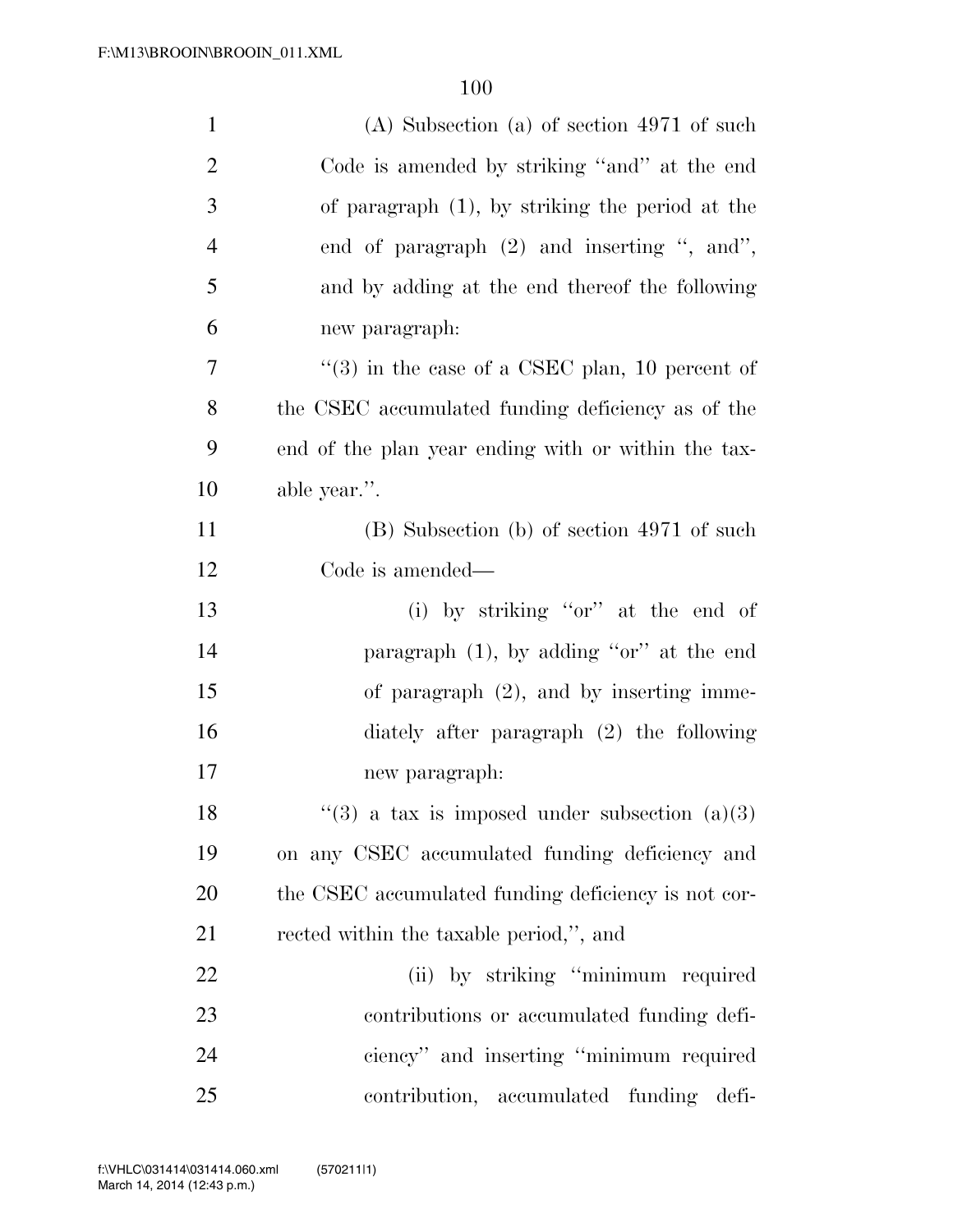| $\mathbf{1}$   | ciency, or CSEC accumulated funding defi-          |
|----------------|----------------------------------------------------|
| $\overline{2}$ | ciency".                                           |
| 3              | $(C)$ Subsection $(e)$ of section 4971 of such     |
| $\overline{4}$ | Code is amended—                                   |
| 5              | (i) by striking "accumulated funding"              |
| 6              | deficiency" each place it appears in para-         |
| $\tau$         | graph (2) and inserting "accumulated               |
| 8              | funding deficiency or CSEC accumulated             |
| 9              | funding deficiency",                               |
| 10             | (ii) by striking "accumulated funding              |
| 11             | deficiency or unpaid minimum required              |
| 12             | contribution" each place it appears in             |
| 13             | paragraph (3) and inserting "accumulated           |
| 14             | funding deficiency, CSEC accumulated               |
| 15             | funding deficiency, or unpaid minimum re-          |
| 16             | quired contribution", and                          |
| 17             | (iii) by adding at the end the fol-                |
| 18             | lowing new paragraph:                              |
| 19             | "(5) CSEC ACCUMULATED FUNDING<br>DEFI-             |
| 20             | CIENCY.—The term 'CSEC accumulated funding de-     |
| 21             | ficiency' means the accumulated funding deficiency |
| 22             | determined under section 433.".                    |
| 23             | (D) Paragraph $(1)$ of section 4971 $(d)$ of       |
| 24             | such Code is amended by striking "accumulated      |
| 25             | funding deficiency or unpaid minimum required      |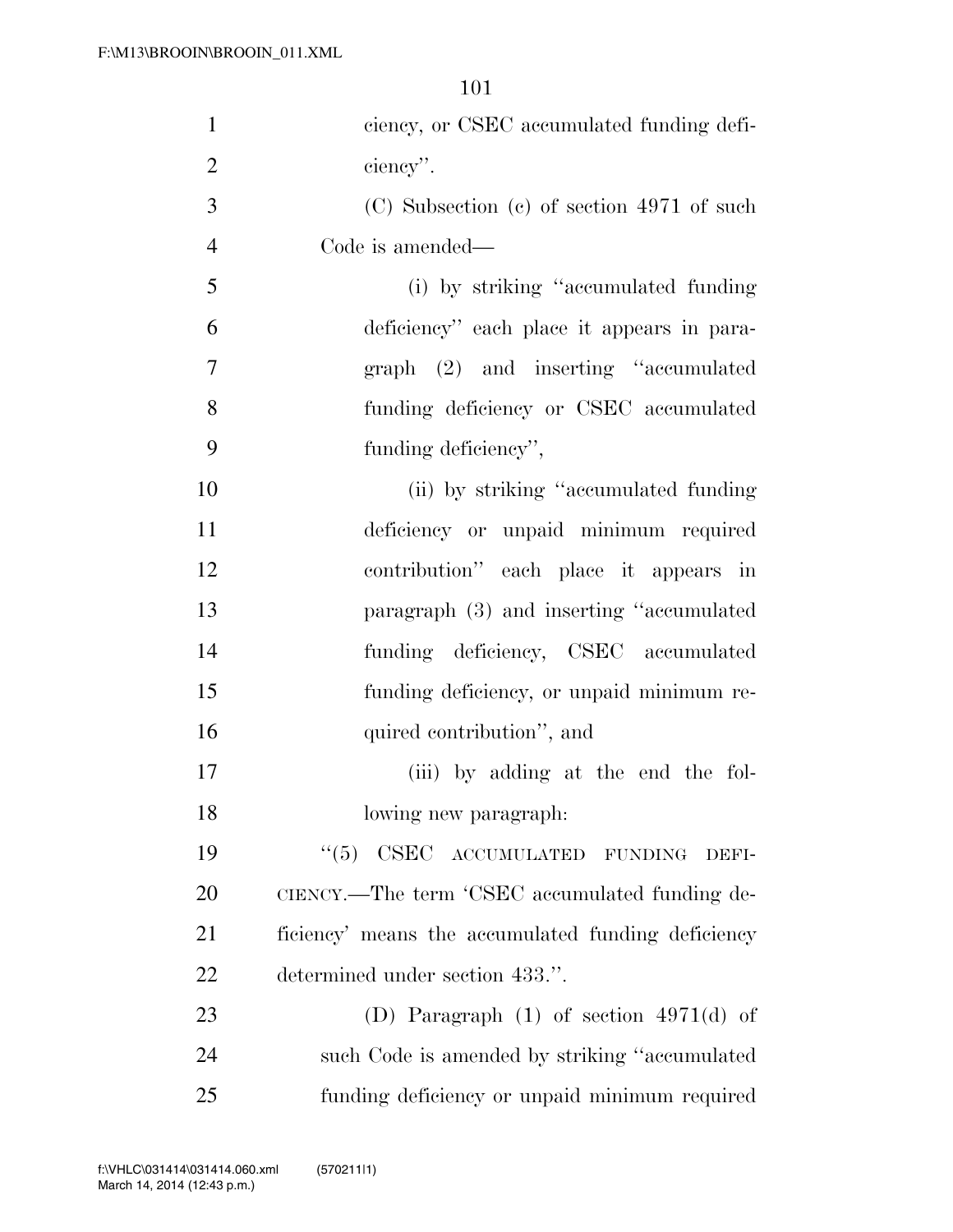| $\mathbf{1}$   | contribution" and inserting "accumulated fund-          |
|----------------|---------------------------------------------------------|
| $\overline{2}$ | ing deficiency, CSEC accumulated funding defi-          |
| 3              | ciency, or unpaid minimum required contribu-            |
| $\overline{4}$ | tion".                                                  |
| 5              | $(E)$ Subsection $(f)$ of section 4971 of such          |
| 6              | Code is amended—                                        |
| $\overline{7}$ | (i) by striking "430(j)(4)" in para-                    |
| 8              | graph $(1)$ and inserting "430(j)(4) or                 |
| 9              | $433(f)$ ,                                              |
| 10             | (ii) by striking "430(j)" in paragraph                  |
| 11             | $(1)(B)$ and inserting "430(j) or 433(f),               |
| 12             | whichever is applicable", and                           |
| 13             | (iii) by striking " $412(m)(5)$ " in para-              |
| 14             | graph $(3)(A)$ and inserting "430(j) or                 |
| 15             | $433(f)$ , whichever is applicable".                    |
| 16             | (9) EXCISE TAX ON FAILURE TO ADOPT FUND-                |
| 17             | RESTORATION PLAN.—Section 4971 of such<br>ING           |
| 18             | Code is amended by redesignating subsection (h) as      |
| 19             | subsection (i), and by inserting after subsection (g)   |
| 20             | the following new subsection:                           |
| 21             | "(h) FAILURE OF A CSEC PLAN SPONSOR TO                  |
| 22             | ADOPT FUNDING RESTORATION PLAN.                         |
| 23             | "(1) IN GENERAL.—In the case of a CSEC plan             |
| 24             | that is in funding restoration status (within the       |
| 25             | meaning of section $433(j)(5)(A)$ , there is hereby im- |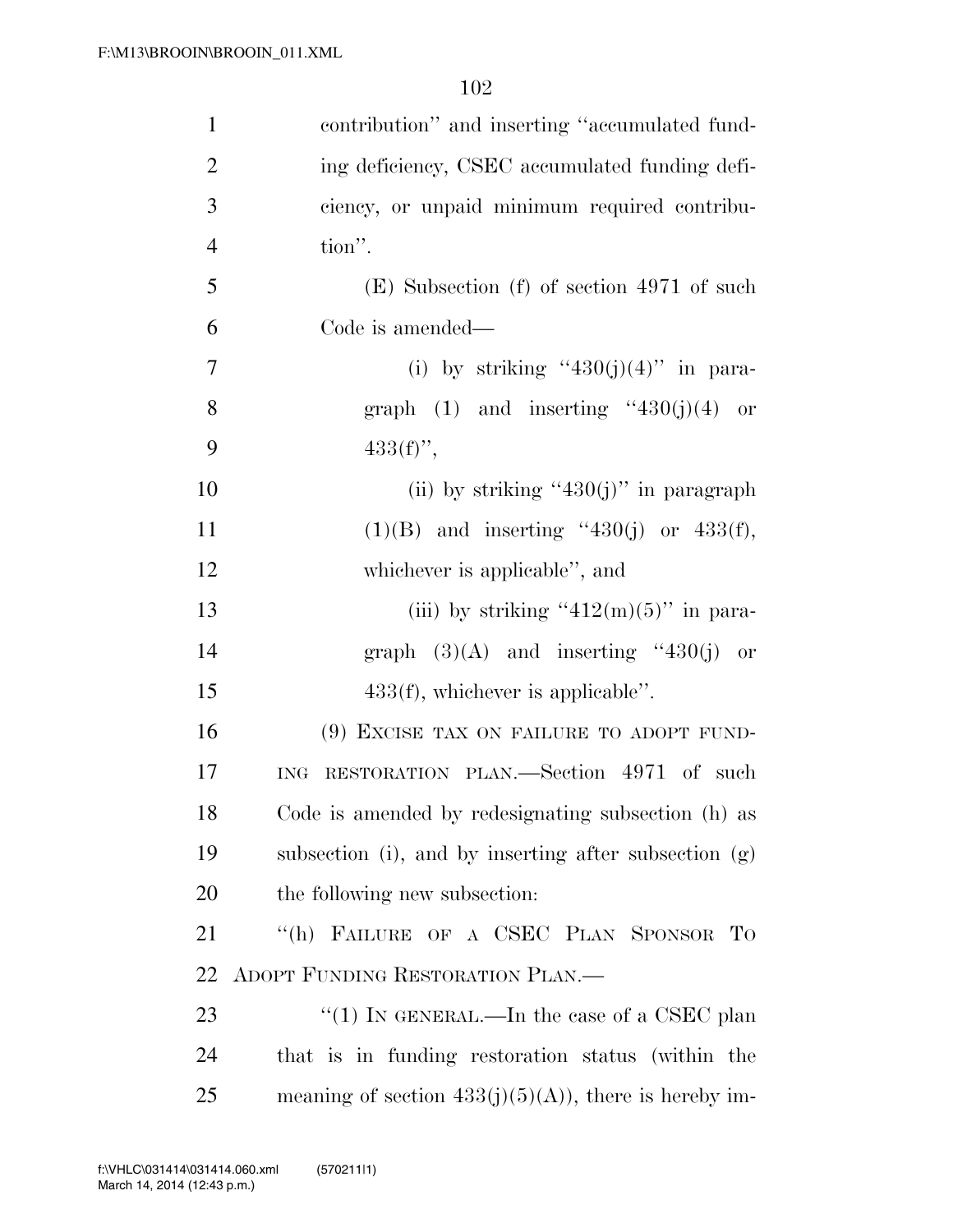posed a tax on the failure of such plan to adopt a funding restoration plan within the time prescribed 3 under section  $433(j)(3)$ .

4 ''(2) AMOUNT OF TAX.—The amount of the tax imposed under paragraph (1) with respect to any plan sponsor for any taxable year shall be the amount equal to \$100 multiplied by the number of days during the taxable year which are included in the period beginning on the day following the close 10 of the 180-day period described in section  $433(j)(3)$  and ending on the day on which the funding restora-tion plan is adopted.

 ''(3) WAIVER BY SECRETARY.—In the case of a failure described in paragraph (1) which the Sec- retary determines is due to reasonable cause and not to willful neglect, the Secretary may waive a portion or all of the tax imposed by such paragraph.

18 ''(4) LIABILITY FOR TAX.—The tax imposed by paragraph (1) shall be paid by the plan sponsor 20 (within the meaning of section  $433(i)(5)(E)$ ).".

(10) REPORTING.—

22 (A) IN GENERAL.—Paragraph (2) of sec-23 tion 6059(b) of such Code is amended by strik- ing ''430,'' and inserting ''430, the accumulated funding deficiency under section 433,''.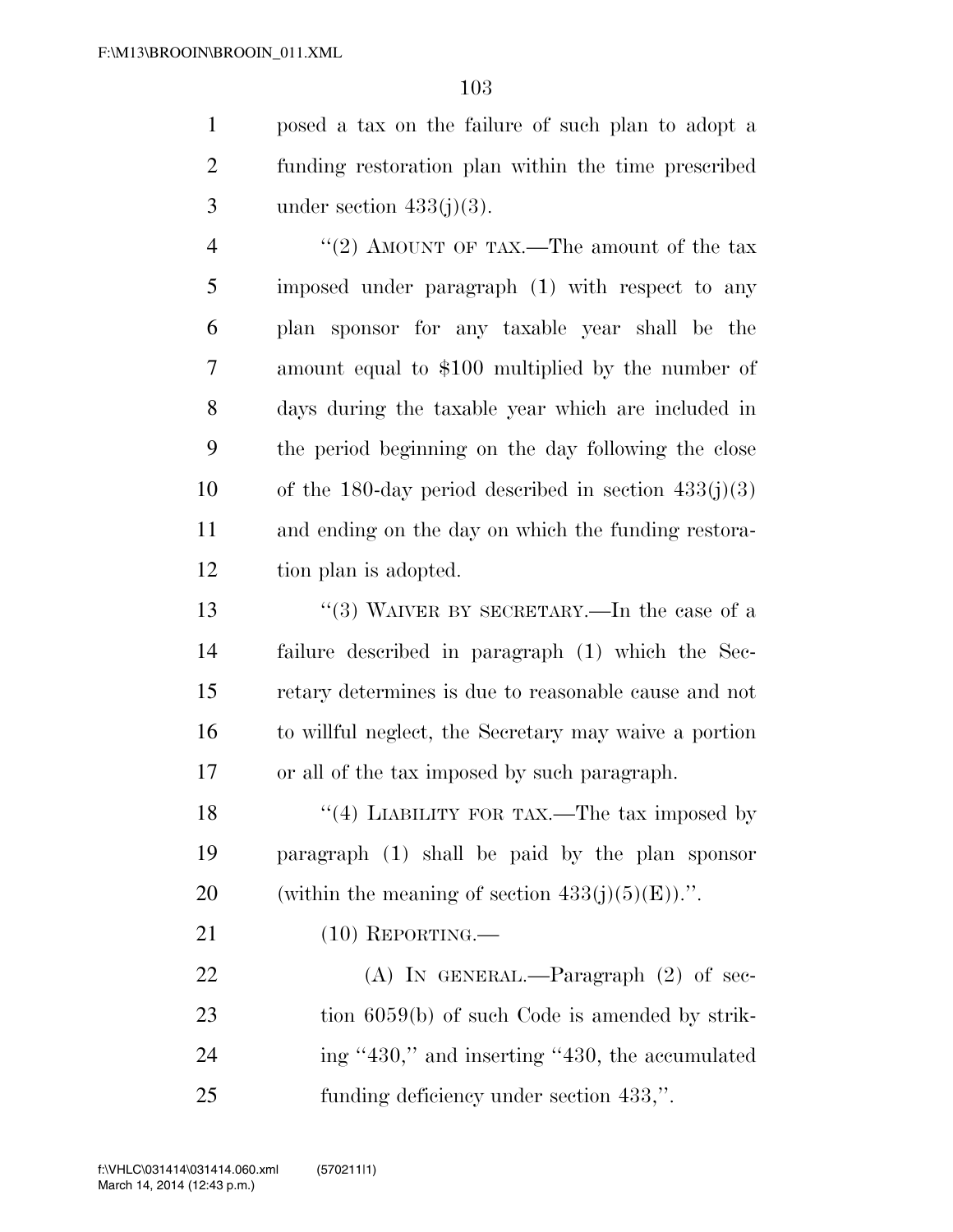| $\mathbf{1}$   | (B) ASSUMPTIONS.—Subparagraph (B) of                     |
|----------------|----------------------------------------------------------|
| $\overline{2}$ | section $6059(b)(3)$ of such Code is amended by          |
| 3              | striking "430(h)(1) or 431(e)(3)" and inserting          |
| $\overline{4}$ | " $430(h)(1)$ , $431(e)(3)$ , or $433(e)(3)$ ".          |
| 5              | SEC. 203. ELECTION NOT TO BE TREATED AS A CSEC PLAN.     |
| 6              | (a) IN GENERAL.—Section $414(y)$ of the Internal         |
| 7              | Revenue Code of 1986, as added by section 201, is amend- |
| 8              | ed by adding at the end the following new paragraph.     |
| 9              | $``(3)$ ELECTION.—                                       |
| 10             | "(A) IN GENERAL.—If a plan falls within                  |
| 11             | the definition of a CSEC plan under this sub-            |
| 12             | section (without regard to this paragraph), such         |
| 13             | plan shall be a CSEC plan unless the plan                |
| 14             | sponsor elects not later than the close of the           |
| 15             | first plan year of the plan beginning after De-          |
| 16             | cember 31, 2013, not to be treated as a CSEC             |
| 17             | plan. An election under the preceding sentence           |
| 18             | shall take effect for such plan year and, once           |
| 19             | made, may be revoked only with the consent of            |
| 20             | the Secretary.                                           |
| 21             | "(B) SPECIAL RULE.—If a plan described                   |
| 22             | in subparagraph $(A)$ is treated as a CSEC plan,         |
| 23             | section 104 of the Pension Protection Act of             |
| 24             | 2006, as amended by the Preservation of Ac-              |
| 25             | cess to Care for Medicare Beneficiaries and              |